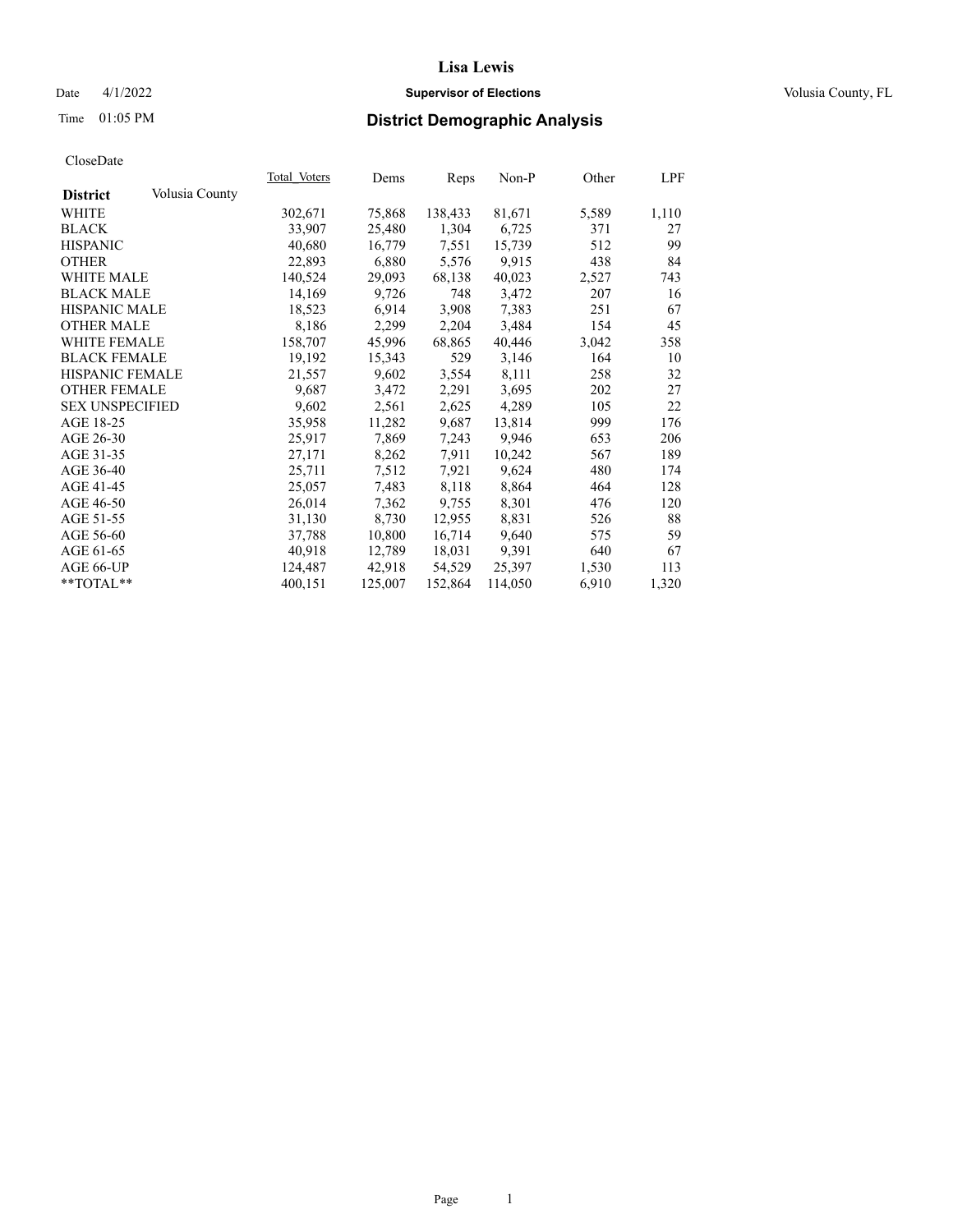## Date 4/1/2022 **Supervisor of Elections Supervisor of Elections** Volusia County, FL

## Time 01:05 PM **District Demographic Analysis**

|                        |                           | Total Voters | Dems   | Reps   | Non-P  | Other | LPF |
|------------------------|---------------------------|--------------|--------|--------|--------|-------|-----|
| <b>District</b>        | County Council District 1 |              |        |        |        |       |     |
| WHITE                  |                           | 60,825       | 15,149 | 28,886 | 15,471 | 1,057 | 262 |
| <b>BLACK</b>           |                           | 5,991        | 4,578  | 240    | 1,113  | 54    | 6   |
| <b>HISPANIC</b>        |                           | 9,338        | 3,686  | 1,781  | 3,716  | 134   | 21  |
| <b>OTHER</b>           |                           | 4,516        | 1,392  | 1,078  | 1,963  | 65    | 18  |
| WHITE MALE             |                           | 27,719       | 5,703  | 13,948 | 7,443  | 456   | 169 |
| <b>BLACK MALE</b>      |                           | 2,461        | 1,734  | 125    | 566    | 31    | 5   |
| <b>HISPANIC MALE</b>   |                           | 4,104        | 1,449  | 890    | 1,694  | 57    | 14  |
| <b>OTHER MALE</b>      |                           | 1,552        | 458    | 421    | 651    | 15    | 7   |
| <b>WHITE FEMALE</b>    |                           | 32,451       | 9,311  | 14,651 | 7,806  | 593   | 90  |
| <b>BLACK FEMALE</b>    |                           | 3,430        | 2,770  | 108    | 528    | 23    | 1   |
| <b>HISPANIC FEMALE</b> |                           | 5,089        | 2,168  | 874    | 1,964  | 76    | 7   |
| <b>OTHER FEMALE</b>    |                           | 1,904        | 693    | 423    | 743    | 40    | 5   |
| <b>SEX UNSPECIFIED</b> |                           | 1,959        | 519    | 544    | 868    | 19    | 9   |
| AGE 18-25              |                           | 7,526        | 2,329  | 2,092  | 2,871  | 193   | 41  |
| AGE 26-30              |                           | 5,357        | 1,566  | 1,649  | 1,970  | 129   | 43  |
| AGE 31-35              |                           | 5,771        | 1,664  | 1,794  | 2,149  | 120   | 44  |
| AGE 36-40              |                           | 5,489        | 1,483  | 1,826  | 2,052  | 85    | 43  |
| AGE 41-45              |                           | 5,268        | 1,471  | 1,834  | 1,837  | 97    | 29  |
| AGE 46-50              |                           | 5,275        | 1,506  | 2,045  | 1,606  | 93    | 25  |
| AGE 51-55              |                           | 6,214        | 1,701  | 2,687  | 1,715  | 90    | 21  |
| AGE 56-60              |                           | 7,176        | 2,016  | 3,297  | 1,740  | 108   | 15  |
| AGE 61-65              |                           | 7,563        | 2,346  | 3,518  | 1,561  | 117   | 21  |
| AGE 66-UP              |                           | 25,031       | 8,723  | 11,243 | 4,762  | 278   | 25  |
| $*$ $TOTAL**$          |                           | 80,670       | 24,805 | 31,985 | 22,263 | 1,310 | 307 |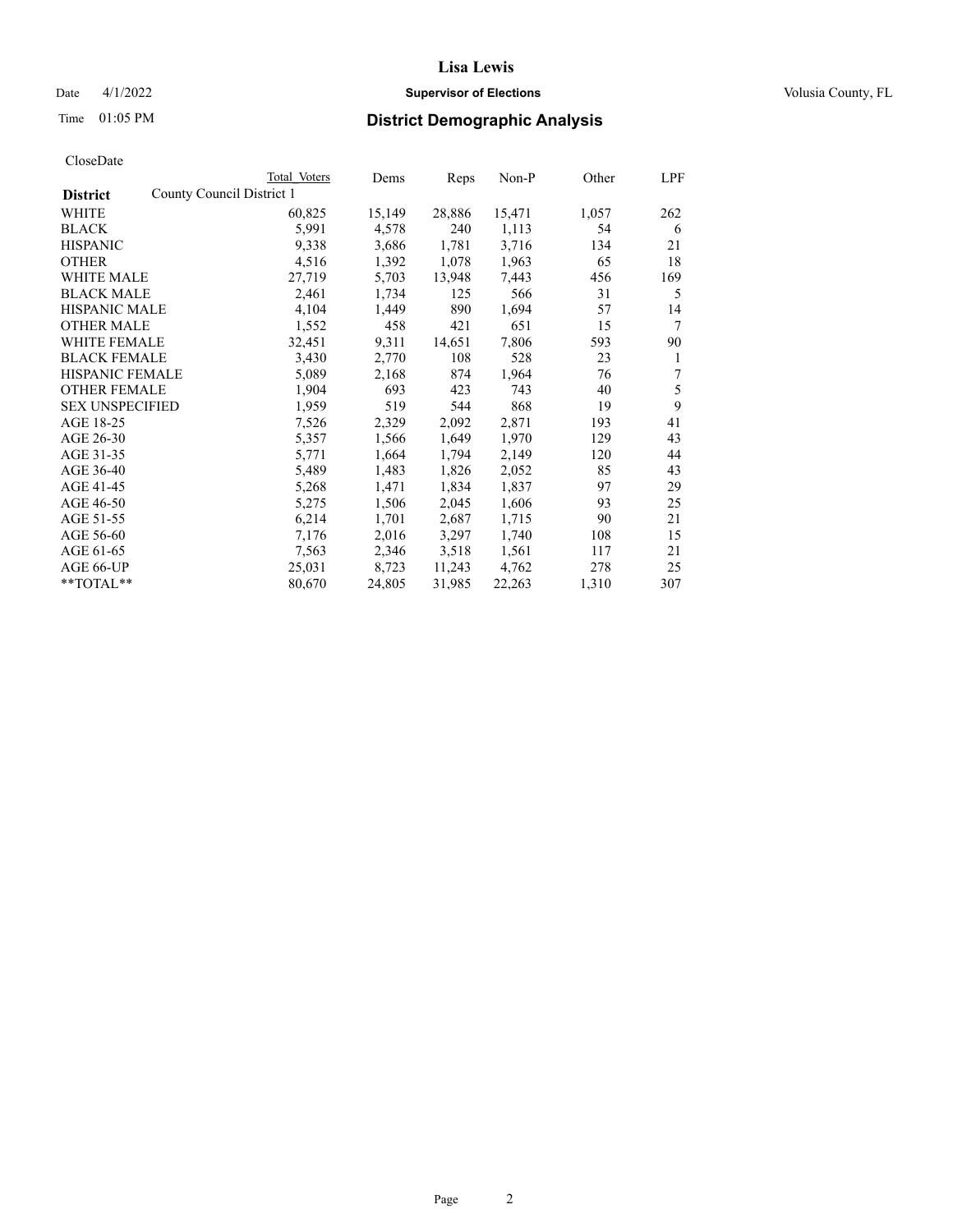## Date 4/1/2022 **Supervisor of Elections Supervisor of Elections** Volusia County, FL

| CloseDate |
|-----------|
|-----------|

|                        | Total Voters              | Dems   | Reps   | Non-P  | Other | LPF            |
|------------------------|---------------------------|--------|--------|--------|-------|----------------|
| <b>District</b>        | County Council District 2 |        |        |        |       |                |
| WHITE                  | 56,611                    | 14,898 | 24,621 | 15,739 | 1,147 | 206            |
| BLACK                  | 10,665                    | 8,242  | 344    | 1,972  | 103   | 4              |
| <b>HISPANIC</b>        | 3,314                     | 1,327  | 716    | 1,215  | 43    | 13             |
| <b>OTHER</b>           | 4,598                     | 1,409  | 1,053  | 2,012  | 107   | 17             |
| WHITE MALE             | 26,412                    | 5,752  | 12,189 | 7,810  | 529   | 132            |
| <b>BLACK MALE</b>      | 4,269                     | 3,065  | 196    | 948    | 58    | 2              |
| <b>HISPANIC MALE</b>   | 1,531                     | 552    | 368    | 578    | 25    | 8              |
| <b>OTHER MALE</b>      | 1,656                     | 473    | 423    | 714    | 37    | 9              |
| <b>WHITE FEMALE</b>    | 29,511                    | 8,968  | 12,178 | 7,679  | 614   | 72             |
| <b>BLACK FEMALE</b>    | 6,201                     | 5,023  | 141    | 990    | 45    | 2              |
| HISPANIC FEMALE        | 1,730                     | 755    | 340    | 612    | 18    | 5              |
| <b>OTHER FEMALE</b>    | 1,961                     | 699    | 448    | 757    | 51    | 6              |
| <b>SEX UNSPECIFIED</b> | 1,917                     | 589    | 451    | 850    | 23    | $\overline{4}$ |
| AGE 18-25              | 7,123                     | 2,668  | 1,562  | 2,661  | 192   | 40             |
| AGE 26-30              | 5,078                     | 1,779  | 1,193  | 1,909  | 160   | 37             |
| AGE 31-35              | 4,819                     | 1,750  | 1,172  | 1,761  | 106   | 30             |
| AGE 36-40              | 4,346                     | 1,484  | 1,181  | 1,541  | 111   | 29             |
| AGE 41-45              | 4,010                     | 1,420  | 1,160  | 1,334  | 77    | 19             |
| AGE 46-50              | 4,271                     | 1,367  | 1,464  | 1,345  | 71    | 24             |
| AGE 51-55              | 5,381                     | 1,707  | 2,062  | 1,504  | 94    | 14             |
| AGE 56-60              | 7,084                     | 2,244  | 2,949  | 1,779  | 100   | 12             |
| AGE 61-65              | 7,924                     | 2,711  | 3,281  | 1,789  | 133   | 10             |
| AGE 66-UP              | 25,152                    | 8,746  | 10,710 | 5,315  | 356   | 25             |
| $*$ $TOTAL**$          | 75,188                    | 25,876 | 26,734 | 20,938 | 1,400 | 240            |
|                        |                           |        |        |        |       |                |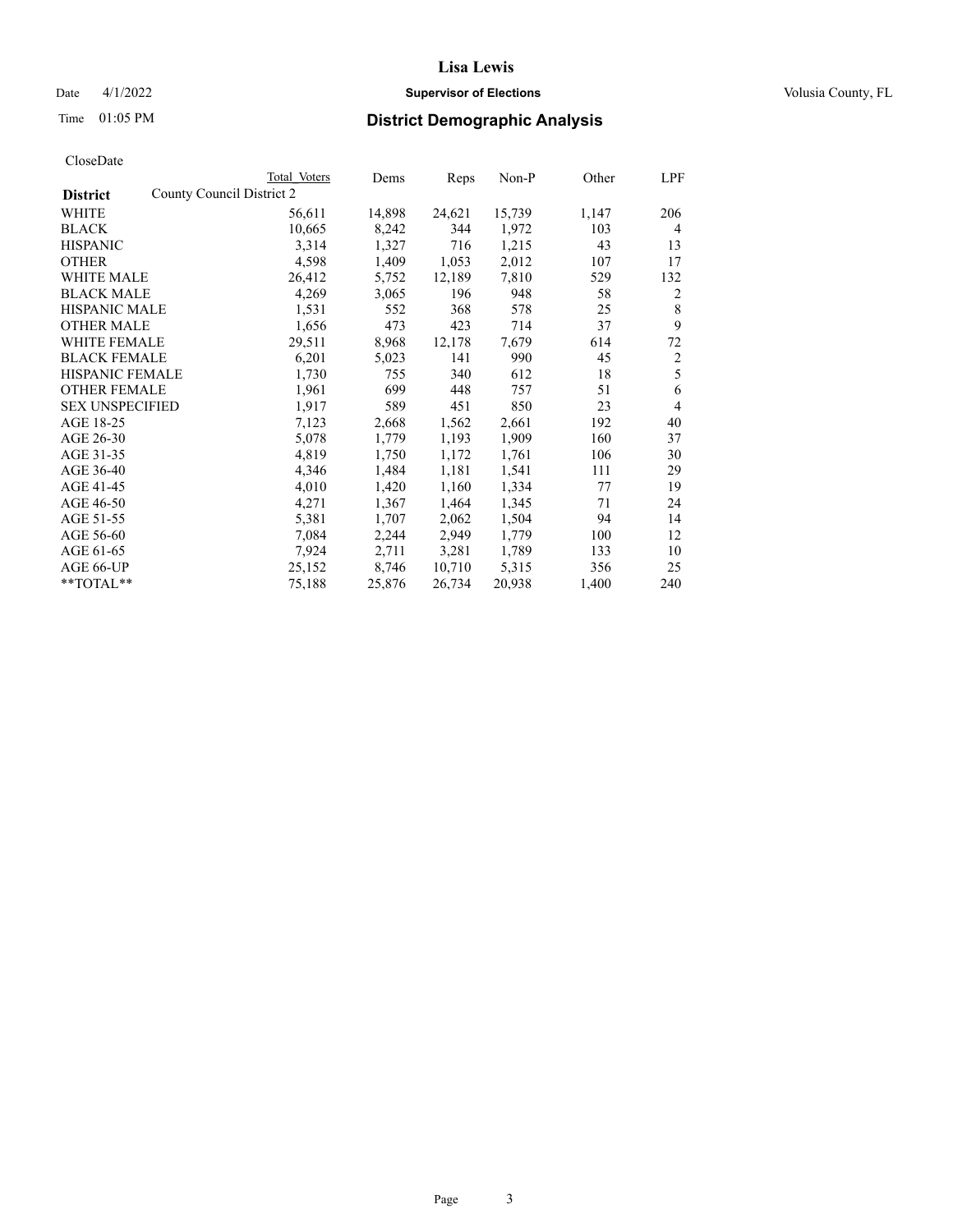## Date 4/1/2022 **Supervisor of Elections Supervisor of Elections** Volusia County, FL

| CloseDate |
|-----------|
|-----------|

|                        | Total Voters              | Dems   | Reps   | Non-P  | Other | LPF            |
|------------------------|---------------------------|--------|--------|--------|-------|----------------|
| <b>District</b>        | County Council District 3 |        |        |        |       |                |
| WHITE                  | 77,578                    | 18,737 | 36,453 | 20,644 | 1,502 | 242            |
| <b>BLACK</b>           | 2,213                     | 1,641  | 106    | 433    | 30    | 3              |
| <b>HISPANIC</b>        | 2,406                     | 786    | 672    | 888    | 53    | 7              |
| <b>OTHER</b>           | 3,859                     | 1,049  | 1,142  | 1,578  | 74    | 16             |
| <b>WHITE MALE</b>      | 36,387                    | 7,248  | 18,147 | 10,128 | 702   | 162            |
| <b>BLACK MALE</b>      | 1,029                     | 710    | 61     | 242    | 15    | 1              |
| <b>HISPANIC MALE</b>   | 1,069                     | 313    | 325    | 400    | 26    | 5              |
| <b>OTHER MALE</b>      | 1,355                     | 351    | 421    | 545    | 30    | $\,8\,$        |
| WHITE FEMALE           | 40,378                    | 11,302 | 17,968 | 10,235 | 796   | 77             |
| <b>BLACK FEMALE</b>    | 1,146                     | 899    | 43     | 187    | 15    | 2              |
| HISPANIC FEMALE        | 1,293                     | 455    | 336    | 473    | 27    | $\overline{c}$ |
| <b>OTHER FEMALE</b>    | 1,633                     | 531    | 486    | 577    | 32    | 7              |
| <b>SEX UNSPECIFIED</b> | 1,765                     | 404    | 586    | 755    | 16    | $\overline{4}$ |
| AGE 18-25              | 6,350                     | 1,559  | 2,275  | 2,262  | 230   | 24             |
| AGE 26-30              | 4,677                     | 1,088  | 1,620  | 1,803  | 123   | 43             |
| AGE 31-35              | 4,902                     | 1,153  | 1,769  | 1,820  | 116   | 44             |
| AGE 36-40              | 4,841                     | 1,158  | 1,803  | 1,756  | 95    | 29             |
| AGE 41-45              | 4,998                     | 1,120  | 1,996  | 1,760  | 95    | 27             |
| AGE 46-50              | 5,485                     | 1,135  | 2,440  | 1,759  | 125   | 26             |
| AGE 51-55              | 6,757                     | 1,418  | 3,309  | 1,871  | 138   | 21             |
| AGE 56-60              | 8,503                     | 1,924  | 4,294  | 2,126  | 143   | 16             |
| AGE 61-65              | 9,484                     | 2,434  | 4,619  | 2,241  | 176   | 14             |
| AGE 66-UP              | 30,059                    | 9,224  | 14,248 | 6,145  | 418   | 24             |
| **TOTAL**              | 86,056                    | 22,213 | 38,373 | 23,543 | 1,659 | 268            |
|                        |                           |        |        |        |       |                |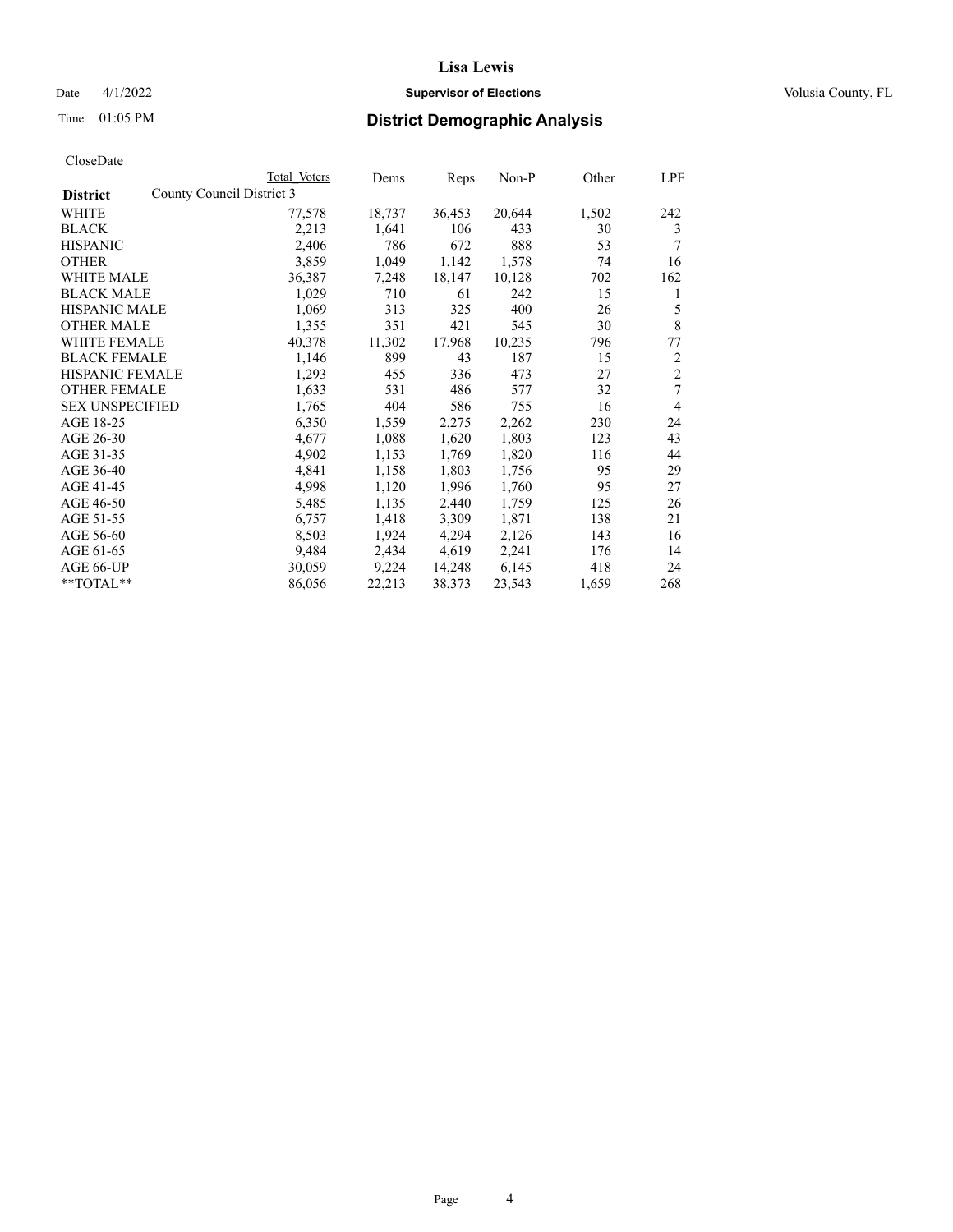## Date 4/1/2022 **Supervisor of Elections Supervisor of Elections** Volusia County, FL

| CloseDate |
|-----------|
|-----------|

|                                              | Total Voters | Dems   | Reps   | Non-P  | Other | LPF            |
|----------------------------------------------|--------------|--------|--------|--------|-------|----------------|
| County Council District 4<br><b>District</b> |              |        |        |        |       |                |
| WHITE                                        | 65,010       | 16,867 | 29,500 | 17,251 | 1,167 | 225            |
| <b>BLACK</b>                                 | 7,712        | 5,794  | 277    | 1,538  | 96    | 7              |
| <b>HISPANIC</b>                              | 3,178        | 1,149  | 783    | 1,164  | 63    | 19             |
| <b>OTHER</b>                                 | 4,791        | 1,402  | 1,235  | 2,045  | 97    | 12             |
| <b>WHITE MALE</b>                            | 30,033       | 6,429  | 14,460 | 8,453  | 532   | 159            |
| <b>BLACK MALE</b>                            | 3,090        | 2,087  | 162    | 785    | 51    | 5              |
| <b>HISPANIC MALE</b>                         | 1,411        | 448    | 385    | 533    | 32    | 13             |
| <b>OTHER MALE</b>                            | 1,786        | 484    | 497    | 755    | 43    | 7              |
| <b>WHITE FEMALE</b>                          | 34,297       | 10,295 | 14,748 | 8,556  | 633   | 65             |
| <b>BLACK FEMALE</b>                          | 4,501        | 3,617  | 109    | 728    | 45    | 2              |
| HISPANIC FEMALE                              | 1,706        | 682    | 383    | 605    | 30    | 6              |
| <b>OTHER FEMALE</b>                          | 1,999        | 699    | 505    | 753    | 38    | 4              |
| <b>SEX UNSPECIFIED</b>                       | 1,867        | 471    | 545    | 830    | 19    | $\overline{2}$ |
| AGE 18-25                                    | 7,047        | 2,188  | 2,053  | 2,564  | 203   | 39             |
| AGE 26-30                                    | 4,646        | 1,526  | 1,305  | 1,667  | 108   | 40             |
| AGE 31-35                                    | 4,798        | 1,556  | 1,400  | 1,702  | 106   | 34             |
| AGE 36-40                                    | 4,544        | 1,376  | 1,412  | 1,649  | 78    | 29             |
| AGE 41-45                                    | 4,449        | 1,352  | 1,471  | 1,514  | 82    | 30             |
| AGE 46-50                                    | 4,805        | 1,333  | 1,901  | 1,447  | 98    | 26             |
| AGE 51-55                                    | 6,131        | 1,673  | 2,625  | 1,704  | 113   | 16             |
| AGE 56-60                                    | 7,900        | 2,155  | 3,557  | 2,046  | 135   | 7              |
| AGE 61-65                                    | 8,935        | 2,808  | 3,901  | 2,048  | 162   | 16             |
| AGE 66-UP                                    | 27,436       | 9,245  | 12,170 | 5,657  | 338   | 26             |
| **TOTAL**                                    | 80,691       | 25,212 | 31,795 | 21,998 | 1,423 | 263            |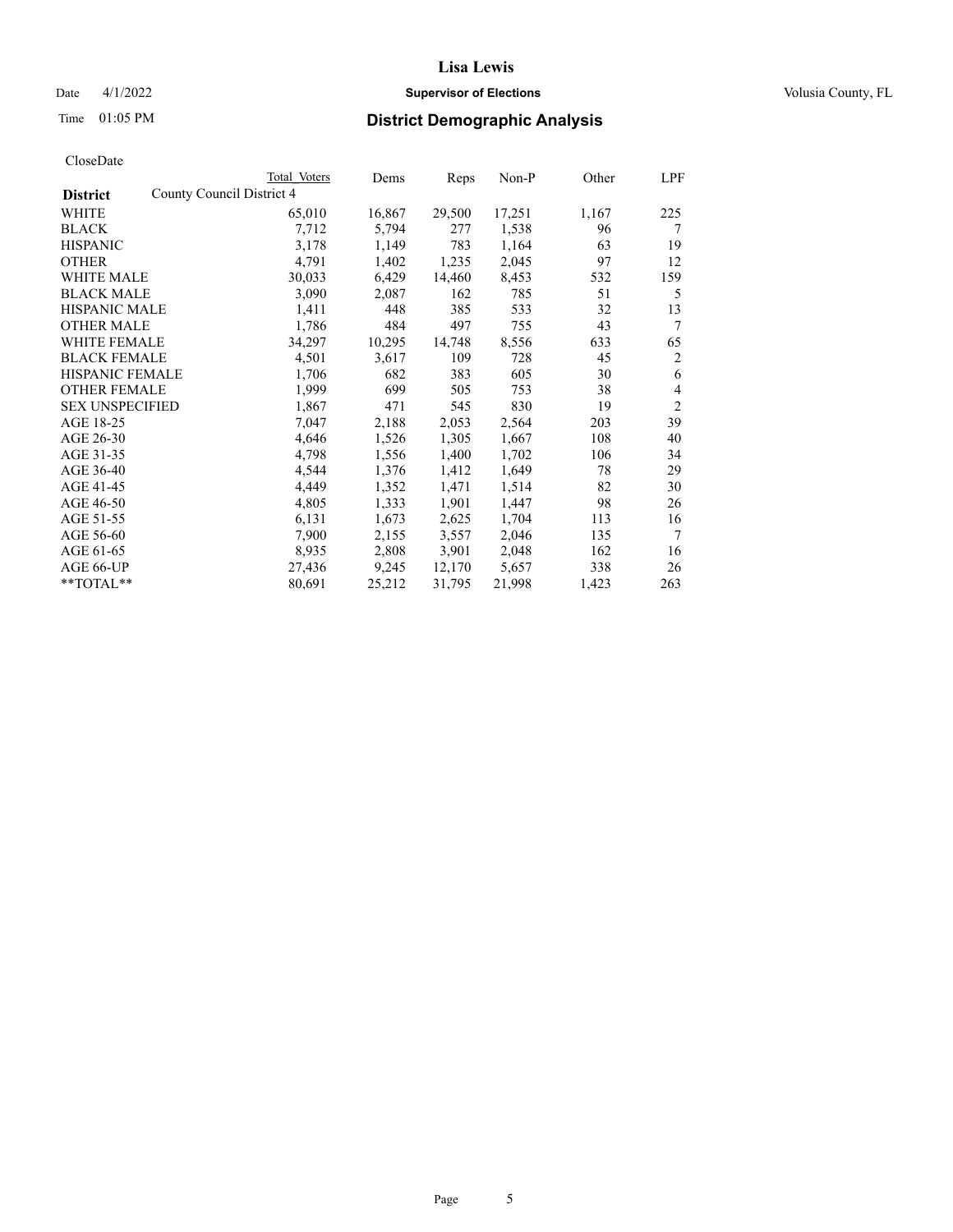## Date 4/1/2022 **Supervisor of Elections Supervisor of Elections** Volusia County, FL

|                                              | Total Voters | Dems   | Reps   | Non-P  | Other | LPF |
|----------------------------------------------|--------------|--------|--------|--------|-------|-----|
| County Council District 5<br><b>District</b> |              |        |        |        |       |     |
| WHITE                                        | 42,647       | 10,217 | 18,973 | 12,566 | 716   | 175 |
| <b>BLACK</b>                                 | 7,326        | 5,225  | 337    | 1,669  | 88    | 7   |
| <b>HISPANIC</b>                              | 22,444       | 9,831  | 3,599  | 8,756  | 219   | 39  |
| <b>OTHER</b>                                 | 5,129        | 1,628  | 1,068  | 2,317  | 95    | 21  |
| WHITE MALE                                   | 19,973       | 3,961  | 9,394  | 6,189  | 308   | 121 |
| <b>BLACK MALE</b>                            | 3,320        | 2,130  | 204    | 931    | 52    | 3   |
| <b>HISPANIC MALE</b>                         | 10,408       | 4,152  | 1,940  | 4,178  | 111   | 27  |
| <b>OTHER MALE</b>                            | 1,837        | 533    | 442    | 819    | 29    | 14  |
| WHITE FEMALE                                 | 22,070       | 6,120  | 9,320  | 6,170  | 406   | 54  |
| <b>BLACK FEMALE</b>                          | 3,914        | 3,034  | 128    | 713    | 36    | 3   |
| <b>HISPANIC FEMALE</b>                       | 11,739       | 5,542  | 1,621  | 4,457  | 107   | 12  |
| <b>OTHER FEMALE</b>                          | 2,190        | 850    | 429    | 865    | 41    | 5   |
| <b>SEX UNSPECIFIED</b>                       | 2,094        | 578    | 499    | 986    | 28    | 3   |
| AGE 18-25                                    | 7,912        | 2,538  | 1,705  | 3,456  | 181   | 32  |
| AGE 26-30                                    | 6,159        | 1,910  | 1,476  | 2,597  | 133   | 43  |
| AGE 31-35                                    | 6,881        | 2,139  | 1,776  | 2,810  | 119   | 37  |
| AGE 36-40                                    | 6,491        | 2,011  | 1,699  | 2,626  | 111   | 44  |
| AGE 41-45                                    | 6,332        | 2,120  | 1,657  | 2,419  | 113   | 23  |
| AGE 46-50                                    | 6,178        | 2,021  | 1,905  | 2,144  | 89    | 19  |
| AGE 51-55                                    | 6,647        | 2,231  | 2,272  | 2,037  | 91    | 16  |
| AGE 56-60                                    | 7,125        | 2,461  | 2,617  | 1,949  | 89    | 9   |
| AGE 61-65                                    | 7,012        | 2,490  | 2,712  | 1,752  | 52    | 6   |
| AGE 66-UP                                    | 16,809       | 6,980  | 6,158  | 3,518  | 140   | 13  |
| **TOTAL**                                    | 77,546       | 26,901 | 23,977 | 25,308 | 1,118 | 242 |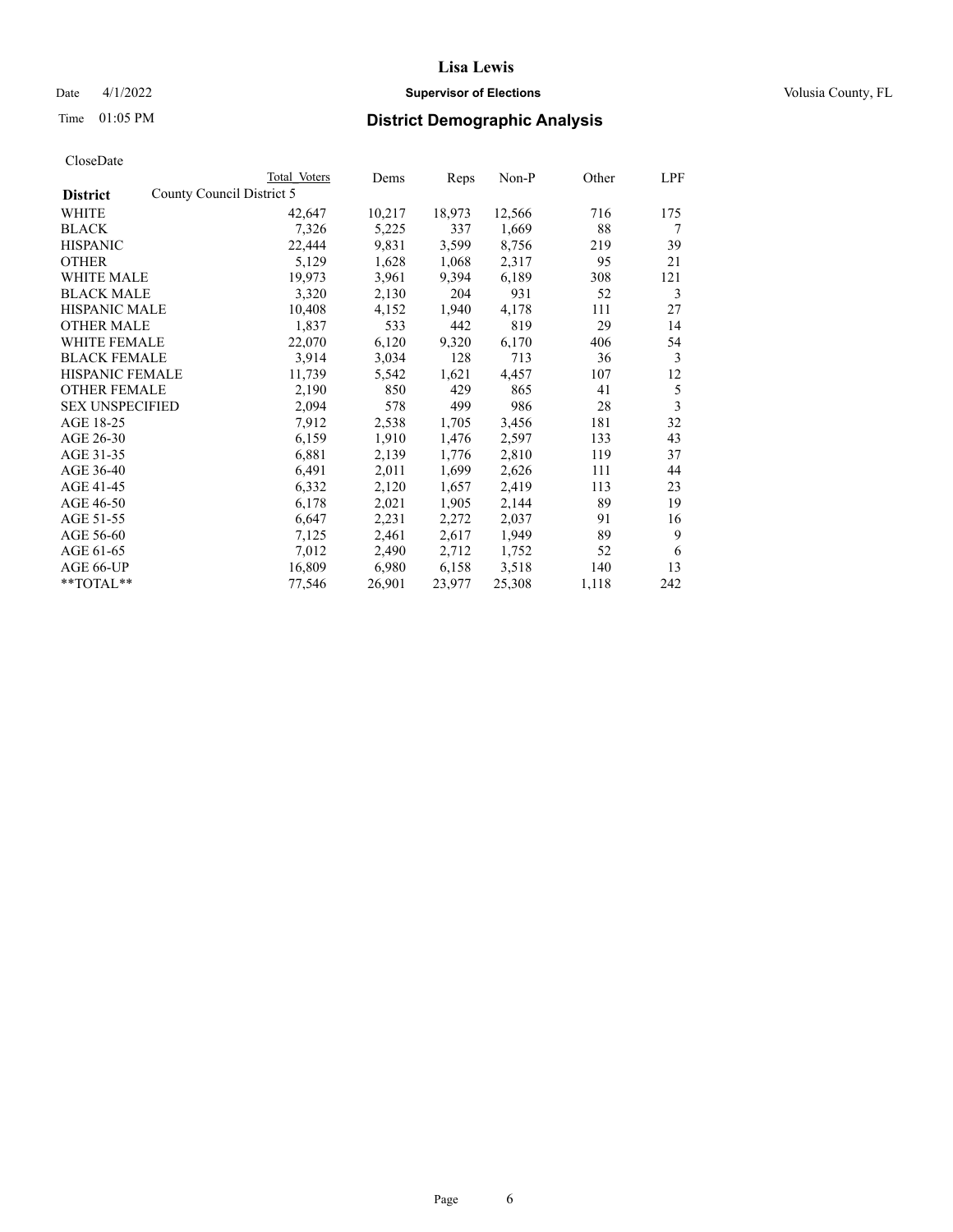### Date 4/1/2022 **Supervisor of Elections Supervisor of Elections** Volusia County, FL

## Time 01:05 PM **District Demographic Analysis**

|                        | Total Voters                 | Dems | Reps | Non-P | Other          | LPF            |
|------------------------|------------------------------|------|------|-------|----------------|----------------|
| <b>District</b>        | Indigo Community Development |      |      |       |                |                |
| WHITE                  | 1,455                        | 320  | 724  | 366   | 36             | 9              |
| <b>BLACK</b>           | 199                          | 129  | 17   | 49    | 4              | 0              |
| <b>HISPANIC</b>        | 108                          | 32   | 36   | 38    | 2              | 0              |
| <b>OTHER</b>           | 156                          | 38   | 40   | 74    | 3              |                |
| <b>WHITE MALE</b>      | 710                          | 121  | 362  | 198   | 22             | 7              |
| <b>BLACK MALE</b>      | 102                          | 54   | 12   | 32    | $\overline{4}$ | 0              |
| <b>HISPANIC MALE</b>   | 46                           | 12   | 16   | 18    | $\theta$       | 0              |
| <b>OTHER MALE</b>      | 65                           | 19   | 13   | 32    | $\theta$       |                |
| <b>WHITE FEMALE</b>    | 731                          | 197  | 352  | 166   | 14             | $\overline{c}$ |
| <b>BLACK FEMALE</b>    | 95                           | 74   | 5    | 16    | $\theta$       | 0              |
| HISPANIC FEMALE        | 62                           | 20   | 20   | 20    | 2              | 0              |
| <b>OTHER FEMALE</b>    | 67                           | 17   | 19   | 29    | $\overline{c}$ | 0              |
| <b>SEX UNSPECIFIED</b> | 39                           | 5    | 17   | 16    | 1              | 0              |
| AGE 18-25              | 172                          | 53   | 36   | 79    | 1              | 3              |
| AGE 26-30              | 94                           | 25   | 42   | 25    | 1              |                |
| AGE 31-35              | 141                          | 44   | 53   | 39    | $\overline{4}$ |                |
| AGE 36-40              | 114                          | 32   | 43   | 38    | 1              | 0              |
| AGE 41-45              | 115                          | 36   | 38   | 35    | 5              |                |
| AGE 46-50              | 140                          | 40   | 54   | 40    | 4              | $\overline{c}$ |
| AGE 51-55              | 151                          | 47   | 61   | 41    | 1              | 1              |
| AGE 56-60              | 200                          | 43   | 90   | 59    | 7              |                |
| AGE 61-65              | 187                          | 49   | 98   | 35    | 5              | 0              |
| AGE 66-UP              | 604                          | 150  | 302  | 136   | 16             | $\Omega$       |
| **TOTAL**              | 1,918                        | 519  | 817  | 527   | 45             | 10             |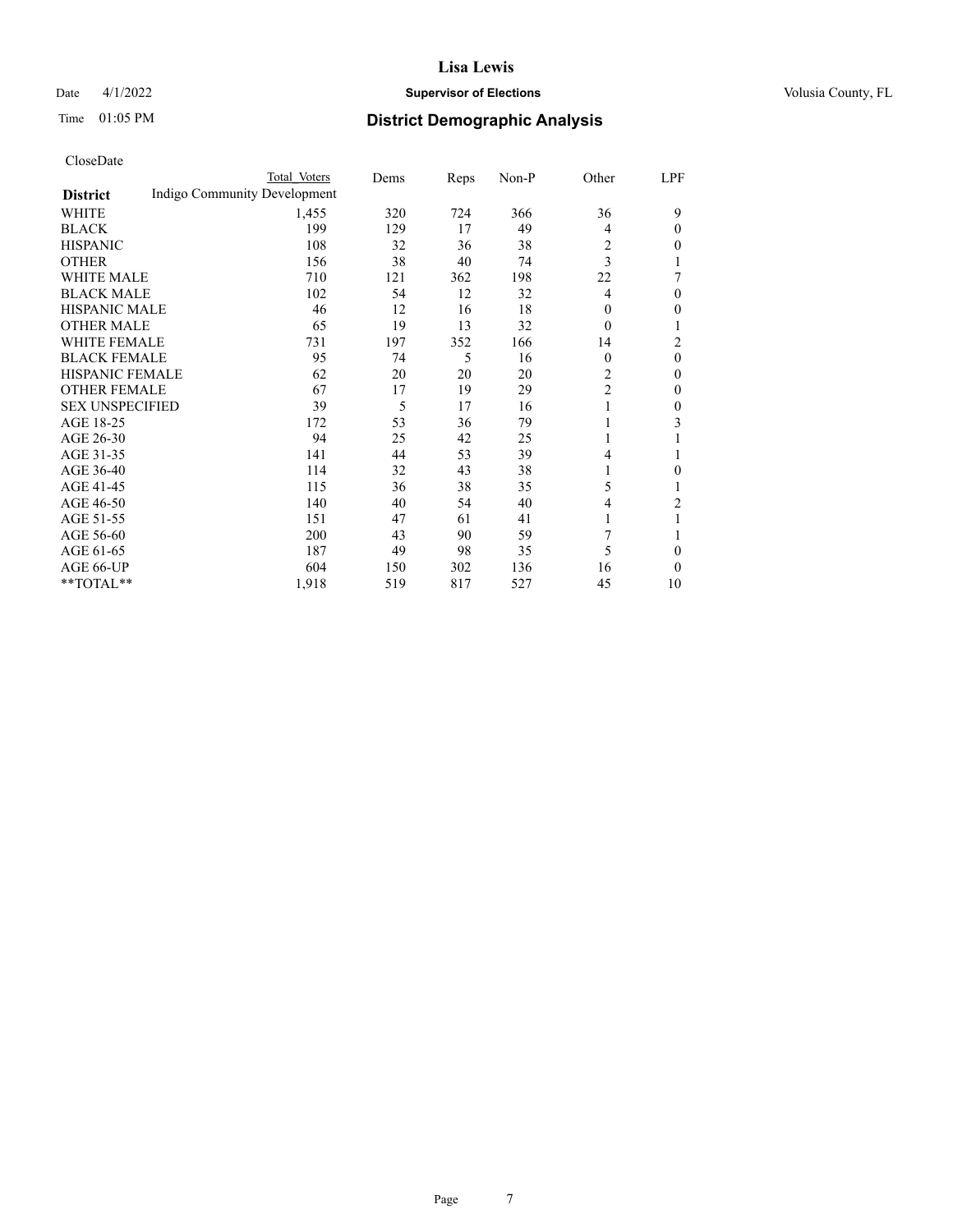## Date 4/1/2022 **Supervisor of Elections Supervisor of Elections** Volusia County, FL

## Time 01:05 PM **District Demographic Analysis**

|                        |                  | Total Voters | Dems | Reps | Non-P | Other | LPF |
|------------------------|------------------|--------------|------|------|-------|-------|-----|
| <b>District</b>        | Orlandia Heights |              |      |      |       |       |     |
| WHITE                  |                  | 706          | 161  | 348  | 189   | 7     |     |
| <b>BLACK</b>           |                  | 12           | 6    | 2    | 4     | 0     | 0   |
| <b>HISPANIC</b>        |                  | 43           | 8    | 14   | 20    | 0     |     |
| <b>OTHER</b>           |                  | 38           | 9    | 11   | 18    | 0     | 0   |
| WHITE MALE             |                  | 363          | 74   | 173  | 109   | 6     |     |
| <b>BLACK MALE</b>      |                  | 6            | 3    | 1    | 2     | 0     | 0   |
| <b>HISPANIC MALE</b>   |                  | 18           | 2    | 6    | 9     | 0     |     |
| <b>OTHER MALE</b>      |                  | 14           | 2    | 6    | 6     | 0     | 0   |
| <b>WHITE FEMALE</b>    |                  | 331          | 87   | 170  | 73    |       | 0   |
| <b>BLACK FEMALE</b>    |                  | 5            | 3    |      |       | 0     | 0   |
| HISPANIC FEMALE        |                  | 23           | 6    | 7    | 10    | 0     | 0   |
| <b>OTHER FEMALE</b>    |                  | 16           | 6    | 4    | 6     | 0     | 0   |
| <b>SEX UNSPECIFIED</b> |                  | 23           |      | 7    | 15    | 0     | 0   |
| AGE 18-25              |                  | 72           | 13   | 28   | 30    |       | 0   |
| AGE 26-30              |                  | 31           | 6    | 13   | 11    | 0     |     |
| AGE 31-35              |                  | 62           | 11   | 28   | 23    | 0     | 0   |
| AGE 36-40              |                  | 58           | 8    | 28   | 22    | 0     | 0   |
| AGE 41-45              |                  | 44           |      | 17   | 20    | 0     | 0   |
| AGE 46-50              |                  | 62           | 6    | 26   | 29    | 0     |     |
| AGE 51-55              |                  | 71           | 13   | 43   | 13    | 2     | 0   |
| AGE 56-60              |                  | 99           | 22   | 51   | 24    | 2     | 0   |
| AGE 61-65              |                  | 97           | 23   | 47   | 26    |       | 0   |
| AGE 66-UP              |                  | 203          | 75   | 94   | 33    |       | 0   |
| **TOTAL**              |                  | 799          | 184  | 375  | 231   | 7     | 2   |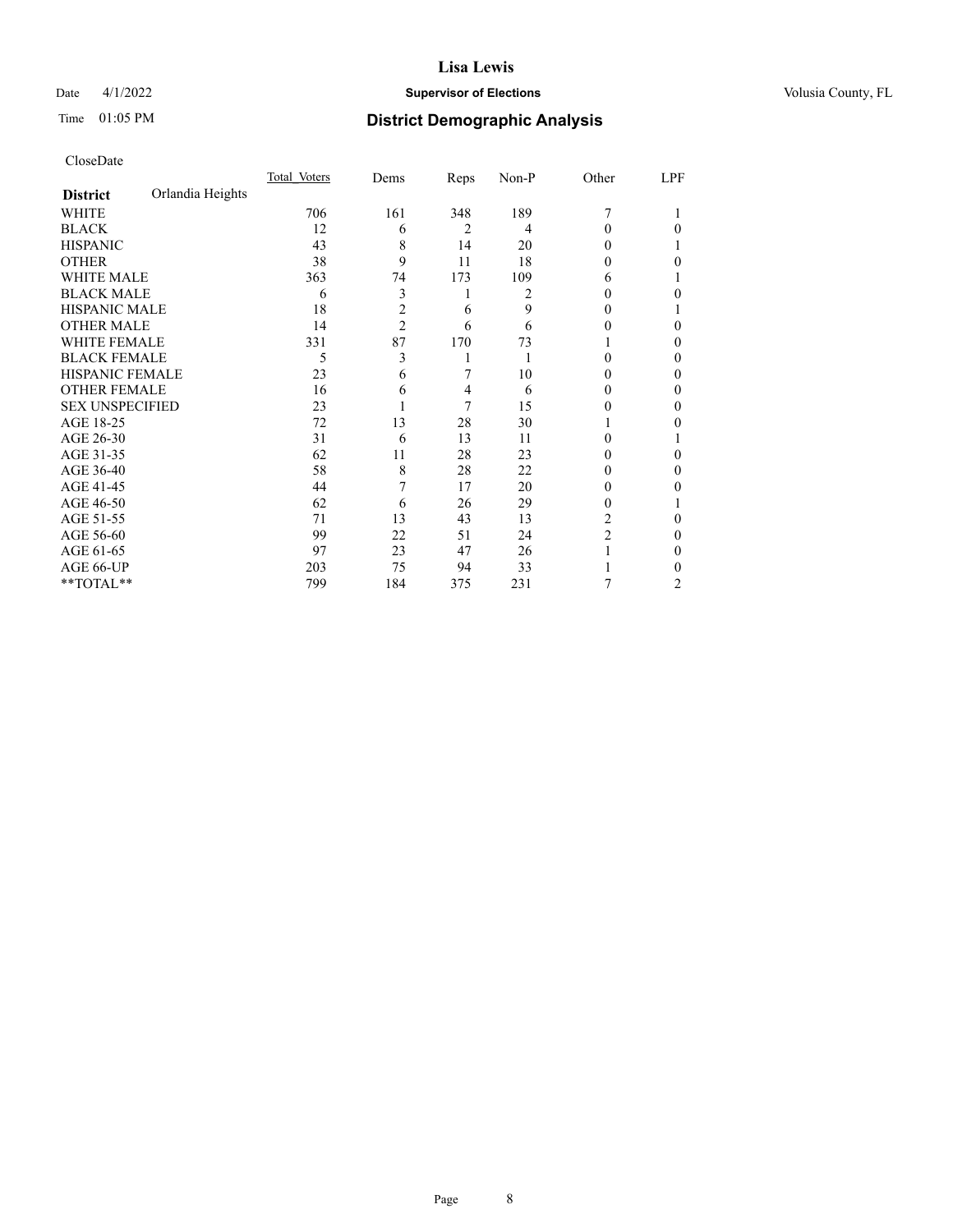## Date 4/1/2022 **Supervisor of Elections Supervisor of Elections** Volusia County, FL

## Time 01:05 PM **District Demographic Analysis**

|                        |             | Total Voters | Dems | <b>Reps</b>    | Non-P | Other | LPF |
|------------------------|-------------|--------------|------|----------------|-------|-------|-----|
| <b>District</b>        | One Daytona |              |      |                |       |       |     |
| WHITE                  |             | 60           | 13   | 23             | 22    | 2     | 0   |
| <b>BLACK</b>           |             | 11           | 8    |                |       |       |     |
| <b>HISPANIC</b>        |             | 15           |      | 4              | 4     | 2     |     |
| <b>OTHER</b>           |             | 8            |      | $\overline{2}$ | 5     |       |     |
| WHITE MALE             |             | 36           | 6    | 16             | 13    |       |     |
| <b>BLACK MALE</b>      |             | 8            |      |                | 0     |       |     |
| <b>HISPANIC MALE</b>   |             |              |      |                |       |       |     |
| <b>OTHER MALE</b>      |             |              |      |                |       |       | 0   |
| <b>WHITE FEMALE</b>    |             | 24           |      |                |       |       |     |
| <b>BLACK FEMALE</b>    |             | 3            |      | $\theta$       |       |       |     |
| <b>HISPANIC FEMALE</b> |             |              |      |                |       |       |     |
| <b>OTHER FEMALE</b>    |             |              |      |                |       |       |     |
| <b>SEX UNSPECIFIED</b> |             |              |      |                | 0     |       |     |
| AGE 18-25              |             | 24           |      |                | 10    |       |     |
| AGE 26-30              |             | 15           | 4    | 4              | 5     | 2     | 0   |
| AGE 31-35              |             | 17           | 11   | 2              |       |       |     |
| AGE 36-40              |             | 5            | 0    | 3              |       |       |     |
| AGE 41-45              |             |              |      |                |       |       |     |
| AGE 46-50              |             | 6            |      |                |       |       |     |
| AGE 51-55              |             | 11           |      | 3              |       |       |     |
| AGE 56-60              |             |              |      | 2              |       |       |     |
| AGE 61-65              |             |              |      | 4              |       |       | 0   |
| AGE 66-UP              |             |              |      |                |       |       |     |
| **TOTAL**              |             | 94           | 27   | 30             | 32    | 5     | 0   |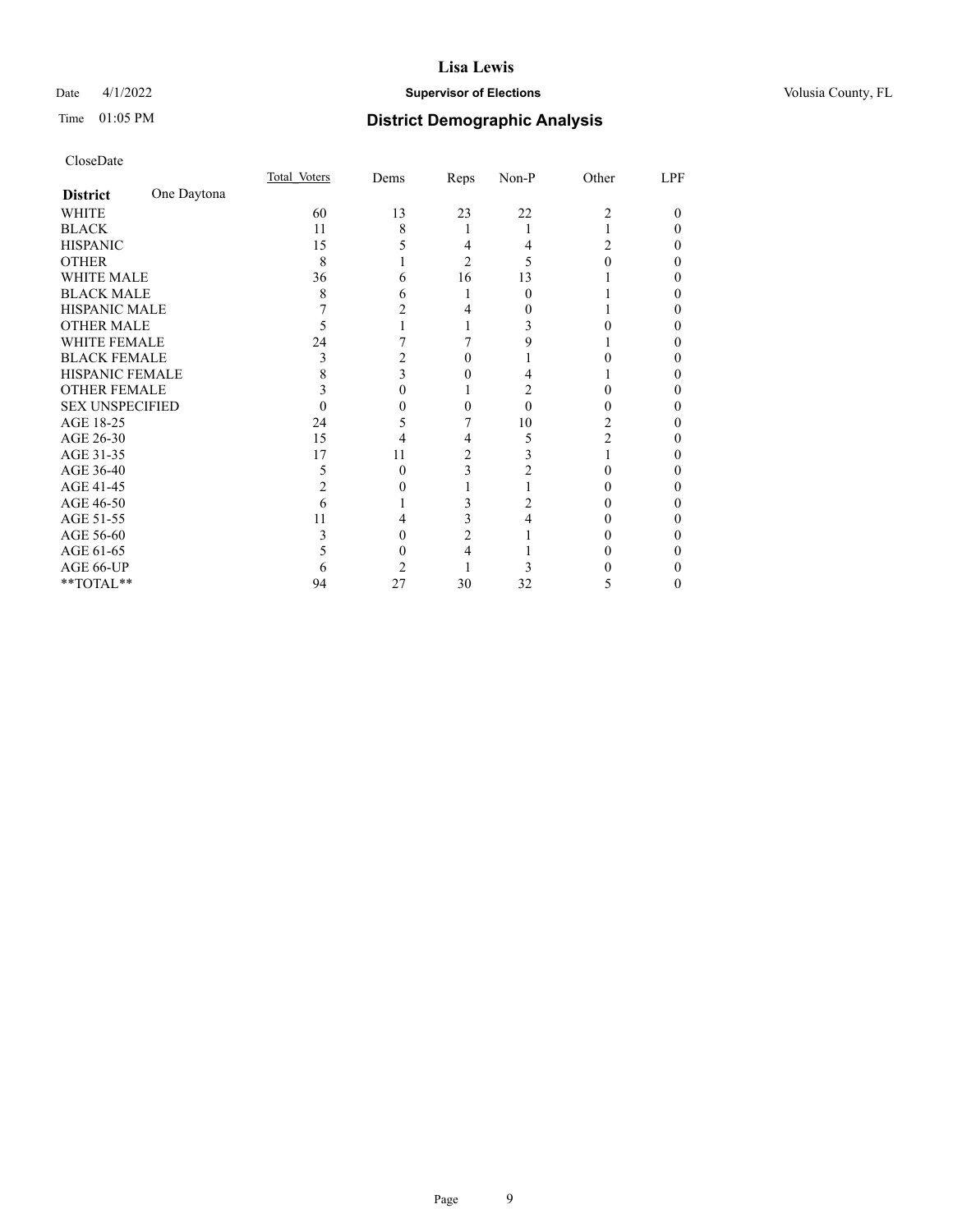## Date 4/1/2022 **Supervisor of Elections Supervisor of Elections** Volusia County, FL

| CloseDate |
|-----------|
|-----------|

|                                       | Total Voters | Dems | Reps | Non-P          | Other  | LPF |
|---------------------------------------|--------------|------|------|----------------|--------|-----|
| Tomoka Town Center<br><b>District</b> |              |      |      |                |        |     |
| <b>WHITE</b>                          | 166          | 34   | 65   | 62             | 4      |     |
| <b>BLACK</b>                          | 54           | 36   | 1    | 13             | 4      | 0   |
| <b>HISPANIC</b>                       | 32           | 11   |      | 14             | 0      | 0   |
| <b>OTHER</b>                          | 24           | 8    | 4    | 12             | $_{0}$ | 0   |
| <b>WHITE MALE</b>                     | 92           | 14   | 41   | 34             |        |     |
| <b>BLACK MALE</b>                     | 20           | 14   | 0    | 5              |        | 0   |
| <b>HISPANIC MALE</b>                  | 18           | 8    | 5    | 5              | 0      | 0   |
| <b>OTHER MALE</b>                     | 14           | 4    | 3    | 7              | $_{0}$ | 0   |
| <b>WHITE FEMALE</b>                   | 73           | 19   | 24   | 28             | 2      | 0   |
| <b>BLACK FEMALE</b>                   | 33           | 21   |      | 8              | 3      | 0   |
| <b>HISPANIC FEMALE</b>                | 13           | 3    |      | 9              | 0      | 0   |
| <b>OTHER FEMALE</b>                   | 8            | 3    |      | 4              | $_{0}$ | 0   |
| <b>SEX UNSPECIFIED</b>                | 5            | 3    |      |                |        | 0   |
| AGE 18-25                             | 85           | 28   | 18   | 38             |        |     |
| AGE 26-30                             | 54           | 17   | 16   | 19             |        |     |
| AGE 31-35                             | 35           | 11   | 5    | 16             | 3      |     |
| AGE 36-40                             | 14           | 6    | 3    | 5              |        | 0   |
| AGE 41-45                             | 23           | 8    | 4    | 10             |        | 0   |
| AGE 46-50                             | 13           | 4    | 5    | 4              |        | 0   |
| AGE 51-55                             | 12           | 3    | 8    |                |        | 0   |
| AGE 56-60                             | 16           | 4    | 7    | 4              |        | 0   |
| AGE 61-65                             | 8            | 3    | 3    | 2              |        | 0   |
| AGE 66-UP                             | 16           | 5    | 8    | $\mathfrak{D}$ |        |     |
| **TOTAL**                             | 276          | 89   | 77   | 101            | 8      |     |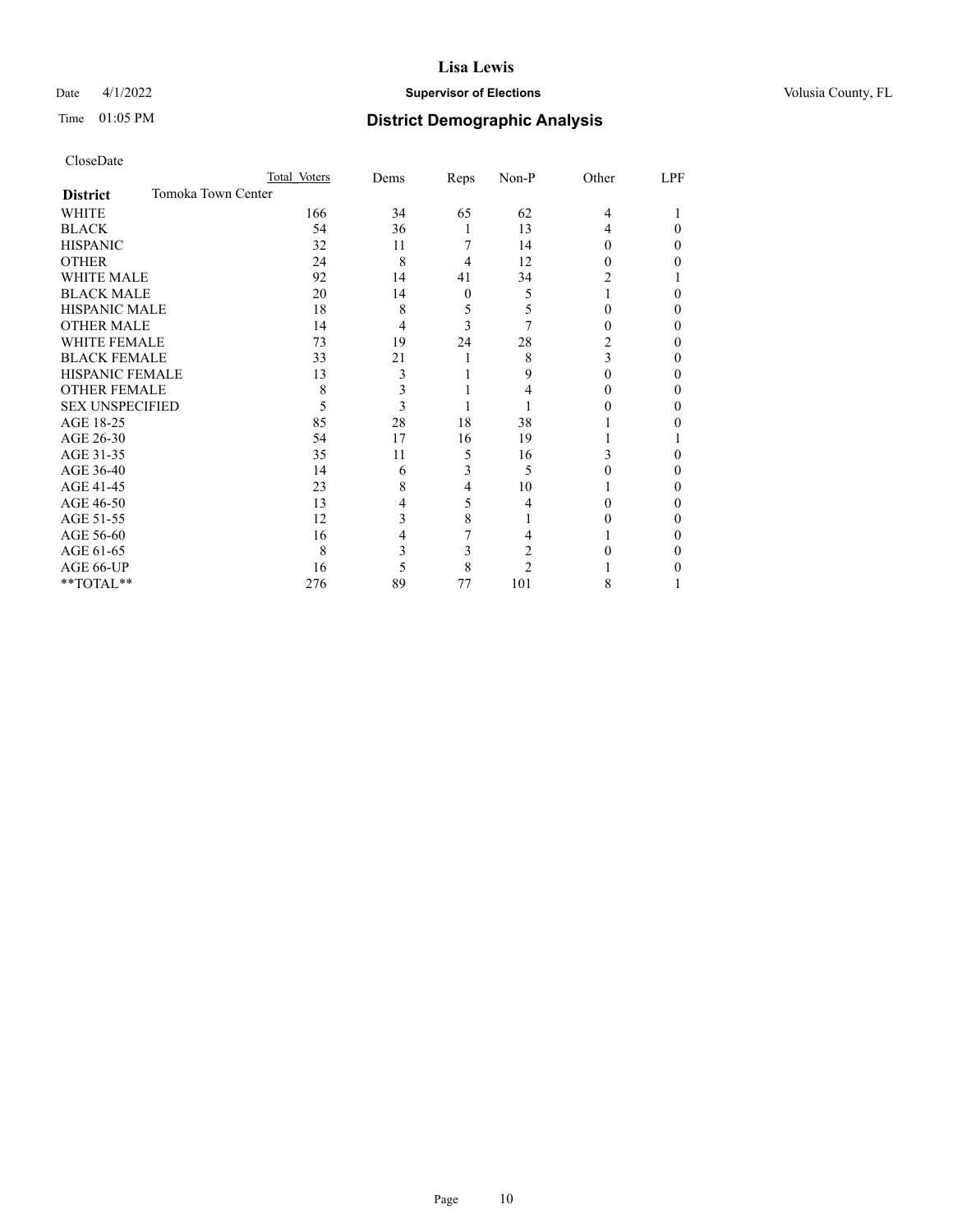## Date 4/1/2022 **Supervisor of Elections Supervisor of Elections** Volusia County, FL

# Time 01:05 PM **District Demographic Analysis**

|                        |           | Total Voters   | Dems | <b>Reps</b>    | Non-P          | Other | LPF |
|------------------------|-----------|----------------|------|----------------|----------------|-------|-----|
| <b>District</b>        | Rivington |                |      |                |                |       |     |
| WHITE                  |           | 64             | 11   | 34             | 19             | 0     | 0   |
| <b>BLACK</b>           |           | 12             | 5    | $\Omega$       | 6              |       |     |
| <b>HISPANIC</b>        |           | 24             | 4    | 6              | 13             |       |     |
| <b>OTHER</b>           |           | 3              |      |                | $\mathfrak{D}$ |       |     |
| WHITE MALE             |           | 25             |      | 14             |                |       | 0   |
| <b>BLACK MALE</b>      |           | 7              |      | $\theta$       |                |       |     |
| <b>HISPANIC MALE</b>   |           | 13             |      | 4              |                |       |     |
| <b>OTHER MALE</b>      |           |                |      | $\Omega$       |                |       | 0   |
| <b>WHITE FEMALE</b>    |           | 39             |      | 20             | 12             |       |     |
| <b>BLACK FEMALE</b>    |           | 5              |      | $\Omega$       | 4              |       | 0   |
| HISPANIC FEMALE        |           | 11             |      |                | 6              |       |     |
| <b>OTHER FEMALE</b>    |           | $\mathfrak{D}$ |      |                |                |       |     |
| <b>SEX UNSPECIFIED</b> |           |                |      |                |                |       |     |
| AGE 18-25              |           | 6              |      |                |                |       |     |
| AGE 26-30              |           | 12             |      | 6              |                |       |     |
| AGE 31-35              |           | 28             |      | 12             | 9              |       |     |
| AGE 36-40              |           | 17             |      | 4              | 8              |       | 0   |
| AGE 41-45              |           | 8              |      | 2              | 6              |       |     |
| AGE 46-50              |           | 8              |      | $\overline{c}$ | 5              |       | 0   |
| AGE 51-55              |           | 13             |      |                |                |       |     |
| AGE 56-60              |           | 6              |      |                |                |       |     |
| AGE 61-65              |           |                |      |                |                |       |     |
| AGE 66-UP              |           |                |      |                |                |       |     |
| **TOTAL**              |           | 103            | 20   | 41             | 40             | 2     | 0   |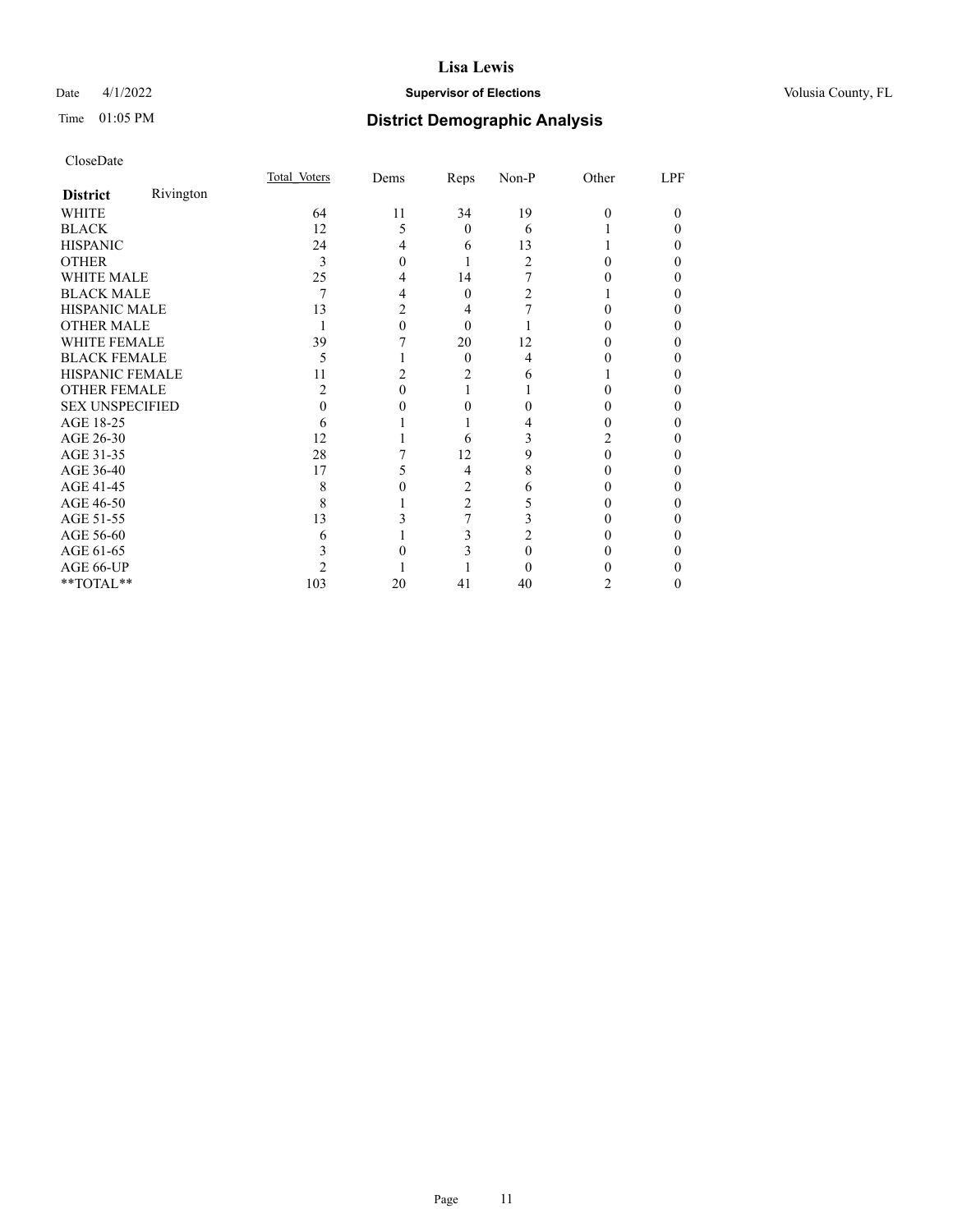## Date 4/1/2022 **Supervisor of Elections Supervisor of Elections** Volusia County, FL

| CloseDate |
|-----------|
|-----------|

|                        |         | Total Voters | Dems           | Reps     | Non-P          | Other | LPF |
|------------------------|---------|--------------|----------------|----------|----------------|-------|-----|
| <b>District</b>        | Pioneer |              |                |          |                |       |     |
| <b>WHITE</b>           |         | 268          | 48             | 138      | 73             |       | 2   |
| <b>BLACK</b>           |         | 11           | 6              |          | 4              | 0     | 0   |
| <b>HISPANIC</b>        |         | 22           | 3              | 8        | 11             |       | 0   |
| <b>OTHER</b>           |         | 24           | 10             | 6        | 7              |       | 0   |
| <b>WHITE MALE</b>      |         | 125          | 18             | 66       | 36             |       |     |
| <b>BLACK MALE</b>      |         | 4            | $\overline{2}$ |          |                | 0     | 0   |
| <b>HISPANIC MALE</b>   |         | 9            | $\overline{c}$ | 2        | 5              | 0     | 0   |
| <b>OTHER MALE</b>      |         | 9            | 4              | 3        | $\overline{c}$ | 0     | 0   |
| <b>WHITE FEMALE</b>    |         | 139          | 29             | 69       | 37             |       | 0   |
| <b>BLACK FEMALE</b>    |         | 7            | 4              | $\theta$ | 3              | 0     | 0   |
| <b>HISPANIC FEMALE</b> |         | 13           |                | 6        | 6              |       | 0   |
| <b>OTHER FEMALE</b>    |         | 11           | 3              | 2        | 5              |       | 0   |
| <b>SEX UNSPECIFIED</b> |         | 8            | 4              | 4        | 0              |       | 0   |
| AGE 18-25              |         | 11           |                | 6        | 4              |       |     |
| AGE 26-30              |         | 10           |                | 4        | 4              | 0     |     |
| AGE 31-35              |         | 43           | 12             | 22       | 5              |       |     |
| AGE 36-40              |         | 44           | 11             | 12       | 20             |       | 0   |
| AGE 41-45              |         | 34           | 8              | 20       | 6              |       | 0   |
| AGE 46-50              |         | 31           | 3              | 14       | 14             | 0     | 0   |
| AGE 51-55              |         | 27           | 5              | 15       |                |       | 0   |
| AGE 56-60              |         | 19           | 3              | 7        | 6              | 3     | 0   |
| AGE 61-65              |         | 24           | 4              | 10       | 10             |       | 0   |
| AGE 66-UP              |         | 82           | 19             | 43       | 19             |       |     |
| **TOTAL**              |         | 325          | 67             | 153      | 95             | 8     | 2   |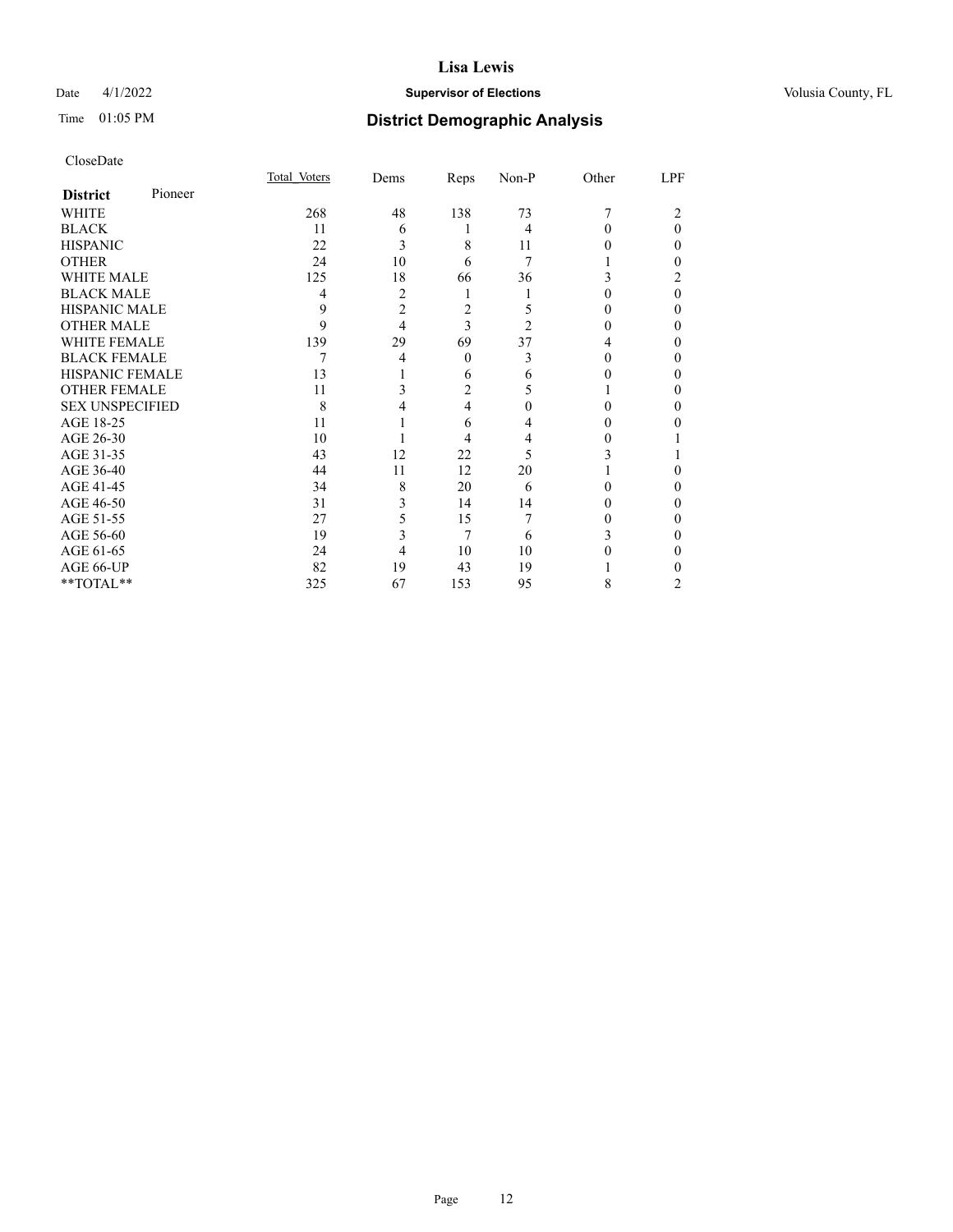## Date 4/1/2022 **Supervisor of Elections Supervisor of Elections** Volusia County, FL

# Time 01:05 PM **District Demographic Analysis**

|                        |                | Total Voters | Dems | Reps     | Non-P | Other | LPF |
|------------------------|----------------|--------------|------|----------|-------|-------|-----|
| <b>District</b>        | CBL/BM PO West |              |      |          |       |       |     |
| <b>WHITE</b>           |                | $\Omega$     | 0    | $\theta$ | 0     | 0     |     |
| <b>BLACK</b>           |                |              |      | 0        |       |       |     |
| <b>HISPANIC</b>        |                |              |      | $_{0}$   |       |       |     |
| <b>OTHER</b>           |                |              |      |          |       |       |     |
| <b>WHITE MALE</b>      |                |              |      |          |       |       |     |
| <b>BLACK MALE</b>      |                |              |      |          |       |       |     |
| <b>HISPANIC MALE</b>   |                |              |      |          |       |       |     |
| <b>OTHER MALE</b>      |                |              |      |          |       |       |     |
| <b>WHITE FEMALE</b>    |                |              |      |          |       |       |     |
| <b>BLACK FEMALE</b>    |                |              |      | 0        |       |       |     |
| <b>HISPANIC FEMALE</b> |                |              |      |          |       |       |     |
| <b>OTHER FEMALE</b>    |                |              |      |          |       |       |     |
| <b>SEX UNSPECIFIED</b> |                |              |      |          |       |       |     |
| AGE 18-25              |                |              |      |          |       |       |     |
| AGE 26-30              |                |              |      |          |       |       |     |
| AGE 31-35              |                |              |      |          |       |       |     |
| AGE 36-40              |                |              |      | 0        |       |       |     |
| AGE 41-45              |                |              |      |          |       |       |     |
| AGE 46-50              |                |              |      |          |       |       |     |
| AGE 51-55              |                |              |      |          |       |       |     |
| AGE 56-60              |                |              |      |          |       |       |     |
| AGE 61-65              |                |              |      |          |       |       |     |
| AGE 66-UP              |                |              |      |          |       |       |     |
| **TOTAL**              |                |              |      | 0        |       |       |     |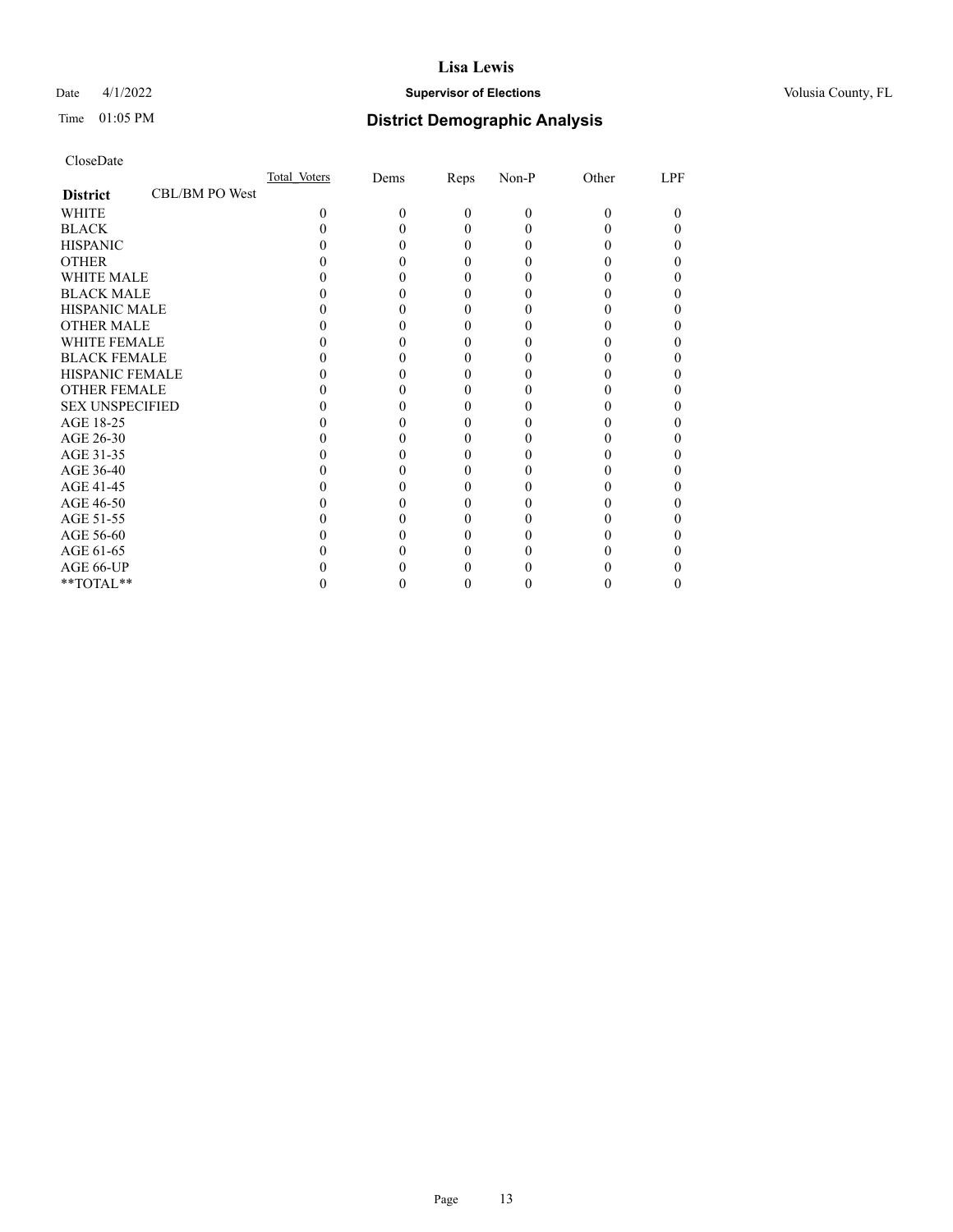## Date 4/1/2022 **Supervisor of Elections Supervisor of Elections** Volusia County, FL

# Time 01:05 PM **District Demographic Analysis**

|                        | Total Voters        |          | Dems | Reps     | Non-P    | Other    | LPF |
|------------------------|---------------------|----------|------|----------|----------|----------|-----|
| <b>District</b>        | Deering Park Center |          |      |          |          |          |     |
| <b>WHITE</b>           |                     | $\Omega$ | 0    | $\theta$ | $\theta$ | $\Omega$ | 0   |
| <b>BLACK</b>           |                     |          |      | 0        | 0        |          |     |
| <b>HISPANIC</b>        |                     |          |      | $_{0}$   |          |          |     |
| <b>OTHER</b>           |                     |          |      |          |          |          |     |
| <b>WHITE MALE</b>      |                     |          |      |          |          |          |     |
| <b>BLACK MALE</b>      |                     |          |      |          |          |          |     |
| <b>HISPANIC MALE</b>   |                     |          |      |          |          |          |     |
| <b>OTHER MALE</b>      |                     |          |      |          |          |          | 0   |
| <b>WHITE FEMALE</b>    |                     |          |      |          |          |          |     |
| <b>BLACK FEMALE</b>    |                     |          |      | 0        |          |          |     |
| HISPANIC FEMALE        |                     |          |      |          |          |          |     |
| <b>OTHER FEMALE</b>    |                     |          |      |          |          |          |     |
| <b>SEX UNSPECIFIED</b> |                     |          |      |          |          |          |     |
| AGE 18-25              |                     |          |      |          |          |          |     |
| AGE 26-30              |                     |          |      |          |          |          | 0   |
| AGE 31-35              |                     |          |      |          |          |          |     |
| AGE 36-40              |                     |          |      | $_{0}$   |          |          | 0   |
| AGE 41-45              |                     |          |      |          |          |          |     |
| AGE 46-50              |                     |          |      |          |          |          |     |
| AGE 51-55              |                     |          |      |          |          |          |     |
| AGE 56-60              |                     |          |      |          |          |          |     |
| AGE 61-65              |                     |          |      |          |          |          | 0   |
| AGE 66-UP              |                     |          |      |          |          |          |     |
| **TOTAL**              |                     |          |      | 0        | 0        | 0        | 0   |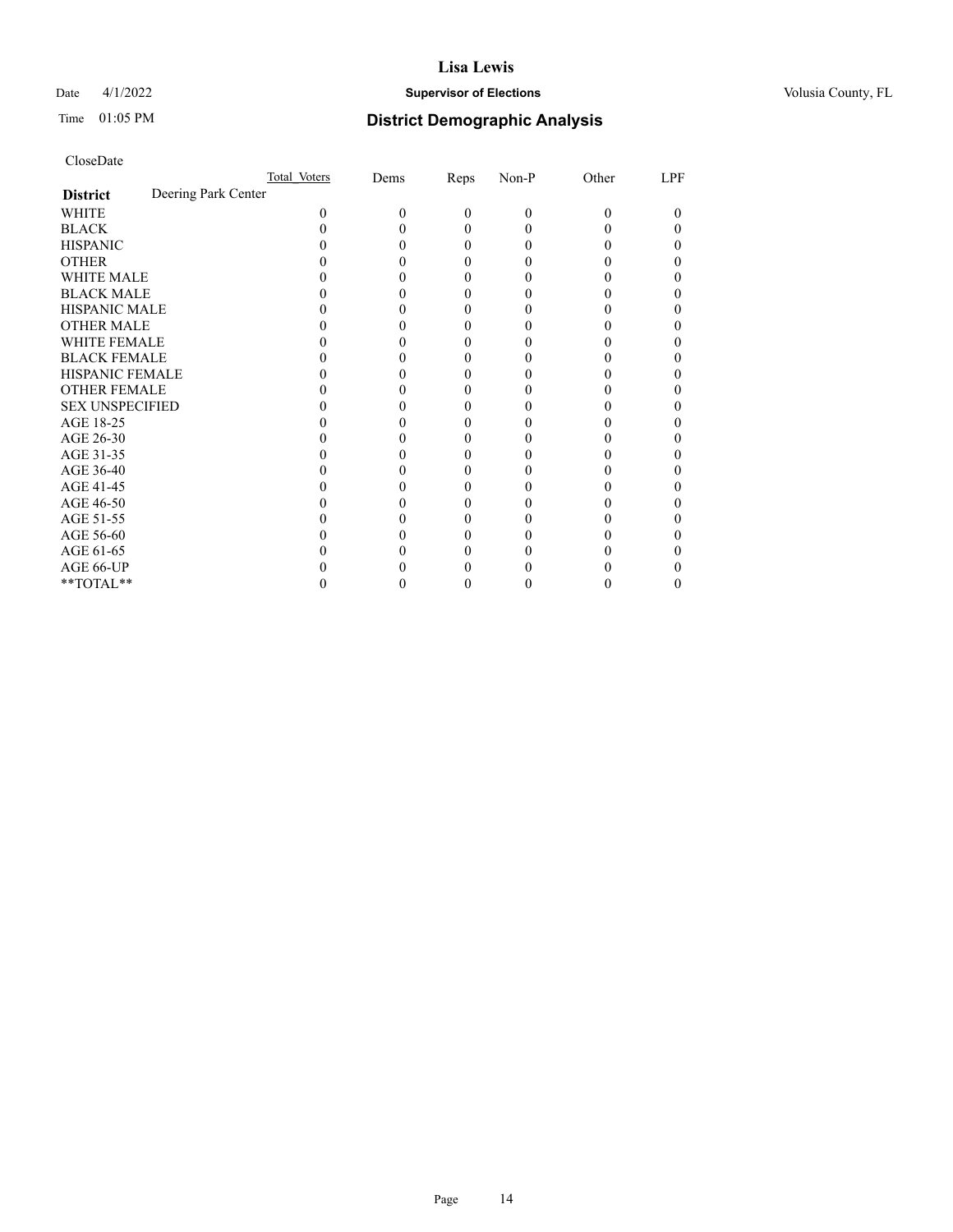## Date 4/1/2022 **Supervisor of Elections Supervisor of Elections** Volusia County, FL

# Time 01:05 PM **District Demographic Analysis**

|                        |               | Total Voters | Dems | Reps     | Non-P    | Other | LPF |
|------------------------|---------------|--------------|------|----------|----------|-------|-----|
| <b>District</b>        | Lakewood Park |              |      |          |          |       |     |
| WHITE                  |               | $\Omega$     | 0    | $\theta$ | $\Omega$ | 0     | 0   |
| <b>BLACK</b>           |               |              |      | 0        |          |       |     |
| <b>HISPANIC</b>        |               |              |      | 0        |          |       |     |
| <b>OTHER</b>           |               |              |      |          |          |       |     |
| <b>WHITE MALE</b>      |               |              |      |          |          |       |     |
| <b>BLACK MALE</b>      |               |              |      |          |          |       |     |
| <b>HISPANIC MALE</b>   |               |              |      |          |          |       |     |
| <b>OTHER MALE</b>      |               |              |      |          |          |       |     |
| <b>WHITE FEMALE</b>    |               |              |      |          |          |       |     |
| <b>BLACK FEMALE</b>    |               |              |      |          |          |       |     |
| <b>HISPANIC FEMALE</b> |               |              |      |          |          |       |     |
| <b>OTHER FEMALE</b>    |               |              |      |          |          |       |     |
| <b>SEX UNSPECIFIED</b> |               |              |      |          |          |       |     |
| AGE 18-25              |               |              |      |          |          |       |     |
| AGE 26-30              |               |              |      |          |          |       |     |
| AGE 31-35              |               |              |      |          |          |       |     |
| AGE 36-40              |               |              |      |          |          |       |     |
| AGE 41-45              |               |              |      |          |          |       |     |
| AGE 46-50              |               |              |      |          |          |       |     |
| AGE 51-55              |               |              |      |          |          |       |     |
| AGE 56-60              |               |              |      |          |          |       |     |
| AGE 61-65              |               |              |      |          |          |       |     |
| AGE 66-UP              |               |              |      |          |          |       |     |
| **TOTAL**              |               |              |      | 0        |          |       |     |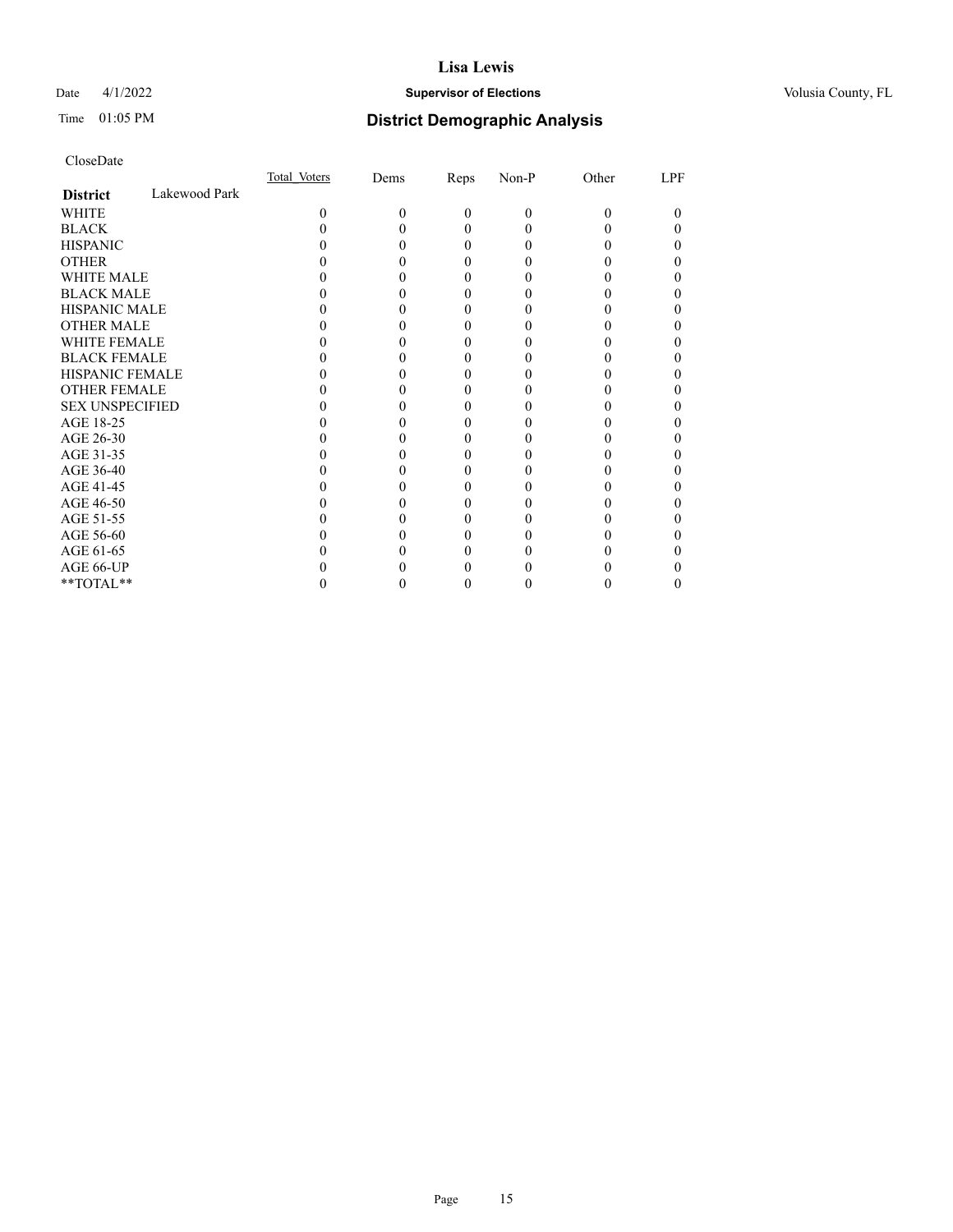## Date 4/1/2022 **Supervisor of Elections Supervisor of Elections** Volusia County, FL

| CloseDate |
|-----------|
|-----------|

|                                         | Total Voters | Dems | Reps     | Non-P    | Other | LPF |
|-----------------------------------------|--------------|------|----------|----------|-------|-----|
| SWI - PO Town Center<br><b>District</b> |              |      |          |          |       |     |
| <b>WHITE</b>                            | 0            | 0    | $\theta$ | $\theta$ | 0     | 0   |
| <b>BLACK</b>                            |              |      | 0        | 0        |       |     |
| <b>HISPANIC</b>                         |              |      | 0        | $\theta$ |       |     |
| <b>OTHER</b>                            |              |      |          |          |       |     |
| WHITE MALE                              |              |      |          |          |       |     |
| <b>BLACK MALE</b>                       |              |      |          |          |       |     |
| <b>HISPANIC MALE</b>                    |              |      |          |          |       |     |
| <b>OTHER MALE</b>                       |              |      |          |          |       |     |
| WHITE FEMALE                            |              |      |          |          |       |     |
| <b>BLACK FEMALE</b>                     |              |      |          | 0        |       |     |
| <b>HISPANIC FEMALE</b>                  |              |      |          |          |       |     |
| <b>OTHER FEMALE</b>                     |              |      |          |          |       |     |
| <b>SEX UNSPECIFIED</b>                  |              |      |          |          |       |     |
| AGE 18-25                               |              |      |          |          |       |     |
| AGE 26-30                               |              |      |          |          |       |     |
| AGE 31-35                               |              |      |          |          |       |     |
| AGE 36-40                               |              |      |          |          |       |     |
| AGE 41-45                               |              |      |          |          |       |     |
| AGE 46-50                               |              |      |          |          |       |     |
| AGE 51-55                               |              |      |          |          |       |     |
| AGE 56-60                               |              |      |          |          |       |     |
| AGE 61-65                               |              |      |          |          |       |     |
| AGE 66-UP                               |              |      |          |          |       |     |
| **TOTAL**                               |              |      | 0        | 0        |       | 0   |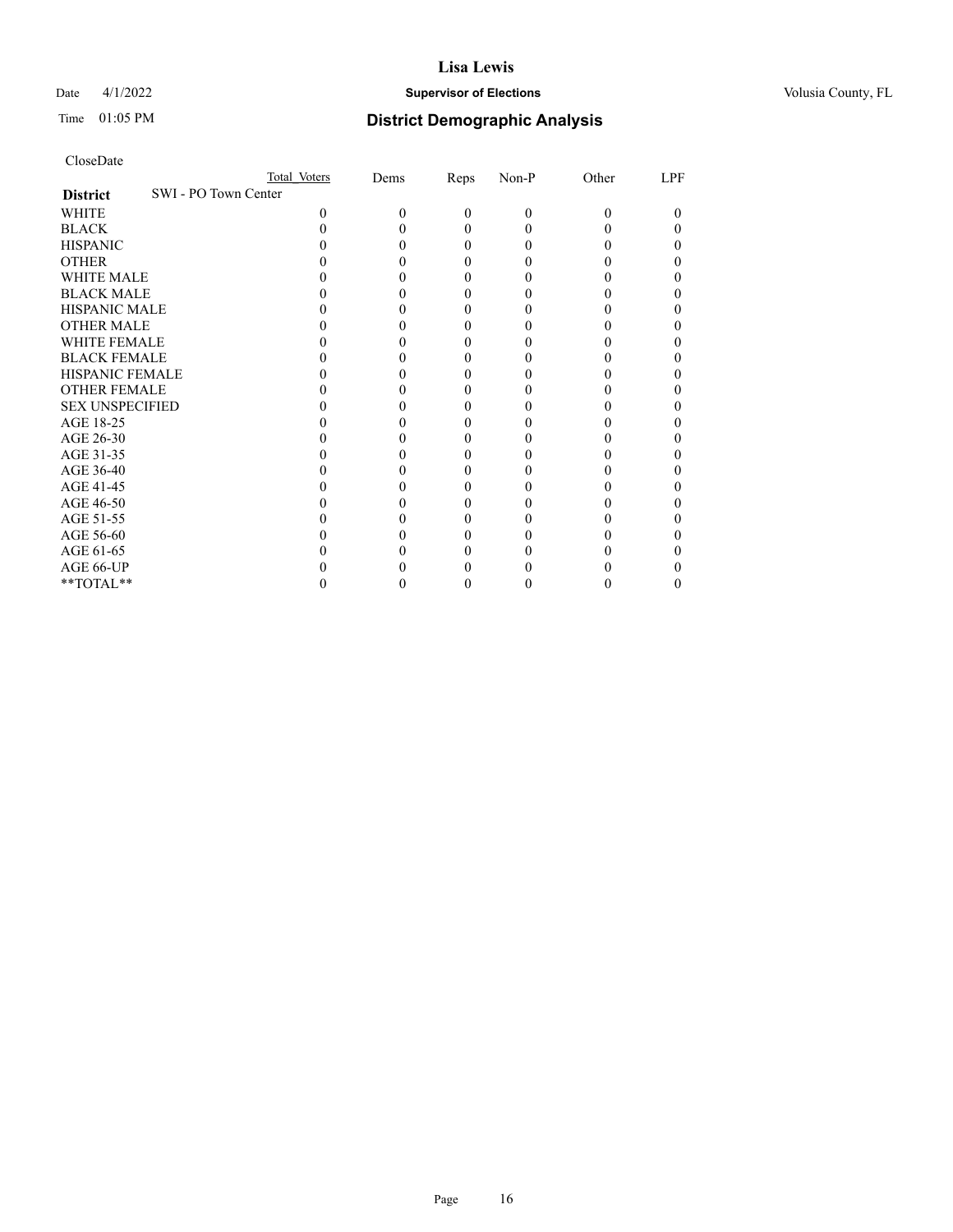## Date 4/1/2022 **Supervisor of Elections Supervisor of Elections** Volusia County, FL

# Time 01:05 PM **District Demographic Analysis**

|                        |                      | Total Voters | Dems | <b>Reps</b> | Non-P    | Other | LPF |
|------------------------|----------------------|--------------|------|-------------|----------|-------|-----|
| <b>District</b>        | <b>Walkers Green</b> |              |      |             |          |       |     |
| WHITE                  |                      | 0            | 0    | 0           | $\Omega$ | 0     | 0   |
| <b>BLACK</b>           |                      |              |      |             |          |       |     |
| <b>HISPANIC</b>        |                      |              |      | 0           |          |       |     |
| <b>OTHER</b>           |                      |              |      |             |          |       |     |
| WHITE MALE             |                      |              |      |             |          |       |     |
| <b>BLACK MALE</b>      |                      |              |      |             |          |       |     |
| <b>HISPANIC MALE</b>   |                      |              |      |             |          |       |     |
| <b>OTHER MALE</b>      |                      |              |      |             |          |       |     |
| <b>WHITE FEMALE</b>    |                      |              |      |             |          |       |     |
| <b>BLACK FEMALE</b>    |                      |              |      |             |          |       |     |
| <b>HISPANIC FEMALE</b> |                      |              |      |             |          |       |     |
| <b>OTHER FEMALE</b>    |                      |              |      |             |          |       |     |
| <b>SEX UNSPECIFIED</b> |                      |              |      |             |          |       |     |
| AGE 18-25              |                      |              |      |             |          |       |     |
| AGE 26-30              |                      |              |      |             |          |       |     |
| AGE 31-35              |                      |              |      |             |          |       |     |
| AGE 36-40              |                      |              |      |             |          |       |     |
| AGE 41-45              |                      |              |      |             |          |       |     |
| AGE 46-50              |                      |              |      |             |          |       |     |
| AGE 51-55              |                      |              |      |             |          |       |     |
| AGE 56-60              |                      |              |      |             |          |       |     |
| AGE 61-65              |                      |              |      |             |          |       |     |
| AGE 66-UP              |                      |              |      |             |          |       |     |
| **TOTAL**              |                      |              |      | 0           |          |       | 0   |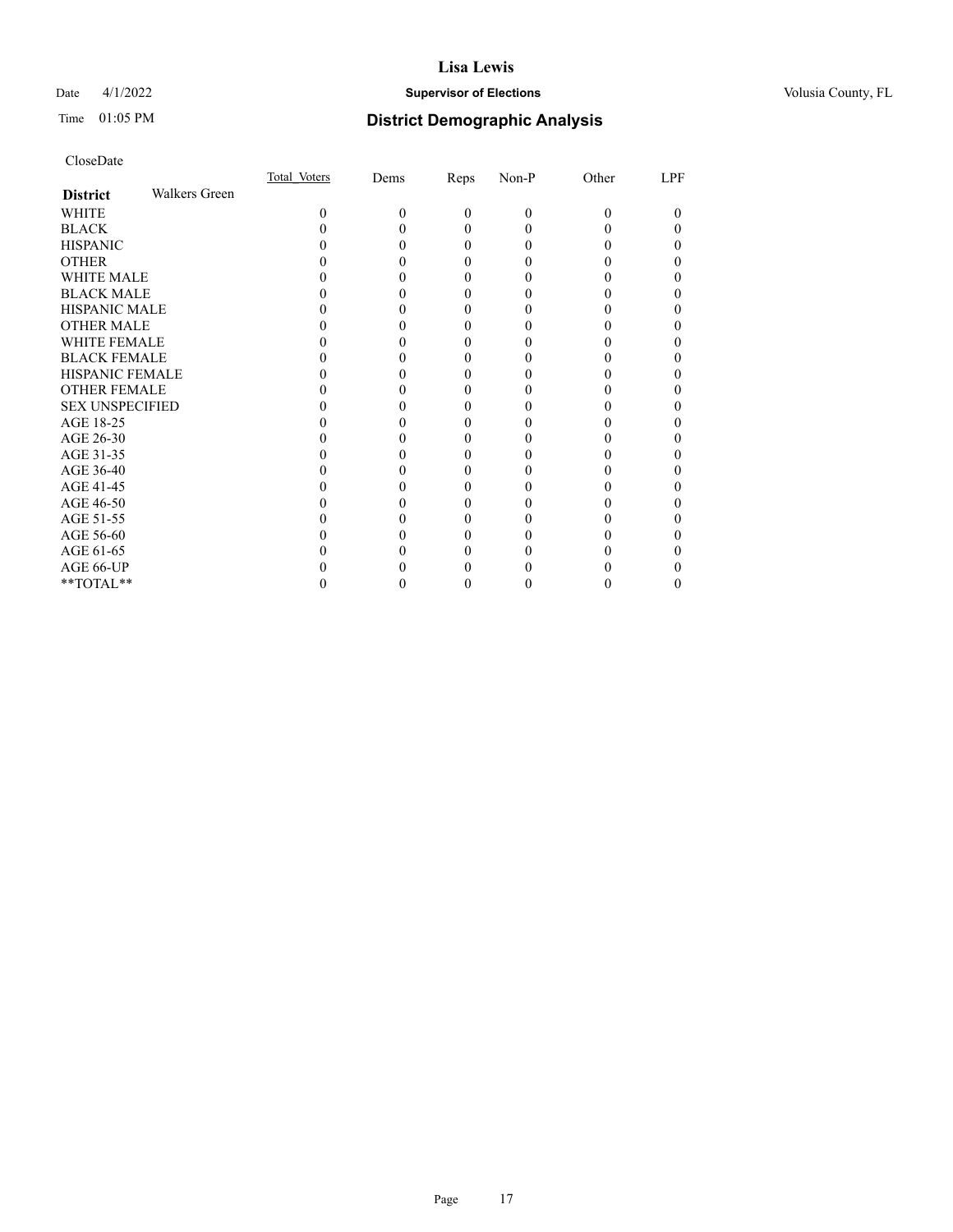## Date 4/1/2022 **Supervisor of Elections Supervisor of Elections** Volusia County, FL

# Time 01:05 PM **District Demographic Analysis**

|                        |              | Total Voters | Dems | Reps     | Non-P    | Other | LPF |
|------------------------|--------------|--------------|------|----------|----------|-------|-----|
| <b>District</b>        | Tomoka North |              |      |          |          |       |     |
| WHITE                  |              | 0            | 0    | $\Omega$ | $\Omega$ | 0     | 0   |
| <b>BLACK</b>           |              |              |      | 0        |          |       |     |
| <b>HISPANIC</b>        |              |              |      | 0        |          |       |     |
| <b>OTHER</b>           |              |              |      |          |          |       |     |
| WHITE MALE             |              |              |      |          |          |       |     |
| <b>BLACK MALE</b>      |              |              |      |          |          |       |     |
| <b>HISPANIC MALE</b>   |              |              |      |          |          |       |     |
| <b>OTHER MALE</b>      |              |              |      |          |          |       |     |
| <b>WHITE FEMALE</b>    |              |              |      |          |          |       |     |
| <b>BLACK FEMALE</b>    |              |              |      |          |          |       |     |
| <b>HISPANIC FEMALE</b> |              |              |      |          |          |       |     |
| <b>OTHER FEMALE</b>    |              |              |      |          |          |       |     |
| <b>SEX UNSPECIFIED</b> |              |              |      |          |          |       |     |
| AGE 18-25              |              |              |      |          |          |       |     |
| AGE 26-30              |              |              |      |          |          |       |     |
| AGE 31-35              |              |              |      |          |          |       |     |
| AGE 36-40              |              |              |      | 0        |          |       |     |
| AGE 41-45              |              |              |      |          |          |       |     |
| AGE 46-50              |              |              |      |          |          |       |     |
| AGE 51-55              |              |              |      |          |          |       |     |
| AGE 56-60              |              |              |      |          |          |       |     |
| AGE 61-65              |              |              |      |          |          |       |     |
| AGE 66-UP              |              |              |      |          |          |       |     |
| **TOTAL**              |              |              |      | 0        |          |       | 0   |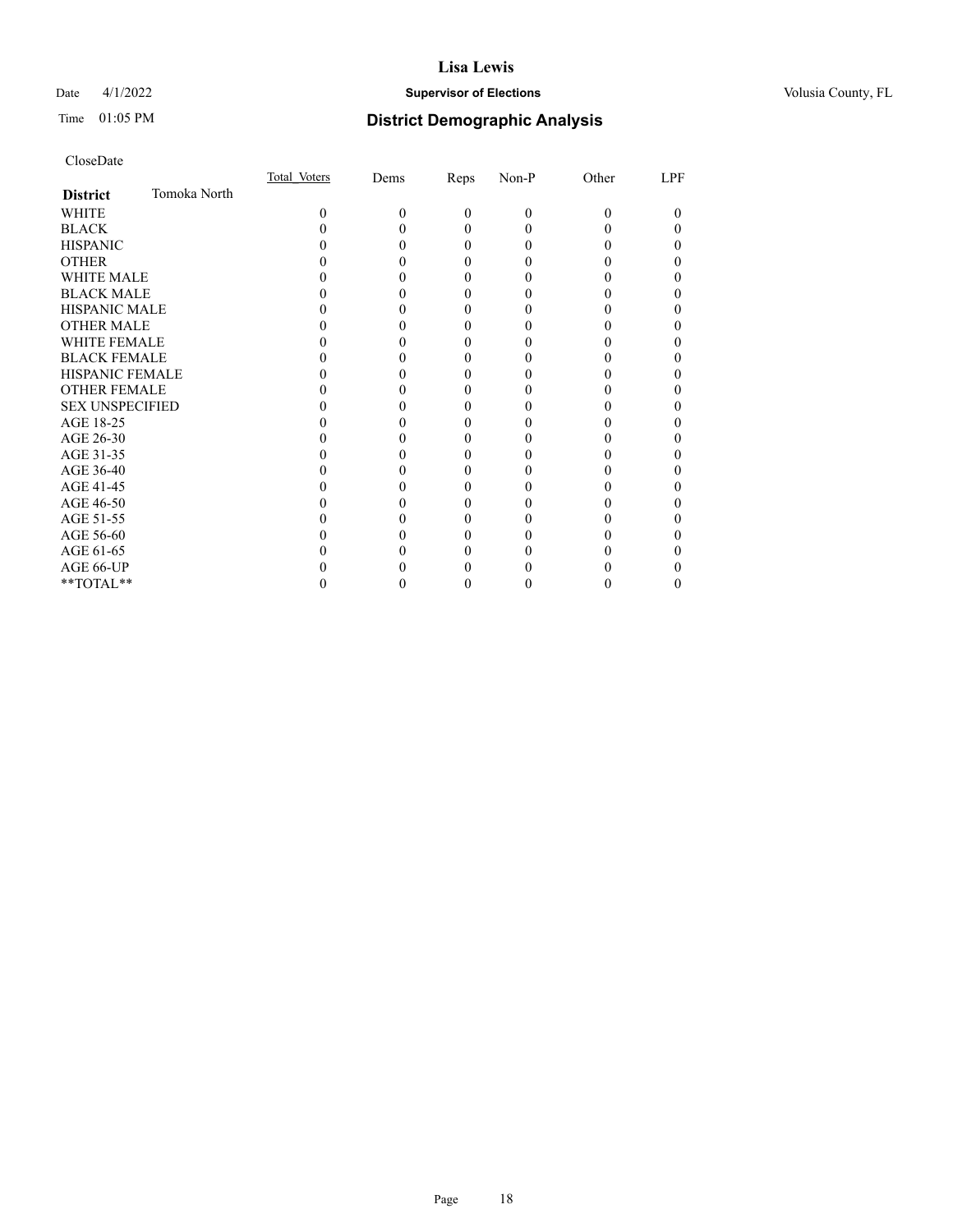Date 4/1/2022 **Supervisor of Elections Supervisor of Elections** Volusia County, FL

| CloseDate |
|-----------|
|-----------|

|                                             | Total Voters | Dems    | Reps    | Non-P   | Other | LPF   |
|---------------------------------------------|--------------|---------|---------|---------|-------|-------|
| Congressional District 6<br><b>District</b> |              |         |         |         |       |       |
| WHITE                                       | 302,671      | 75,868  | 138,433 | 81,671  | 5,589 | 1,110 |
| <b>BLACK</b>                                | 33,907       | 25,480  | 1,304   | 6,725   | 371   | 27    |
| <b>HISPANIC</b>                             | 40,680       | 16,779  | 7,551   | 15,739  | 512   | 99    |
| <b>OTHER</b>                                | 22,893       | 6,880   | 5,576   | 9,915   | 438   | 84    |
| WHITE MALE                                  | 140,524      | 29,093  | 68,138  | 40,023  | 2,527 | 743   |
| <b>BLACK MALE</b>                           | 14,169       | 9,726   | 748     | 3,472   | 207   | 16    |
| <b>HISPANIC MALE</b>                        | 18,523       | 6,914   | 3,908   | 7,383   | 251   | 67    |
| <b>OTHER MALE</b>                           | 8,186        | 2,299   | 2,204   | 3,484   | 154   | 45    |
| WHITE FEMALE                                | 158,707      | 45,996  | 68,865  | 40,446  | 3,042 | 358   |
| <b>BLACK FEMALE</b>                         | 19,192       | 15,343  | 529     | 3,146   | 164   | 10    |
| <b>HISPANIC FEMALE</b>                      | 21,557       | 9,602   | 3,554   | 8,111   | 258   | 32    |
| <b>OTHER FEMALE</b>                         | 9,687        | 3,472   | 2,291   | 3,695   | 202   | 27    |
| <b>SEX UNSPECIFIED</b>                      | 9,602        | 2,561   | 2,625   | 4,289   | 105   | 22    |
| AGE 18-25                                   | 35,958       | 11,282  | 9,687   | 13,814  | 999   | 176   |
| AGE 26-30                                   | 25,917       | 7,869   | 7,243   | 9,946   | 653   | 206   |
| AGE 31-35                                   | 27,171       | 8,262   | 7,911   | 10,242  | 567   | 189   |
| AGE 36-40                                   | 25,711       | 7,512   | 7,921   | 9,624   | 480   | 174   |
| AGE 41-45                                   | 25,057       | 7,483   | 8,118   | 8,864   | 464   | 128   |
| AGE 46-50                                   | 26,014       | 7,362   | 9,755   | 8,301   | 476   | 120   |
| AGE 51-55                                   | 31,130       | 8,730   | 12,955  | 8,831   | 526   | 88    |
| AGE 56-60                                   | 37,788       | 10,800  | 16,714  | 9,640   | 575   | 59    |
| AGE 61-65                                   | 40,918       | 12,789  | 18,031  | 9,391   | 640   | 67    |
| AGE 66-UP                                   | 124,487      | 42,918  | 54,529  | 25,397  | 1,530 | 113   |
| $*$ $TOTAL**$                               | 400,151      | 125,007 | 152,864 | 114,050 | 6,910 | 1,320 |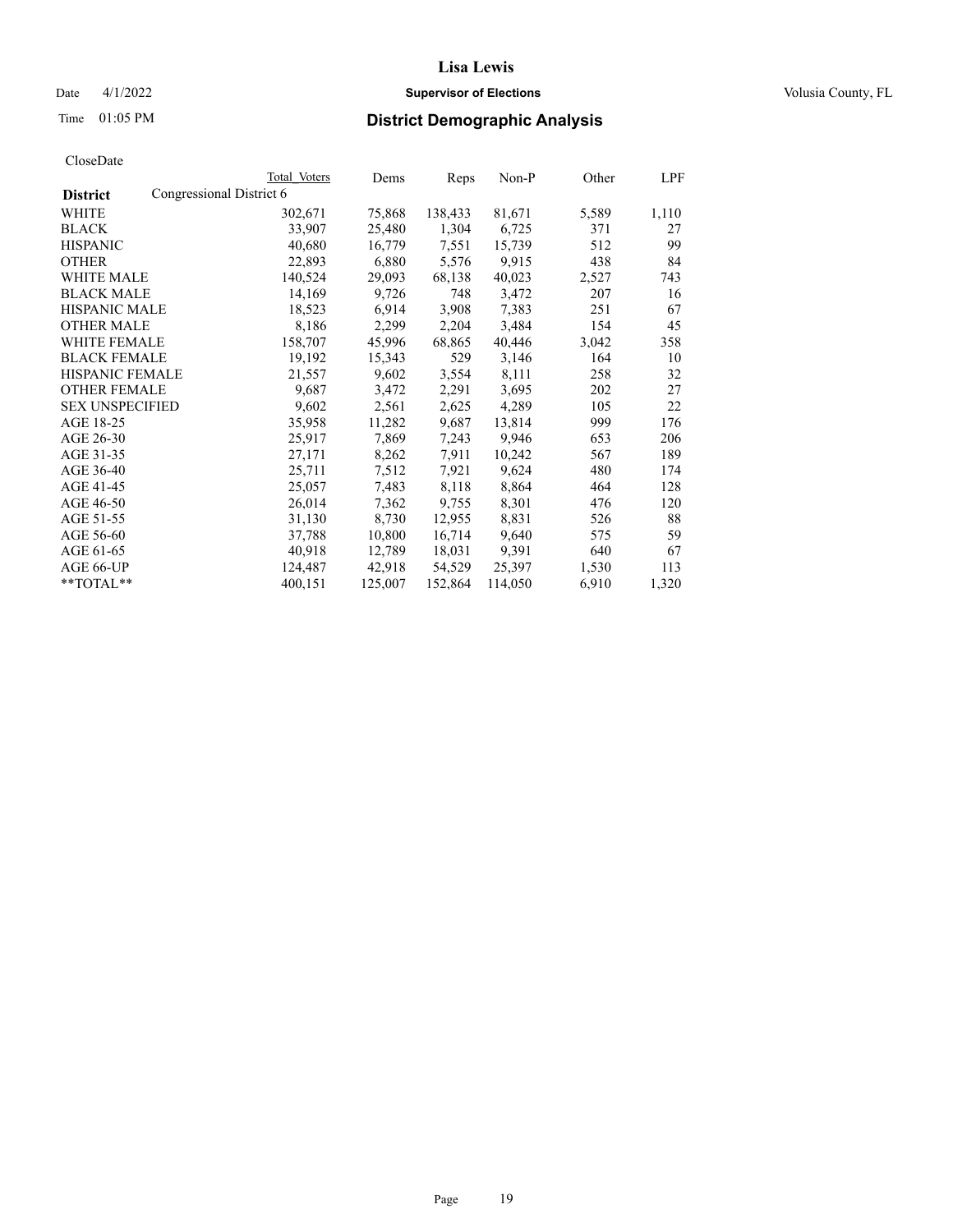## Date 4/1/2022 **Supervisor of Elections Supervisor of Elections** Volusia County, FL

# Time 01:05 PM **District Demographic Analysis**

|                        | Total Voters        | Dems   | Reps   | Non-P  | Other | LPF            |
|------------------------|---------------------|--------|--------|--------|-------|----------------|
| <b>District</b>        | Unincorporated Area |        |        |        |       |                |
| WHITE                  | 73,134              | 16,941 | 35,654 | 19,030 | 1,227 | 282            |
| <b>BLACK</b>           | 3,107               | 2,303  | 140    | 626    | 35    | 3              |
| <b>HISPANIC</b>        | 5,251               | 1,987  | 1,171  | 1,999  | 78    | 16             |
| <b>OTHER</b>           | 4,143               | 1,043  | 1,251  | 1,765  | 67    | 17             |
| WHITE MALE             | 34,635              | 6,690  | 17,805 | 9,395  | 557   | 188            |
| <b>BLACK MALE</b>      | 1,376               | 943    | 80     | 333    | 19    | 1              |
| <b>HISPANIC MALE</b>   | 2,393               | 793    | 600    | 951    | 39    | 10             |
| <b>OTHER MALE</b>      | 1,454               | 330    | 490    | 598    | 27    | 9              |
| WHITE FEMALE           | 37,636              | 10,083 | 17,444 | 9,351  | 667   | 91             |
| <b>BLACK FEMALE</b>    | 1,679               | 1,320  | 55     | 286    | 16    | $\overline{2}$ |
| <b>HISPANIC FEMALE</b> | 2,764               | 1,155  | 553    | 1,011  | 39    | 6              |
| <b>OTHER FEMALE</b>    | 1,657               | 524    | 477    | 624    | 26    | 6              |
| <b>SEX UNSPECIFIED</b> | 2,040               | 436    | 712    | 870    | 17    | 5              |
| AGE 18-25              | 7,101               | 1,701  | 2,486  | 2,674  | 199   | 41             |
| AGE 26-30              | 5,019               | 1,178  | 1,850  | 1,830  | 124   | 37             |
| AGE 31-35              | 5,368               | 1,310  | 1,893  | 2,006  | 117   | 42             |
| AGE 36-40              | 5,057               | 1,186  | 1,919  | 1,831  | 86    | 35             |
| AGE 41-45              | 4,969               | 1,122  | 1,995  | 1,737  | 83    | 32             |
| AGE 46-50              | 5,539               | 1,208  | 2,478  | 1,727  | 97    | 29             |
| AGE 51-55              | 6,877               | 1,497  | 3,321  | 1,953  | 88    | 18             |
| AGE 56-60              | 8,773               | 1,993  | 4,432  | 2,195  | 140   | 13             |
| AGE 61-65              | 9,412               | 2,484  | 4,679  | 2,060  | 163   | 26             |
| AGE 66-UP              | 27,520              | 8,595  | 13,163 | 5,407  | 310   | 45             |
| $*$ $TOTAL**$          | 85,635              | 22,274 | 38,216 | 23,420 | 1,407 | 318            |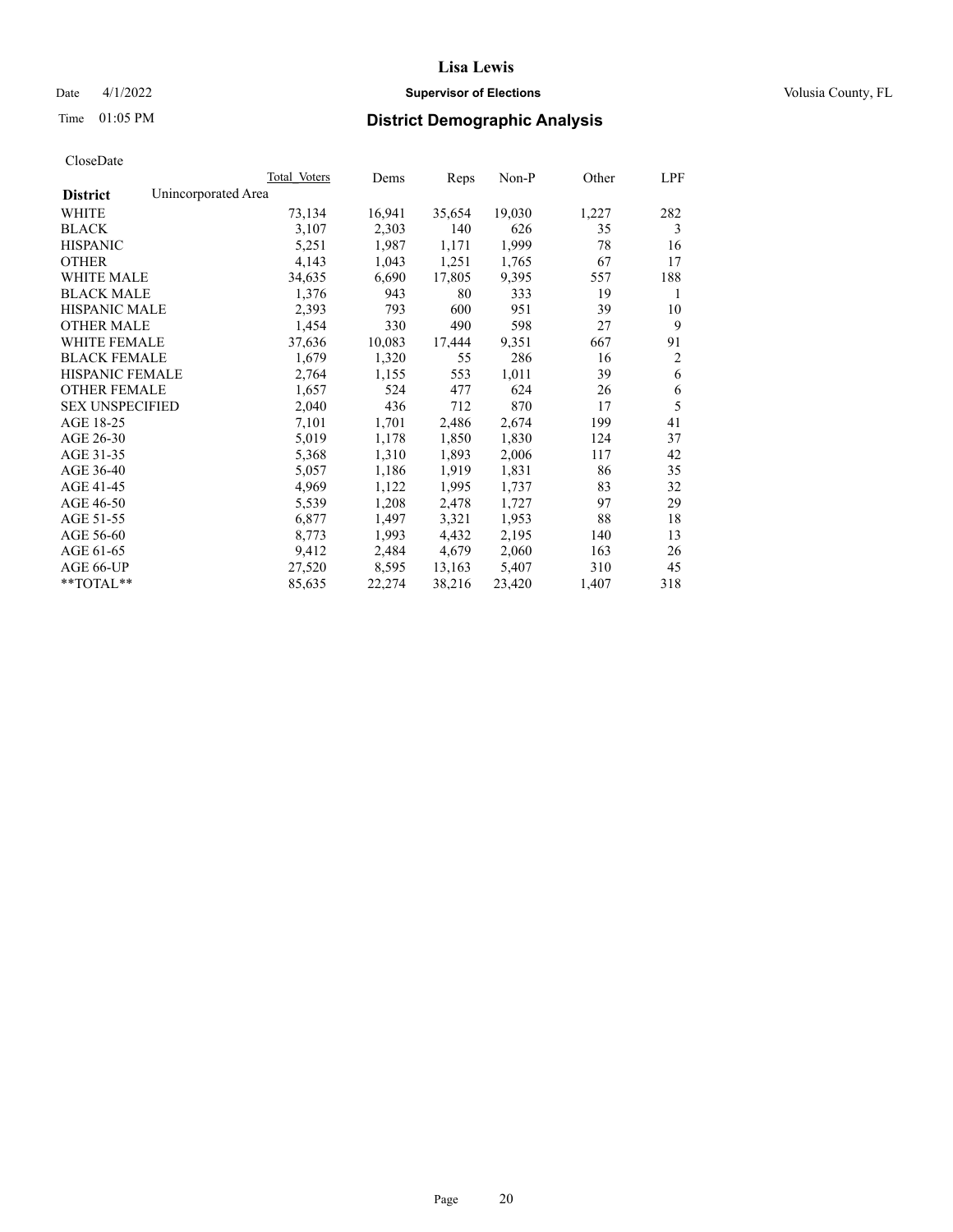## Date 4/1/2022 **Supervisor of Elections Supervisor of Elections** Volusia County, FL

# Time 01:05 PM **District Demographic Analysis**

| Total Voters | Dems   | Reps   | Non-P  | Other | LPF            |
|--------------|--------|--------|--------|-------|----------------|
|              |        |        |        |       |                |
| 27,740       | 7,376  | 11,696 | 7,898  | 636   | 134            |
| 13,291       | 10,372 | 399    | 2,380  | 136   | 4              |
| 2,472        | 985    | 496    | 936    | 46    | 9              |
| 3,230        | 1,068  | 626    | 1,456  | 72    | 8              |
| 13,300       | 2,890  | 5,963  | 4,065  | 296   | 86             |
| 5,210        | 3,760  | 226    | 1,147  | 75    | $\overline{2}$ |
| 1,136        | 419    | 252    | 437    | 22    | 6              |
| 1,183        | 369    | 270    | 512    | 27    | 5              |
| 14,143       | 4,401  | 5,632  | 3,723  | 340   | 47             |
| 7,833        | 6,417  | 164    | 1,189  | 61    | 2              |
| 1,298        | 549    | 239    | 483    | 24    | 3              |
| 1,339        | 509    | 249    | 542    | 36    | 3              |
| 1,290        | 487    | 221    | 572    | 9     | 1              |
| 5,811        | 2,594  | 960    | 2,100  | 126   | 31             |
| 3,765        | 1,632  | 666    | 1,336  | 107   | 24             |
| 3,351        | 1,509  | 616    | 1,126  | 79    | 21             |
| 2,785        | 1,233  | 560    | 921    | 61    | 10             |
| 2,599        | 1,202  | 544    | 795    | 46    | 12             |
| 2,745        | 1,134  | 761    | 783    | 45    | 22             |
| 3,331        | 1,341  | 1,049  | 870    | 62    | 9              |
| 4,354        | 1,699  | 1,499  | 1,075  | 75    | 6              |
| 4,830        | 2,005  | 1,681  | 1,052  | 84    | 8              |
| 13,162       | 5,452  | 4,881  | 2,612  | 205   | 12             |
| 46,733       | 19,801 | 13,217 | 12,670 | 890   | 155            |
|              |        |        |        |       |                |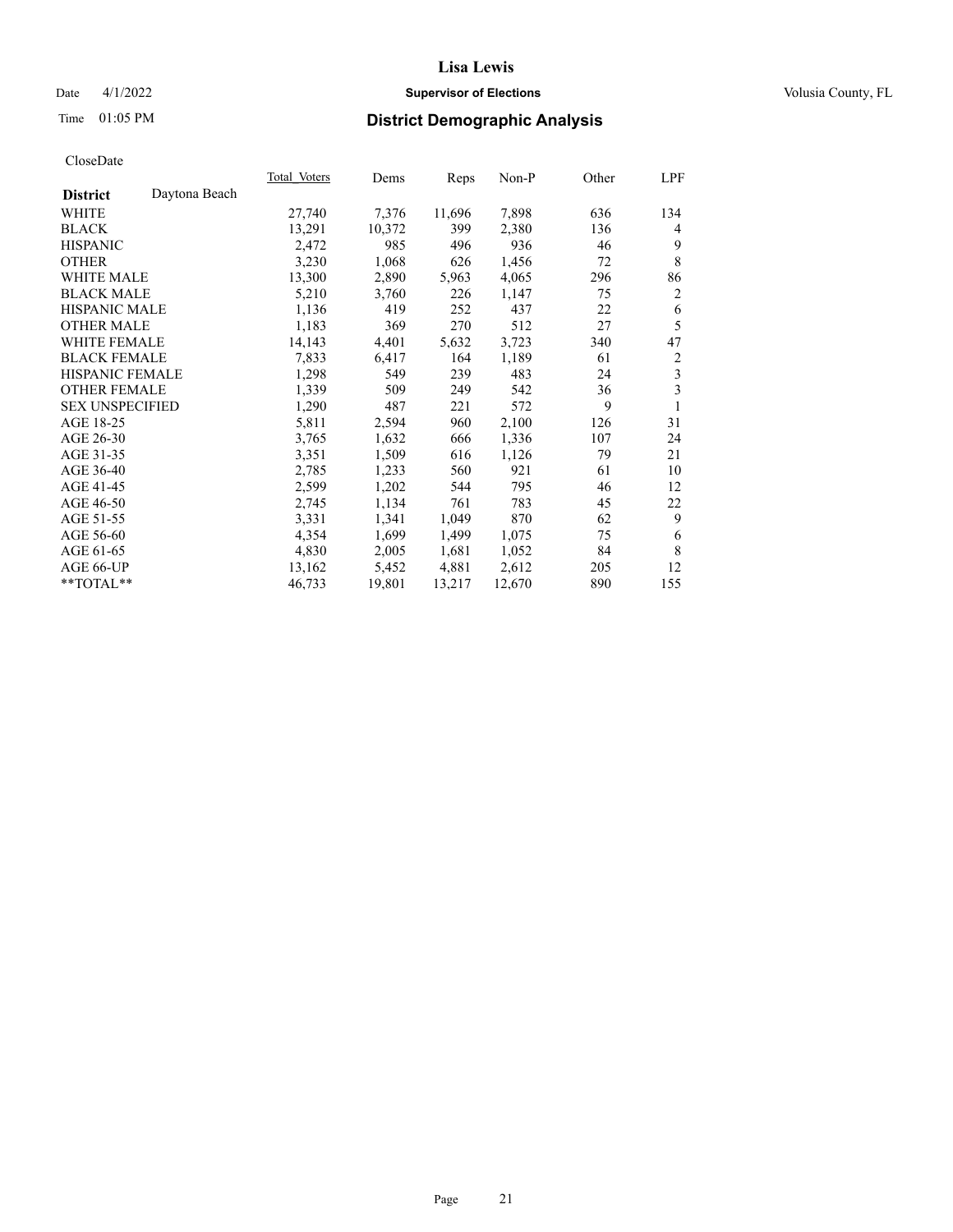## Date 4/1/2022 **Supervisor of Elections Supervisor of Elections** Volusia County, FL

# Time 01:05 PM **District Demographic Analysis**

|                        | Total Voters         |       | Dems  | Reps           | Non-P | Other          | LPF            |
|------------------------|----------------------|-------|-------|----------------|-------|----------------|----------------|
| <b>District</b>        | Daytona Beach Shores |       |       |                |       |                |                |
| WHITE                  |                      | 4,197 | 895   | 2,172          | 1,047 | 73             | 10             |
| <b>BLACK</b>           |                      | 87    | 58    | 5              | 23    |                | 0              |
| <b>HISPANIC</b>        |                      | 107   | 33    | 47             | 27    | $\theta$       | $_{0}$         |
| <b>OTHER</b>           |                      | 316   | 81    | 106            | 122   | 5              | $\overline{c}$ |
| WHITE MALE             |                      | 1,983 | 357   | 1,043          | 542   | 35             | 6              |
| <b>BLACK MALE</b>      |                      | 40    | 22    | 3              | 14    |                | 0              |
| <b>HISPANIC MALE</b>   |                      | 46    | 11    | 21             | 14    | $\theta$       | 0              |
| <b>OTHER MALE</b>      |                      | 129   | 30    | 50             | 46    | $\overline{2}$ | 1              |
| <b>WHITE FEMALE</b>    |                      | 2,168 | 527   | 1,107          | 493   | 37             | 4              |
| <b>BLACK FEMALE</b>    |                      | 46    | 36    | $\overline{2}$ | 8     | $\Omega$       | 0              |
| <b>HISPANIC FEMALE</b> |                      | 59    | 21    | 25             | 13    | $\theta$       | 0              |
| <b>OTHER FEMALE</b>    |                      | 140   | 40    | 38             | 59    | 2              |                |
| <b>SEX UNSPECIFIED</b> |                      | 96    | 23    | 41             | 30    | $\overline{c}$ | 0              |
| AGE 18-25              |                      | 156   | 42    | 50             | 57    | 4              | 3              |
| AGE 26-30              |                      | 83    | 21    | 33             | 25    | 3              |                |
| AGE 31-35              |                      | 88    | 17    | 34             | 32    | $\overline{c}$ | 3              |
| AGE 36-40              |                      | 105   | 21    | 42             | 39    | $\overline{c}$ |                |
| AGE 41-45              |                      | 123   | 29    | 49             | 42    | $\mathfrak{Z}$ | 0              |
| AGE 46-50              |                      | 138   | 26    | 61             | 47    | 3              |                |
| AGE 51-55              |                      | 272   | 52    | 128            | 89    | 3              | 0              |
| AGE 56-60              |                      | 495   | 99    | 255            | 130   | 10             |                |
| AGE 61-65              |                      | 605   | 108   | 329            | 155   | 13             | 0              |
| AGE 66-UP              |                      | 2,642 | 652   | 1,349          | 603   | 36             | 2              |
| **TOTAL**              |                      | 4,707 | 1,067 | 2,330          | 1,219 | 79             | 12             |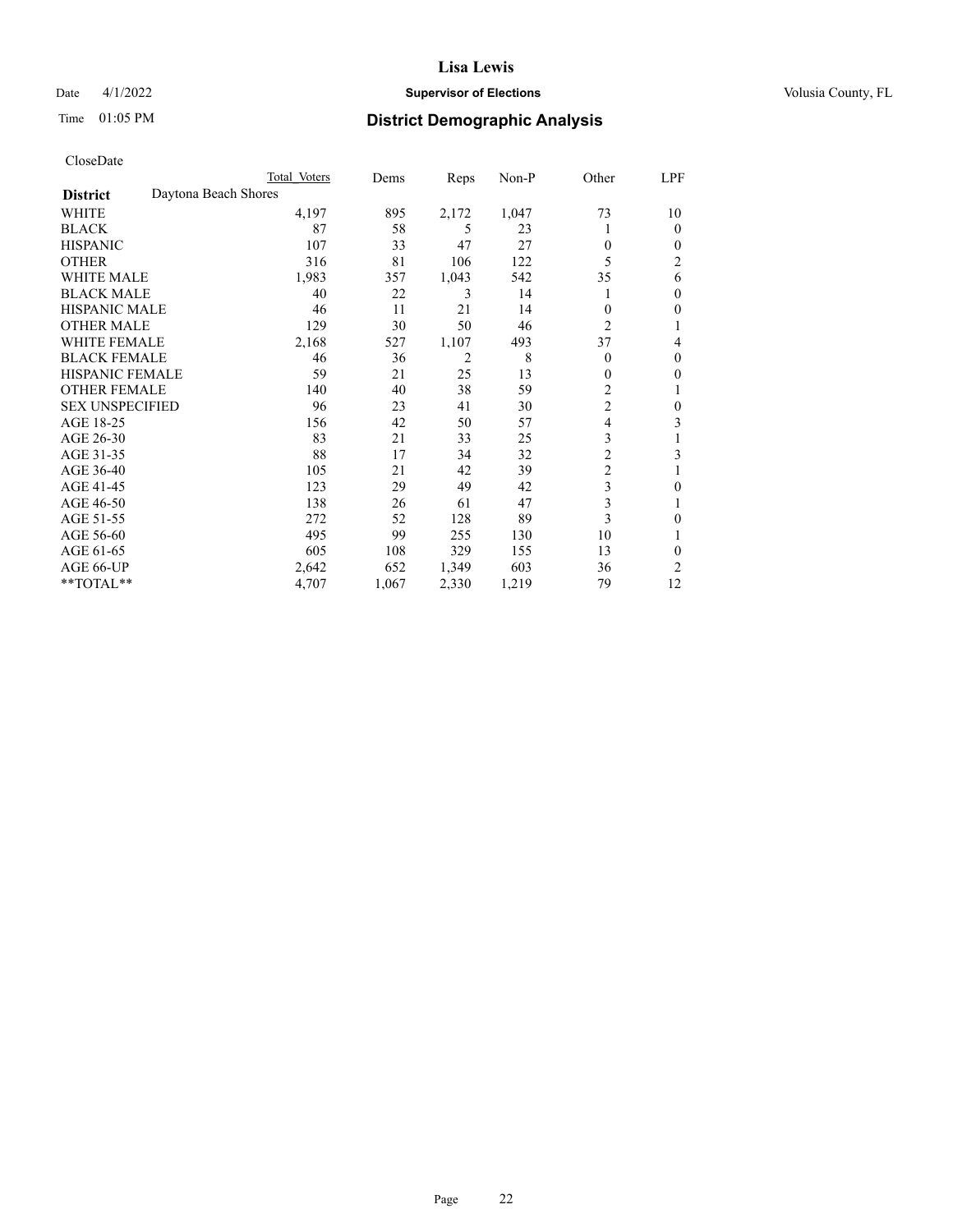## Date 4/1/2022 **Supervisor of Elections Supervisor of Elections** Volusia County, FL

## Time 01:05 PM **District Demographic Analysis**

|                        |        | Total Voters | Dems  | Reps  | Non-P | Other          | LPF            |
|------------------------|--------|--------------|-------|-------|-------|----------------|----------------|
| <b>District</b>        | DeBary |              |       |       |       |                |                |
| WHITE                  |        | 13,542       | 2,873 | 6,806 | 3,570 | 228            | 65             |
| <b>BLACK</b>           |        | 835          | 580   | 43    | 201   | 10             | 1              |
| <b>HISPANIC</b>        |        | 1,942        | 758   | 478   | 674   | 28             | 4              |
| <b>OTHER</b>           |        | 1,079        | 286   | 285   | 487   | 18             | 3              |
| WHITE MALE             |        | 6,333        | 1,117 | 3,312 | 1,760 | 99             | 45             |
| <b>BLACK MALE</b>      |        | 396          | 248   | 21    | 120   | 6              | 1              |
| <b>HISPANIC MALE</b>   |        | 879          | 318   | 239   | 305   | 14             | 3              |
| <b>OTHER MALE</b>      |        | 367          | 96    | 109   | 157   | 3              | $\overline{2}$ |
| WHITE FEMALE           |        | 7,039        | 1,731 | 3,421 | 1,740 | 127            | 20             |
| <b>BLACK FEMALE</b>    |        | 428          | 322   | 22    | 80    | $\overline{4}$ | $\overline{0}$ |
| <b>HISPANIC FEMALE</b> |        | 1,037        | 430   | 233   | 359   | 14             | 1              |
| <b>OTHER FEMALE</b>    |        | 487          | 152   | 122   | 199   | 13             | 1              |
| <b>SEX UNSPECIFIED</b> |        | 432          | 83    | 133   | 212   | 4              | $\mathbf{0}$   |
| AGE 18-25              |        | 1,377        | 336   | 448   | 544   | 42             | 7              |
| AGE 26-30              |        | 1,115        | 294   | 378   | 404   | 25             | 14             |
| AGE 31-35              |        | 1,237        | 306   | 456   | 442   | 21             | 12             |
| AGE 36-40              |        | 1,270        | 289   | 491   | 451   | 24             | 15             |
| AGE 41-45              |        | 1,229        | 289   | 463   | 443   | 25             | 9              |
| AGE 46-50              |        | 1,213        | 290   | 522   | 367   | 26             | 8              |
| AGE 51-55              |        | 1,439        | 339   | 669   | 409   | 18             | 4              |
| AGE 56-60              |        | 1,603        | 402   | 777   | 404   | 19             | 1              |
| AGE 61-65              |        | 1,718        | 435   | 843   | 410   | 27             | 3              |
| AGE 66-UP              |        | 5,197        | 1,517 | 2,565 | 1,058 | 57             | $\mathbf{0}$   |
| **TOTAL**              |        | 17,398       | 4,497 | 7,612 | 4,932 | 284            | 73             |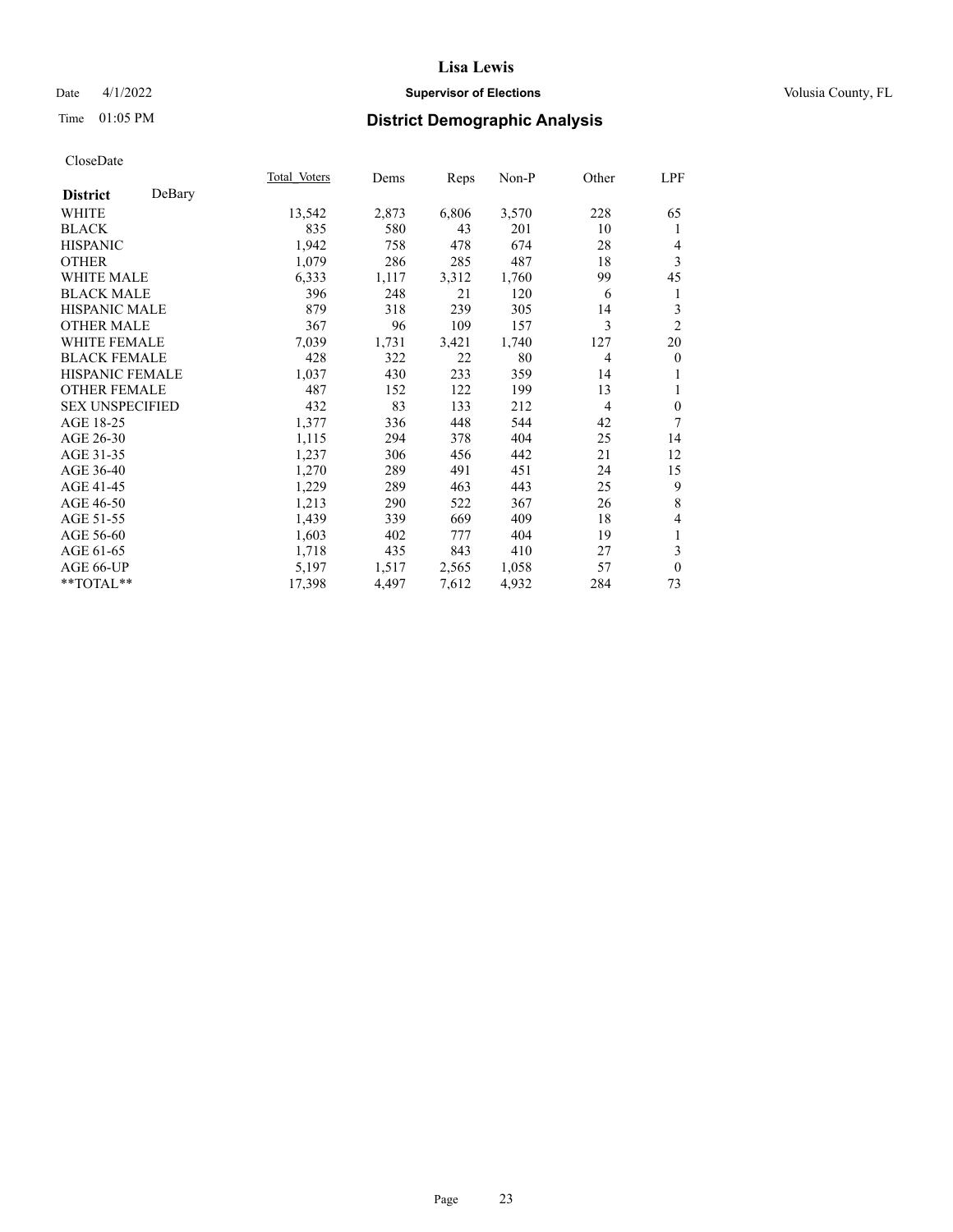## Date 4/1/2022 **Supervisor of Elections Supervisor of Elections** Volusia County, FL

## Time 01:05 PM **District Demographic Analysis**

|                        |        | Total Voters | Dems  | Reps  | Non-P | Other | LPF            |
|------------------------|--------|--------------|-------|-------|-------|-------|----------------|
| <b>District</b>        | DeLand |              |       |       |       |       |                |
| WHITE                  |        | 17,072       | 4,975 | 7,447 | 4,251 | 329   | 70             |
| <b>BLACK</b>           |        | 3,140        | 2,397 | 119   | 594   | 26    | 4              |
| <b>HISPANIC</b>        |        | 3,013        | 1,174 | 589   | 1,192 | 49    | 9              |
| <b>OTHER</b>           |        | 1,571        | 567   | 285   | 687   | 24    | 8              |
| <b>WHITE MALE</b>      |        | 7,469        | 1,792 | 3,478 | 2,008 | 142   | 49             |
| <b>BLACK MALE</b>      |        | 1,252        | 871   | 57    | 304   | 17    | 3              |
| <b>HISPANIC MALE</b>   |        | 1,283        | 428   | 290   | 537   | 22    | 6              |
| <b>OTHER MALE</b>      |        | 563          | 189   | 120   | 246   | 7     | 1              |
| <b>WHITE FEMALE</b>    |        | 9,437        | 3,134 | 3,913 | 2,186 | 184   | 20             |
| <b>BLACK FEMALE</b>    |        | 1,832        | 1,483 | 60    | 279   | 9     | 1              |
| <b>HISPANIC FEMALE</b> |        | 1,691        | 725   | 294   | 643   | 26    | 3              |
| <b>OTHER FEMALE</b>    |        | 669          | 277   | 109   | 266   | 13    | 4              |
| <b>SEX UNSPECIFIED</b> |        | 600          | 214   | 119   | 255   | 8     | $\overline{4}$ |
| AGE 18-25              |        | 2,450        | 958   | 533   | 884   | 62    | 13             |
| AGE 26-30              |        | 1,625        | 598   | 405   | 574   | 36    | 12             |
| AGE 31-35              |        | 1,886        | 646   | 519   | 676   | 28    | 17             |
| AGE 36-40              |        | 1,769        | 582   | 477   | 667   | 29    | 14             |
| AGE 41-45              |        | 1,743        | 603   | 515   | 583   | 34    | 8              |
| AGE 46-50              |        | 1,641        | 582   | 523   | 501   | 29    | 6              |
| AGE 51-55              |        | 1,779        | 590   | 662   | 484   | 36    | 7              |
| AGE 56-60              |        | 1,987        | 711   | 781   | 461   | 29    | 5              |
| AGE 61-65              |        | 2,087        | 789   | 836   | 422   | 37    | 3              |
| AGE 66-UP              |        | 7,829        | 3,054 | 3,189 | 1,472 | 108   | 6              |
| **TOTAL**              |        | 24,796       | 9,113 | 8,440 | 6,724 | 428   | 91             |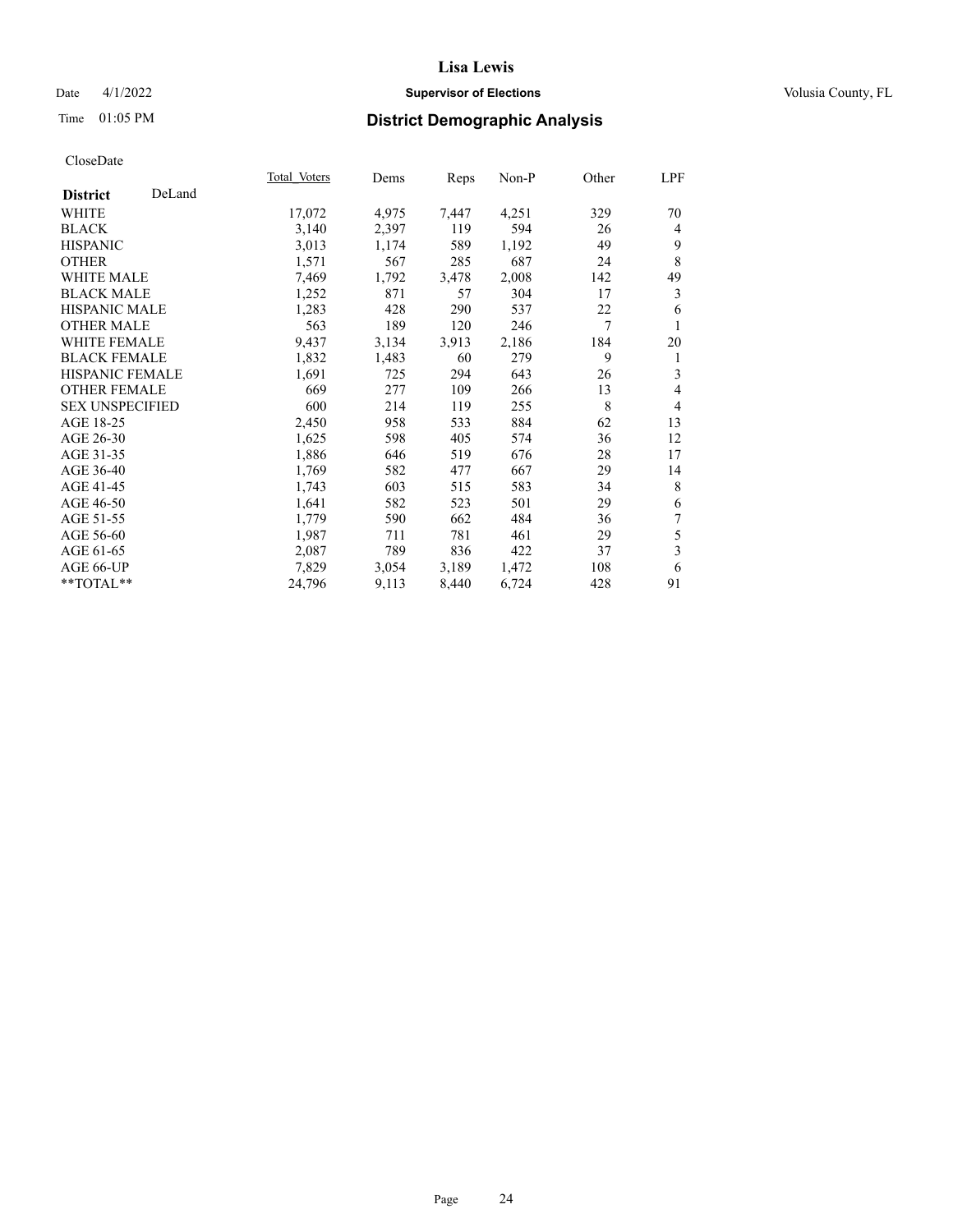## Date 4/1/2022 **Supervisor of Elections Supervisor of Elections** Volusia County, FL

| CloseDate |
|-----------|
|-----------|

|                        |         | Total Voters | Dems   | Reps   | Non-P  | Other | LPF            |
|------------------------|---------|--------------|--------|--------|--------|-------|----------------|
| <b>District</b>        | Deltona |              |        |        |        |       |                |
| WHITE                  |         | 32,324       | 8,126  | 13,739 | 9,775  | 549   | 135            |
| <b>BLACK</b>           |         | 6,643        | 4,764  | 301    | 1,492  | 79    | 7              |
| <b>HISPANIC</b>        |         | 20,921       | 9,257  | 3,203  | 8,230  | 196   | 35             |
| <b>OTHER</b>           |         | 4,366        | 1,434  | 842    | 1,988  | 84    | 18             |
| <b>WHITE MALE</b>      |         | 15,040       | 3,134  | 6,811  | 4,771  | 233   | 91             |
| <b>BLACK MALE</b>      |         | 2,994        | 1,931  | 187    | 828    | 45    | 3              |
| <b>HISPANIC MALE</b>   |         | 9,687        | 3,899  | 1,738  | 3,930  | 96    | 24             |
| <b>OTHER MALE</b>      |         | 1,565        | 469    | 353    | 705    | 26    | 12             |
| <b>WHITE FEMALE</b>    |         | 16,832       | 4,883  | 6,739  | 4,852  | 314   | 44             |
| <b>BLACK FEMALE</b>    |         | 3,563        | 2,777  | 109    | 640    | 34    | 3              |
| <b>HISPANIC FEMALE</b> |         | 10,953       | 5,226  | 1,434  | 4,183  | 99    | 11             |
| <b>OTHER FEMALE</b>    |         | 1,865        | 748    | 335    | 742    | 36    | $\overline{4}$ |
| <b>SEX UNSPECIFIED</b> |         | 1,754        | 513    | 379    | 834    | 25    | 3              |
| AGE 18-25              |         | 6,746        | 2,274  | 1,294  | 3,001  | 153   | 24             |
| AGE 26-30              |         | 5,206        | 1,692  | 1,118  | 2,250  | 110   | 36             |
| AGE 31-35              |         | 5,772        | 1,874  | 1,354  | 2,410  | 102   | 32             |
| AGE 36-40              |         | 5,401        | 1,750  | 1,275  | 2,253  | 90    | 33             |
| AGE 41-45              |         | 5,303        | 1,880  | 1,261  | 2,055  | 91    | 16             |
| AGE 46-50              |         | 5,188        | 1,806  | 1,467  | 1,831  | 69    | 15             |
| AGE 51-55              |         | 5,460        | 1,961  | 1,701  | 1,713  | 72    | 13             |
| AGE 56-60              |         | 5,831        | 2,170  | 1,968  | 1,612  | 72    | 9              |
| AGE 61-65              |         | 5,727        | 2,151  | 2,069  | 1,459  | 42    | 6              |
| AGE 66-UP              |         | 13,620       | 6,023  | 4,578  | 2,901  | 107   | 11             |
| **TOTAL**              |         | 64,254       | 23,581 | 18,085 | 21,485 | 908   | 195            |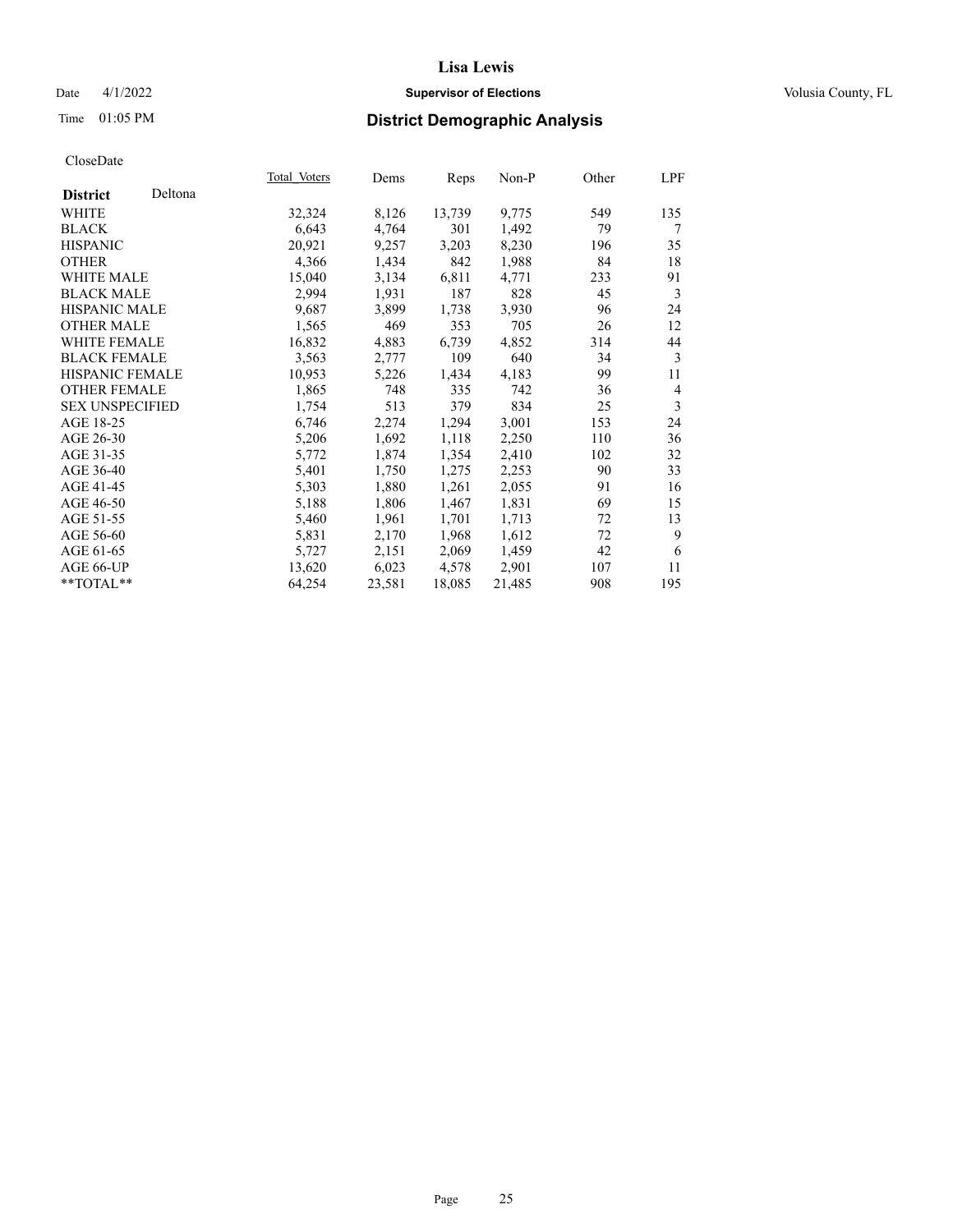## Date 4/1/2022 **Supervisor of Elections Supervisor of Elections** Volusia County, FL

# Time 01:05 PM **District Demographic Analysis**

|                              | Total Voters | Dems  | Reps  | Non-P | Other | LPF              |
|------------------------------|--------------|-------|-------|-------|-------|------------------|
| Edgewater<br><b>District</b> |              |       |       |       |       |                  |
| WHITE                        | 15,957       | 4,029 | 6,962 | 4,605 | 310   | 51               |
| <b>BLACK</b>                 | 401          | 289   | 21    | 80    | 11    | $\boldsymbol{0}$ |
| <b>HISPANIC</b>              | 406          | 138   | 104   | 149   | 13    | 2                |
| <b>OTHER</b>                 | 701          | 187   | 213   | 284   | 13    | $\overline{4}$   |
| WHITE MALE                   | 7,367        | 1,541 | 3,447 | 2,206 | 138   | 35               |
| <b>BLACK MALE</b>            | 197          | 125   | 14    | 48    | 10    | $\mathbf{0}$     |
| HISPANIC MALE                | 164          | 44    | 49    | 65    | 5     | 1                |
| <b>OTHER MALE</b>            | 242          | 63    | 73    | 99    | 6     |                  |
| <b>WHITE FEMALE</b>          | 8,413        | 2,453 | 3,436 | 2,336 | 172   | 16               |
| <b>BLACK FEMALE</b>          | 196          | 158   | 7     | 30    |       | $\mathbf{0}$     |
| HISPANIC FEMALE              | 228          | 86    | 53    | 80    | 8     | 1                |
| <b>OTHER FEMALE</b>          | 260          | 79    | 82    | 91    | 6     | $\overline{c}$   |
| <b>SEX UNSPECIFIED</b>       | 398          | 94    | 139   | 163   |       | 1                |
| AGE 18-25                    | 1,208        | 278   | 413   | 465   | 46    | 6                |
| AGE 26-30                    | 1,036        | 233   | 345   | 423   | 25    | 10               |
| AGE 31-35                    | 1,151        | 258   | 399   | 449   | 35    | 10               |
| AGE 36-40                    | 1,009        | 251   | 349   | 382   | 16    | 11               |
| AGE 41-45                    | 974          | 239   | 351   | 356   | 22    | 6                |
| AGE 46-50                    | 1,083        | 219   | 457   | 385   | 17    | 5                |
| AGE 51-55                    | 1,302        | 291   | 594   | 384   | 31    | $\overline{c}$   |
| AGE 56-60                    | 1,679        | 423   | 796   | 429   | 29    | $\overline{2}$   |
| AGE 61-65                    | 1,825        | 464   | 857   | 463   | 40    | 1                |
| AGE 66-UP                    | 6,198        | 1,987 | 2,739 | 1,382 | 86    | $\overline{4}$   |
| **TOTAL**                    | 17,465       | 4,643 | 7,300 | 5,118 | 347   | 57               |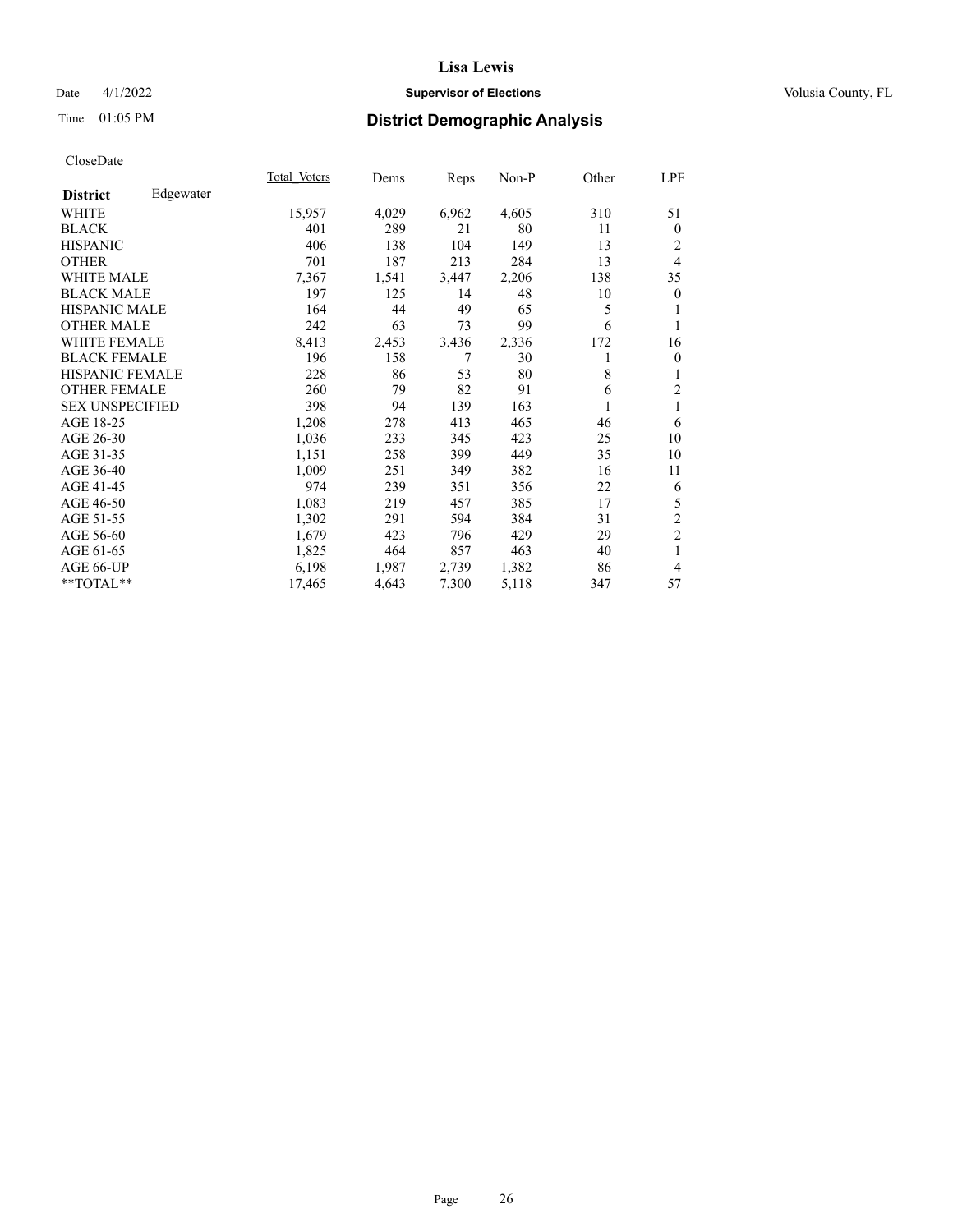## Date 4/1/2022 **Supervisor of Elections Supervisor of Elections** Volusia County, FL

# Time 01:05 PM **District Demographic Analysis**

|                        |            | Total Voters | Dems  | Reps  | Non-P | Other          | LPF              |
|------------------------|------------|--------------|-------|-------|-------|----------------|------------------|
| <b>District</b>        | Holly Hill |              |       |       |       |                |                  |
| WHITE                  |            | 6,111        | 1,696 | 2,390 | 1,885 | 115            | 25               |
| <b>BLACK</b>           |            | 1,131        | 832   | 35    | 255   | 8              | 1                |
| <b>HISPANIC</b>        |            | 379          | 153   | 62    | 156   | 6              | 2                |
| <b>OTHER</b>           |            | 478          | 161   | 103   | 201   | 11             | $\overline{c}$   |
| WHITE MALE             |            | 2,842        | 650   | 1,195 | 924   | 58             | 15               |
| <b>BLACK MALE</b>      |            | 432          | 286   | 20    | 123   | 2              | 1                |
| HISPANIC MALE          |            | 186          | 70    | 33    | 78    | 3              | $\overline{c}$   |
| <b>OTHER MALE</b>      |            | 156          | 45    | 43    | 62    | $\overline{4}$ | $\overline{2}$   |
| WHITE FEMALE           |            | 3,193        | 1,033 | 1,165 | 928   | 57             | 10               |
| <b>BLACK FEMALE</b>    |            | 681          | 533   | 15    | 127   | 6              | $\mathbf{0}$     |
| <b>HISPANIC FEMALE</b> |            | 183          | 79    | 27    | 74    | 3              | $\mathbf{0}$     |
| <b>OTHER FEMALE</b>    |            | 200          | 92    | 38    | 67    | 3              | $\mathbf{0}$     |
| <b>SEX UNSPECIFIED</b> |            | 226          | 54    | 54    | 114   | 4              | $\boldsymbol{0}$ |
| AGE 18-25              |            | 664          | 211   | 165   | 263   | 22             | 3                |
| AGE 26-30              |            | 576          | 216   | 121   | 225   | 8              | 6                |
| AGE 31-35              |            | 601          | 214   | 135   | 236   | 12             | 4                |
| AGE 36-40              |            | 501          | 177   | 94    | 220   | 6              | 4                |
| AGE 41-45              |            | 491          | 155   | 139   | 181   | 14             | $\overline{c}$   |
| AGE 46-50              |            | 524          | 182   | 148   | 182   | 12             | $\mathbf{0}$     |
| AGE 51-55              |            | 634          | 189   | 227   | 199   | 15             | 4                |
| AGE 56-60              |            | 872          | 282   | 312   | 264   | 12             | $\overline{2}$   |
| AGE 61-65              |            | 858          | 319   | 310   | 212   | 13             | 4                |
| AGE 66-UP              |            | 2,378        | 897   | 939   | 515   | 26             | 1                |
| **TOTAL**              |            | 8,099        | 2,842 | 2,590 | 2,497 | 140            | 30               |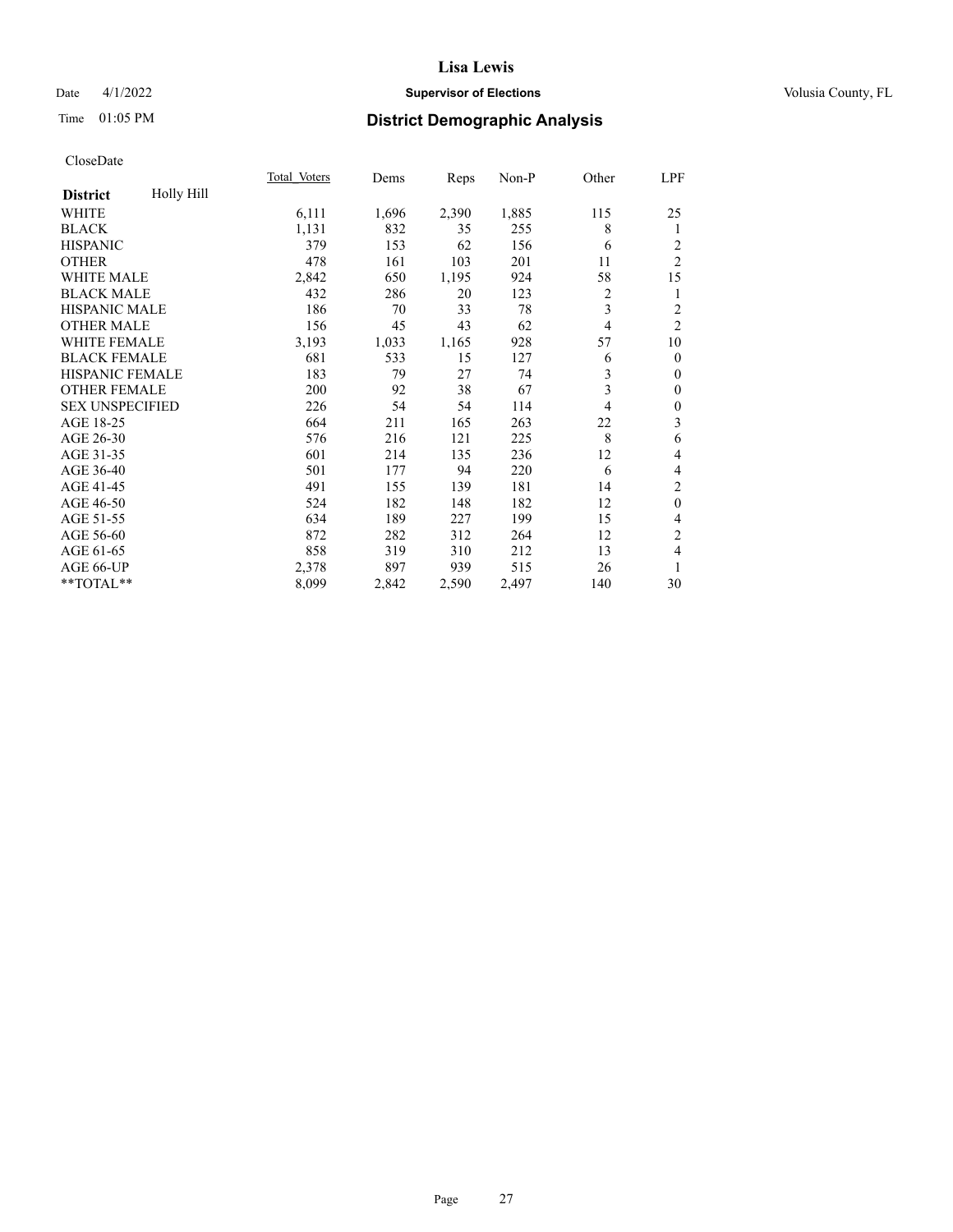## Date 4/1/2022 **Supervisor of Elections Supervisor of Elections** Volusia County, FL

## Time 01:05 PM **District Demographic Analysis**

|                        |            | Total Voters | Dems | Reps | Non-P | Other          | LPF            |
|------------------------|------------|--------------|------|------|-------|----------------|----------------|
| <b>District</b>        | Lake Helen |              |      |      |       |                |                |
| WHITE                  |            | 1,936        | 455  | 927  | 516   | 35             | 3              |
| <b>BLACK</b>           |            | 166          | 137  | 9    | 19    | l              | 0              |
| <b>HISPANIC</b>        |            | 117          | 33   | 35   | 45    | 3              |                |
| <b>OTHER</b>           |            | 90           | 30   | 27   | 29    | $\overline{2}$ | $\overline{c}$ |
| <b>WHITE MALE</b>      |            | 891          | 168  | 448  | 261   | 12             | 2              |
| <b>BLACK MALE</b>      |            | 81           | 66   | 6    | 9     | $\Omega$       | 0              |
| <b>HISPANIC MALE</b>   |            | 55           | 15   | 17   | 21    |                |                |
| <b>OTHER MALE</b>      |            | 29           | 11   | 7    | 9     | 1              |                |
| <b>WHITE FEMALE</b>    |            | 1,029        | 284  | 471  | 250   | 23             |                |
| <b>BLACK FEMALE</b>    |            | 80           | 70   | 1    | 8     | 1              | 0              |
| <b>HISPANIC FEMALE</b> |            | 59           | 17   | 17   | 23    | 2              | 0              |
| <b>OTHER FEMALE</b>    |            | 39           | 17   | 12   | 9     | 1              | 0              |
| <b>SEX UNSPECIFIED</b> |            | 46           | 7    | 19   | 19    | 0              |                |
| AGE 18-25              |            | 170          | 38   | 77   | 52    | 3              | 0              |
| AGE 26-30              |            | 155          | 36   | 58   | 53    | 6              | 2              |
| AGE 31-35              |            | 145          | 36   | 56   | 47    | 5              | 1              |
| AGE 36-40              |            | 153          | 36   | 56   | 57    | 4              | 0              |
| AGE 41-45              |            | 160          | 29   | 61   | 68    | 2              | 0              |
| AGE 46-50              |            | 147          | 36   | 63   | 41    | 5              | 2              |
| AGE 51-55              |            | 193          | 42   | 86   | 64    |                | 0              |
| AGE 56-60              |            | 225          | 60   | 110  | 47    | 8              | 0              |
| AGE 61-65              |            | 255          | 82   | 124  | 47    | 2              | 0              |
| AGE 66-UP              |            | 706          | 260  | 307  | 133   | 5              |                |
| **TOTAL**              |            | 2,309        | 655  | 998  | 609   | 41             | 6              |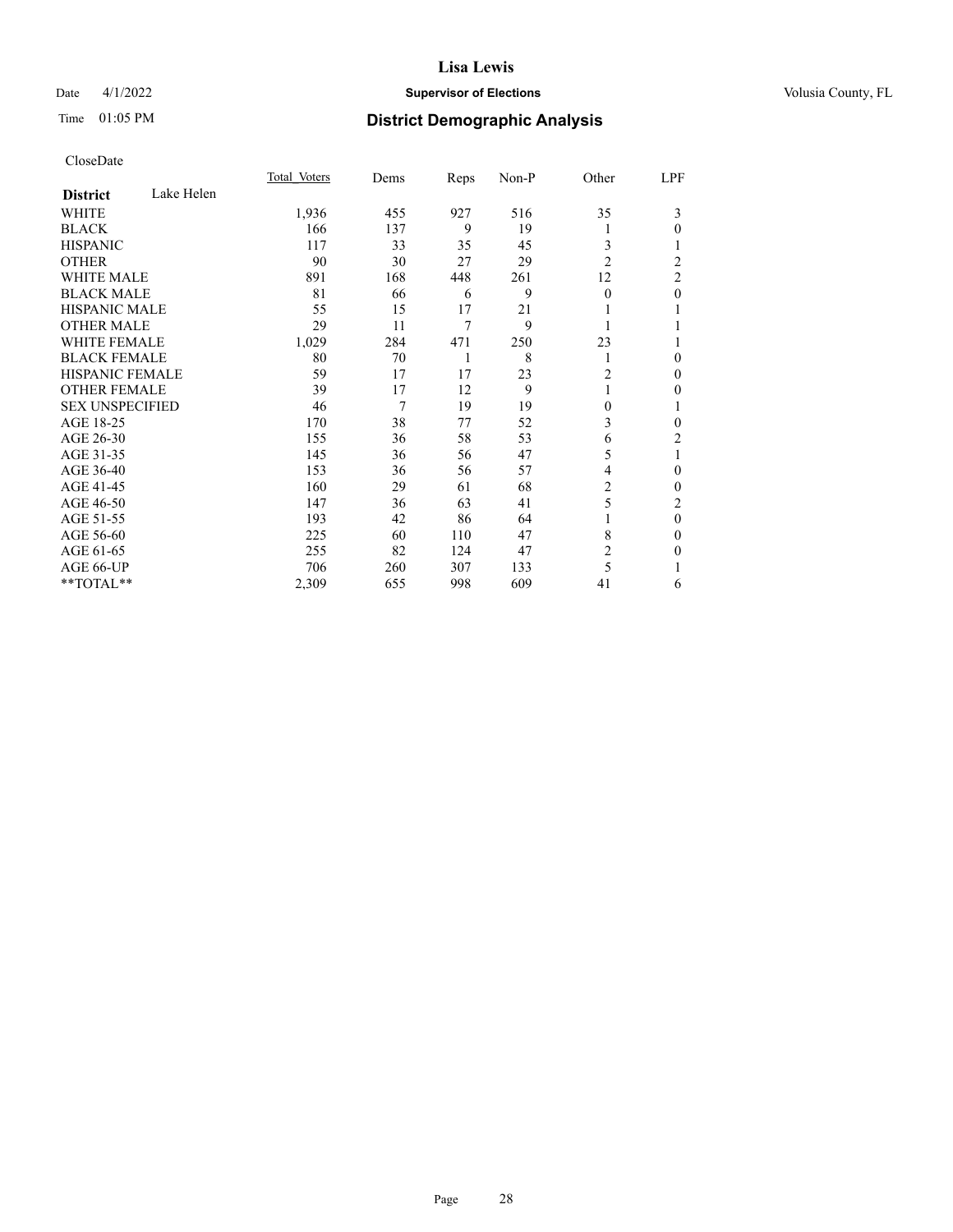## Date 4/1/2022 **Supervisor of Elections Supervisor of Elections** Volusia County, FL

|                                     | Total Voters | Dems  | Reps   | Non-P | Other | LPF                     |
|-------------------------------------|--------------|-------|--------|-------|-------|-------------------------|
| New Smyrna Beach<br><b>District</b> |              |       |        |       |       |                         |
| WHITE                               | 22,838       | 5,703 | 10,884 | 5,678 | 507   | 66                      |
| <b>BLACK</b>                        | 768          | 586   | 33     | 140   | 8     | 1                       |
| <b>HISPANIC</b>                     | 603          | 193   | 188    | 207   | 13    | 2                       |
| <b>OTHER</b>                        | 967          | 268   | 279    | 399   | 18    | $\overline{\mathbf{3}}$ |
| <b>WHITE MALE</b>                   | 10,594       | 2,150 | 5,343  | 2,814 | 242   | 45                      |
| <b>BLACK MALE</b>                   | 338          | 239   | 17     | 78    | 3     | 1                       |
| <b>HISPANIC MALE</b>                | 288          | 89    | 91     | 102   | 5     | 1                       |
| <b>OTHER MALE</b>                   | 328          | 90    | 96     | 135   | 5     | $\overline{2}$          |
| <b>WHITE FEMALE</b>                 | 12,063       | 3,498 | 5,472  | 2,809 | 264   | 20                      |
| <b>BLACK FEMALE</b>                 | 417          | 336   | 15     | 61    | 5     | $\mathbf{0}$            |
| <b>HISPANIC FEMALE</b>              | 306          | 102   | 94     | 101   | 8     | 1                       |
| <b>OTHER FEMALE</b>                 | 434          | 141   | 134    | 150   | 8     | 1                       |
| <b>SEX UNSPECIFIED</b>              | 408          | 105   | 122    | 174   | 6     | 1                       |
| AGE 18-25                           | 1,549        | 408   | 564    | 510   | 63    | 4                       |
| AGE 26-30                           | 1,227        | 292   | 397    | 495   | 32    | 11                      |
| AGE 31-35                           | 1,214        | 285   | 438    | 450   | 29    | 12                      |
| AGE 36-40                           | 1,235        | 328   | 445    | 431   | 25    | 6                       |
| AGE 41-45                           | 1,289        | 306   | 505    | 430   | 38    | 10                      |
| AGE 46-50                           | 1,352        | 297   | 606    | 399   | 45    | 5                       |
| AGE 51-55                           | 1,863        | 435   | 906    | 462   | 53    | 7                       |
| AGE 56-60                           | 2,511        | 520   | 1,328  | 612   | 46    | 5                       |
| AGE 61-65                           | 2,996        | 791   | 1,467  | 684   | 51    | 3                       |
| AGE 66-UP                           | 9,940        | 3,088 | 4,728  | 1,951 | 164   | 9                       |
| **TOTAL**                           | 25,176       | 6,750 | 11,384 | 6,424 | 546   | 72                      |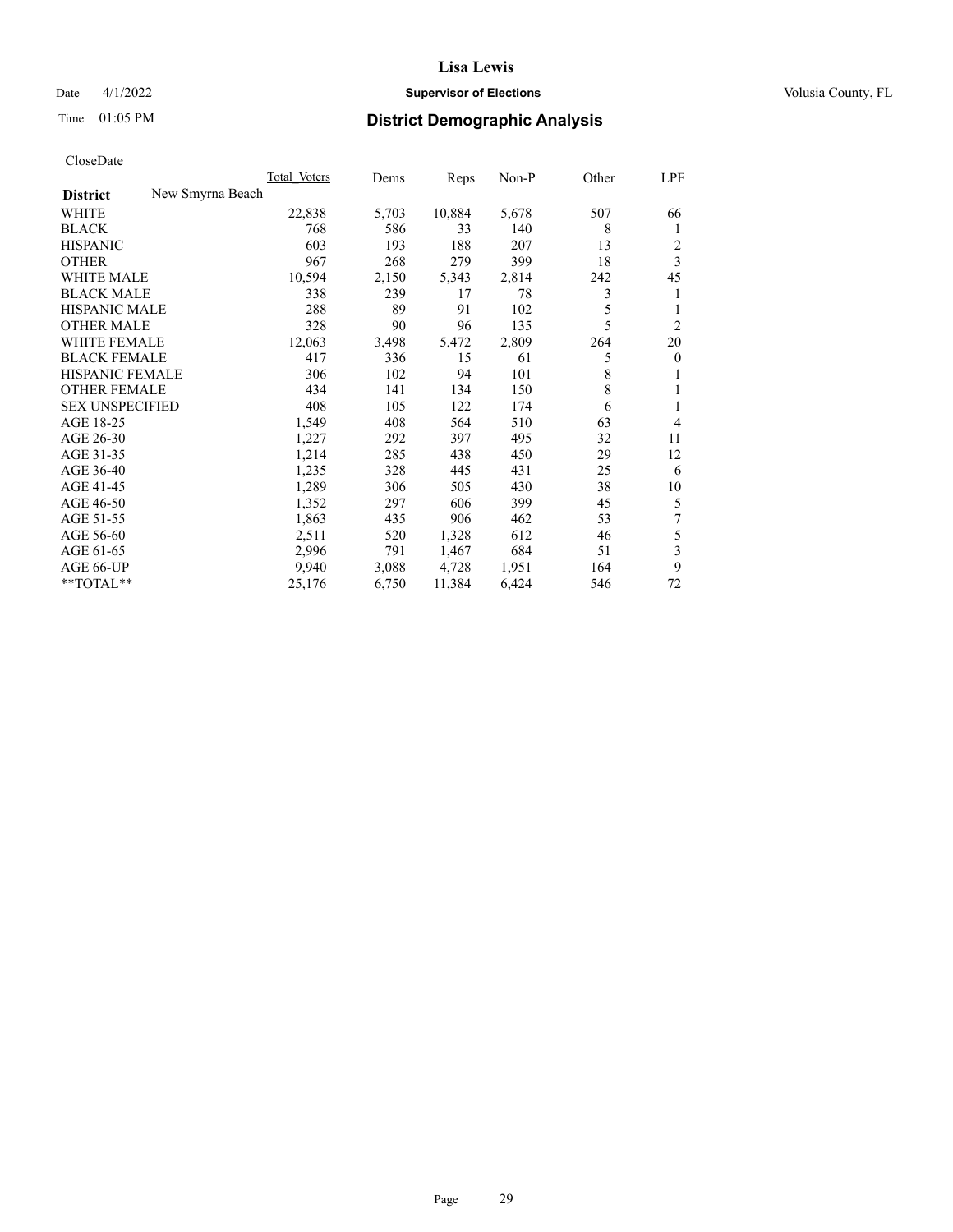## Date 4/1/2022 **Supervisor of Elections Supervisor of Elections** Volusia County, FL

# Time 01:05 PM **District Demographic Analysis**

|                        |          | Total Voters | Dems | Reps           | Non-P | Other          | LPF      |
|------------------------|----------|--------------|------|----------------|-------|----------------|----------|
| <b>District</b>        | Oak Hill |              |      |                |       |                |          |
| WHITE                  |          | 1,491        | 316  | 755            | 378   | 39             | 3        |
| <b>BLACK</b>           |          | 150          | 121  | 6              | 23    | $\Omega$       | 0        |
| <b>HISPANIC</b>        |          | 22           | 8    | $\overline{4}$ | 9     |                | 0        |
| <b>OTHER</b>           |          | 48           | 14   | 20             | 13    |                | 0        |
| WHITE MALE             |          | 726          | 137  | 385            | 188   | 14             | 2        |
| <b>BLACK MALE</b>      |          | 75           | 56   | 4              | 15    | $\Omega$       | $\theta$ |
| <b>HISPANIC MALE</b>   |          | 8            | 1    | 3              | 4     | $\Omega$       | 0        |
| <b>OTHER MALE</b>      |          | 20           | 5    | 8              | 6     |                | 0        |
| <b>WHITE FEMALE</b>    |          | 748          | 176  | 362            | 184   | 25             |          |
| <b>BLACK FEMALE</b>    |          | 73           | 64   | 1              | 8     | $\Omega$       | 0        |
| <b>HISPANIC FEMALE</b> |          | 14           | 7    | 1              | 5     |                | 0        |
| <b>OTHER FEMALE</b>    |          | 17           | 6    | 8              | 3     | 0              | 0        |
| <b>SEX UNSPECIFIED</b> |          | 30           | 7    | 13             | 10    | 0              | 0        |
| AGE 18-25              |          | 116          | 31   | 43             | 36    | 6              | 0        |
| AGE 26-30              |          | 75           | 23   | 28             | 21    | 2              |          |
| AGE 31-35              |          | 75           | 20   | 30             | 22    | 3              | 0        |
| AGE 36-40              |          | 68           | 15   | 32             | 19    | 2              | 0        |
| AGE 41-45              |          | 96           | 27   | 38             | 29    | $\overline{c}$ | 0        |
| AGE 46-50              |          | 76           | 22   | 31             | 20    | 3              | 0        |
| AGE 51-55              |          | 124          | 28   | 65             | 28    | 3              | 0        |
| AGE 56-60              |          | 166          | 42   | 76             | 41    |                | 0        |
| AGE 61-65              |          | 245          | 69   | 125            | 46    | 3              | 2        |
| AGE 66-UP              |          | 670          | 182  | 317            | 161   | 10             | 0        |
| **TOTAL**              |          | 1,711        | 459  | 785            | 423   | 41             | 3        |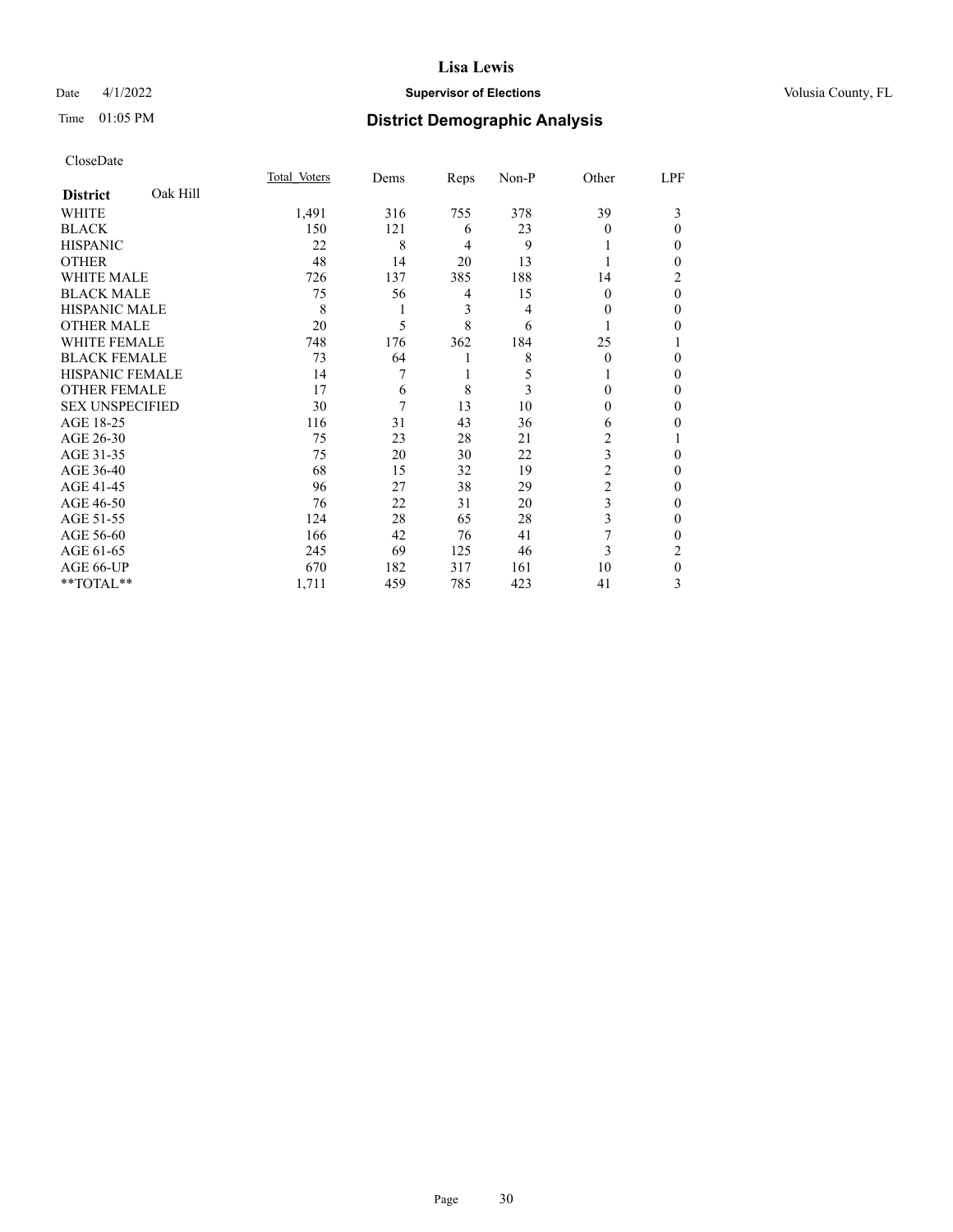## Date 4/1/2022 **Supervisor of Elections Supervisor of Elections** Volusia County, FL

# Time 01:05 PM **District Demographic Analysis**

|                        |             | Total Voters | Dems  | Reps  | Non-P | Other          | LPF              |
|------------------------|-------------|--------------|-------|-------|-------|----------------|------------------|
| <b>District</b>        | Orange City |              |       |       |       |                |                  |
| WHITE                  |             | 6,157        | 1,535 | 2,804 | 1,683 | 110            | 25               |
| <b>BLACK</b>           |             | 632          | 469   | 31    | 126   | 5              | 1                |
| <b>HISPANIC</b>        |             | 1,800        | 731   | 301   | 737   | 28             | 3                |
| <b>OTHER</b>           |             | 465          | 128   | 105   | 222   | 10             | $\theta$         |
| WHITE MALE             |             | 2,632        | 538   | 1,269 | 764   | 47             | 14               |
| <b>BLACK MALE</b>      |             | 237          | 154   | 18    | 62    | $\overline{2}$ | 1                |
| <b>HISPANIC MALE</b>   |             | 763          | 283   | 150   | 315   | 13             | $\overline{c}$   |
| <b>OTHER MALE</b>      |             | 153          | 38    | 42    | 73    | $\theta$       | $\theta$         |
| <b>WHITE FEMALE</b>    |             | 3,461        | 988   | 1,505 | 895   | 62             | 11               |
| <b>BLACK FEMALE</b>    |             | 389          | 312   | 13    | 61    | 3              | $\boldsymbol{0}$ |
| <b>HISPANIC FEMALE</b> |             | 1,017        | 441   | 149   | 411   | 15             | 1                |
| <b>OTHER FEMALE</b>    |             | 210          | 70    | 47    | 84    | 9              | $\mathbf{0}$     |
| <b>SEX UNSPECIFIED</b> |             | 191          | 39    | 47    | 103   | $\overline{2}$ | $\boldsymbol{0}$ |
| AGE 18-25              |             | 807          | 277   | 184   | 318   | 23             | 5                |
| AGE 26-30              |             | 612          | 161   | 146   | 280   | 19             | 6                |
| AGE 31-35              |             | 633          | 194   | 164   | 257   | 16             | $\overline{c}$   |
| AGE 36-40              |             | 598          | 167   | 168   | 251   | 6              | 6                |
| AGE 41-45              |             | 581          | 191   | 166   | 213   | 10             | 1                |
| AGE 46-50              |             | 575          | 161   | 200   | 203   | 9              | 2                |
| AGE 51-55              |             | 713          | 216   | 273   | 206   | 15             | 3                |
| AGE 56-60              |             | 652          | 188   | 264   | 187   | 11             | $\overline{2}$   |
| AGE 61-65              |             | 779          | 245   | 334   | 186   | 13             | 1                |
| AGE 66-UP              |             | 3,104        | 1,063 | 1,342 | 667   | 31             | 1                |
| **TOTAL**              |             | 9,054        | 2,863 | 3,241 | 2,768 | 153            | 29               |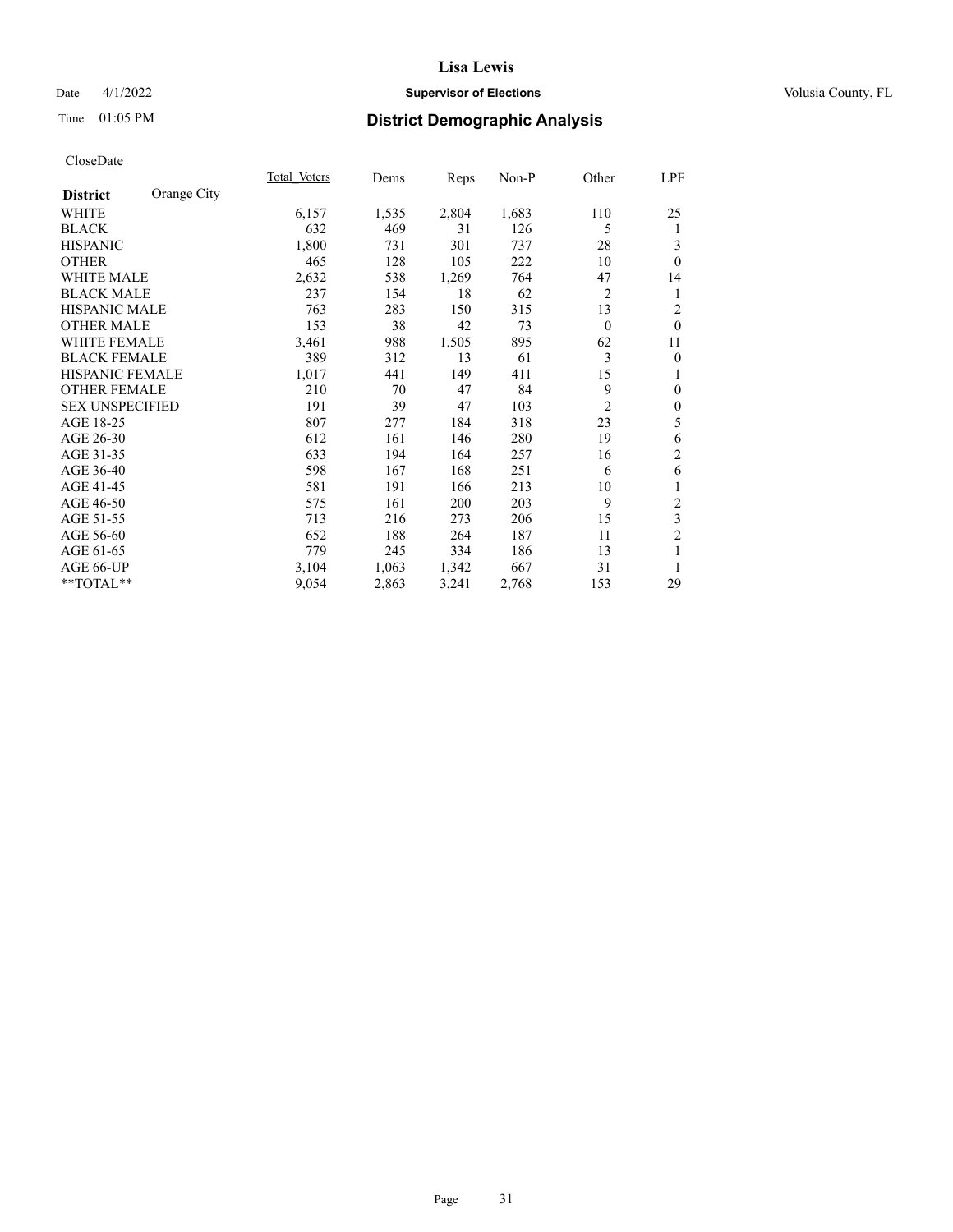## Date 4/1/2022 **Supervisor of Elections Supervisor of Elections** Volusia County, FL

# Time 01:05 PM **District Demographic Analysis**

|                                 | Total Voters | Dems  | Reps   | Non-P | Other | LPF            |
|---------------------------------|--------------|-------|--------|-------|-------|----------------|
| Ormond Beach<br><b>District</b> |              |       |        |       |       |                |
| WHITE                           | 29,467       | 7,888 | 13,582 | 7,446 | 465   | 86             |
| <b>BLACK</b>                    | 1,162        | 847   | 51     | 243   | 18    | 3              |
| <b>HISPANIC</b>                 | 1,095        | 397   | 290    | 382   | 20    | 6              |
| <b>OTHER</b>                    | 2,096        | 628   | 553    | 867   | 45    | 3              |
| <b>WHITE MALE</b>               | 13,424       | 2,972 | 6,586  | 3,600 | 203   | 63             |
| <b>BLACK MALE</b>               | 512          | 341   | 29     | 132   | 8     | 2              |
| <b>HISPANIC MALE</b>            | 445          | 142   | 129    | 160   | 10    | 4              |
| <b>OTHER MALE</b>               | 804          | 226   | 216    | 339   | 21    | $\overline{2}$ |
| <b>WHITE FEMALE</b>             | 15,763       | 4,848 | 6,890  | 3,742 | 260   | 23             |
| <b>BLACK FEMALE</b>             | 633          | 493   | 21     | 108   | 10    | 1              |
| HISPANIC FEMALE                 | 632          | 252   | 157    | 212   | 9     | $\overline{2}$ |
| <b>OTHER FEMALE</b>             | 890          | 314   | 240    | 320   | 16    | $\mathbf{0}$   |
| <b>SEX UNSPECIFIED</b>          | 717          | 172   | 208    | 325   | 11    | 1              |
| AGE 18-25                       | 2,696        | 750   | 927    | 927   | 82    | 10             |
| AGE 26-30                       | 1,731        | 458   | 577    | 636   | 44    | 16             |
| AGE 31-35                       | 1,888        | 528   | 654    | 656   | 41    | 9              |
| AGE 36-40                       | 2,024        | 491   | 747    | 735   | 34    | 17             |
| AGE 41-45                       | 1,955        | 486   | 748    | 667   | 38    | 16             |
| AGE 46-50                       | 2,055        | 496   | 900    | 608   | 44    | 7              |
| AGE 51-55                       | 2,647        | 629   | 1,265  | 699   | 46    | 8              |
| AGE 56-60                       | 3,206        | 823   | 1,539  | 794   | 46    | $\overline{4}$ |
| AGE 61-65                       | 3,462        | 1,029 | 1,594  | 784   | 52    | $\sqrt{3}$     |
| AGE 66-UP                       | 12,156       | 4,070 | 5,525  | 2,432 | 121   | $\,$ 8 $\,$    |
| **TOTAL**                       | 33,820       | 9,760 | 14,476 | 8,938 | 548   | 98             |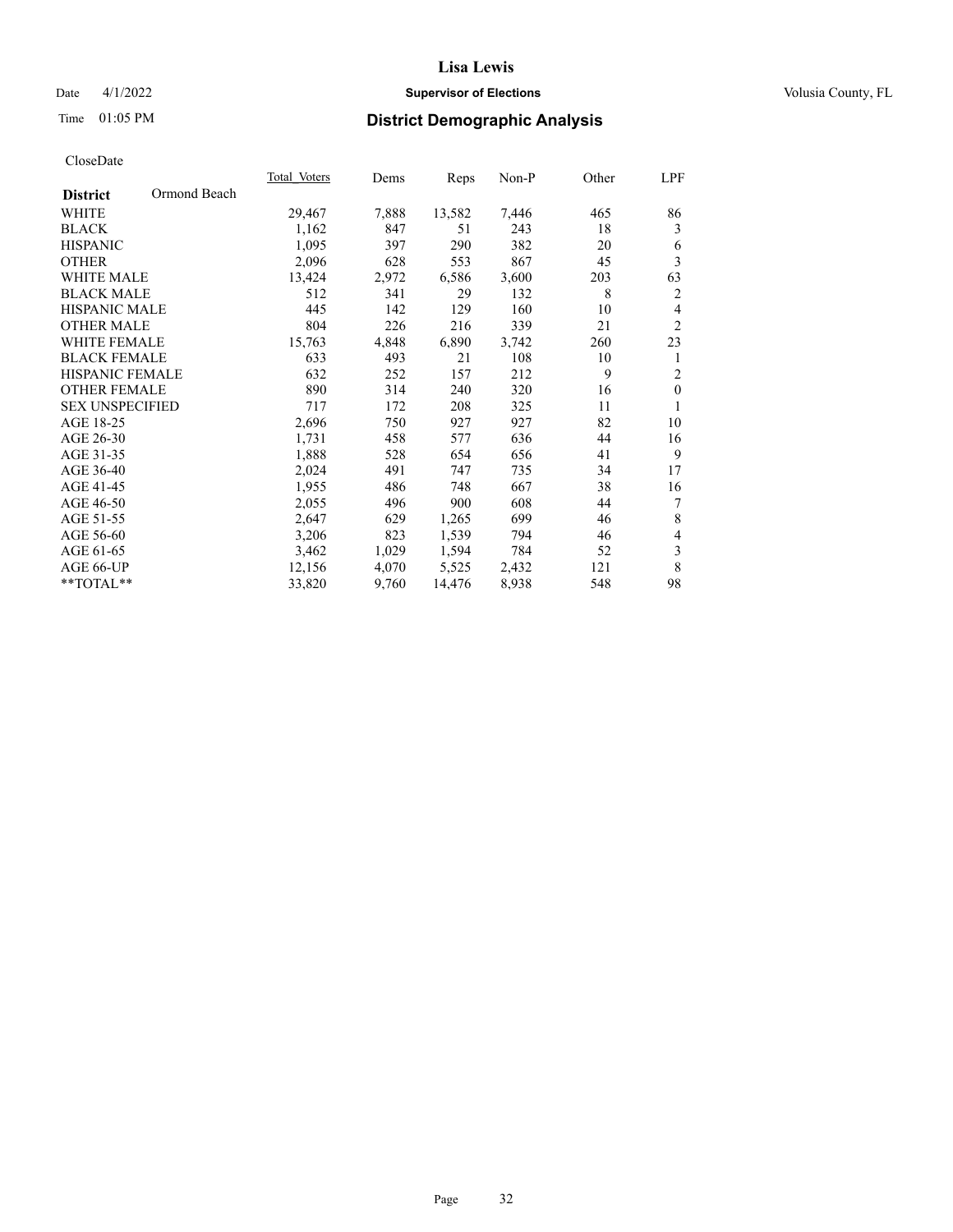## Date 4/1/2022 **Supervisor of Elections Supervisor of Elections** Volusia County, FL

| CloseDate |
|-----------|
|-----------|

|                        |         | Total Voters | Dems | Reps             | Non-P          | Other    | LPF          |
|------------------------|---------|--------------|------|------------------|----------------|----------|--------------|
| <b>District</b>        | Pierson |              |      |                  |                |          |              |
| WHITE                  |         | 566          | 122  | 313              | 118            | 10       | 3            |
| <b>BLACK</b>           |         | 33           | 29   | $\mathbf{0}$     | 4              | $\theta$ | $\theta$     |
| <b>HISPANIC</b>        |         | 184          | 79   | 16               | 88             |          | 0            |
| <b>OTHER</b>           |         | 34           | 8    | 8                | 18             | $\Omega$ | 0            |
| <b>WHITE MALE</b>      |         | 281          | 62   | 155              | 57             | 4        | 3            |
| <b>BLACK MALE</b>      |         | 18           | 16   | $\boldsymbol{0}$ | $\overline{2}$ | $\Omega$ | $\Omega$     |
| <b>HISPANIC MALE</b>   |         | 101          | 51   | 9                | 40             |          | 0            |
| <b>OTHER MALE</b>      |         | 14           | 3    | 6                | 5              | $\theta$ | 0            |
| <b>WHITE FEMALE</b>    |         | 282          | 60   | 156              | 60             | 6        | 0            |
| <b>BLACK FEMALE</b>    |         | 15           | 13   | $\mathbf{0}$     | $\overline{2}$ | $\Omega$ | 0            |
| HISPANIC FEMALE        |         | 79           | 26   | 7                | 46             | $\Omega$ | 0            |
| <b>OTHER FEMALE</b>    |         | 10           | 3    | 1                | 6              | 0        | 0            |
| <b>SEX UNSPECIFIED</b> |         | 17           | 4    | 3                | 10             | $\Omega$ | 0            |
| AGE 18-25              |         | 115          | 30   | 28               | 56             |          | 0            |
| AGE 26-30              |         | 67           | 24   | 22               | 18             |          | 2            |
| AGE 31-35              |         | 64           | 18   | 21               | 23             | 2        | 0            |
| AGE 36-40              |         | 60           | 14   | 23               | 21             |          |              |
| AGE 41-45              |         | 56           | 8    | 22               | 26             | $\Omega$ | 0            |
| AGE 46-50              |         | 45           | 8    | 23               | 14             | 0        | 0            |
| AGE 51-55              |         | 61           | 19   | 26               | 15             |          | $\mathbf{0}$ |
| AGE 56-60              |         | 68           | 24   | 28               | 16             | 0        | 0            |
| AGE 61-65              |         | 94           | 27   | 46               | 19             | 2        | $\Omega$     |
| AGE 66-UP              |         | 187          | 66   | 98               | 20             | 3        | 0            |
| **TOTAL**              |         | 817          | 238  | 337              | 228            | 11       | 3            |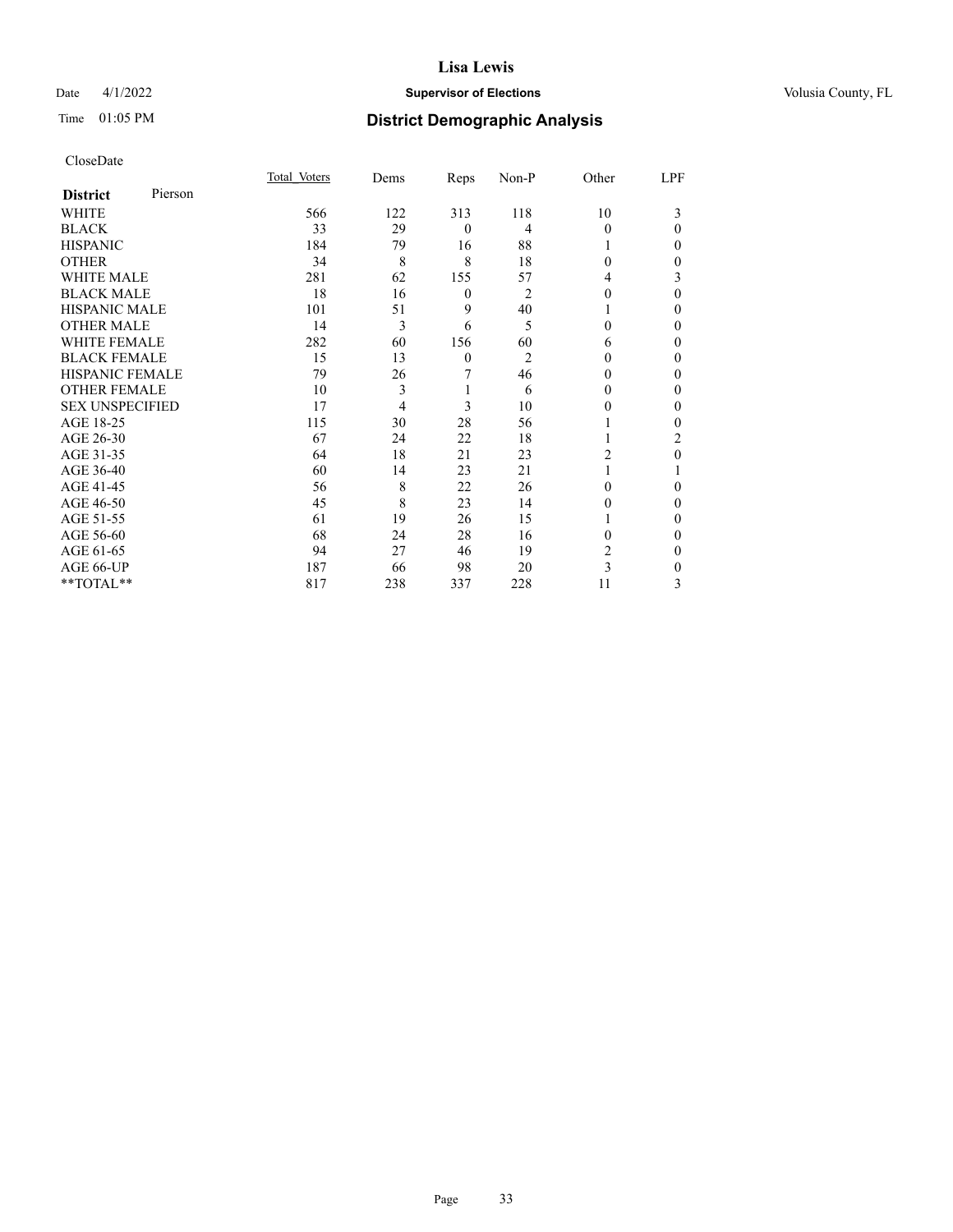## Date 4/1/2022 **Supervisor of Elections Supervisor of Elections** Volusia County, FL

## Time 01:05 PM **District Demographic Analysis**

|                        |             | Total Voters | Dems | Reps     | Non-P | Other    | LPF            |
|------------------------|-------------|--------------|------|----------|-------|----------|----------------|
| <b>District</b>        | Ponce Inlet |              |      |          |       |          |                |
| WHITE                  |             | 3,116        | 676  | 1,672    | 702   | 56       | 10             |
| <b>BLACK</b>           |             | 15           | 5    | 1        | 9     | 0        | 0              |
| <b>HISPANIC</b>        |             | 71           | 18   | 31       | 21    | 0        |                |
| <b>OTHER</b>           |             | 125          | 39   | 45       | 41    | 0        | 0              |
| <b>WHITE MALE</b>      |             | 1,487        | 266  | 805      | 377   | 32       | 7              |
| <b>BLACK MALE</b>      |             | 10           | 3    | 1        | 6     | 0        | 0              |
| <b>HISPANIC MALE</b>   |             | 31           | 6    | 15       | 10    | 0        | $\theta$       |
| <b>OTHER MALE</b>      |             | 47           | 13   | 18       | 16    | $\theta$ | $\mathbf{0}$   |
| <b>WHITE FEMALE</b>    |             | 1,604        | 404  | 858      | 315   | 24       | 3              |
| <b>BLACK FEMALE</b>    |             | 5            | 2    | $\theta$ | 3     | $\Omega$ | 0              |
| <b>HISPANIC FEMALE</b> |             | 40           | 12   | 16       | 11    | 0        |                |
| <b>OTHER FEMALE</b>    |             | 49           | 17   | 18       | 14    | 0        | $\Omega$       |
| <b>SEX UNSPECIFIED</b> |             | 54           | 15   | 18       | 21    | 0        | 0              |
| AGE 18-25              |             | 186          | 36   | 83       | 58    |          | $\overline{2}$ |
| AGE 26-30              |             | 84           | 18   | 29       | 33    | 2        | $\mathfrak{2}$ |
| AGE 31-35              |             | 67           | 17   | 26       | 23    | $\theta$ | 1              |
| AGE 36-40              |             | 77           | 18   | 33       | 26    | 0        | $\mathbf{0}$   |
| AGE 41-45              |             | 115          | 23   | 52       | 37    | 3        | 0              |
| AGE 46-50              |             | 148          | 26   | 77       | 42    | 2        |                |
| AGE 51-55              |             | 208          | 35   | 115      | 51    | 5        | 2              |
| AGE 56-60              |             | 338          | 62   | 184      | 83    | 7        | $\overline{2}$ |
| AGE 61-65              |             | 469          | 100  | 259      | 104   | 6        | $\theta$       |
| AGE 66-UP              |             | 1,635        | 403  | 891      | 316   | 24       |                |
| **TOTAL**              |             | 3,327        | 738  | 1,749    | 773   | 56       | 11             |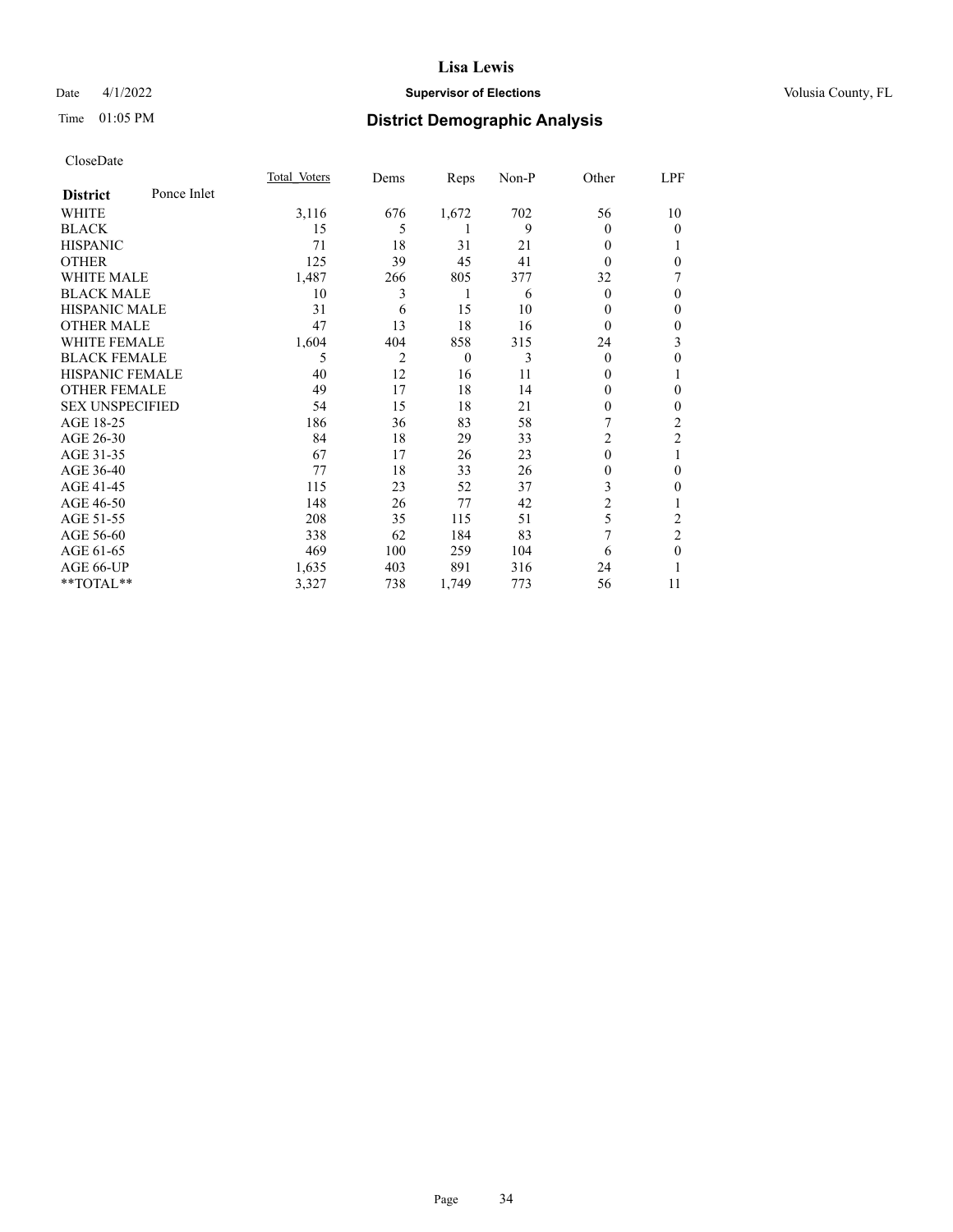## Date 4/1/2022 **Supervisor of Elections Supervisor of Elections** Volusia County, FL

# Time 01:05 PM **District Demographic Analysis**

|                        |             | Total Voters | Dems   | Reps   | $Non-P$ | Other | LPF          |
|------------------------|-------------|--------------|--------|--------|---------|-------|--------------|
| <b>District</b>        | Port Orange |              |        |        |         |       |              |
| WHITE                  |             | 39,675       | 10,193 | 17,561 | 11,056  | 745   | 120          |
| <b>BLACK</b>           |             | 1,605        | 1,135  | 85     | 360     | 24    | 1            |
| <b>HISPANIC</b>        |             | 1,945        | 687    | 459    | 765     | 27    | 7            |
| <b>OTHER</b>           |             | 2,737        | 801    | 716    | 1,152   | 56    | 12           |
| WHITE MALE             |             | 18,163       | 3,863  | 8,573  | 5,313   | 337   | 77           |
| <b>BLACK MALE</b>      |             | 704          | 459    | 50     | 181     | 13    | 1            |
| <b>HISPANIC MALE</b>   |             | 890          | 288    | 227    | 351     | 19    | 5            |
| <b>OTHER MALE</b>      |             | 976          | 275    | 262    | 414     | 18    | 7            |
| <b>WHITE FEMALE</b>    |             | 21,001       | 6,209  | 8,780  | 5,567   | 404   | 41           |
| <b>BLACK FEMALE</b>    |             | 886          | 662    | 35     | 178     | 11    | $\mathbf{0}$ |
| <b>HISPANIC FEMALE</b> |             | 1,022        | 388    | 223    | 401     | 8     | 2            |
| <b>OTHER FEMALE</b>    |             | 1,222        | 415    | 324    | 451     | 28    | 4            |
| <b>SEX UNSPECIFIED</b> |             | 1,098        | 257    | 347    | 477     | 14    | 3            |
| AGE 18-25              |             | 4,071        | 1,105  | 1,229  | 1,586   | 130   | 21           |
| AGE 26-30              |             | 2,948        | 804    | 916    | 1,117   | 94    | 17           |
| AGE 31-35              |             | 2,951        | 803    | 951    | 1,115   | 60    | 22           |
| AGE 36-40              |             | 3,006        | 773    | 1,029  | 1,107   | 81    | 16           |
| AGE 41-45              |             | 2,829        | 718    | 1,054  | 1,006   | 37    | 14           |
| AGE 46-50              |             | 3,011        | 718    | 1,236  | 980     | 62    | 15           |
| AGE 51-55              |             | 3,517        | 851    | 1,561  | 1,031   | 63    | 11           |
| AGE 56-60              |             | 4,150        | 1,032  | 1,988  | 1,073   | 50    | 7            |
| AGE 61-65              |             | 4,560        | 1,354  | 2,045  | 1,074   | 80    | 7            |
| AGE 66-UP              |             | 14,919       | 4,658  | 6,812  | 3,244   | 195   | 10           |
| $*$ TOTAL $*$          |             | 45,962       | 12,816 | 18,821 | 13,333  | 852   | 140          |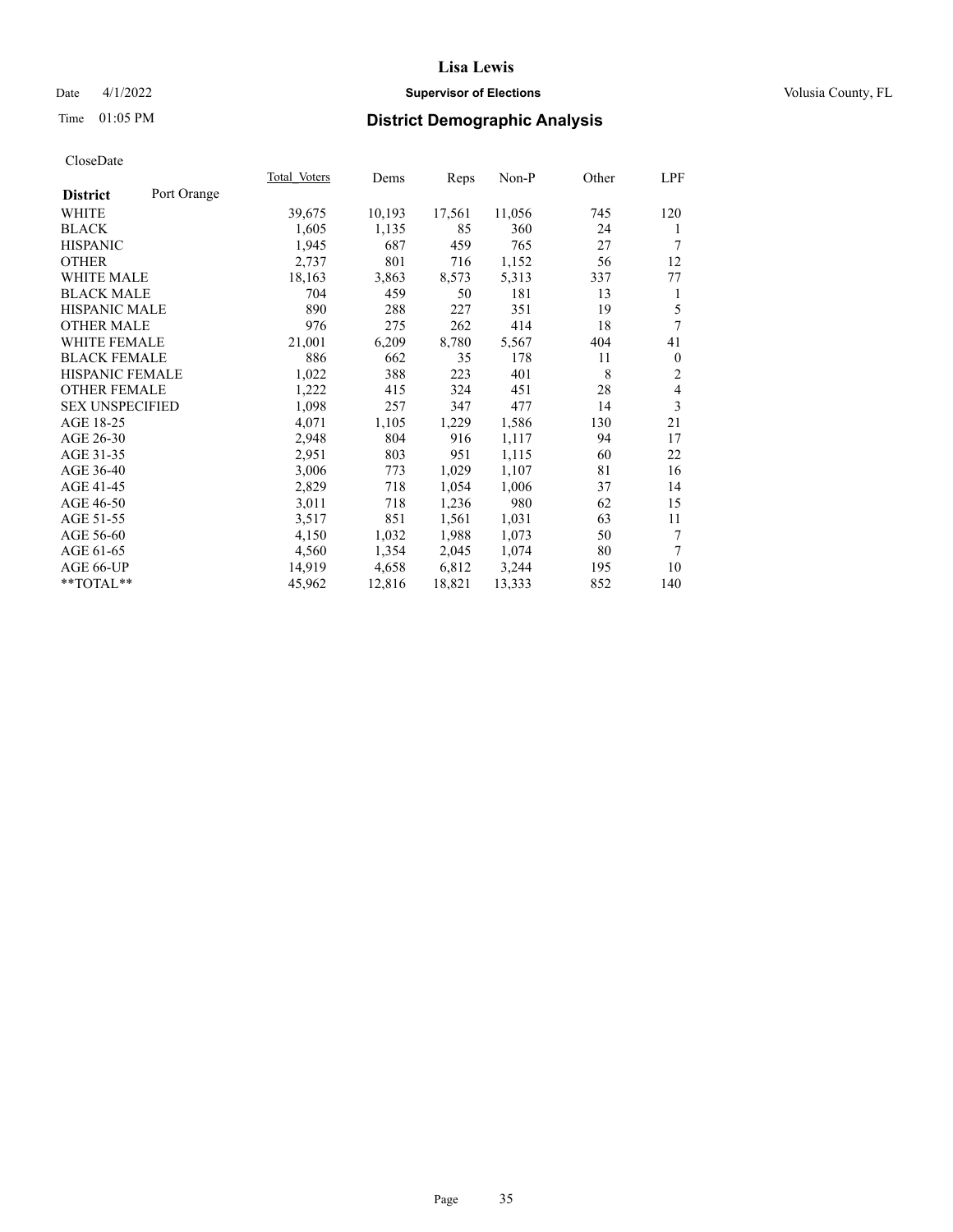## Date 4/1/2022 **Supervisor of Elections Supervisor of Elections** Volusia County, FL

# Time 01:05 PM **District Demographic Analysis**

|                                  | Total Voters | Dems  | Reps  | Non-P | Other          | LPF              |
|----------------------------------|--------------|-------|-------|-------|----------------|------------------|
| South Daytona<br><b>District</b> |              |       |       |       |                |                  |
| WHITE                            | 7,289        | 2,047 | 3,042 | 2,025 | 153            | 22               |
| <b>BLACK</b>                     | 740          | 556   | 25    | 150   | 8              | 1                |
| <b>HISPANIC</b>                  | 352          | 148   | 77    | 122   | 3              | 2                |
| <b>OTHER</b>                     | 445          | 136   | 111   | 184   | 12             | $\overline{c}$   |
| <b>WHITE MALE</b>                | 3,332        | 759   | 1,505 | 977   | 76             | 15               |
| <b>BLACK MALE</b>                | 296          | 206   | 15    | 70    | 5              | $\boldsymbol{0}$ |
| <b>HISPANIC MALE</b>             | 168          | 57    | 45    | 63    |                | $\overline{c}$   |
| <b>OTHER MALE</b>                | 154          | 46    | 40    | 62    | 6              | $\mathbf{0}$     |
| <b>WHITE FEMALE</b>              | 3,861        | 1,269 | 1,502 | 1,008 | 76             | 6                |
| <b>BLACK FEMALE</b>              | 436          | 345   | 9     | 78    | 3              | 1                |
| <b>HISPANIC FEMALE</b>           | 175          | 86    | 32    | 55    | $\overline{2}$ | $\boldsymbol{0}$ |
| <b>OTHER FEMALE</b>              | 199          | 68    | 57    | 68    | 5              | 1                |
| <b>SEX UNSPECIFIED</b>           | 205          | 51    | 50    | 100   | $\overline{2}$ | 2                |
| AGE 18-25                        | 734          | 213   | 203   | 283   | 29             | 6                |
| AGE 26-30                        | 593          | 189   | 154   | 226   | 15             | 9                |
| AGE 31-35                        | 680          | 227   | 165   | 272   | 15             | 1                |
| AGE 36-40                        | 593          | 181   | 181   | 213   | 13             | 5                |
| AGE 41-45                        | 545          | 176   | 155   | 196   | 16             | $\sqrt{2}$       |
| AGE 46-50                        | 532          | 151   | 200   | 171   | 8              | $\overline{2}$   |
| AGE 51-55                        | 708          | 214   | 306   | 174   | 14             | $\mathbf{0}$     |
| AGE 56-60                        | 870          | 270   | 373   | 214   | 13             | $\mathbf{0}$     |
| AGE 61-65                        | 987          | 335   | 428   | 213   | 11             | $\mathbf{0}$     |
| AGE 66-UP                        | 2,584        | 931   | 1,090 | 519   | 42             | $\overline{2}$   |
| **TOTAL**                        | 8,826        | 2,887 | 3,255 | 2,481 | 176            | 27               |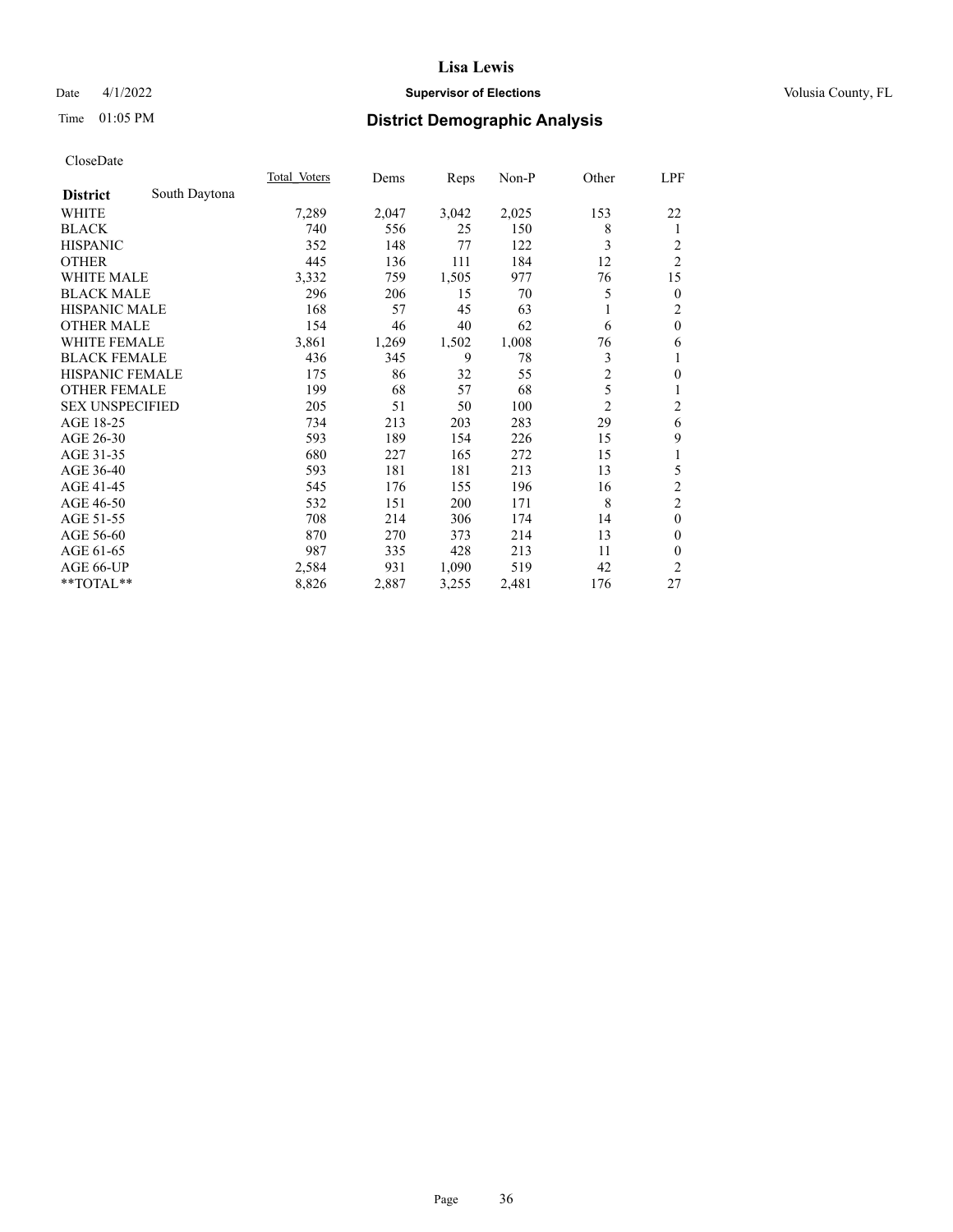## Date 4/1/2022 **Supervisor of Elections Supervisor of Elections** Volusia County, FL

# Time 01:05 PM **District Demographic Analysis**

|                        |               | Total Voters | Dems | Reps     | Non-P    | Other | LPF |
|------------------------|---------------|--------------|------|----------|----------|-------|-----|
| <b>District</b>        | Flagler Beach |              |      |          |          |       |     |
| WHITE                  |               | 59           | 22   | 27       | 8        | 2     | 0   |
| <b>BLACK</b>           |               |              | 0    | $\Omega$ | 0        |       |     |
| <b>HISPANIC</b>        |               |              |      | 0        | $\theta$ |       |     |
| <b>OTHER</b>           |               |              |      |          |          |       |     |
| WHITE MALE             |               | 25           |      | 15       |          |       |     |
| <b>BLACK MALE</b>      |               |              |      | 0        |          |       |     |
| <b>HISPANIC MALE</b>   |               |              |      |          |          |       |     |
| <b>OTHER MALE</b>      |               |              |      |          |          |       | 0   |
| <b>WHITE FEMALE</b>    |               | 34           | 15   | 12       |          |       |     |
| <b>BLACK FEMALE</b>    |               | $\mathbf{0}$ | 0    | $\Omega$ |          |       |     |
| <b>HISPANIC FEMALE</b> |               |              |      |          |          |       |     |
| <b>OTHER FEMALE</b>    |               |              |      | 0        | 0        |       |     |
| <b>SEX UNSPECIFIED</b> |               |              |      |          |          |       |     |
| AGE 18-25              |               |              |      |          |          |       |     |
| AGE 26-30              |               |              |      |          |          |       |     |
| AGE 31-35              |               |              |      |          |          |       |     |
| AGE 36-40              |               |              |      | $\theta$ |          |       |     |
| AGE 41-45              |               |              |      | 0        |          |       |     |
| AGE 46-50              |               |              |      |          | 0        |       |     |
| AGE 51-55              |               |              |      |          |          |       |     |
| AGE 56-60              |               |              |      |          |          |       |     |
| AGE 61-65              |               |              |      | 5        |          |       |     |
| AGE 66-UP              |               | 40           | 20   | 16       |          |       |     |
| **TOTAL**              |               | 62           | 23   | 28       | 8        | 3     | 0   |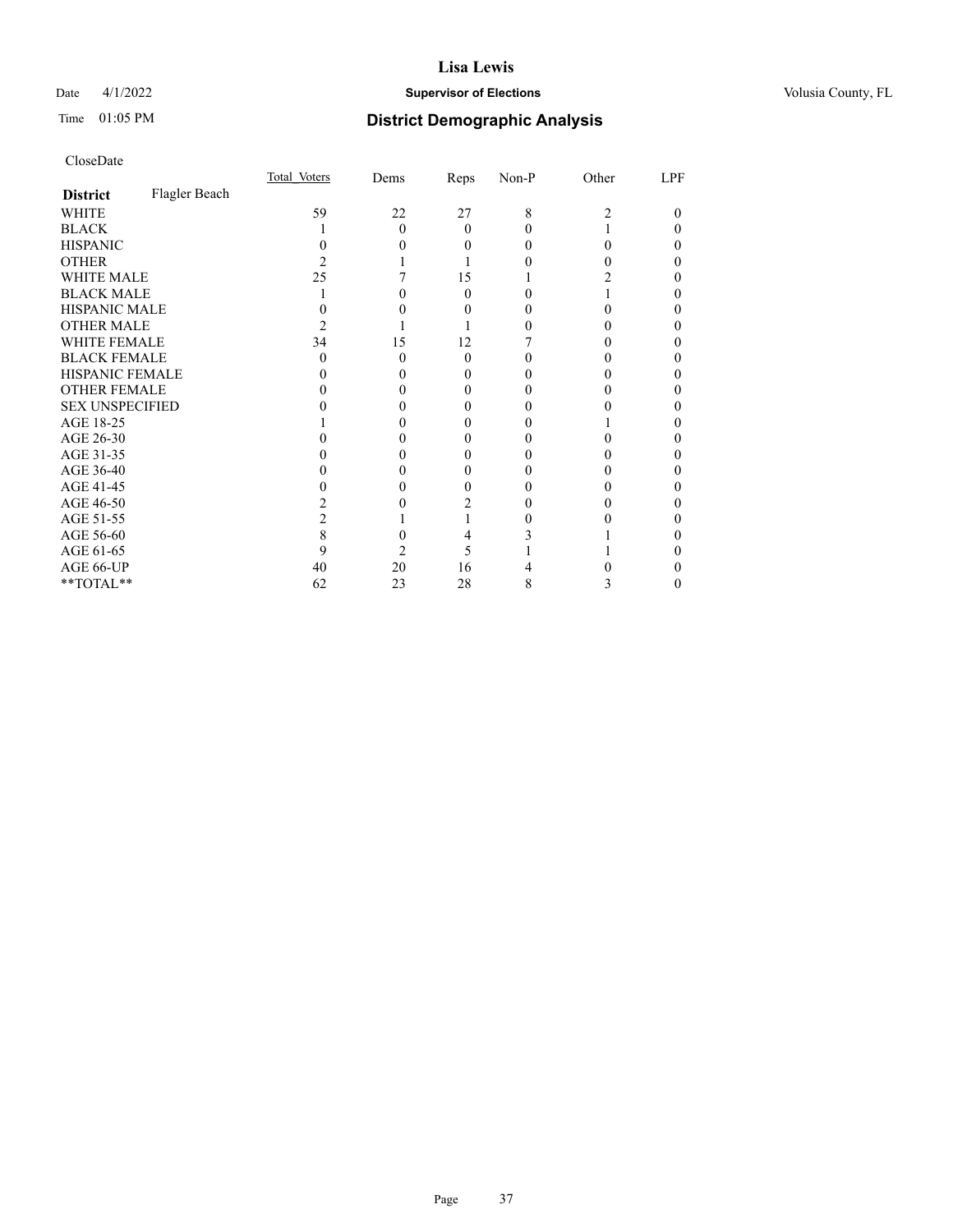## Date 4/1/2022 **Supervisor of Elections Supervisor of Elections** Volusia County, FL

## Time 01:05 PM **District Demographic Analysis**

|                        |                           | Total Voters | Dems   | Reps   | Non-P  | Other | LPF |
|------------------------|---------------------------|--------------|--------|--------|--------|-------|-----|
| <b>District</b>        | <b>Hospital Authority</b> |              |        |        |        |       |     |
| WHITE                  |                           | 109,204      | 26,403 | 50,885 | 29,587 | 1,868 | 461 |
| <b>BLACK</b>           |                           | 13,507       | 9,927  | 585    | 2,837  | 143   | 15  |
| <b>HISPANIC</b>        |                           | 32,213       | 13,684 | 5,464  | 12,643 | 360   | 62  |
| <b>OTHER</b>           |                           | 9,992        | 3,094  | 2,257  | 4,436  | 164   | 41  |
| WHITE MALE             |                           | 50,441       | 10,076 | 24,862 | 14,397 | 800   | 306 |
| <b>BLACK MALE</b>      |                           | 5,866        | 3,914  | 334    | 1,526  | 84    | 8   |
| <b>HISPANIC MALE</b>   |                           | 14,707       | 5,671  | 2,878  | 5,942  | 174   | 42  |
| <b>OTHER MALE</b>      |                           | 3,514        | 1,015  | 914    | 1,515  | 47    | 23  |
| <b>WHITE FEMALE</b>    |                           | 57,445       | 16,048 | 25,443 | 14,744 | 1,058 | 152 |
| <b>BLACK FEMALE</b>    |                           | 7,444        | 5,874  | 239    | 1,266  | 59    | 6   |
| <b>HISPANIC FEMALE</b> |                           | 17,057       | 7,805  | 2,530  | 6,518  | 184   | 20  |
| <b>OTHER FEMALE</b>    |                           | 4,226        | 1,580  | 889    | 1,665  | 82    | 10  |
| <b>SEX UNSPECIFIED</b> |                           | 4,214        | 1,124  | 1,101  | 1,930  | 47    | 12  |
| AGE 18-25              |                           | 16,116       | 4,996  | 4,092  | 6,560  | 393   | 75  |
| AGE 26-30              |                           | 12,070       | 3,564  | 3,367  | 4,761  | 282   | 96  |
| AGE 31-35              |                           | 13,213       | 3,922  | 3,794  | 5,160  | 250   | 87  |
| AGE 36-40              |                           | 12,459       | 3,582  | 3,724  | 4,856  | 206   | 91  |
| AGE 41-45              |                           | 12,069       | 3,675  | 3,699  | 4,423  | 217   | 55  |
| AGE 46-50              |                           | 12,012       | 3,616  | 4,243  | 3,920  | 187   | 46  |
| AGE 51-55              |                           | 13,448       | 4,042  | 5,259  | 3,922  | 188   | 37  |
| AGE 56-60              |                           | 15,011       | 4,628  | 6,294  | 3,862  | 202   | 25  |
| AGE 61-65              |                           | 15,244       | 4,971  | 6,586  | 3,480  | 180   | 27  |
| AGE 66-UP              |                           | 43,274       | 16,112 | 18,133 | 8,559  | 430   | 40  |
| $*$ $TOTAL**$          |                           | 164,916      | 53,108 | 59,191 | 49,503 | 2,535 | 579 |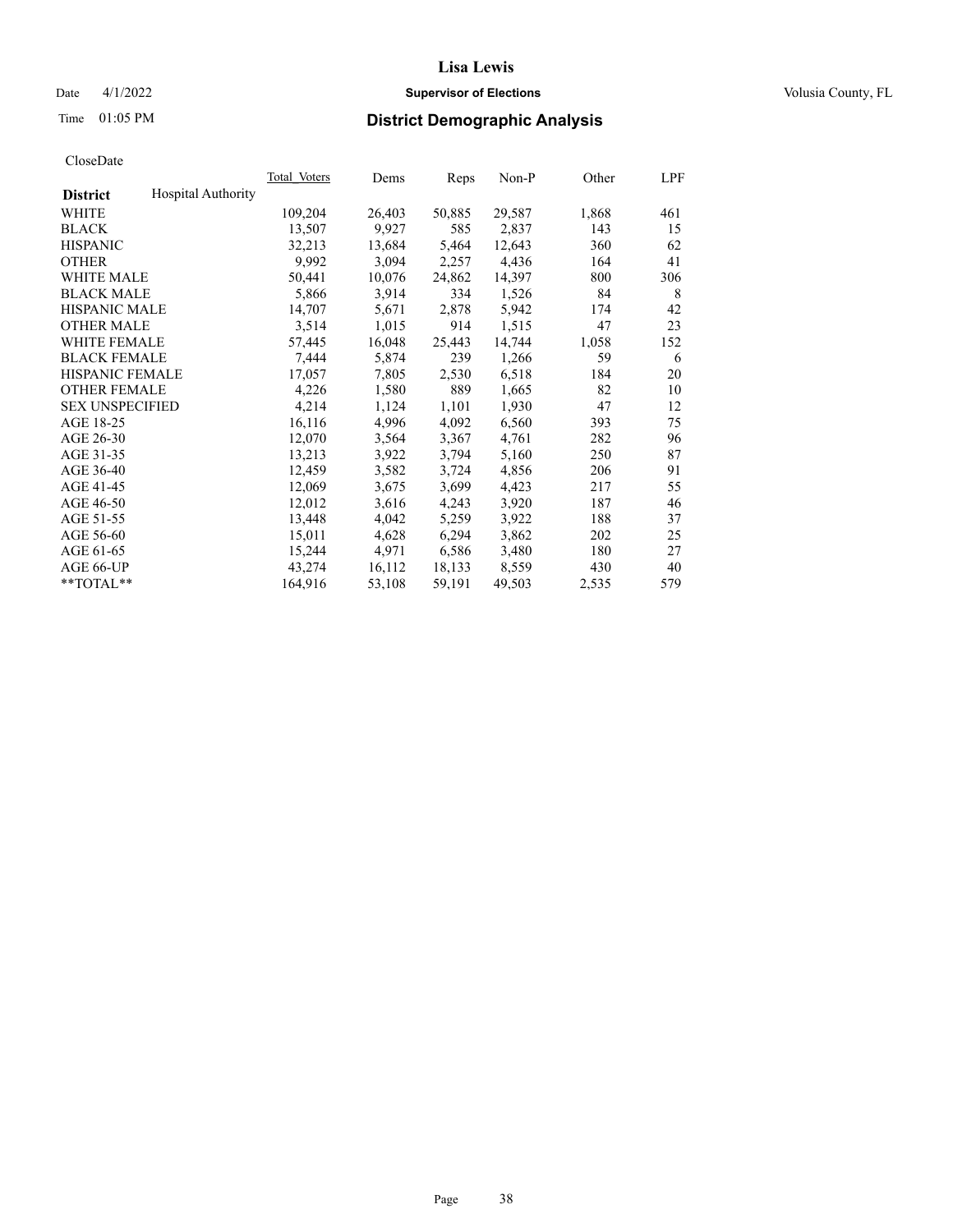## Date 4/1/2022 **Supervisor of Elections Supervisor of Elections** Volusia County, FL

| CloseDate |
|-----------|
|-----------|

|                        |                           | Total Voters | Dems  | Reps   | $Non-P$ | Other | LPF          |
|------------------------|---------------------------|--------------|-------|--------|---------|-------|--------------|
| <b>District</b>        | Florida House District 24 |              |       |        |         |       |              |
| WHITE                  |                           | 20,880       | 4,799 | 10,553 | 5,124   | 332   | 72           |
| <b>BLACK</b>           |                           | 562          | 414   | 30     | 108     | 10    | $\mathbf{0}$ |
| <b>HISPANIC</b>        |                           | 1,680        | 631   | 329    | 702     | 17    | 1            |
| <b>OTHER</b>           |                           | 1,070        | 255   | 346    | 446     | 20    | 3            |
| <b>WHITE MALE</b>      |                           | 9,789        | 1,881 | 5,145  | 2,560   | 155   | 48           |
| <b>BLACK MALE</b>      |                           | 258          | 172   | 19     | 60      | 7     | $\mathbf{0}$ |
| <b>HISPANIC MALE</b>   |                           | 744          | 258   | 157    | 321     | 8     | $\mathbf{0}$ |
| <b>OTHER MALE</b>      |                           | 348          | 72    | 127    | 142     | 5     | 2            |
| <b>WHITE FEMALE</b>    |                           | 10,898       | 2,888 | 5,316  | 2,495   | 175   | 24           |
| <b>BLACK FEMALE</b>    |                           | 298          | 237   | 10     | 48      | 3     | $\theta$     |
| HISPANIC FEMALE        |                           | 899          | 357   | 167    | 365     | 9     | 1            |
| <b>OTHER FEMALE</b>    |                           | 454          | 126   | 149    | 168     | 11    | $\mathbf{0}$ |
| <b>SEX UNSPECIFIED</b> |                           | 504          | 108   | 168    | 221     | 6     | 1            |
| AGE 18-25              |                           | 1,820        | 422   | 628    | 724     | 38    | 8            |
| AGE 26-30              |                           | 1,145        | 279   | 439    | 399     | 20    | 8            |
| AGE 31-35              |                           | 1,192        | 276   | 440    | 436     | 34    | 6            |
| AGE 36-40              |                           | 1,155        | 279   | 459    | 389     | 21    | 7            |
| AGE 41-45              |                           | 1,131        | 232   | 482    | 394     | 17    | 6            |
| AGE 46-50              |                           | 1,233        | 223   | 615    | 370     | 17    | 8            |
| AGE 51-55              |                           | 1,762        | 361   | 882    | 488     | 27    | 4            |
| AGE 56-60              |                           | 2,344        | 471   | 1,250  | 577     | 42    | 4            |
| AGE 61-65              |                           | 2,846        | 727   | 1,451  | 607     | 55    | 6            |
| AGE 66-UP              |                           | 9,564        | 2,829 | 4,612  | 1,996   | 108   | 19           |
| **TOTAL**              |                           | 24,192       | 6,099 | 11,258 | 6,380   | 379   | 76           |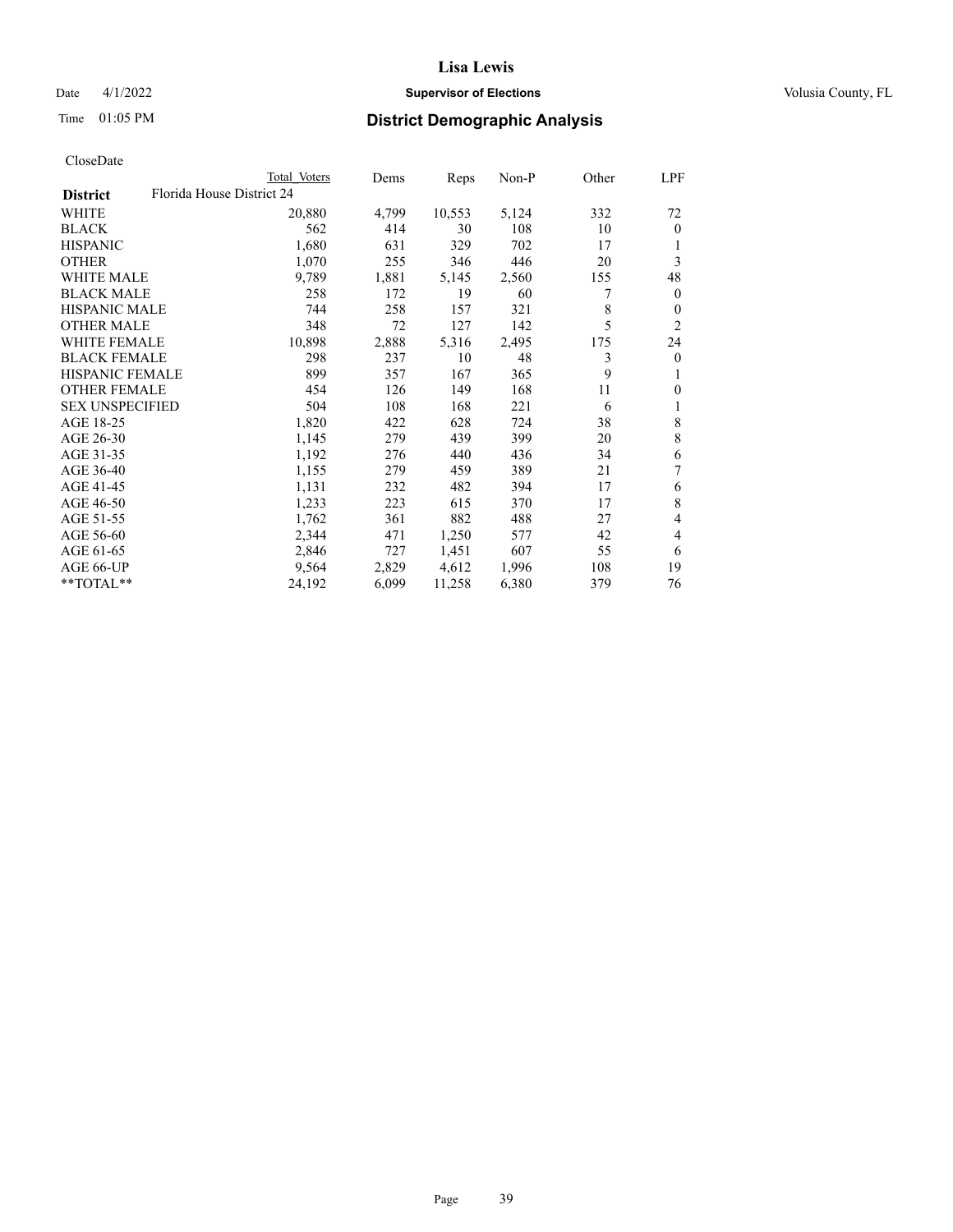## Date 4/1/2022 **Supervisor of Elections Supervisor of Elections** Volusia County, FL

| CloseDate |
|-----------|
|-----------|

|                                              | Total Voters | Dems   | Reps   | Non-P  | Other | LPF              |
|----------------------------------------------|--------------|--------|--------|--------|-------|------------------|
| Florida House District 25<br><b>District</b> |              |        |        |        |       |                  |
| WHITE                                        | 119,868      | 30,512 | 55,477 | 31,274 | 2,228 | 377              |
| <b>BLACK</b>                                 | 3,946        | 2,807  | 205    | 869    | 61    | 4                |
| <b>HISPANIC</b>                              | 4,422        | 1,524  | 1,201  | 1,605  | 75    | 17               |
| <b>OTHER</b>                                 | 7,359        | 2,075  | 2,026  | 3,079  | 156   | 23               |
| <b>WHITE MALE</b>                            | 55,678       | 11,761 | 27,255 | 15,371 | 1,042 | 249              |
| <b>BLACK MALE</b>                            | 1,783        | 1,153  | 118    | 475    | 33    | 4                |
| <b>HISPANIC MALE</b>                         | 1,976        | 623    | 577    | 725    | 41    | 10               |
| <b>OTHER MALE</b>                            | 2,702        | 725    | 771    | 1,135  | 58    | 13               |
| <b>WHITE FEMALE</b>                          | 62,907       | 18,432 | 27,704 | 15,469 | 1,178 | 124              |
| <b>BLACK FEMALE</b>                          | 2,115        | 1,614  | 84     | 389    | 28    | $\boldsymbol{0}$ |
| HISPANIC FEMALE                              | 2,375        | 879    | 603    | 852    | 34    | 7                |
| <b>OTHER FEMALE</b>                          | 3,187        | 1,061  | 879    | 1,169  | 70    | $\,$ 8 $\,$      |
| <b>SEX UNSPECIFIED</b>                       | 2,872        | 670    | 918    | 1,242  | 36    | 6                |
| AGE 18-25                                    | 10,128       | 2,661  | 3,409  | 3,673  | 338   | 47               |
| AGE 26-30                                    | 7,174        | 1,833  | 2,331  | 2,748  | 204   | 58               |
| AGE 31-35                                    | 7,388        | 1,955  | 2,499  | 2,706  | 169   | 59               |
| AGE 36-40                                    | 7,619        | 1,893  | 2,735  | 2,771  | 168   | 52               |
| AGE 41-45                                    | 7,476        | 1,829  | 2,871  | 2,587  | 141   | 48               |
| AGE 46-50                                    | 8,145        | 1,860  | 3,495  | 2,567  | 185   | 38               |
| AGE 51-55                                    | 10,371       | 2,394  | 4,867  | 2,868  | 209   | 33               |
| AGE 56-60                                    | 13,208       | 3,118  | 6,538  | 3,331  | 197   | 24               |
| AGE 61-65                                    | 14,796       | 4,061  | 7,035  | 3,426  | 256   | 18               |
| AGE 66-UP                                    | 49,290       | 15,314 | 23,129 | 10,150 | 653   | 44               |
| **TOTAL**                                    | 135,595      | 36,918 | 58,909 | 36,827 | 2,520 | 421              |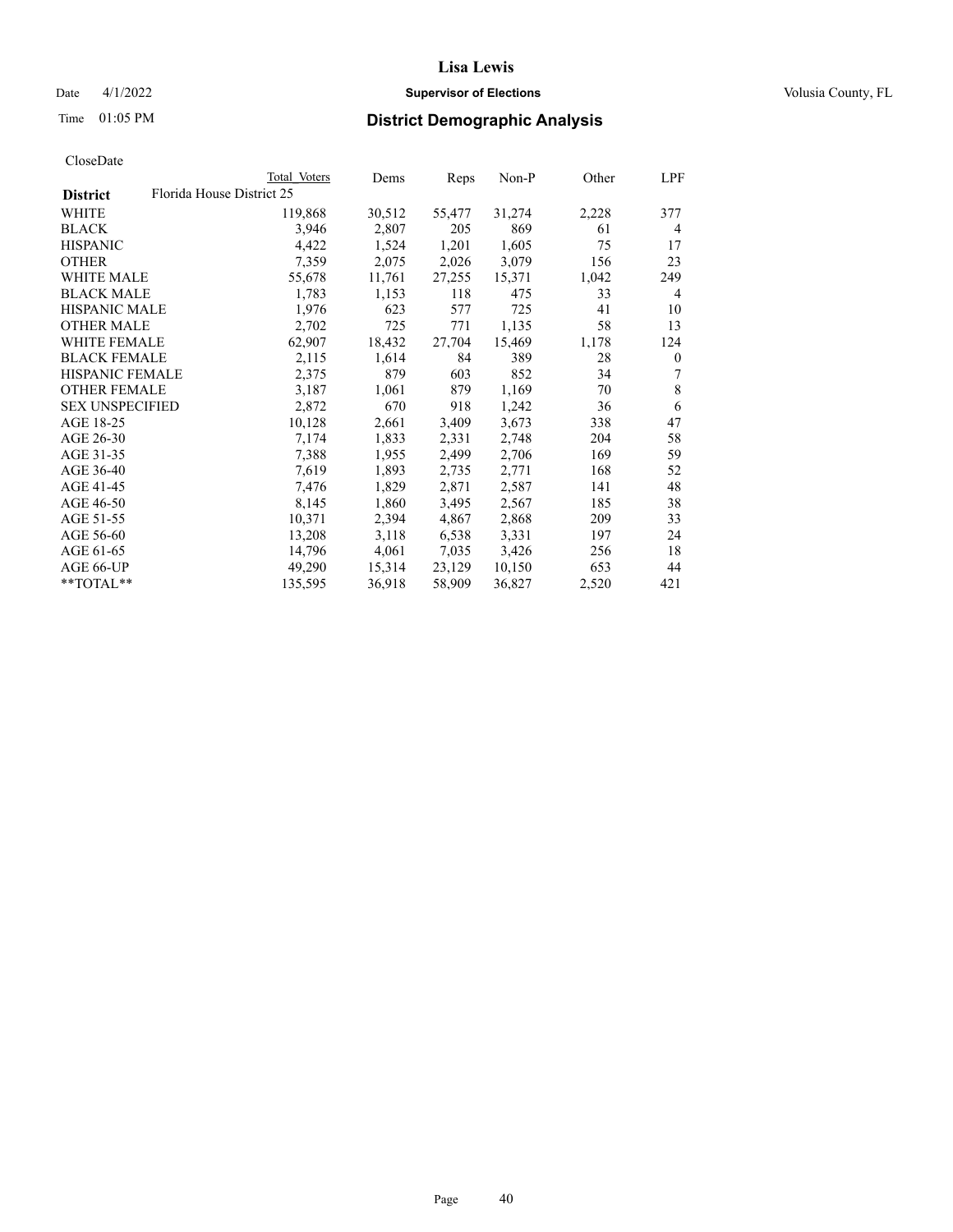## Date 4/1/2022 **Supervisor of Elections Supervisor of Elections** Volusia County, FL

| CloseDate |
|-----------|
|-----------|

|                        |                           | Total Voters | Dems   | Reps   | Non-P  | Other | LPF |
|------------------------|---------------------------|--------------|--------|--------|--------|-------|-----|
| <b>District</b>        | Florida House District 26 |              |        |        |        |       |     |
| WHITE                  |                           | 80,600       | 21,328 | 35,019 | 22,306 | 1,603 | 344 |
| <b>BLACK</b>           |                           | 20,507       | 15,870 | 657    | 3,768  | 199   | 13  |
| <b>HISPANIC</b>        |                           | 8,715        | 3,427  | 1,708  | 3,411  | 137   | 32  |
| <b>OTHER</b>           |                           | 7,151        | 2,352  | 1,507  | 3,141  | 124   | 27  |
| WHITE MALE             |                           | 37,220       | 8,014  | 17,304 | 10,944 | 728   | 230 |
| <b>BLACK MALE</b>      |                           | 8,115        | 5,808  | 360    | 1,833  | 107   | 7   |
| <b>HISPANIC MALE</b>   |                           | 3,934        | 1,374  | 876    | 1,595  | 66    | 23  |
| <b>OTHER MALE</b>      |                           | 2,533        | 781    | 627    | 1,067  | 47    | 11  |
| <b>WHITE FEMALE</b>    |                           | 42,437       | 13,095 | 17,347 | 11,015 | 871   | 109 |
| <b>BLACK FEMALE</b>    |                           | 12,015       | 9,774  | 281    | 1,862  | 92    | 6   |
| <b>HISPANIC FEMALE</b> |                           | 4,640        | 1,993  | 813    | 1,756  | 69    | 9   |
| <b>OTHER FEMALE</b>    |                           | 2,954        | 1,147  | 587    | 1,151  | 58    | 11  |
| <b>SEX UNSPECIFIED</b> |                           | 3,123        | 991    | 694    | 1,403  | 25    | 10  |
| AGE 18-25              |                           | 12,747       | 4,820  | 2,817  | 4,715  | 323   | 72  |
| AGE 26-30              |                           | 8,790        | 3,205  | 2,092  | 3,190  | 234   | 69  |
| AGE 31-35              |                           | 8,872        | 3,217  | 2,207  | 3,204  | 184   | 60  |
| AGE 36-40              |                           | 7,817        | 2,741  | 2,030  | 2,866  | 134   | 46  |
| AGE 41-45              |                           | 7,459        | 2,680  | 2,105  | 2,495  | 143   | 36  |
| AGE 46-50              |                           | 7,493        | 2,605  | 2,462  | 2,263  | 124   | 39  |
| AGE 51-55              |                           | 8,785        | 2,962  | 3,255  | 2,401  | 142   | 25  |
| AGE 56-60              |                           | 10,742       | 3,662  | 4,205  | 2,700  | 160   | 15  |
| AGE 61-65              |                           | 11,484       | 4,282  | 4,511  | 2,483  | 182   | 26  |
| AGE 66-UP              |                           | 32,784       | 12,803 | 13,207 | 6,309  | 437   | 28  |
| **TOTAL**              |                           | 116,973      | 42,977 | 38,891 | 32,626 | 2,063 | 416 |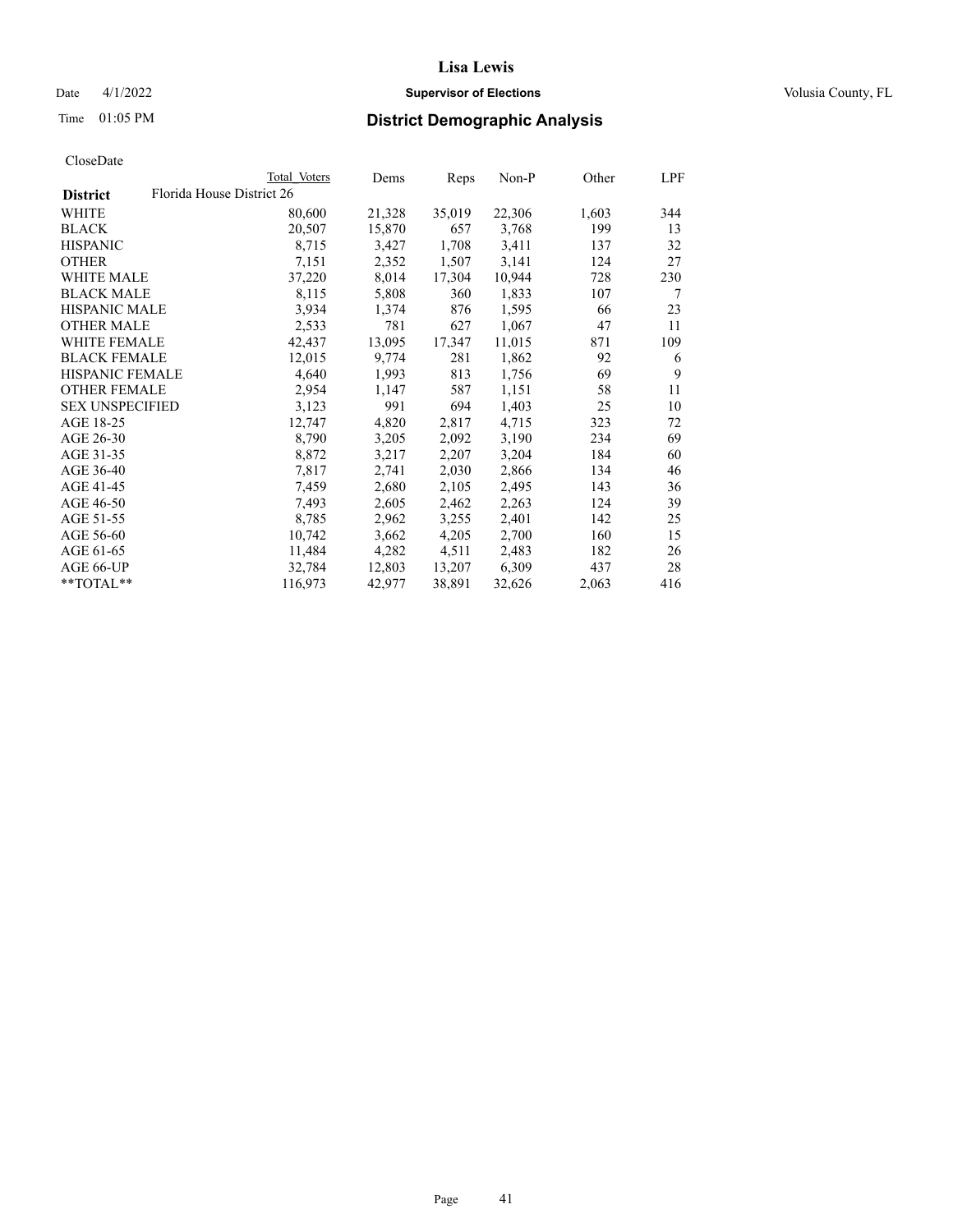## Date 4/1/2022 **Supervisor of Elections Supervisor of Elections** Volusia County, FL

| CloseDate |
|-----------|
|-----------|

|                        |                           | Total Voters | Dems   | Reps   | Non-P  | Other | LPF |
|------------------------|---------------------------|--------------|--------|--------|--------|-------|-----|
| <b>District</b>        | Florida House District 27 |              |        |        |        |       |     |
| WHITE                  |                           | 81,323       | 19,229 | 37,384 | 22,967 | 1,426 | 317 |
| <b>BLACK</b>           |                           | 8,892        | 6,389  | 412    | 1,980  | 101   | 10  |
| <b>HISPANIC</b>        |                           | 25,863       | 11,197 | 4,313  | 10,021 | 283   | 49  |
| <b>OTHER</b>           |                           | 7,313        | 2,198  | 1,697  | 3,249  | 138   | 31  |
| <b>WHITE MALE</b>      |                           | 37,837       | 7,437  | 18,434 | 11,148 | 602   | 216 |
| <b>BLACK MALE</b>      |                           | 4,013        | 2,593  | 251    | 1,104  | 60    | 5   |
| <b>HISPANIC MALE</b>   |                           | 11,869       | 4,659  | 2,298  | 4,742  | 136   | 34  |
| <b>OTHER MALE</b>      |                           | 2,603        | 721    | 679    | 1,140  | 44    | 19  |
| <b>WHITE FEMALE</b>    |                           | 42,465       | 11,581 | 18,498 | 11,467 | 818   | 101 |
| <b>BLACK FEMALE</b>    |                           | 4,764        | 3,718  | 154    | 847    | 41    | 4   |
| <b>HISPANIC FEMALE</b> |                           | 13,643       | 6,373  | 1,971  | 5,138  | 146   | 15  |
| <b>OTHER FEMALE</b>    |                           | 3,092        | 1,138  | 676    | 1,207  | 63    | 8   |
| <b>SEX UNSPECIFIED</b> |                           | 3.103        | 792    | 845    | 1,423  | 38    | 5   |
| AGE 18-25              |                           | 11,263       | 3,379  | 2,833  | 4,702  | 300   | 49  |
| AGE 26-30              |                           | 8,808        | 2,552  | 2,381  | 3,609  | 195   | 71  |
| AGE 31-35              |                           | 9,719        | 2,814  | 2,765  | 3,896  | 180   | 64  |
| AGE 36-40              |                           | 9,120        | 2,599  | 2,697  | 3,598  | 157   | 69  |
| AGE 41-45              |                           | 8,991        | 2,742  | 2,660  | 3,388  | 163   | 38  |
| AGE 46-50              |                           | 9,143        | 2,674  | 3,183  | 3,101  | 150   | 35  |
| AGE 51-55              |                           | 10,212       | 3,013  | 3,951  | 3,074  | 148   | 26  |
| AGE 56-60              |                           | 11,494       | 3,549  | 4,721  | 3,032  | 176   | 16  |
| AGE 61-65              |                           | 11,792       | 3,719  | 5,034  | 2,875  | 147   | 17  |
| AGE 66-UP              |                           | 32,849       | 11,972 | 13,581 | 6,942  | 332   | 22  |
| **TOTAL**              |                           | 123,391      | 39,013 | 43,806 | 38,217 | 1,948 | 407 |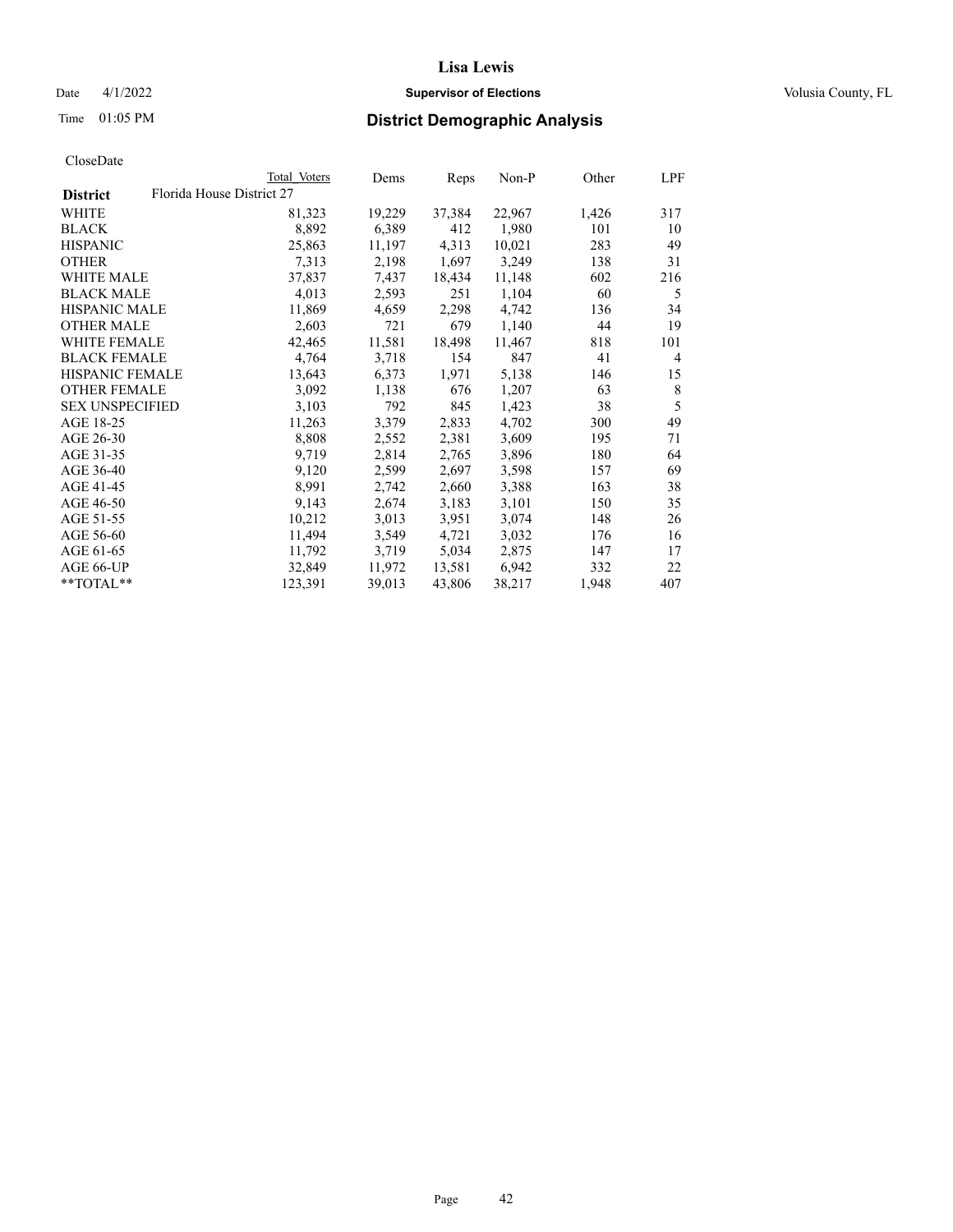#### Date 4/1/2022 **Supervisor of Elections Supervisor of Elections** Volusia County, FL

## Time 01:05 PM **District Demographic Analysis**

|                                            | Total Voters | Dems   | Reps   | $Non-P$ | Other | LPF |
|--------------------------------------------|--------------|--------|--------|---------|-------|-----|
| School Board District 1<br><b>District</b> |              |        |        |         |       |     |
| WHITE                                      | 64,041       | 15,754 | 30,398 | 16,484  | 1,125 | 280 |
| <b>BLACK</b>                               | 6,302        | 4,762  | 261    | 1,215   | 58    | 6   |
| <b>HISPANIC</b>                            | 9,846        | 3,858  | 1,970  | 3,849   | 146   | 23  |
| <b>OTHER</b>                               | 4,830        | 1,461  | 1,158  | 2,122   | 69    | 20  |
| WHITE MALE                                 | 29,307       | 5,933  | 14,725 | 7,974   | 491   | 184 |
| <b>BLACK MALE</b>                          | 2,617        | 1,824  | 131    | 623     | 34    | 5   |
| <b>HISPANIC MALE</b>                       | 4,368        | 1,546  | 985    | 1,756   | 66    | 15  |
| <b>OTHER MALE</b>                          | 1,663        | 479    | 451    | 709     | 16    | 8   |
| <b>WHITE FEMALE</b>                        | 34,022       | 9,675  | 15,366 | 8,261   | 627   | 93  |
| <b>BLACK FEMALE</b>                        | 3,582        | 2,862  | 123    | 572     | 24    | 1   |
| HISPANIC FEMALE                            | 5,338        | 2,246  | 965    | 2,040   | 79    | 8   |
| <b>OTHER FEMALE</b>                        | 2,059        | 733    | 465    | 812     | 43    | 6   |
| <b>SEX UNSPECIFIED</b>                     | 2,062        | 537    | 575    | 923     | 18    | 9   |
| AGE 18-25                                  | 7,918        | 2,424  | 2,230  | 3,010   | 208   | 46  |
| AGE 26-30                                  | 5,756        | 1,651  | 1,788  | 2,125   | 143   | 49  |
| AGE 31-35                                  | 6,225        | 1,773  | 1,978  | 2,307   | 122   | 45  |
| AGE 36-40                                  | 5,999        | 1,628  | 1,989  | 2,235   | 98    | 49  |
| AGE 41-45                                  | 5,794        | 1,603  | 2,021  | 2,027   | 109   | 34  |
| AGE 46-50                                  | 5,725        | 1,611  | 2,220  | 1,763   | 103   | 28  |
| AGE 51-55                                  | 6,686        | 1,806  | 2,894  | 1,865   | 99    | 22  |
| AGE 56-60                                  | 7,550        | 2,106  | 3,465  | 1,853   | 112   | 14  |
| AGE 61-65                                  | 7,940        | 2,449  | 3,687  | 1,666   | 118   | 20  |
| AGE 66-UP                                  | 25,426       | 8,784  | 11,515 | 4,819   | 286   | 22  |
| $*$ $TOTAL**$                              | 85,019       | 25,835 | 33,787 | 23,670  | 1,398 | 329 |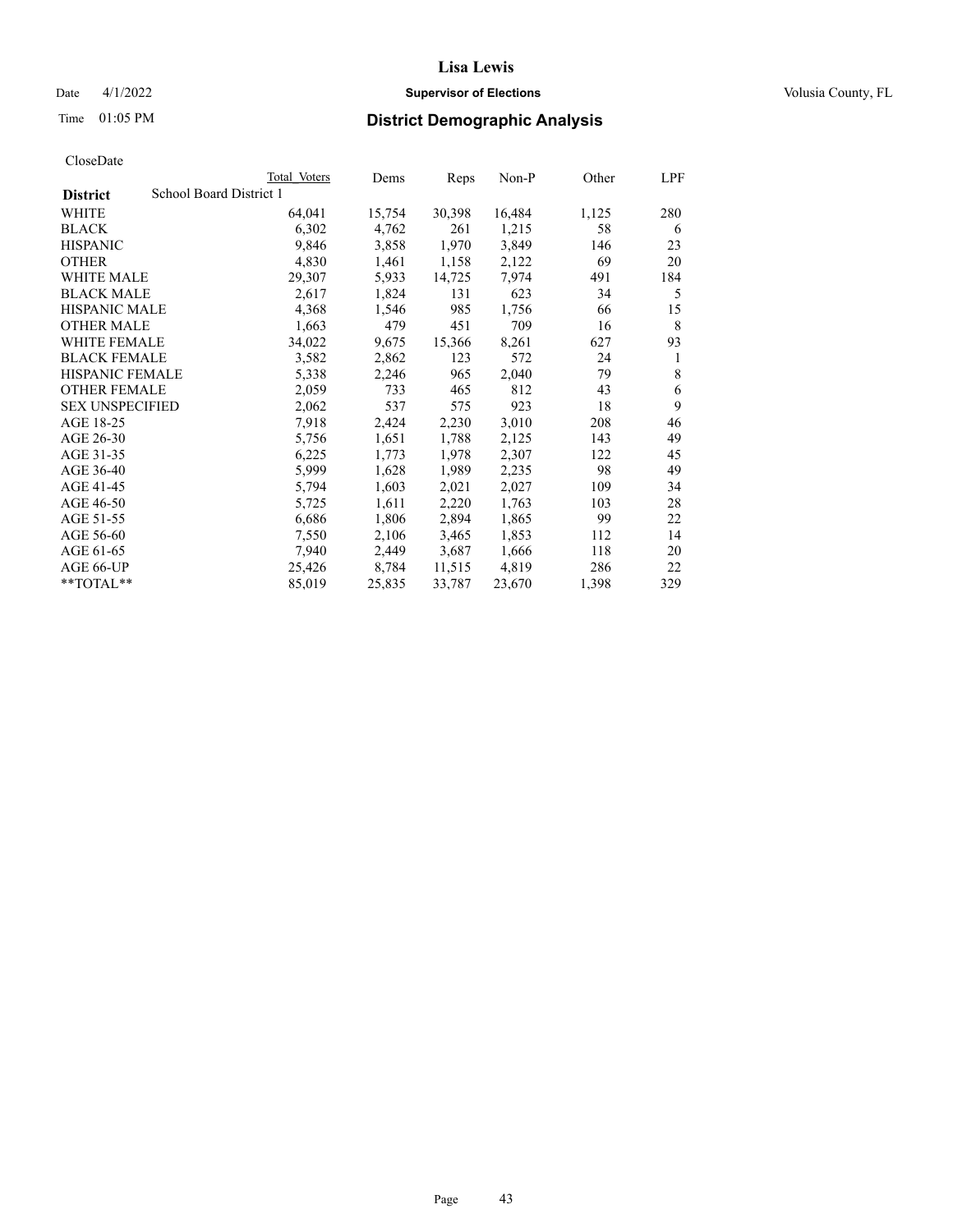## Date 4/1/2022 **Supervisor of Elections Supervisor of Elections** Volusia County, FL

## Time 01:05 PM **District Demographic Analysis**

|                        | Total Voters            | Dems   | Reps   | Non-P  | Other | LPF |
|------------------------|-------------------------|--------|--------|--------|-------|-----|
| <b>District</b>        | School Board District 2 |        |        |        |       |     |
| WHITE                  | 51,945                  | 13,823 | 22,227 | 14,640 | 1,052 | 203 |
| <b>BLACK</b>           | 12,052                  | 9,334  | 379    | 2,216  | 119   | 4   |
| <b>HISPANIC</b>        | 3,244                   | 1,305  | 667    | 1,211  | 48    | 13  |
| <b>OTHER</b>           | 4,495                   | 1,412  | 1,004  | 1,958  | 106   | 15  |
| WHITE MALE             | 24,405                  | 5,362  | 11,123 | 7,314  | 478   | 128 |
| <b>BLACK MALE</b>      | 4,746                   | 3,406  | 214    | 1,059  | 66    | 1   |
| <b>HISPANIC MALE</b>   | 1,486                   | 537    | 336    | 579    | 26    | 8   |
| <b>OTHER MALE</b>      | 1,633                   | 472    | 408    | 705    | 40    | 8   |
| WHITE FEMALE           | 26,890                  | 8,289  | 10,870 | 7,087  | 571   | 73  |
| <b>BLACK FEMALE</b>    | 7,083                   | 5,751  | 158    | 1,118  | 53    | 3   |
| <b>HISPANIC FEMALE</b> | 1,704                   | 743    | 324    | 610    | 22    | 5   |
| <b>OTHER FEMALE</b>    | 1,888                   | 697    | 413    | 724    | 49    | 5   |
| <b>SEX UNSPECIFIED</b> | 1,901                   | 617    | 431    | 829    | 20    | 4   |
| AGE 18-25              | 7,428                   | 2,913  | 1,529  | 2,748  | 196   | 42  |
| AGE 26-30              | 5,113                   | 1,908  | 1,096  | 1,912  | 159   | 38  |
| AGE 31-35              | 4,678                   | 1,787  | 1,037  | 1,722  | 101   | 31  |
| AGE 36-40              | 4,186                   | 1,526  | 1,047  | 1,480  | 104   | 29  |
| AGE 41-45              | 3,845                   | 1,452  | 1,035  | 1,269  | 74    | 15  |
| AGE 46-50              | 4,049                   | 1,364  | 1,330  | 1,264  | 65    | 26  |
| AGE 51-55              | 5,151                   | 1,716  | 1,896  | 1,432  | 93    | 14  |
| AGE 56-60              | 6,810                   | 2,250  | 2,719  | 1,736  | 95    | 10  |
| AGE 61-65              | 7,591                   | 2,709  | 3,049  | 1,700  | 124   | 9   |
| AGE 66-UP              | 22,885                  | 8,249  | 9,539  | 4,762  | 314   | 21  |
| **TOTAL**              | 71,736                  | 25,874 | 24,277 | 20,025 | 1,325 | 235 |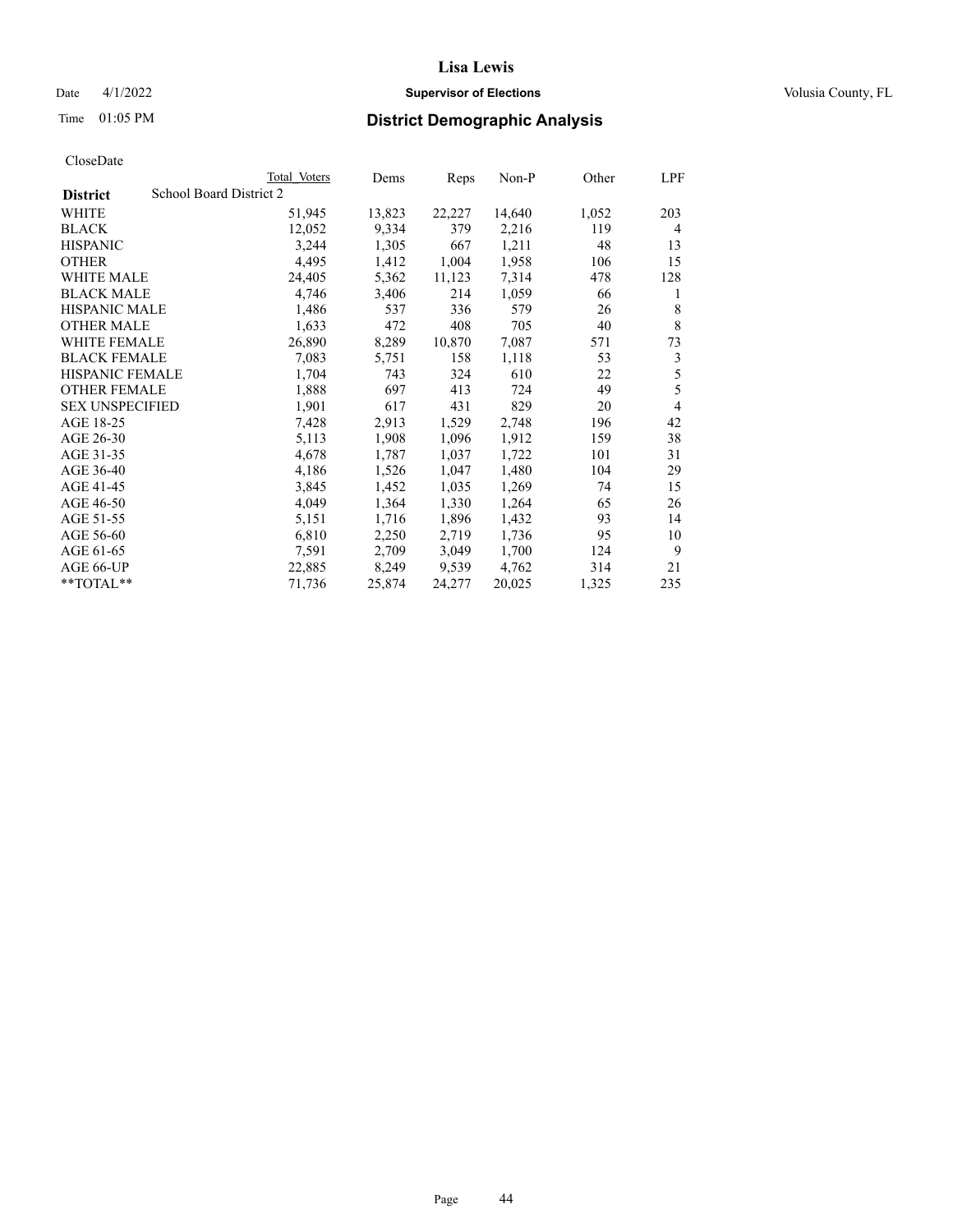## Date 4/1/2022 **Supervisor of Elections Supervisor of Elections** Volusia County, FL

## Time 01:05 PM **District Demographic Analysis**

|                        | Total Voters            | Dems   | Reps   | Non-P  | Other | LPF            |
|------------------------|-------------------------|--------|--------|--------|-------|----------------|
| <b>District</b>        | School Board District 3 |        |        |        |       |                |
| WHITE                  | 79,126                  | 19,426 | 36,971 | 20,949 | 1,543 | 237            |
| <b>BLACK</b>           | 2,322                   | 1,719  | 108    | 458    | 35    | 2              |
| <b>HISPANIC</b>        | 2,415                   | 779    | 700    | 881    | 48    | 7              |
| <b>OTHER</b>           | 3,999                   | 1,089  | 1,175  | 1,637  | 81    | 17             |
| WHITE MALE             | 36,939                  | 7,498  | 18,295 | 10,249 | 735   | 162            |
| <b>BLACK MALE</b>      | 1,071                   | 734    | 64     | 252    | 19    | 2              |
| <b>HISPANIC MALE</b>   | 1,086                   | 322    | 339    | 398    | 22    | 5              |
| <b>OTHER MALE</b>      | 1,407                   | 369    | 428    | 572    | 30    | $\,8\,$        |
| WHITE FEMALE           | 41,350                  | 11,735 | 18,335 | 10,406 | 803   | 71             |
| <b>BLACK FEMALE</b>    | 1,214                   | 953    | 42     | 203    | 16    | $\theta$       |
| <b>HISPANIC FEMALE</b> | 1,283                   | 440    | 349    | 466    | 26    | $\overline{2}$ |
| <b>OTHER FEMALE</b>    | 1,718                   | 552    | 516    | 605    | 37    | $\,8\,$        |
| <b>SEX UNSPECIFIED</b> | 1,793                   | 410    | 586    | 773    | 19    | 5              |
| AGE 18-25              | 6,405                   | 1,597  | 2,248  | 2,302  | 231   | 27             |
| AGE 26-30              | 4,661                   | 1,128  | 1,589  | 1,788  | 120   | 36             |
| AGE 31-35              | 4,930                   | 1,198  | 1,753  | 1,821  | 117   | 41             |
| AGE 36-40              | 4,875                   | 1,178  | 1,814  | 1,759  | 99    | 25             |
| AGE 41-45              | 5,000                   | 1,147  | 1,982  | 1,750  | 92    | 29             |
| AGE 46-50              | 5,435                   | 1,170  | 2,369  | 1,742  | 129   | 25             |
| AGE 51-55              | 6,733                   | 1,452  | 3,267  | 1,854  | 139   | 21             |
| AGE 56-60              | 8,477                   | 1,935  | 4,282  | 2,098  | 145   | 17             |
| AGE 61-65              | 9,574                   | 2,506  | 4,633  | 2,239  | 181   | 15             |
| AGE 66-UP              | 31,772                  | 9,702  | 15,017 | 6,572  | 454   | 27             |
| **TOTAL**              | 87,862                  | 23,013 | 38,954 | 23,925 | 1,707 | 263            |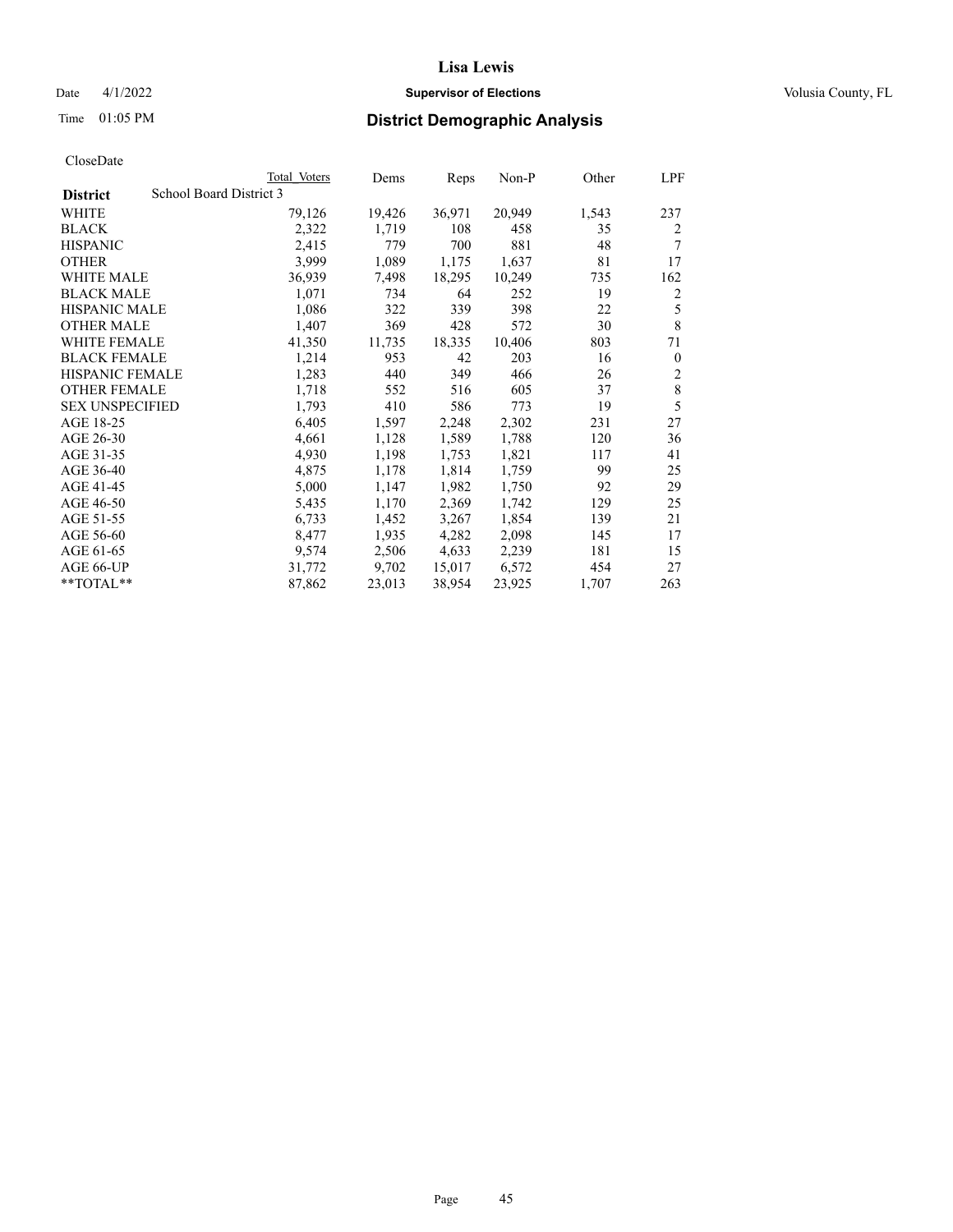## Date 4/1/2022 **Supervisor of Elections Supervisor of Elections** Volusia County, FL

# Time 01:05 PM **District Demographic Analysis**

|                        | Total Voters            | Dems   | Reps   | Non-P  | Other | LPF |
|------------------------|-------------------------|--------|--------|--------|-------|-----|
| <b>District</b>        | School Board District 4 |        |        |        |       |     |
| WHITE                  | 67,095                  | 17,268 | 30,715 | 17,701 | 1,187 | 224 |
| <b>BLACK</b>           | 6,199                   | 4,636  | 239    | 1,242  | 76    | 6   |
| <b>HISPANIC</b>        | 3,460                   | 1,267  | 817    | 1,298  | 60    | 18  |
| <b>OTHER</b>           | 4,687                   | 1,358  | 1,229  | 1,997  | 92    | 11  |
| WHITE MALE             | 30,928                  | 6,572  | 15,005 | 8,660  | 536   | 155 |
| <b>BLACK MALE</b>      | 2,553                   | 1,718  | 142    | 649    | 39    | 5   |
| <b>HISPANIC MALE</b>   | 1,531                   | 487    | 406    | 595    | 31    | 12  |
| <b>OTHER MALE</b>      | 1,727                   | 466    | 491    | 726    | 38    | 6   |
| WHITE FEMALE           | 35,481                  | 10,553 | 15,411 | 8,800  | 648   | 69  |
| <b>BLACK FEMALE</b>    | 3,554                   | 2,852  | 91     | 573    | 37    | 1   |
| <b>HISPANIC FEMALE</b> | 1,862                   | 762    | 395    | 671    | 28    | 6   |
| <b>OTHER FEMALE</b>    | 1,970                   | 681    | 508    | 740    | 37    | 4   |
| <b>SEX UNSPECIFIED</b> | 1,834                   | 438    | 550    | 824    | 21    | 1   |
| AGE 18-25              | 6,542                   | 1,888  | 2,007  | 2,428  | 186   | 33  |
| AGE 26-30              | 4,446                   | 1,367  | 1,335  | 1,608  | 99    | 37  |
| AGE 31-35              | 4,752                   | 1,446  | 1,462  | 1,697  | 112   | 35  |
| AGE 36-40              | 4,564                   | 1,307  | 1,485  | 1,667  | 75    | 30  |
| AGE 41-45              | 4,426                   | 1,272  | 1,509  | 1,529  | 86    | 30  |
| AGE 46-50              | 4,813                   | 1,271  | 1,966  | 1,457  | 95    | 24  |
| AGE 51-55              | 6,226                   | 1,628  | 2,744  | 1,729  | 109   | 16  |
| AGE 56-60              | 8,070                   | 2,122  | 3,709  | 2,091  | 140   | 8   |
| AGE 61-65              | 9,136                   | 2,767  | 4,078  | 2,108  | 166   | 17  |
| AGE 66-UP              | 28,466                  | 9,461  | 12,705 | 5,924  | 347   | 29  |
| $*$ $TOTAL**$          | 81,441                  | 24,529 | 33,000 | 22,238 | 1,415 | 259 |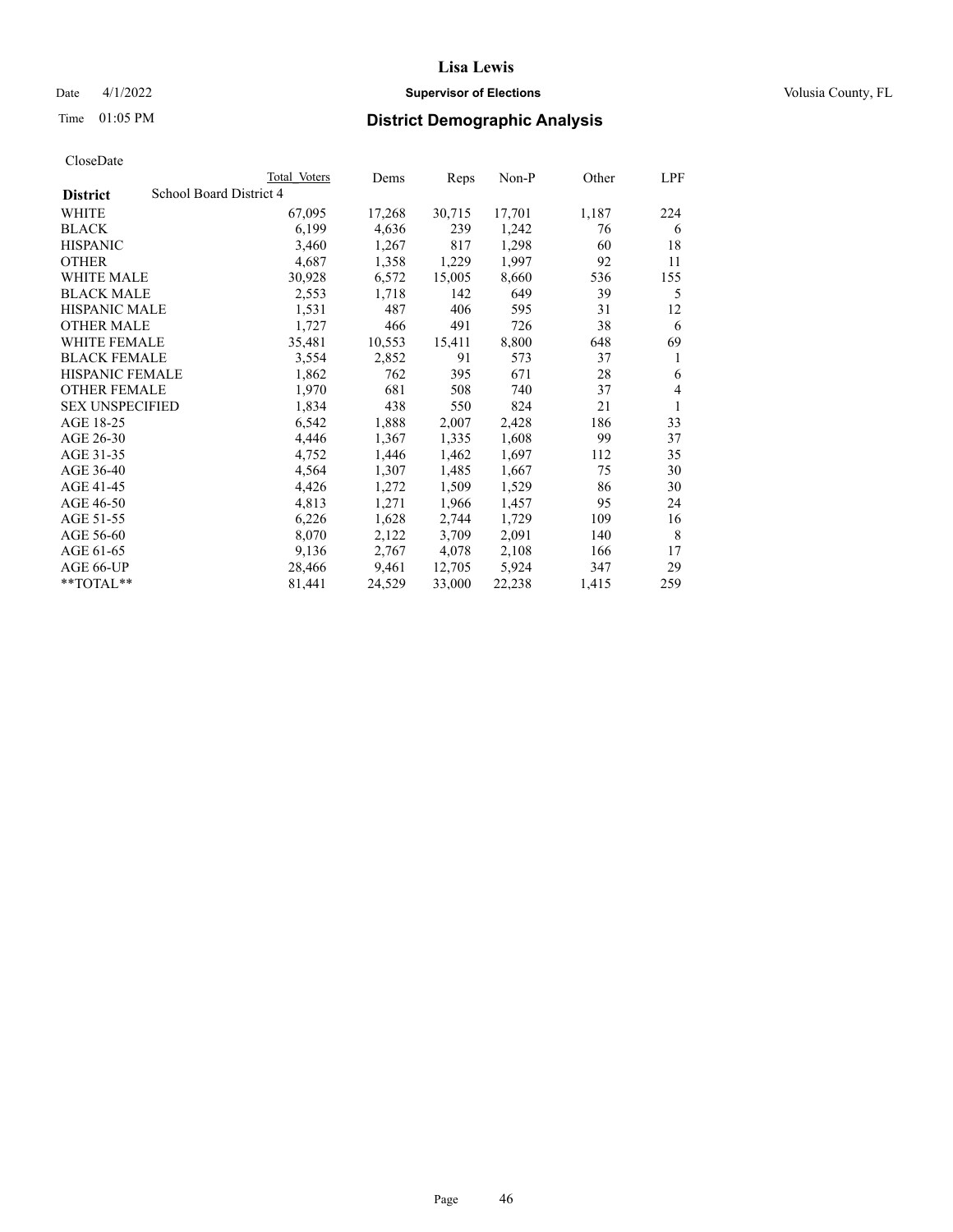## Date 4/1/2022 **Supervisor of Elections Supervisor of Elections** Volusia County, FL

## Time 01:05 PM **District Demographic Analysis**

|                        | Total Voters            | Dems   | Reps   | Non-P  | Other | LPF            |
|------------------------|-------------------------|--------|--------|--------|-------|----------------|
| <b>District</b>        | School Board District 5 |        |        |        |       |                |
| WHITE                  | 40,464                  | 9,597  | 18,122 | 11,897 | 682   | 166            |
| <b>BLACK</b>           | 7,032                   | 5,029  | 317    | 1,594  | 83    | 9              |
| <b>HISPANIC</b>        | 21,715                  | 9,570  | 3,397  | 8,500  | 210   | 38             |
| <b>OTHER</b>           | 4,882                   | 1,560  | 1,010  | 2,201  | 90    | 21             |
| WHITE MALE             | 18,945                  | 3,728  | 8,990  | 5,826  | 287   | 114            |
| <b>BLACK MALE</b>      | 3,182                   | 2,044  | 197    | 889    | 49    | 3              |
| <b>HISPANIC MALE</b>   | 10,052                  | 4,022  | 1,842  | 4,055  | 106   | 27             |
| <b>OTHER MALE</b>      | 1,756                   | 513    | 426    | 772    | 30    | 15             |
| WHITE FEMALE           | 20,964                  | 5,744  | 8,883  | 5,892  | 393   | 52             |
| <b>BLACK FEMALE</b>    | 3,759                   | 2,925  | 115    | 680    | 34    | 5              |
| <b>HISPANIC FEMALE</b> | 11,370                  | 5,411  | 1,521  | 4,324  | 103   | 11             |
| <b>OTHER FEMALE</b>    | 2,052                   | 809    | 389    | 814    | 36    | $\overline{4}$ |
| <b>SEX UNSPECIFIED</b> | 2,012                   | 559    | 483    | 940    | 27    | 3              |
| AGE 18-25              | 7,665                   | 2,460  | 1,673  | 3,326  | 178   | 28             |
| AGE 26-30              | 5,941                   | 1,815  | 1,435  | 2,513  | 132   | 46             |
| AGE 31-35              | 6,586                   | 2,058  | 1,681  | 2,695  | 115   | 37             |
| AGE 36-40              | 6,087                   | 1,873  | 1,586  | 2,483  | 104   | 41             |
| AGE 41-45              | 5,992                   | 2,009  | 1,571  | 2,289  | 103   | 20             |
| AGE 46-50              | 5,992                   | 1,946  | 1,870  | 2,075  | 84    | 17             |
| AGE 51-55              | 6,334                   | 2,128  | 2,154  | 1,951  | 86    | 15             |
| AGE 56-60              | 6,881                   | 2,387  | 2,539  | 1,862  | 83    | 10             |
| AGE 61-65              | 6,677                   | 2,358  | 2,584  | 1,678  | 51    | 6              |
| AGE 66-UP              | 15,938                  | 6,722  | 5,753  | 3,320  | 129   | 14             |
| $*$ $TOTAL**$          | 74,093                  | 25,756 | 22,846 | 24,192 | 1,065 | 234            |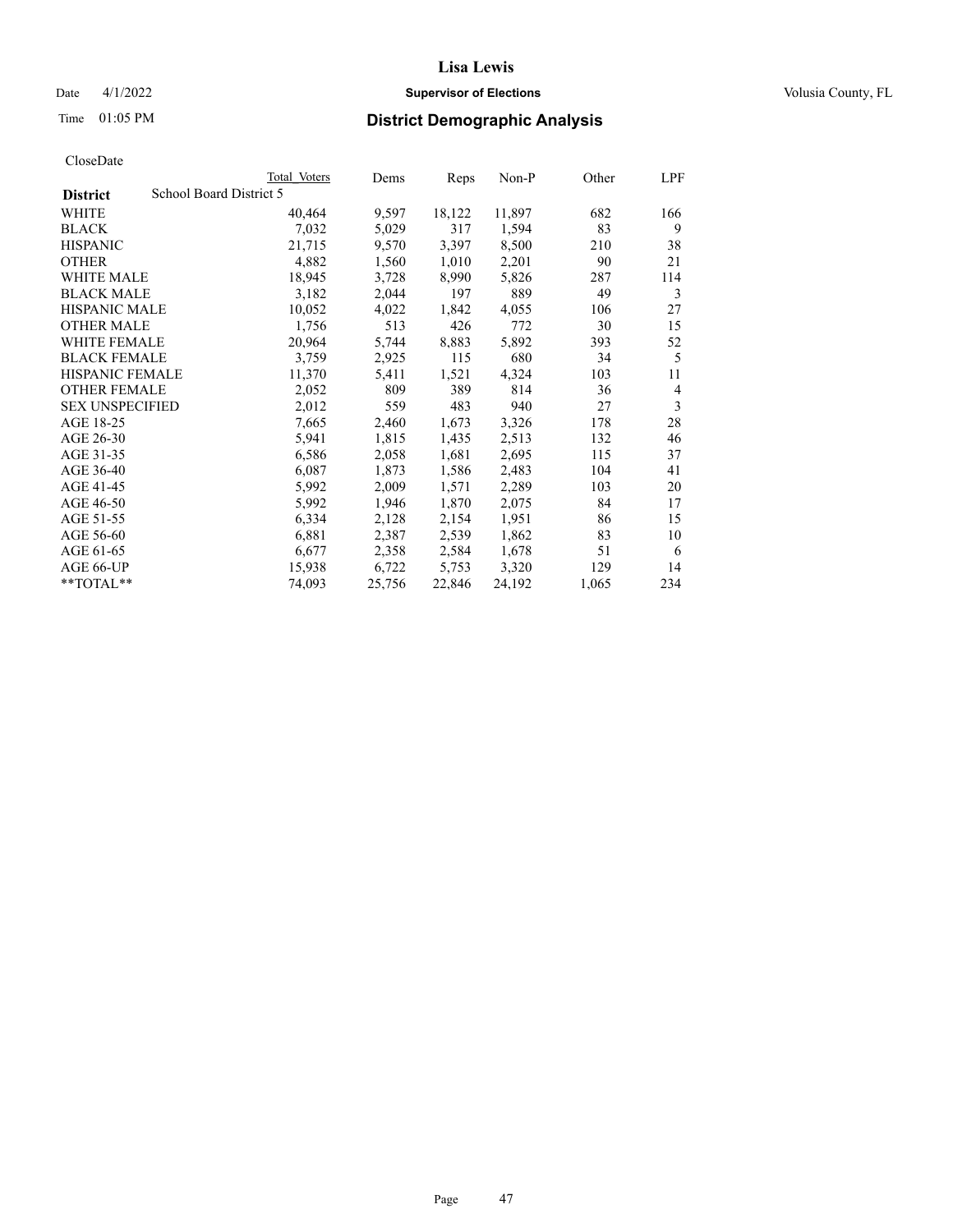## Date 4/1/2022 **Supervisor of Elections Supervisor of Elections** Volusia County, FL

| CloseDate |
|-----------|
|-----------|

|                        | Total Voters              | Dems   | Reps   | Non-P  | Other | LPF            |
|------------------------|---------------------------|--------|--------|--------|-------|----------------|
| <b>District</b>        | Florida Senate District 7 |        |        |        |       |                |
| WHITE                  | 110,386                   | 28,559 | 50,005 | 29,380 | 2,037 | 405            |
| <b>BLACK</b>           | 17,716                    | 13,602 | 584    | 3,332  | 188   | 10             |
| <b>HISPANIC</b>        | 6,859                     | 2,641  | 1,468  | 2,619  | 106   | 25             |
| <b>OTHER</b>           | 8,517                     | 2,552  | 2,092  | 3,667  | 182   | 24             |
| WHITE MALE             | 51,504                    | 11,011 | 24,702 | 14,577 | 940   | 274            |
| <b>BLACK MALE</b>      | 7,078                     | 4,994  | 339    | 1,639  | 100   | 6              |
| <b>HISPANIC MALE</b>   | 3,086                     | 1,081  | 718    | 1,221  | 50    | 16             |
| <b>OTHER MALE</b>      | 3,099                     | 855    | 852    | 1,307  | 72    | 13             |
| <b>WHITE FEMALE</b>    | 57,695                    | 17,279 | 24,825 | 14,372 | 1,090 | 129            |
| <b>BLACK FEMALE</b>    | 10,327                    | 8,368  | 231    | 1,636  | 88    | $\overline{4}$ |
| <b>HISPANIC FEMALE</b> | 3,644                     | 1,510  | 727    | 1,343  | 55    | 9              |
| <b>OTHER FEMALE</b>    | 3,555                     | 1,261  | 853    | 1,352  | 81    | 8              |
| <b>SEX UNSPECIFIED</b> | 3,489                     | 995    | 901    | 1,551  | 37    | 5              |
| AGE 18-25              | 13,289                    | 4,579  | 3,399  | 4,900  | 341   | 70             |
| AGE 26-30              | 8,828                     | 3,060  | 2,291  | 3,183  | 226   | 68             |
| AGE 31-35              | 8,858                     | 3,046  | 2,401  | 3,148  | 204   | 59             |
| AGE 36-40              | 8,216                     | 2,642  | 2,443  | 2,920  | 159   | 52             |
| AGE 41-45              | 7,856                     | 2,563  | 2,470  | 2,625  | 154   | 44             |
| AGE 46-50              | 8,323                     | 2,485  | 3,116  | 2,528  | 147   | 47             |
| AGE 51-55              | 10,730                    | 3,148  | 4,443  | 2,926  | 184   | 29             |
| AGE 56-60              | 13,961                    | 4,103  | 6,062  | 3,548  | 230   | 18             |
| AGE 61-65              | 15,588                    | 5,091  | 6,725  | 3,483  | 264   | 25             |
| AGE 66-UP              | 47,829                    | 16,637 | 20,799 | 9,737  | 604   | 52             |
| $*$ $TOTAL**$          | 143,478                   | 47,354 | 54,149 | 38,998 | 2,513 | 464            |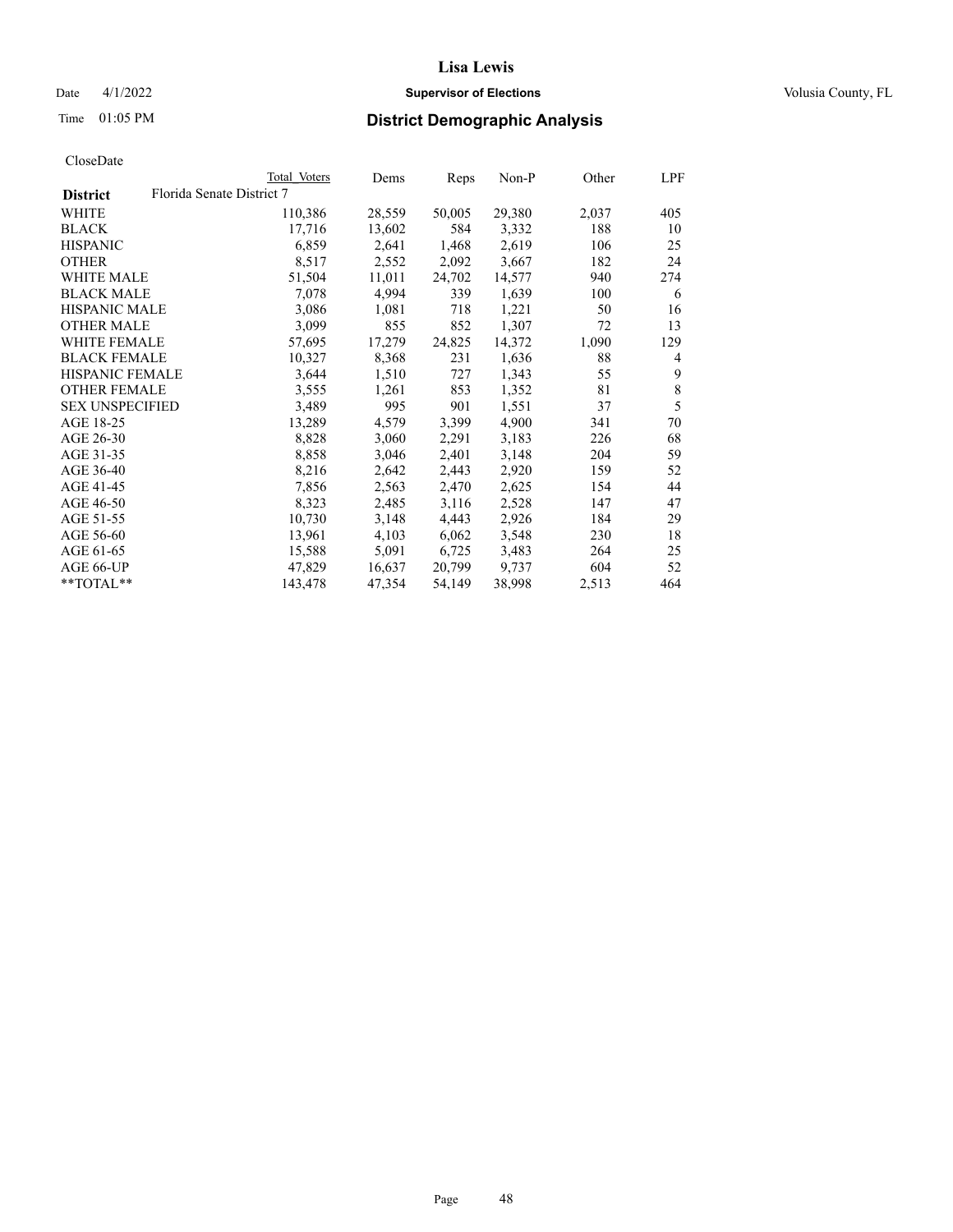## Date 4/1/2022 **Supervisor of Elections Supervisor of Elections** Volusia County, FL

# Time 01:05 PM **District Demographic Analysis**

|                        |                           | Total Voters | Dems   | Reps   | Non-P  | Other | LPF            |
|------------------------|---------------------------|--------------|--------|--------|--------|-------|----------------|
| <b>District</b>        | Florida Senate District 9 |              |        |        |        |       |                |
| WHITE                  |                           | 28,761       | 6,306  | 14,085 | 7,752  | 484   | 134            |
| <b>BLACK</b>           |                           | 1,965        | 1,403  | 98     | 442    | 20    | $\overline{2}$ |
| <b>HISPANIC</b>        |                           | 5,248        | 2,092  | 1,089  | 1,979  | 77    | 11             |
| <b>OTHER</b>           |                           | 2,206        | 578    | 596    | 990    | 36    | 6              |
| <b>WHITE MALE</b>      |                           | 13,244       | 2,390  | 6,823  | 3,733  | 209   | 89             |
| <b>BLACK MALE</b>      |                           | 863          | 553    | 53     | 242    | 13    | 2              |
| <b>HISPANIC MALE</b>   |                           | 2,362        | 851    | 560    | 903    | 40    | 8              |
| <b>OTHER MALE</b>      |                           | 765          | 201    | 230    | 325    | 5     | 4              |
| WHITE FEMALE           |                           | 15,144       | 3,855  | 7,091  | 3,881  | 272   | 45             |
| <b>BLACK FEMALE</b>    |                           | 1,078        | 833    | 44     | 194    | 7     | $\mathbf{0}$   |
| <b>HISPANIC FEMALE</b> |                           | 2,819        | 1,212  | 517    | 1,050  | 37    | 3              |
| <b>OTHER FEMALE</b>    |                           | 940          | 301    | 241    | 372    | 25    | 1              |
| <b>SEX UNSPECIFIED</b> |                           | 964          | 183    | 308    | 463    | 9     | 1              |
| AGE 18-25              |                           | 3,379        | 886    | 1,038  | 1,335  | 98    | 22             |
| AGE 26-30              |                           | 2,630        | 652    | 872    | 1,014  | 66    | 26             |
| AGE 31-35              |                           | 2,887        | 753    | 959    | 1,102  | 56    | 17             |
| AGE 36-40              |                           | 2,768        | 663    | 992    | 1,042  | 42    | 29             |
| AGE 41-45              |                           | 2,666        | 659    | 977    | 962    | 53    | 15             |
| AGE 46-50              |                           | 2,699        | 672    | 1,099  | 859    | 54    | 15             |
| AGE 51-55              |                           | 3,203        | 804    | 1,442  | 899    | 46    | 12             |
| AGE 56-60              |                           | 3,494        | 879    | 1,650  | 913    | 47    | 5              |
| AGE 61-65              |                           | 3,586        | 987    | 1,729  | 815    | 48    | 7              |
| AGE 66-UP              |                           | 10,868       | 3,424  | 5,110  | 2,222  | 107   | 5              |
| $*$ $TOTAL**$          |                           | 38,180       | 10,379 | 15,868 | 11,163 | 617   | 153            |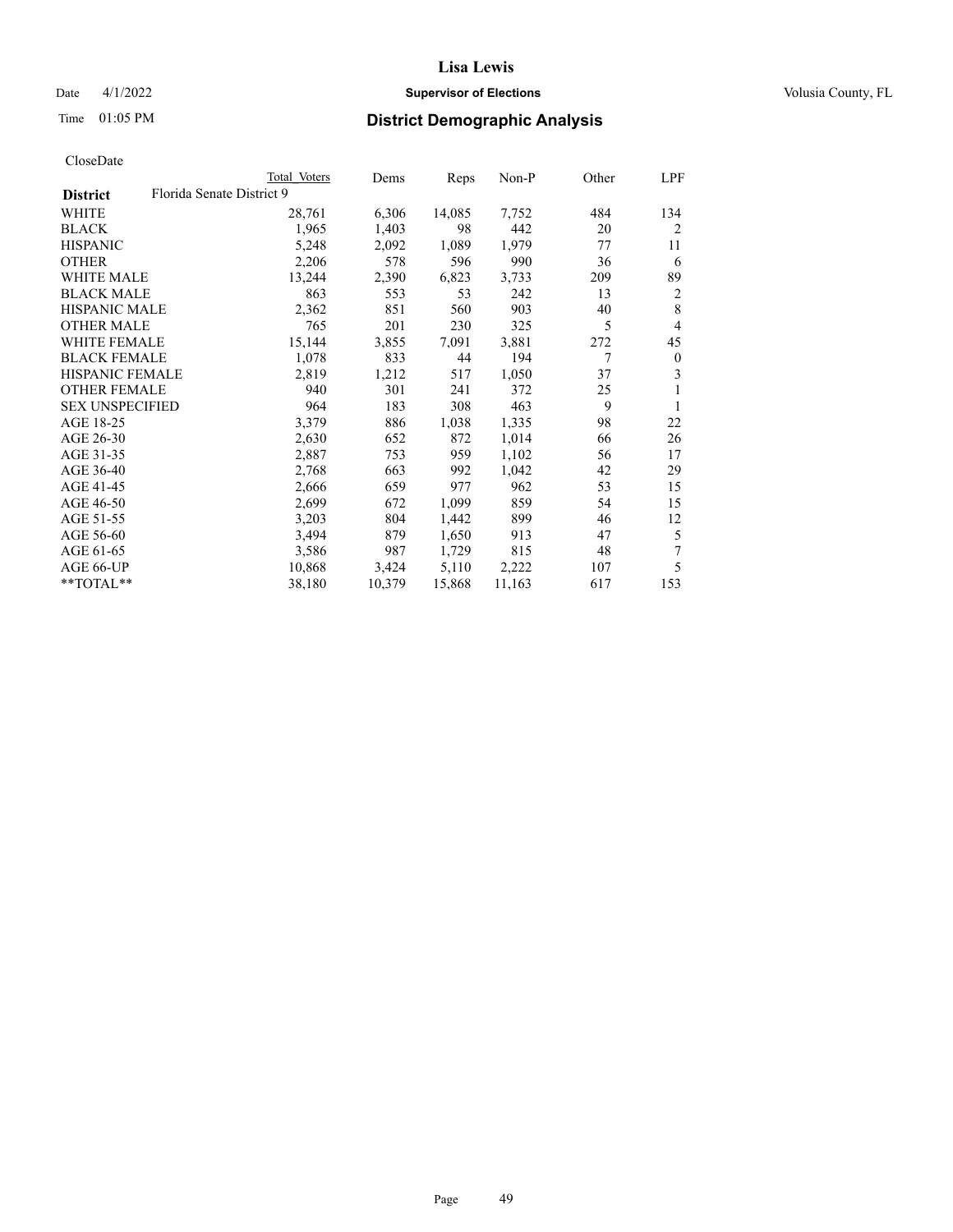## Date 4/1/2022 **Supervisor of Elections Supervisor of Elections** Volusia County, FL

| CloseDate |
|-----------|
|-----------|

|                                               | Total Voters | Dems   | Reps   | Non-P  | Other | LPF |
|-----------------------------------------------|--------------|--------|--------|--------|-------|-----|
| Florida Senate District 14<br><b>District</b> |              |        |        |        |       |     |
| WHITE                                         | 163,524      | 41,003 | 74,343 | 44,539 | 3,068 | 571 |
| <b>BLACK</b>                                  | 14,226       | 10,475 | 622    | 2,951  | 163   | 15  |
| <b>HISPANIC</b>                               | 28,573       | 12,046 | 4,994  | 11,141 | 329   | 63  |
| <b>OTHER</b>                                  | 12,170       | 3,750  | 2,888  | 5,258  | 220   | 54  |
| <b>WHITE MALE</b>                             | 75,776       | 15,692 | 36,613 | 21,713 | 1,378 | 380 |
| <b>BLACK MALE</b>                             | 6,228        | 4,179  | 356    | 1,591  | 94    | 8   |
| <b>HISPANIC MALE</b>                          | 13,075       | 4,982  | 2,630  | 5,259  | 161   | 43  |
| <b>OTHER MALE</b>                             | 4,322        | 1,243  | 1,122  | 1,852  | 77    | 28  |
| <b>WHITE FEMALE</b>                           | 85,868       | 24,862 | 36,949 | 22,193 | 1,680 | 184 |
| <b>BLACK FEMALE</b>                           | 7,787        | 6,142  | 254    | 1,316  | 69    | 6   |
| <b>HISPANIC FEMALE</b>                        | 15,094       | 6,880  | 2,310  | 5,718  | 166   | 20  |
| <b>OTHER FEMALE</b>                           | 5,192        | 1,910  | 1,197  | 1,971  | 96    | 18  |
| <b>SEX UNSPECIFIED</b>                        | 5,149        | 1,383  | 1,416  | 2,275  | 59    | 16  |
| AGE 18-25                                     | 19,290       | 5,817  | 5,250  | 7,579  | 560   | 84  |
| AGE 26-30                                     | 14,459       | 4,157  | 4,080  | 5,749  | 361   | 112 |
| AGE 31-35                                     | 15,426       | 4,463  | 4,551  | 5,992  | 307   | 113 |
| AGE 36-40                                     | 14,727       | 4,207  | 4,486  | 5,662  | 279   | 93  |
| AGE 41-45                                     | 14,535       | 4,261  | 4,671  | 5,277  | 257   | 69  |
| AGE 46-50                                     | 14,992       | 4,205  | 5,540  | 4,914  | 275   | 58  |
| AGE 51-55                                     | 17,197       | 4,778  | 7,070  | 5,006  | 296   | 47  |
| AGE 56-60                                     | 20,333       | 5,818  | 9,002  | 5,179  | 298   | 36  |
| AGE 61-65                                     | 21,744       | 6,711  | 9,577  | 5,093  | 328   | 35  |
| AGE 66-UP                                     | 65,790       | 22,857 | 28,620 | 13,438 | 819   | 56  |
| $*$ $TOTAL**$                                 | 218,493      | 67,274 | 82,847 | 63,889 | 3,780 | 703 |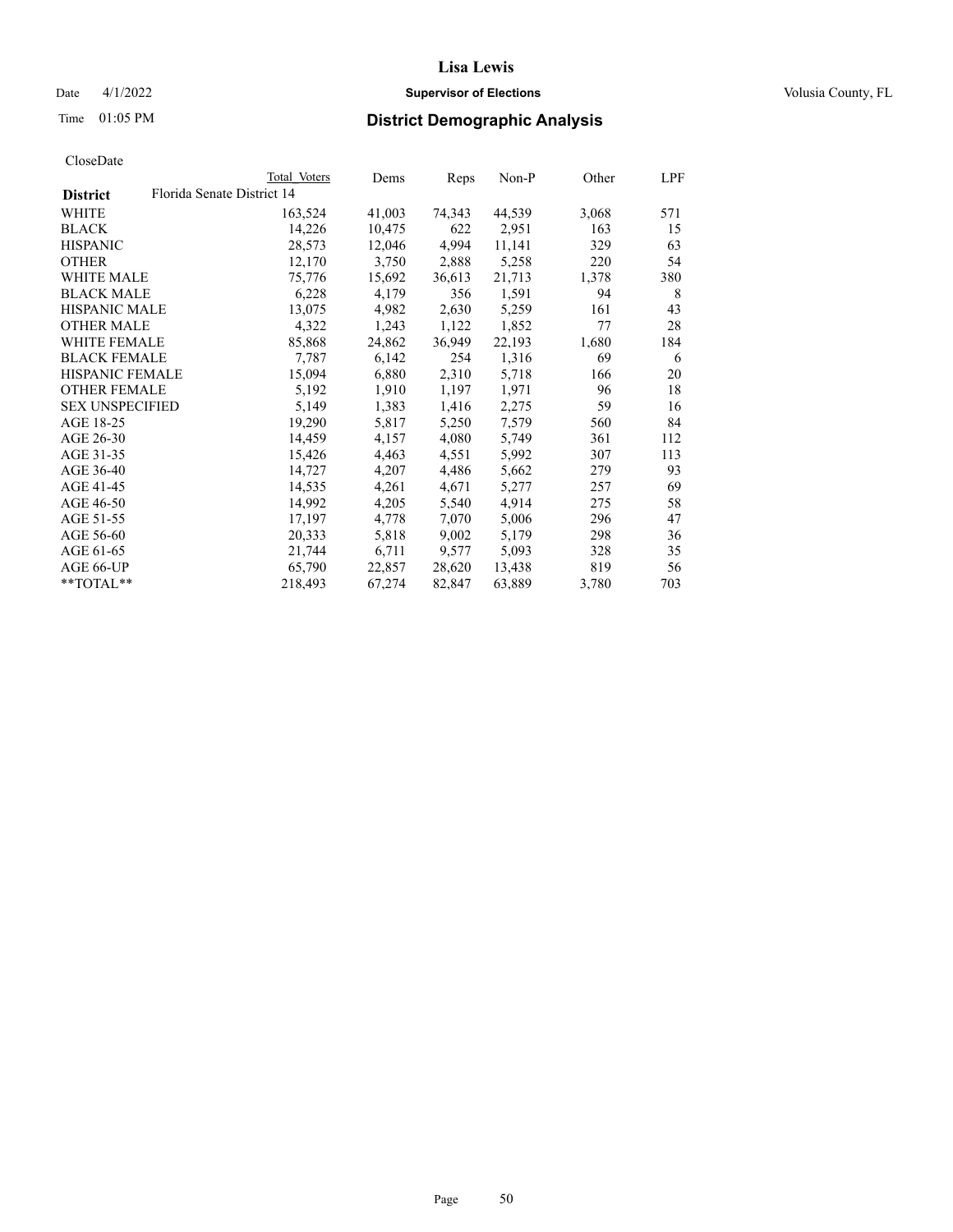## Date 4/1/2022 **Supervisor of Elections Supervisor of Elections** Volusia County, FL

# Time 01:05 PM **District Demographic Analysis**

|                        |                      | Total Voters | Dems  | Reps  | Non-P | Other          | LPF            |
|------------------------|----------------------|--------------|-------|-------|-------|----------------|----------------|
| <b>District</b>        | Daytona Beach Zone 1 |              |       |       |       |                |                |
| <b>WHITE</b>           |                      | 5,205        | 1,444 | 2,097 | 1,520 | 119            | 25             |
| <b>BLACK</b>           |                      | 1,255        | 933   | 39    | 270   | 12             | 1              |
| <b>HISPANIC</b>        |                      | 392          | 147   | 87    | 146   | 10             | 2              |
| <b>OTHER</b>           |                      | 489          | 149   | 103   | 225   | 10             | $\overline{2}$ |
| <b>WHITE MALE</b>      |                      | 2,534        | 579   | 1,085 | 797   | 58             | 15             |
| <b>BLACK MALE</b>      |                      | 500          | 345   | 21    | 127   | 7              | $\mathbf{0}$   |
| <b>HISPANIC MALE</b>   |                      | 188          | 57    | 47    | 73    | 9              | 2              |
| <b>OTHER MALE</b>      |                      | 191          | 57    | 36    | 94    | 3              | 1              |
| WHITE FEMALE           |                      | 2,605        | 842   | 990   | 702   | 61             | 10             |
| <b>BLACK FEMALE</b>    |                      | 731          | 573   | 16    | 136   | 5              | 1              |
| <b>HISPANIC FEMALE</b> |                      | 194          | 88    | 38    | 67    | 1              | $\theta$       |
| <b>OTHER FEMALE</b>    |                      | 208          | 72    | 46    | 84    | 5              | 1              |
| <b>SEX UNSPECIFIED</b> |                      | 190          | 60    | 47    | 81    | $\overline{2}$ | $\mathbf{0}$   |
| AGE 18-25              |                      | 838          | 304   | 170   | 342   | 17             | 5              |
| AGE 26-30              |                      | 629          | 246   | 118   | 239   | 20             | 6              |
| AGE 31-35              |                      | 501          | 185   | 104   | 199   | 9              | 4              |
| AGE 36-40              |                      | 381          | 150   | 86    | 132   | 11             | $\overline{c}$ |
| AGE 41-45              |                      | 393          | 139   | 117   | 131   | 5              | 1              |
| AGE 46-50              |                      | 461          | 154   | 151   | 145   | 7              | 4              |
| AGE 51-55              |                      | 538          | 182   | 186   | 155   | 14             | 1              |
| AGE 56-60              |                      | 734          | 242   | 279   | 197   | 15             | 1              |
| AGE 61-65              |                      | 733          | 273   | 276   | 166   | 16             | $\overline{2}$ |
| AGE 66-UP              |                      | 2,133        | 798   | 839   | 455   | 37             | 4              |
| **TOTAL**              |                      | 7,341        | 2,673 | 2,326 | 2,161 | 151            | 30             |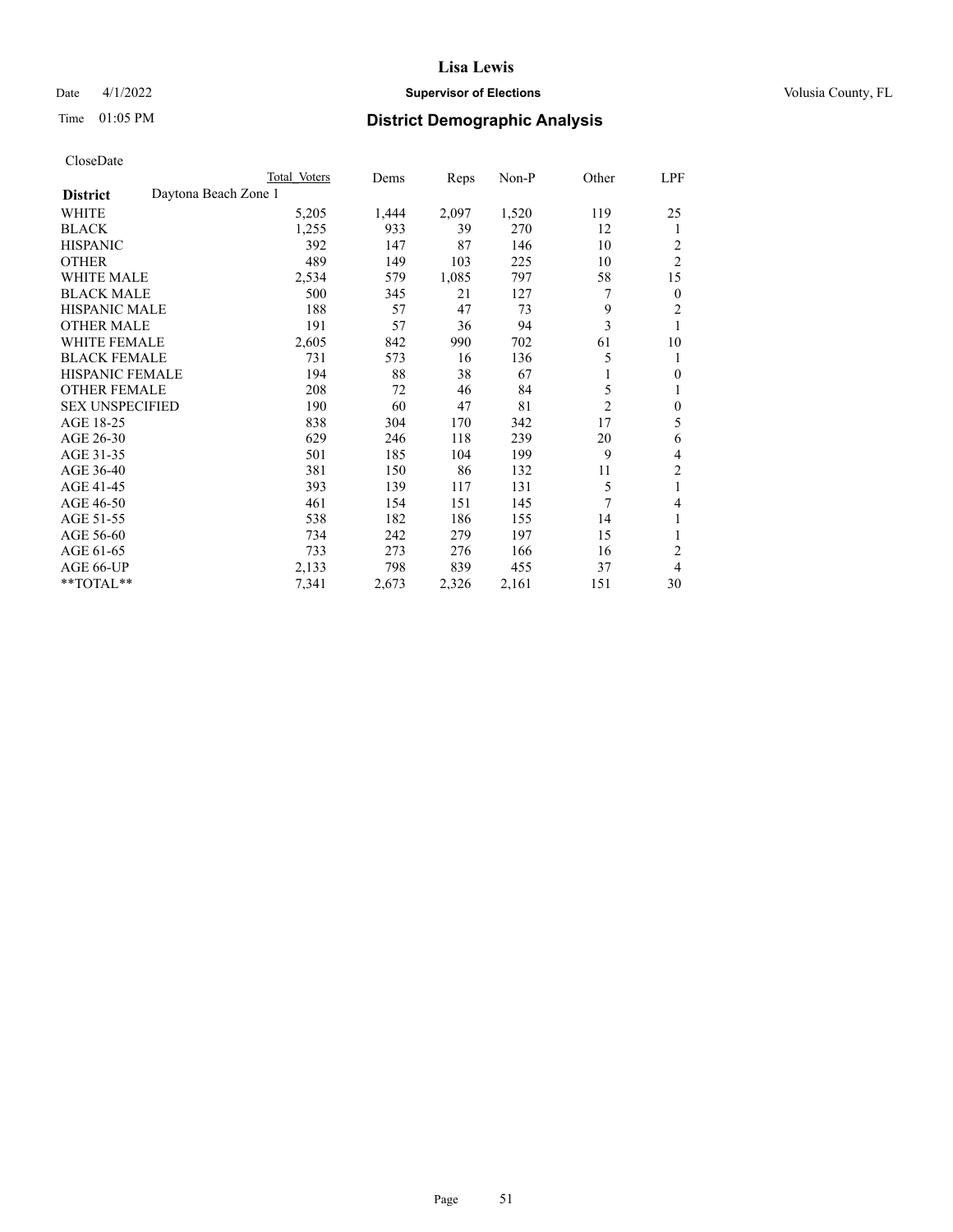#### Date 4/1/2022 **Supervisor of Elections Supervisor of Elections** Volusia County, FL

## Time 01:05 PM **District Demographic Analysis**

|                                         | Total Voters | Dems  | Reps  | $Non-P$ | Other          | LPF            |
|-----------------------------------------|--------------|-------|-------|---------|----------------|----------------|
| Daytona Beach Zone 2<br><b>District</b> |              |       |       |         |                |                |
| WHITE                                   | 4,472        | 1,270 | 1,841 | 1,251   | 92             | 18             |
| <b>BLACK</b>                            | 1,367        | 1,068 | 46    | 238     | 15             | 0              |
| <b>HISPANIC</b>                         | 331          | 137   | 53    | 138     | $\overline{c}$ |                |
| <b>OTHER</b>                            | 396          | 117   | 85    | 184     | 9              |                |
| <b>WHITE MALE</b>                       | 2,197        | 537   | 959   | 646     | 44             | 11             |
| <b>BLACK MALE</b>                       | 545          | 392   | 30    | 116     | 7              | 0              |
| <b>HISPANIC MALE</b>                    | 151          | 61    | 28    | 61      | $\overline{0}$ |                |
| <b>OTHER MALE</b>                       | 145          | 36    | 39    | 65      | 4              | 1              |
| WHITE FEMALE                            | 2,225        | 717   | 863   | 590     | 48             | 7              |
| <b>BLACK FEMALE</b>                     | 805          | 663   | 16    | 118     | 8              | 0              |
| <b>HISPANIC FEMALE</b>                  | 174          | 73    | 23    | 76      | $\overline{c}$ | 0              |
| <b>OTHER FEMALE</b>                     | 173          | 63    | 35    | 72      | 3              | 0              |
| <b>SEX UNSPECIFIED</b>                  | 151          | 50    | 32    | 67      | $\overline{2}$ | 0              |
| AGE 18-25                               | 552          | 215   | 116   | 207     | 14             | 0              |
| AGE 26-30                               | 408          | 163   | 68    | 169     | 6              | 2              |
| AGE 31-35                               | 422          | 180   | 81    | 144     | 15             | $\overline{2}$ |
| AGE 36-40                               | 349          | 149   | 73    | 121     | 5              | 1              |
| AGE 41-45                               | 367          | 164   | 75    | 118     | 8              | 2              |
| AGE 46-50                               | 413          | 141   | 127   | 135     | 7              | 3              |
| AGE 51-55                               | 538          | 193   | 184   | 153     | 6              | 2              |
| AGE 56-60                               | 700          | 252   | 255   | 181     | 11             | 1              |
| AGE 61-65                               | 757          | 305   | 284   | 153     | 12             | 3              |
| AGE 66-UP                               | 2,060        | 830   | 762   | 430     | 34             | 4              |
| **TOTAL**                               | 6,566        | 2,592 | 2,025 | 1,811   | 118            | 20             |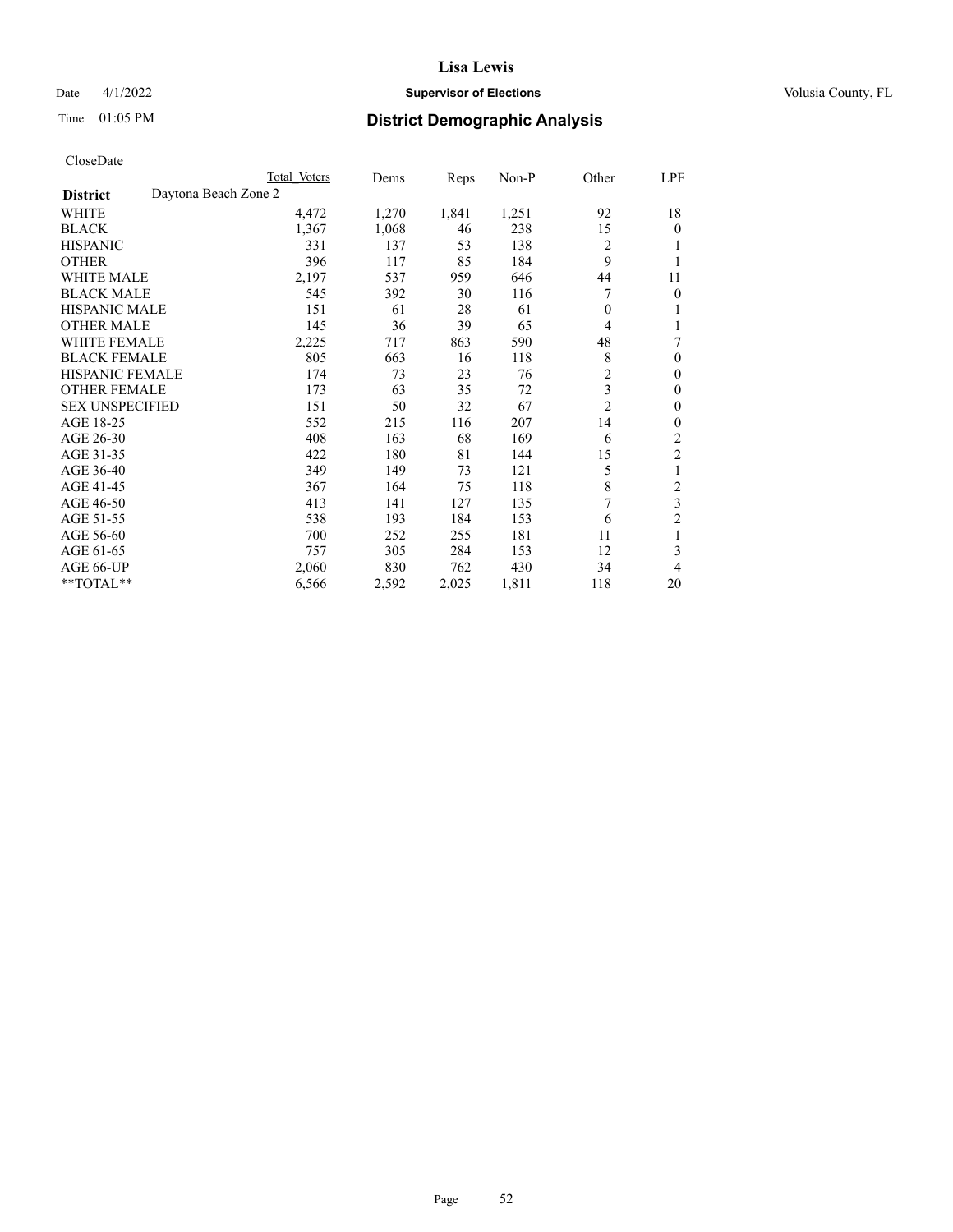## Date 4/1/2022 **Supervisor of Elections Supervisor of Elections** Volusia County, FL

## Time 01:05 PM **District Demographic Analysis**

|                                         | Total Voters | Dems  | Reps  | $Non-P$ | Other | LPF              |
|-----------------------------------------|--------------|-------|-------|---------|-------|------------------|
| Daytona Beach Zone 3<br><b>District</b> |              |       |       |         |       |                  |
| WHITE                                   | 3,801        | 1,106 | 1,457 | 1,131   | 84    | 23               |
| <b>BLACK</b>                            | 1,424        | 1,094 | 44    | 269     | 17    | $\theta$         |
| <b>HISPANIC</b>                         | 311          | 147   | 54    | 105     | 4     |                  |
| <b>OTHER</b>                            | 514          | 170   | 73    | 257     | 13    | 1                |
| <b>WHITE MALE</b>                       | 1,922        | 457   | 813   | 597     | 40    | 15               |
| <b>BLACK MALE</b>                       | 598          | 435   | 27    | 128     | 8     | $\mathbf{0}$     |
| <b>HISPANIC MALE</b>                    | 142          | 66    | 24    | 51      | 1     | $\mathbf{0}$     |
| <b>OTHER MALE</b>                       | 171          | 58    | 37    | 73      | 3     | $\theta$         |
| <b>WHITE FEMALE</b>                     | 1,830        | 637   | 633   | 508     | 44    | 8                |
| <b>BLACK FEMALE</b>                     | 772          | 612   | 16    | 135     | 9     | $\theta$         |
| <b>HISPANIC FEMALE</b>                  | 163          | 78    | 30    | 51      | 3     | 1                |
| <b>OTHER FEMALE</b>                     | 179          | 76    | 21    | 72      | 9     | 1                |
| <b>SEX UNSPECIFIED</b>                  | 273          | 98    | 27    | 147     |       | $\boldsymbol{0}$ |
| AGE 18-25                               | 1,096        | 636   | 95    | 350     | 12    | 3                |
| AGE 26-30                               | 400          | 160   | 77    | 149     | 13    | 1                |
| AGE 31-35                               | 359          | 158   | 71    | 117     | 8     | 5                |
| AGE 36-40                               | 329          | 110   | 84    | 118     | 12    | 5                |
| AGE 41-45                               | 289          | 102   | 74    | 103     | 10    | $\theta$         |
| AGE 46-50                               | 320          | 112   | 98    | 101     | 5     | 4                |
| AGE 51-55                               | 403          | 131   | 140   | 117     | 13    | $\overline{c}$   |
| AGE 56-60                               | 534          | 180   | 188   | 158     | 6     | $\overline{c}$   |
| AGE 61-65                               | 600          | 211   | 207   | 170     | 12    | $\theta$         |
| AGE 66-UP                               | 1,720        | 717   | 594   | 379     | 27    | 3                |
| **TOTAL**                               | 6,050        | 2,517 | 1,628 | 1,762   | 118   | 25               |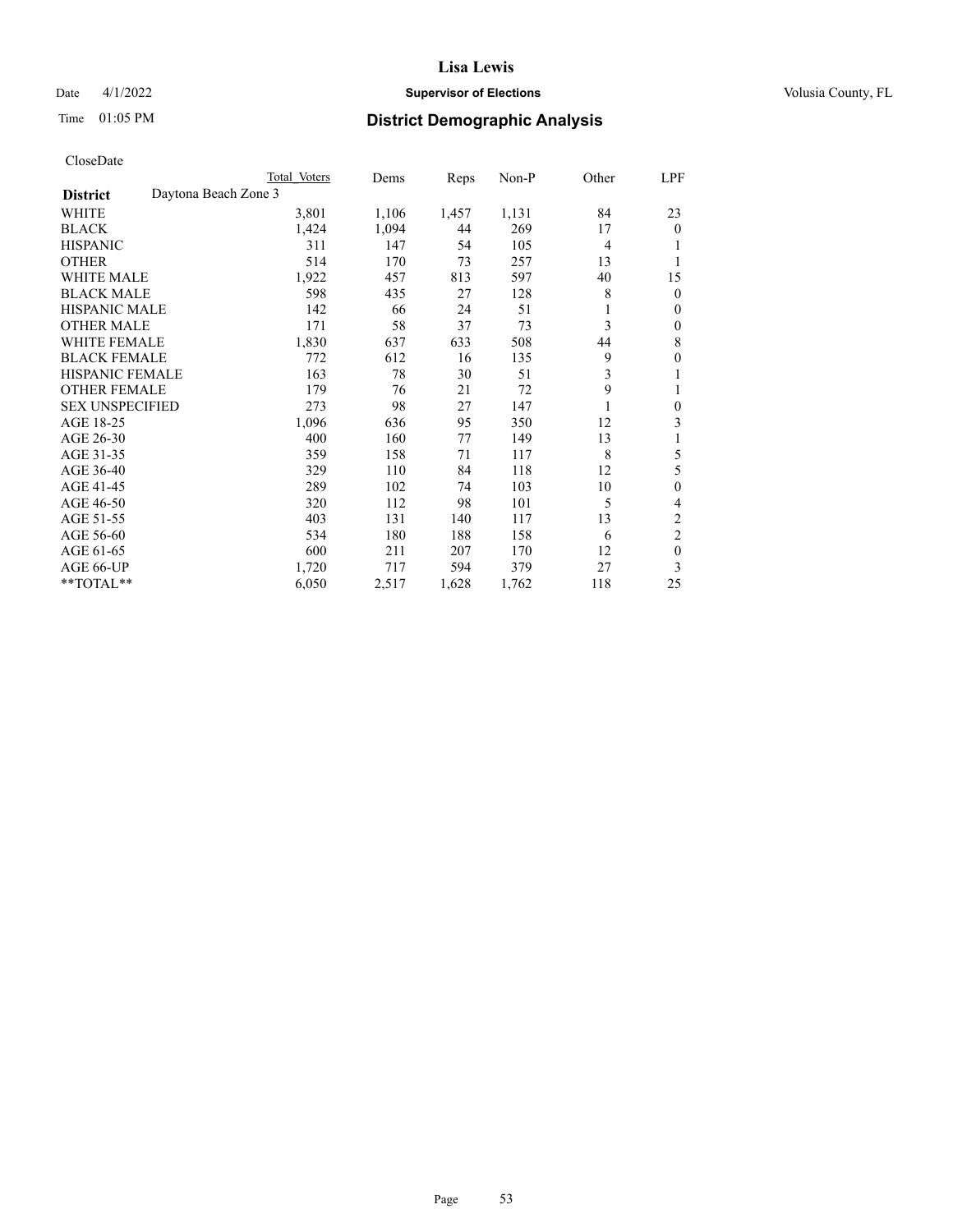## Date 4/1/2022 **Supervisor of Elections Supervisor of Elections** Volusia County, FL

# Time 01:05 PM **District Demographic Analysis**

|                        |                      | Total Voters | Dems  | Reps  | $Non-P$ | Other | <u>LPF</u>     |
|------------------------|----------------------|--------------|-------|-------|---------|-------|----------------|
| <b>District</b>        | Daytona Beach Zone 4 |              |       |       |         |       |                |
| WHITE                  |                      | 9,992        | 2,314 | 4,725 | 2,675   | 241   | 37             |
| <b>BLACK</b>           |                      | 1,391        | 982   | 53    | 326     | 29    | 1              |
| <b>HISPANIC</b>        |                      | 595          | 201   | 157   | 223     | 13    |                |
| <b>OTHER</b>           |                      | 826          | 220   | 216   | 370     | 18    | $\overline{2}$ |
| <b>WHITE MALE</b>      |                      | 4,614        | 830   | 2,286 | 1,363   | 112   | 23             |
| <b>BLACK MALE</b>      |                      | 568          | 348   | 29    | 172     | 18    | 1              |
| <b>HISPANIC MALE</b>   |                      | 270          | 92    | 80    | 95      | 3     | $\mathbf{0}$   |
| <b>OTHER MALE</b>      |                      | 310          | 77    | 86    | 139     | 6     | $\overline{2}$ |
| <b>WHITE FEMALE</b>    |                      | 5,304        | 1,463 | 2,410 | 1,288   | 129   | 14             |
| <b>BLACK FEMALE</b>    |                      | 804          | 619   | 23    | 151     | 11    | $\overline{0}$ |
| <b>HISPANIC FEMALE</b> |                      | 320          | 107   | 76    | 126     | 10    | 1              |
| <b>OTHER FEMALE</b>    |                      | 369          | 105   | 99    | 156     | 9     | $\theta$       |
| <b>SEX UNSPECIFIED</b> |                      | 244          | 76    | 61    | 104     | 3     | $\theta$       |
| AGE 18-25              |                      | 1,111        | 356   | 269   | 449     | 26    | 11             |
| AGE 26-30              |                      | 876          | 294   | 222   | 316     | 34    | 10             |
| AGE 31-35              |                      | 759          | 268   | 199   | 258     | 31    | 3              |
| AGE 36-40              |                      | 637          | 210   | 184   | 224     | 19    | $\mathbf{0}$   |
| AGE 41-45              |                      | 579          | 201   | 160   | 201     | 13    | $\overline{4}$ |
| AGE 46-50              |                      | 626          | 186   | 236   | 186     | 11    | 7              |
| AGE 51-55              |                      | 840          | 225   | 363   | 236     | 14    | 2              |
| AGE 56-60              |                      | 1,246        | 289   | 594   | 324     | 37    | $\sqrt{2}$     |
| AGE 61-65              |                      | 1,570        | 440   | 723   | 375     | 31    | 1              |
| AGE 66-UP              |                      | 4,560        | 1,248 | 2,201 | 1,025   | 85    | 1              |
| **TOTAL**              |                      | 12,804       | 3,717 | 5,151 | 3,594   | 301   | 41             |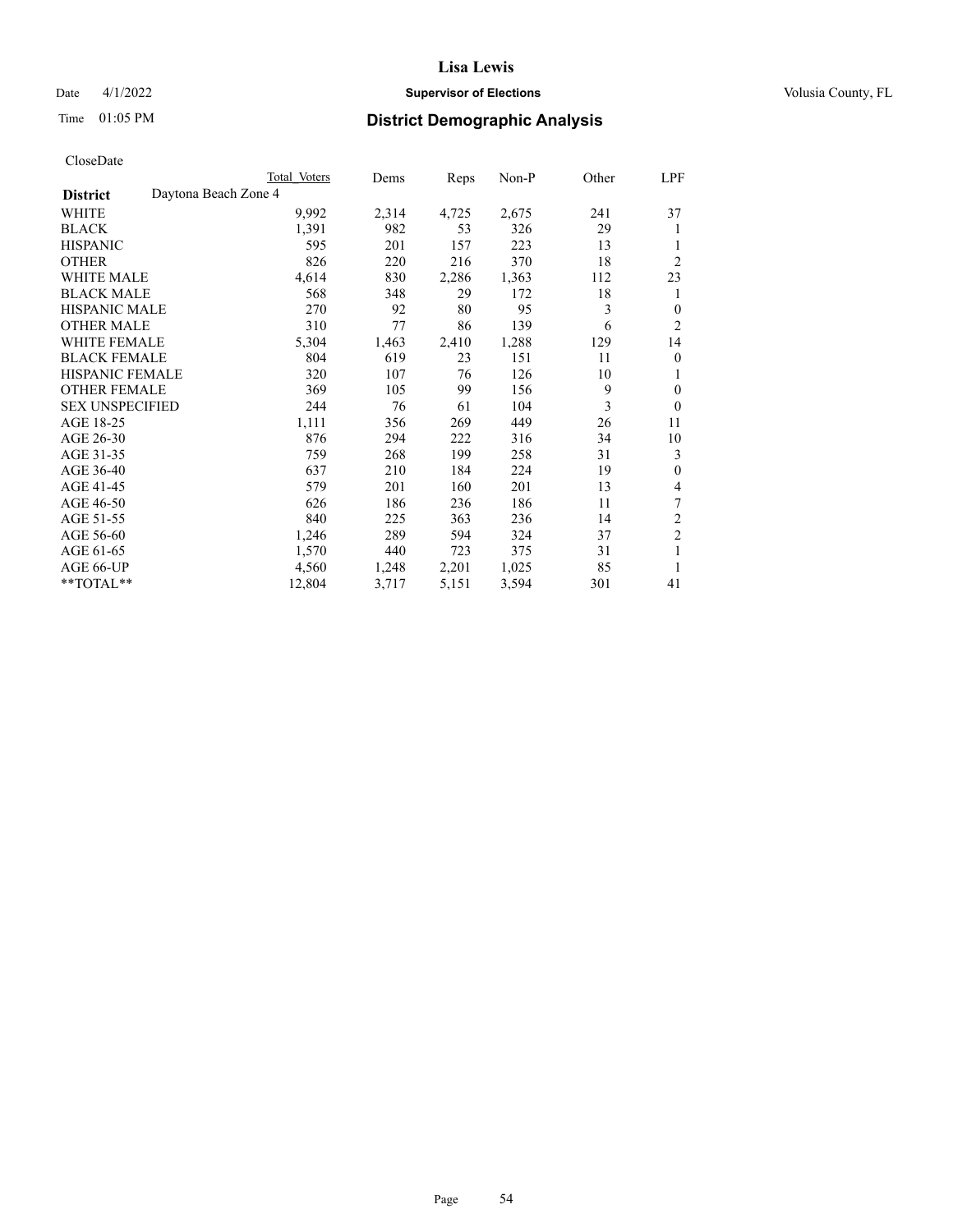## Date 4/1/2022 **Supervisor of Elections Supervisor of Elections** Volusia County, FL

## Time 01:05 PM **District Demographic Analysis**

| Total Voters | Dems                 | Reps  | $Non-P$ | Other    | LPF |
|--------------|----------------------|-------|---------|----------|-----|
|              |                      |       |         |          |     |
| 2,880        | 818                  | 1,096 | 875     | 71       | 20  |
| 4,476        | 3,564                | 116   | 753     | 42       | 1   |
| 517          | 196                  | 103   | 203     | 11       | 4   |
| 610          | 237                  | 97    | 262     | 13       | 1   |
| 1,351        | 323                  | 561   | 417     | 35       | 15  |
| 1,689        | 1,238                | 67    | 360     | 24       | 0   |
| 228          | 73                   | 53    | 93      | 6        | 3   |
| 230          | 84                   | 42    | 96      | 8        | 0   |
| 1,503        | 488                  | 527   | 447     | 36       | 5   |
| 2,717        | 2,272                | 46    | 380     | 18       |     |
| 283          | 119                  | 50    | 108     | 5        | 1   |
| 258          | 113                  | 35    | 104     | 5        | 1   |
| 224          | 105                  | 31    | 88      | $\theta$ | 0   |
| 1,338        | 657                  | 186   | 455     | 32       | 8   |
| 910          | 449                  | 136   | 296     | 25       | 4   |
| 817          | 418                  | 112   | 268     | 14       | 5   |
| 653          | 374                  | 79    | 188     | 11       |     |
| 568          | 332                  | 75    | 154     | 3        | 4   |
| 557          | 316                  | 104   | 124     | 10       | 3   |
| 613          | 359                  | 112   | 131     | 11       | 0   |
| 681          | 414                  | 130   | 132     | 5        | 0   |
| 699          | 446                  | 123   | 118     | 11       |     |
| 1,647        | 1,050                | 355   | 227     | 15       | 0   |
| 8,483        | 4,815                | 1,412 | 2,093   | 137      | 26  |
|              | Daytona Beach Zone 5 |       |         |          |     |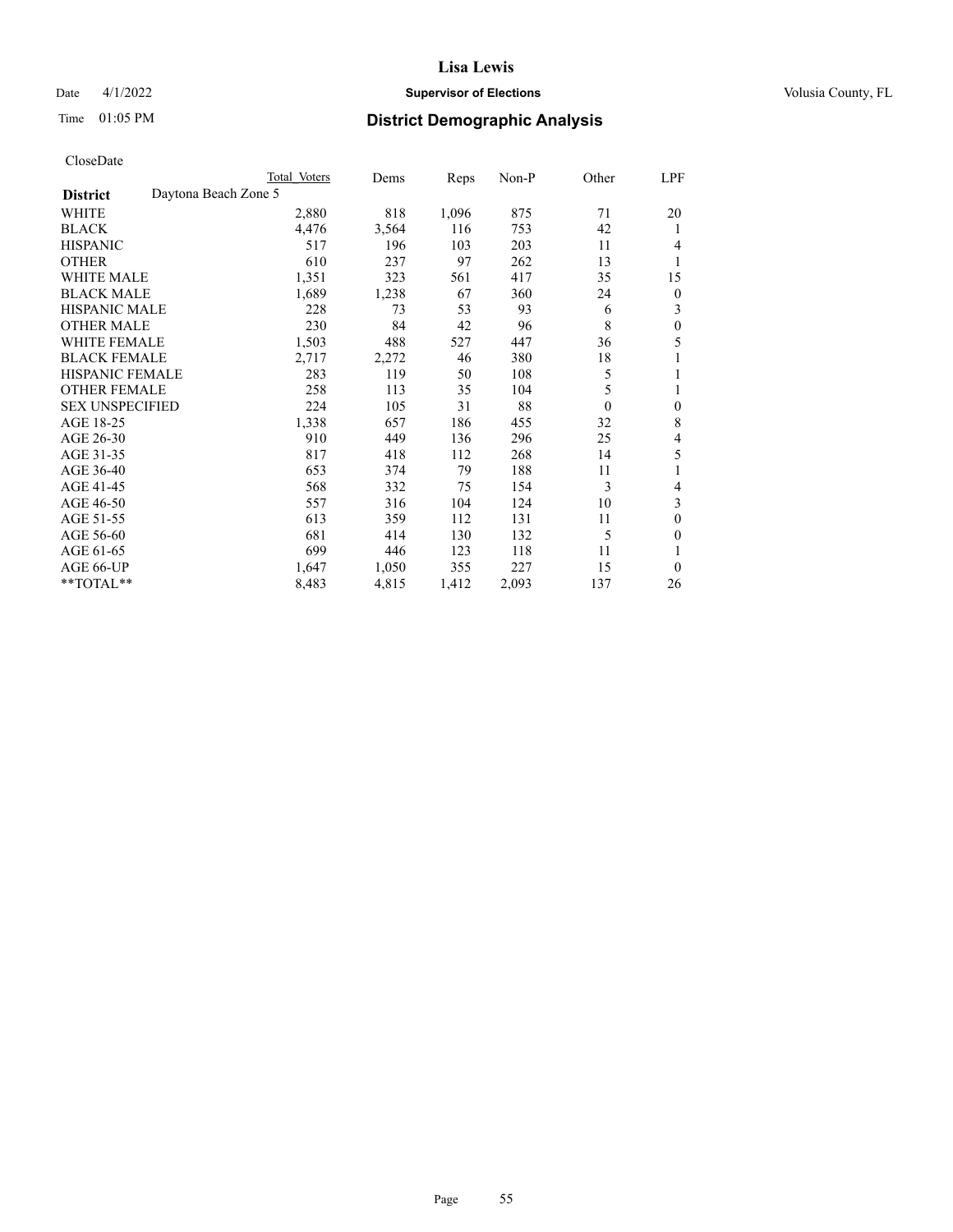## Date 4/1/2022 **Supervisor of Elections Supervisor of Elections** Volusia County, FL

# Time 01:05 PM **District Demographic Analysis**

|                                         | Total Voters | Dems  | Reps | $Non-P$ | Other          | LPF            |
|-----------------------------------------|--------------|-------|------|---------|----------------|----------------|
| Daytona Beach Zone 6<br><b>District</b> |              |       |      |         |                |                |
| WHITE                                   | 1,390        | 424   | 480  | 446     | 29             | 11             |
| <b>BLACK</b>                            | 3,378        | 2,731 | 101  | 524     | 21             | 1              |
| <b>HISPANIC</b>                         | 326          | 157   | 42   | 121     | 6              | $\theta$       |
| <b>OTHER</b>                            | 395          | 175   | 52   | 158     | 9              | 1              |
| <b>WHITE MALE</b>                       | 682          | 164   | 259  | 245     | 7              | 7              |
| <b>BLACK MALE</b>                       | 1,310        | 1,002 | 52   | 244     | 11             |                |
| HISPANIC MALE                           | 157          | 70    | 20   | 64      | 3              | $\theta$       |
| <b>OTHER MALE</b>                       | 136          | 57    | 30   | 45      | 3              | 1              |
| <b>WHITE FEMALE</b>                     | 676          | 254   | 209  | 188     | 22             | 3              |
| <b>BLACK FEMALE</b>                     | 2,004        | 1,678 | 47   | 269     | 10             | $\theta$       |
| <b>HISPANIC FEMALE</b>                  | 164          | 84    | 22   | 55      | 3              | $\mathbf{0}$   |
| <b>OTHER FEMALE</b>                     | 152          | 80    | 13   | 54      | 5              | $\theta$       |
| <b>SEX UNSPECIFIED</b>                  | 208          | 98    | 23   | 85      |                | 1              |
| AGE 18-25                               | 876          | 426   | 124  | 297     | 25             | 4              |
| AGE 26-30                               | 542          | 320   | 45   | 167     | 9              | 1              |
| AGE 31-35                               | 493          | 300   | 49   | 140     | $\overline{c}$ | $\overline{2}$ |
| AGE 36-40                               | 436          | 240   | 54   | 138     | 3              | 1              |
| AGE 41-45                               | 403          | 264   | 43   | 88      | 7              | 1              |
| AGE 46-50                               | 368          | 225   | 45   | 92      | 5              |                |
| AGE 51-55                               | 399          | 251   | 64   | 78      | 4              | 2              |
| AGE 56-60                               | 459          | 322   | 53   | 83      | 1              | $\theta$       |
| AGE 61-65                               | 471          | 330   | 68   | 70      | $\overline{2}$ |                |
| AGE 66-UP                               | 1,042        | 809   | 130  | 96      | 7              | $\theta$       |
| **TOTAL**                               | 5,489        | 3,487 | 675  | 1,249   | 65             | 13             |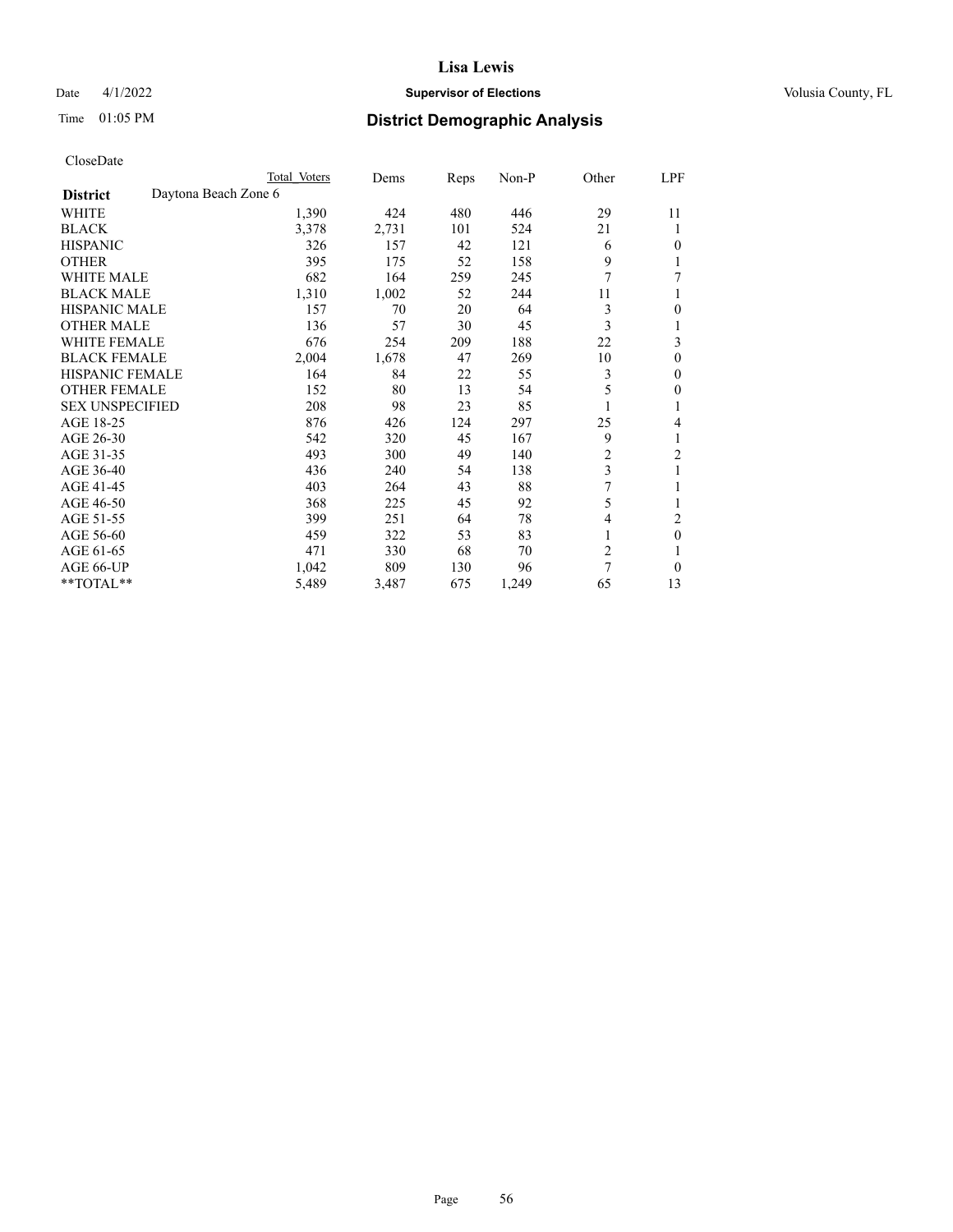## Date 4/1/2022 **Supervisor of Elections Supervisor of Elections** Volusia County, FL

# Time 01:05 PM **District Demographic Analysis**

|                        | Total Voters         |       | Dems  | Reps           | Non-P | Other          | LPF            |
|------------------------|----------------------|-------|-------|----------------|-------|----------------|----------------|
| <b>District</b>        | Daytona Beach Shores |       |       |                |       |                |                |
| WHITE                  |                      | 4,197 | 895   | 2,172          | 1,047 | 73             | 10             |
| <b>BLACK</b>           |                      | 87    | 58    | 5              | 23    |                | 0              |
| <b>HISPANIC</b>        |                      | 107   | 33    | 47             | 27    | $\theta$       | $_{0}$         |
| <b>OTHER</b>           |                      | 316   | 81    | 106            | 122   | 5              | $\overline{c}$ |
| <b>WHITE MALE</b>      |                      | 1,983 | 357   | 1,043          | 542   | 35             | 6              |
| <b>BLACK MALE</b>      |                      | 40    | 22    | 3              | 14    |                | 0              |
| <b>HISPANIC MALE</b>   |                      | 46    | 11    | 21             | 14    | $\theta$       | 0              |
| <b>OTHER MALE</b>      |                      | 129   | 30    | 50             | 46    | $\overline{2}$ | 1              |
| <b>WHITE FEMALE</b>    |                      | 2,168 | 527   | 1,107          | 493   | 37             | 4              |
| <b>BLACK FEMALE</b>    |                      | 46    | 36    | $\overline{2}$ | 8     | $\Omega$       | 0              |
| <b>HISPANIC FEMALE</b> |                      | 59    | 21    | 25             | 13    | $\theta$       | 0              |
| <b>OTHER FEMALE</b>    |                      | 140   | 40    | 38             | 59    | 2              |                |
| <b>SEX UNSPECIFIED</b> |                      | 96    | 23    | 41             | 30    | $\overline{c}$ | 0              |
| AGE 18-25              |                      | 156   | 42    | 50             | 57    | 4              | 3              |
| AGE 26-30              |                      | 83    | 21    | 33             | 25    | 3              |                |
| AGE 31-35              |                      | 88    | 17    | 34             | 32    | $\overline{c}$ | 3              |
| AGE 36-40              |                      | 105   | 21    | 42             | 39    | $\overline{c}$ |                |
| AGE 41-45              |                      | 123   | 29    | 49             | 42    | $\mathfrak{Z}$ | 0              |
| AGE 46-50              |                      | 138   | 26    | 61             | 47    | 3              |                |
| AGE 51-55              |                      | 272   | 52    | 128            | 89    | 3              | 0              |
| AGE 56-60              |                      | 495   | 99    | 255            | 130   | 10             |                |
| AGE 61-65              |                      | 605   | 108   | 329            | 155   | 13             | 0              |
| AGE 66-UP              |                      | 2,642 | 652   | 1,349          | 603   | 36             | 2              |
| **TOTAL**              |                      | 4,707 | 1,067 | 2,330          | 1,219 | 79             | 12             |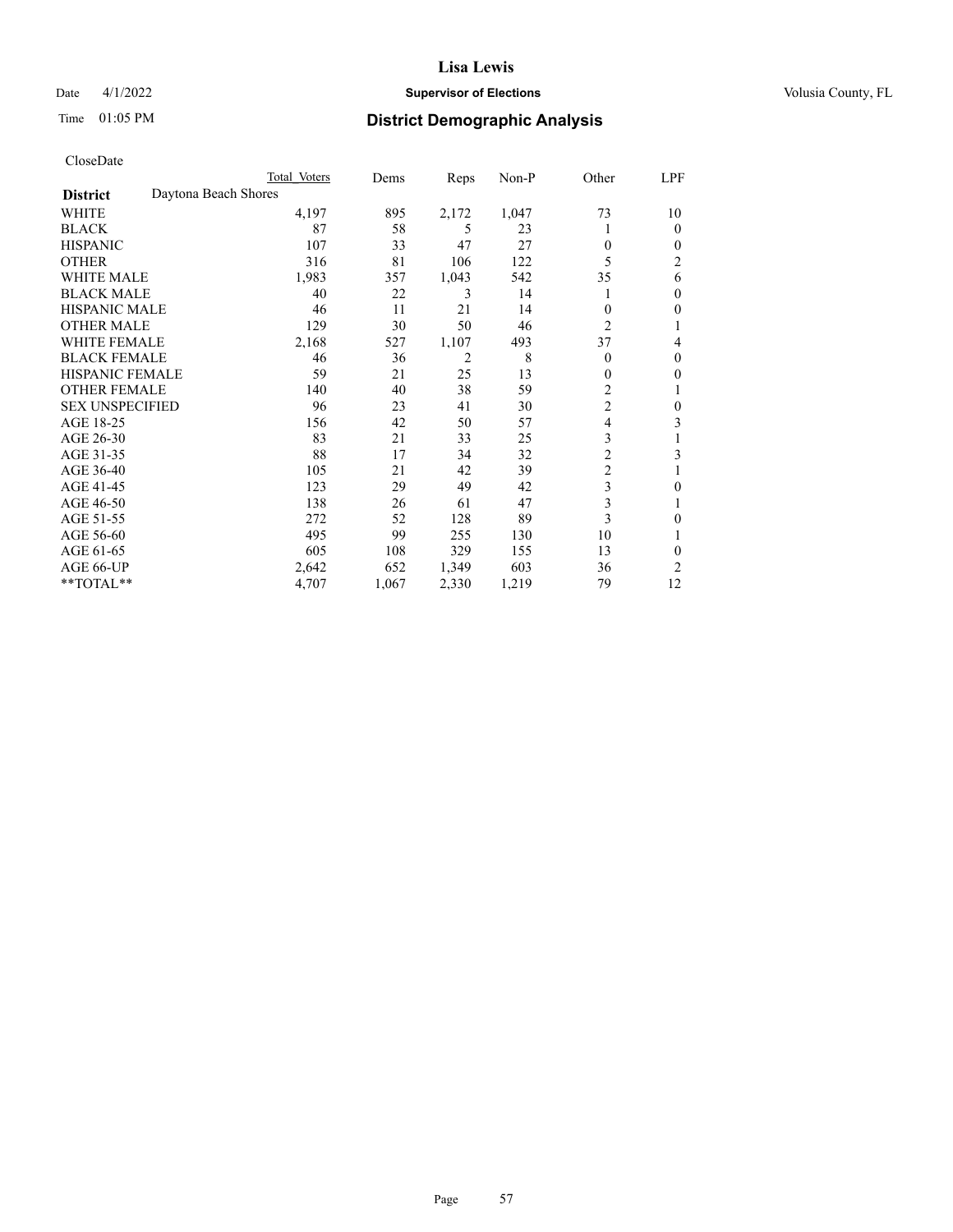## Date 4/1/2022 **Supervisor of Elections Supervisor of Elections** Volusia County, FL

## Time 01:05 PM **District Demographic Analysis**

|                        |        | Total Voters | Dems  | Reps  | Non-P | Other          | LPF            |
|------------------------|--------|--------------|-------|-------|-------|----------------|----------------|
| <b>District</b>        | DeBary |              |       |       |       |                |                |
| WHITE                  |        | 13,542       | 2,873 | 6,806 | 3,570 | 228            | 65             |
| <b>BLACK</b>           |        | 835          | 580   | 43    | 201   | 10             | 1              |
| <b>HISPANIC</b>        |        | 1,942        | 758   | 478   | 674   | 28             | 4              |
| <b>OTHER</b>           |        | 1,079        | 286   | 285   | 487   | 18             | 3              |
| <b>WHITE MALE</b>      |        | 6,333        | 1,117 | 3,312 | 1,760 | 99             | 45             |
| <b>BLACK MALE</b>      |        | 396          | 248   | 21    | 120   | 6              | 1              |
| <b>HISPANIC MALE</b>   |        | 879          | 318   | 239   | 305   | 14             | 3              |
| <b>OTHER MALE</b>      |        | 367          | 96    | 109   | 157   | 3              | $\overline{2}$ |
| <b>WHITE FEMALE</b>    |        | 7,039        | 1,731 | 3,421 | 1,740 | 127            | 20             |
| <b>BLACK FEMALE</b>    |        | 428          | 322   | 22    | 80    | $\overline{4}$ | $\mathbf{0}$   |
| <b>HISPANIC FEMALE</b> |        | 1,037        | 430   | 233   | 359   | 14             |                |
| <b>OTHER FEMALE</b>    |        | 487          | 152   | 122   | 199   | 13             | 1              |
| <b>SEX UNSPECIFIED</b> |        | 432          | 83    | 133   | 212   | 4              | $\mathbf{0}$   |
| AGE 18-25              |        | 1,377        | 336   | 448   | 544   | 42             | 7              |
| AGE 26-30              |        | 1,115        | 294   | 378   | 404   | 25             | 14             |
| AGE 31-35              |        | 1,237        | 306   | 456   | 442   | 21             | 12             |
| AGE 36-40              |        | 1,270        | 289   | 491   | 451   | 24             | 15             |
| AGE 41-45              |        | 1,229        | 289   | 463   | 443   | 25             | 9              |
| AGE 46-50              |        | 1,213        | 290   | 522   | 367   | 26             | 8              |
| AGE 51-55              |        | 1,439        | 339   | 669   | 409   | 18             | 4              |
| AGE 56-60              |        | 1,603        | 402   | 777   | 404   | 19             | 1              |
| AGE 61-65              |        | 1,718        | 435   | 843   | 410   | 27             | 3              |
| AGE 66-UP              |        | 5,197        | 1,517 | 2,565 | 1,058 | 57             | $\mathbf{0}$   |
| $**TOTAL**$            |        | 17,398       | 4,497 | 7,612 | 4,932 | 284            | 73             |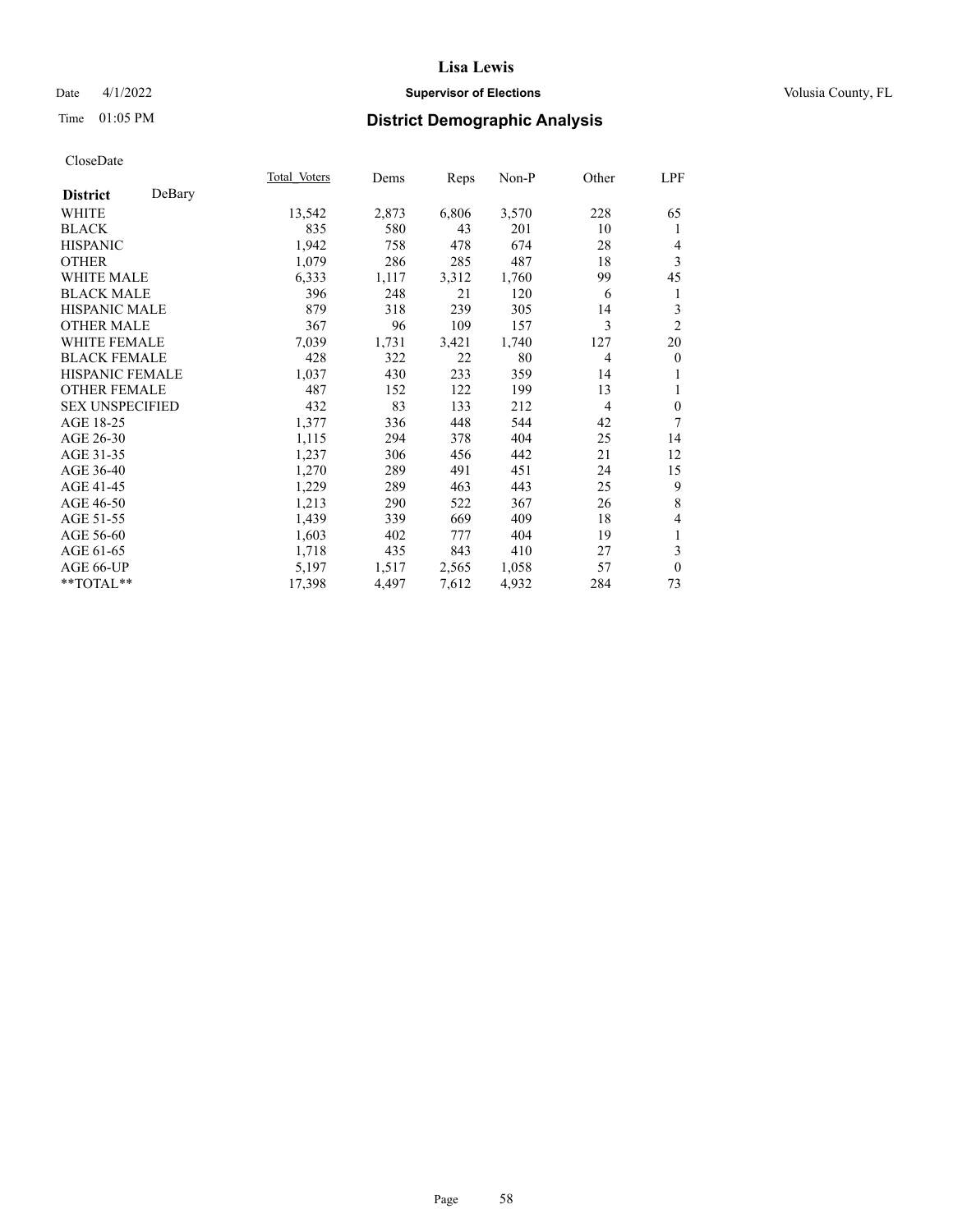## Date 4/1/2022 **Supervisor of Elections Supervisor of Elections** Volusia County, FL

## Time 01:05 PM **District Demographic Analysis**

|                        |        | Total Voters | Dems  | Reps  | Non-P | Other | LPF            |
|------------------------|--------|--------------|-------|-------|-------|-------|----------------|
| <b>District</b>        | DeLand |              |       |       |       |       |                |
| WHITE                  |        | 17,072       | 4,975 | 7,447 | 4,251 | 329   | 70             |
| <b>BLACK</b>           |        | 3,140        | 2,397 | 119   | 594   | 26    | 4              |
| <b>HISPANIC</b>        |        | 3,013        | 1,174 | 589   | 1,192 | 49    | 9              |
| <b>OTHER</b>           |        | 1,571        | 567   | 285   | 687   | 24    | 8              |
| <b>WHITE MALE</b>      |        | 7,469        | 1,792 | 3,478 | 2,008 | 142   | 49             |
| <b>BLACK MALE</b>      |        | 1,252        | 871   | 57    | 304   | 17    | 3              |
| <b>HISPANIC MALE</b>   |        | 1,283        | 428   | 290   | 537   | 22    | 6              |
| <b>OTHER MALE</b>      |        | 563          | 189   | 120   | 246   | 7     | 1              |
| <b>WHITE FEMALE</b>    |        | 9,437        | 3,134 | 3,913 | 2,186 | 184   | 20             |
| <b>BLACK FEMALE</b>    |        | 1,832        | 1,483 | 60    | 279   | 9     | 1              |
| <b>HISPANIC FEMALE</b> |        | 1,691        | 725   | 294   | 643   | 26    | 3              |
| <b>OTHER FEMALE</b>    |        | 669          | 277   | 109   | 266   | 13    | 4              |
| <b>SEX UNSPECIFIED</b> |        | 600          | 214   | 119   | 255   | 8     | $\overline{4}$ |
| AGE 18-25              |        | 2,450        | 958   | 533   | 884   | 62    | 13             |
| AGE 26-30              |        | 1,625        | 598   | 405   | 574   | 36    | 12             |
| AGE 31-35              |        | 1,886        | 646   | 519   | 676   | 28    | 17             |
| AGE 36-40              |        | 1,769        | 582   | 477   | 667   | 29    | 14             |
| AGE 41-45              |        | 1,743        | 603   | 515   | 583   | 34    | 8              |
| AGE 46-50              |        | 1,641        | 582   | 523   | 501   | 29    | 6              |
| AGE 51-55              |        | 1,779        | 590   | 662   | 484   | 36    | 7              |
| AGE 56-60              |        | 1,987        | 711   | 781   | 461   | 29    | 5              |
| AGE 61-65              |        | 2,087        | 789   | 836   | 422   | 37    | 3              |
| AGE 66-UP              |        | 7,829        | 3,054 | 3,189 | 1,472 | 108   | 6              |
| $**TOTAL**$            |        | 24,796       | 9,113 | 8,440 | 6,724 | 428   | 91             |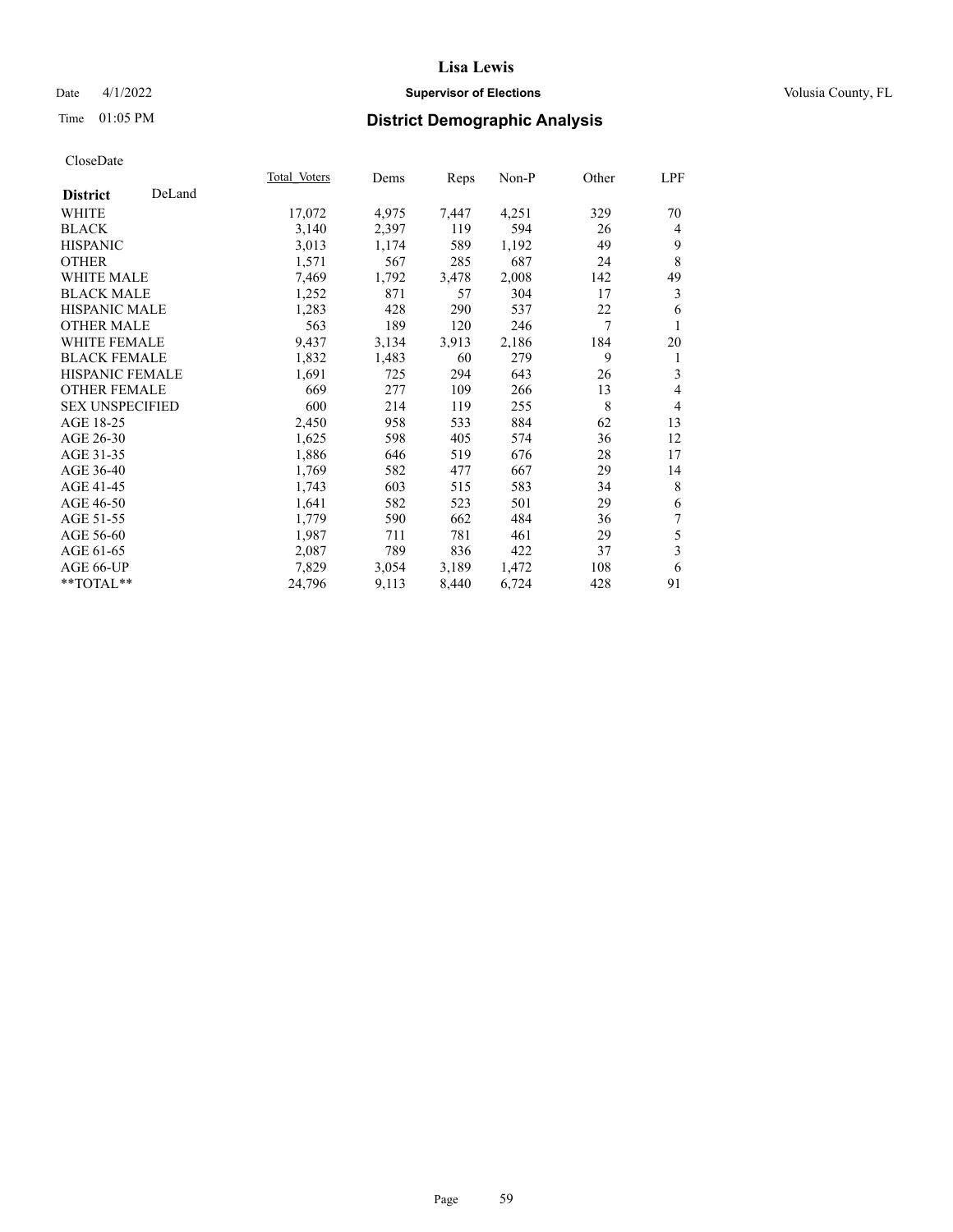## Date 4/1/2022 **Supervisor of Elections Supervisor of Elections** Volusia County, FL

## Time 01:05 PM **District Demographic Analysis**

|                        |                    | Total Voters | Dems  | Reps  | Non-P | Other | LPF          |
|------------------------|--------------------|--------------|-------|-------|-------|-------|--------------|
| <b>District</b>        | Deltona District 1 |              |       |       |       |       |              |
| WHITE                  |                    | 4,860        | 1,182 | 2,039 | 1,545 | 80    | 14           |
| <b>BLACK</b>           |                    | 1,225        | 889   | 44    | 279   | 10    | 3            |
| <b>HISPANIC</b>        |                    | 3,324        | 1,480 | 459   | 1,345 | 36    | 4            |
| <b>OTHER</b>           |                    | 703          | 233   | 122   | 335   | 12    | 1            |
| WHITE MALE             |                    | 2,252        | 455   | 999   | 752   | 36    | 10           |
| <b>BLACK MALE</b>      |                    | 531          | 340   | 24    | 161   | 5     | 1            |
| <b>HISPANIC MALE</b>   |                    | 1,504        | 619   | 234   | 631   | 16    | 4            |
| <b>OTHER MALE</b>      |                    | 258          | 76    | 52    | 126   | 3     | 1            |
| WHITE FEMALE           |                    | 2,552        | 716   | 1,017 | 771   | 44    | 4            |
| <b>BLACK FEMALE</b>    |                    | 678          | 539   | 18    | 114   | 5     | 2            |
| <b>HISPANIC FEMALE</b> |                    | 1,765        | 835   | 218   | 692   | 20    | $\mathbf{0}$ |
| <b>OTHER FEMALE</b>    |                    | 289          | 119   | 49    | 115   | 6     | $\theta$     |
| <b>SEX UNSPECIFIED</b> |                    | 283          | 85    | 53    | 142   | 3     | $\theta$     |
| AGE 18-25              |                    | 1,133        | 383   | 214   | 508   | 25    | 3            |
| AGE 26-30              |                    | 912          | 294   | 168   | 429   | 15    | 6            |
| AGE 31-35              |                    | 1,017        | 331   | 239   | 430   | 16    | 1            |
| AGE 36-40              |                    | 940          | 306   | 221   | 392   | 17    | 4            |
| AGE 41-45              |                    | 905          | 342   | 214   | 329   | 16    | 4            |
| AGE 46-50              |                    | 842          | 306   | 212   | 310   | 13    | 1            |
| AGE 51-55              |                    | 869          | 317   | 279   | 262   | 11    | $\theta$     |
| AGE 56-60              |                    | 905          | 352   | 288   | 254   | 10    | 1            |
| AGE 61-65              |                    | 825          | 316   | 287   | 218   | 3     | 1            |
| AGE 66-UP              |                    | 1,764        | 837   | 542   | 372   | 12    |              |
| **TOTAL**              |                    | 10,112       | 3,784 | 2,664 | 3,504 | 138   | 22           |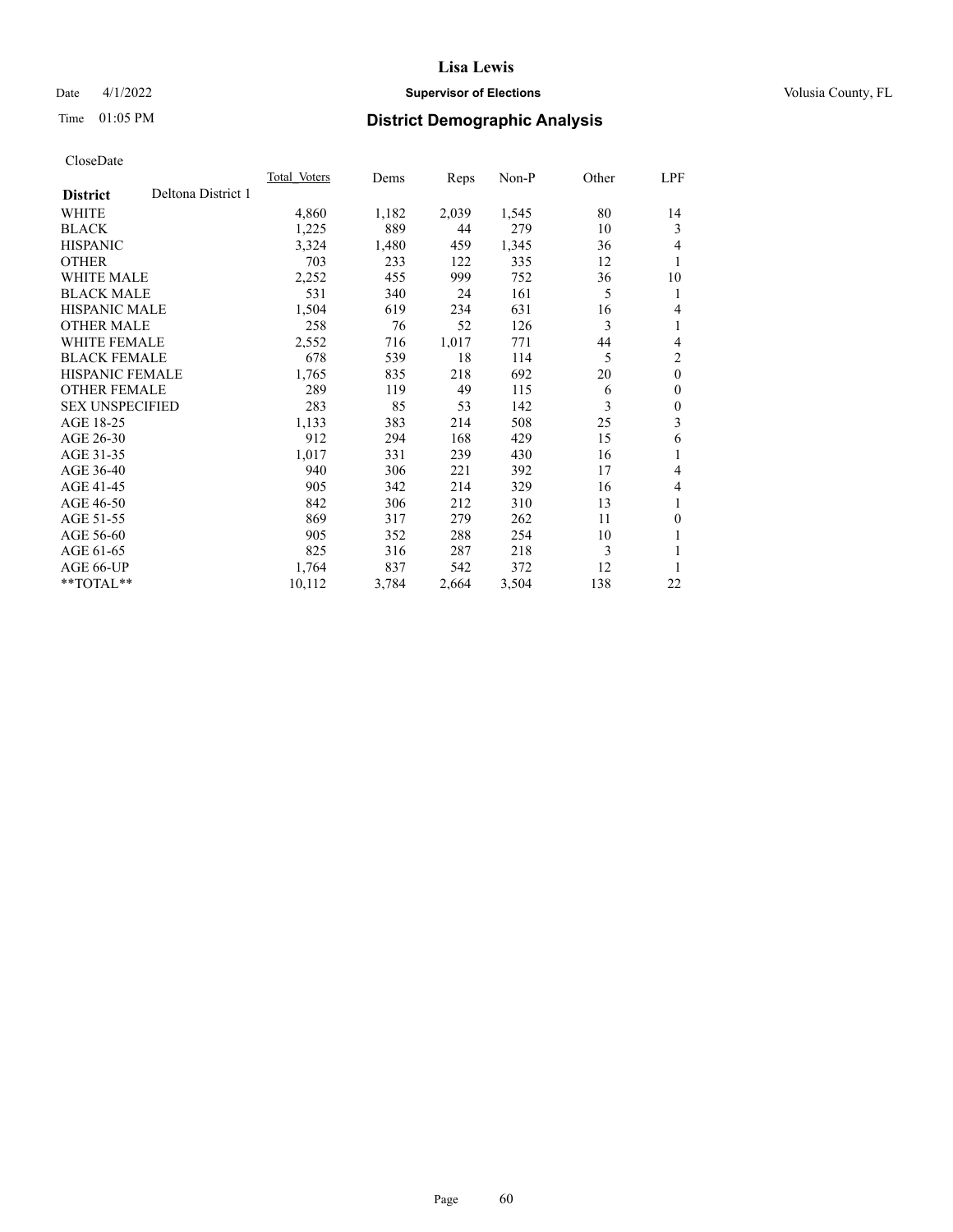## Date 4/1/2022 **Supervisor of Elections Supervisor of Elections** Volusia County, FL

# Time 01:05 PM **District Demographic Analysis**

|                        |                    | Total Voters | Dems  | Reps  | $Non-P$ | Other | <u>LPF</u>     |
|------------------------|--------------------|--------------|-------|-------|---------|-------|----------------|
| <b>District</b>        | Deltona District 2 |              |       |       |         |       |                |
| WHITE                  |                    | 5,798        | 1,504 | 2,469 | 1,692   | 112   | 21             |
| <b>BLACK</b>           |                    | 1,041        | 746   | 51    | 233     | 9     | 2              |
| <b>HISPANIC</b>        |                    | 3,417        | 1,514 | 570   | 1,289   | 38    | 6              |
| <b>OTHER</b>           |                    | 737          | 273   | 118   | 329     | 15    | $\overline{2}$ |
| <b>WHITE MALE</b>      |                    | 2,666        | 602   | 1,188 | 818     | 44    | 14             |
| <b>BLACK MALE</b>      |                    | 475          | 305   | 29    | 136     | 4     | 1              |
| <b>HISPANIC MALE</b>   |                    | 1,594        | 636   | 315   | 619     | 20    | 4              |
| <b>OTHER MALE</b>      |                    | 275          | 96    | 49    | 124     | 5     | 1              |
| <b>WHITE FEMALE</b>    |                    | 3,067        | 890   | 1,247 | 856     | 67    | 7              |
| <b>BLACK FEMALE</b>    |                    | 555          | 433   | 22    | 95      | 5     | $\mathbf{0}$   |
| <b>HISPANIC FEMALE</b> |                    | 1,784        | 858   | 250   | 656     | 18    | $\overline{2}$ |
| <b>OTHER FEMALE</b>    |                    | 305          | 137   | 44    | 115     | 8     | 1              |
| <b>SEX UNSPECIFIED</b> |                    | 272          | 80    | 64    | 124     | 3     | 1              |
| AGE 18-25              |                    | 1,086        | 379   | 198   | 473     | 29    | 7              |
| AGE 26-30              |                    | 840          | 252   | 195   | 369     | 23    | 1              |
| AGE 31-35              |                    | 945          | 311   | 205   | 404     | 19    | 6              |
| AGE 36-40              |                    | 857          | 297   | 194   | 345     | 13    | 8              |
| AGE 41-45              |                    | 901          | 343   | 231   | 309     | 16    | $\overline{2}$ |
| AGE 46-50              |                    | 889          | 314   | 244   | 318     | 9     | 4              |
| AGE 51-55              |                    | 920          | 328   | 294   | 288     | 9     | 1              |
| AGE 56-60              |                    | 949          | 348   | 321   | 268     | 11    | 1              |
| AGE 61-65              |                    | 1,012        | 386   | 357   | 263     | 6     | $\theta$       |
| AGE 66-UP              |                    | 2,594        | 1,079 | 969   | 506     | 39    | 1              |
| $*$ $TOTAL**$          |                    | 10,993       | 4,037 | 3,208 | 3,543   | 174   | 31             |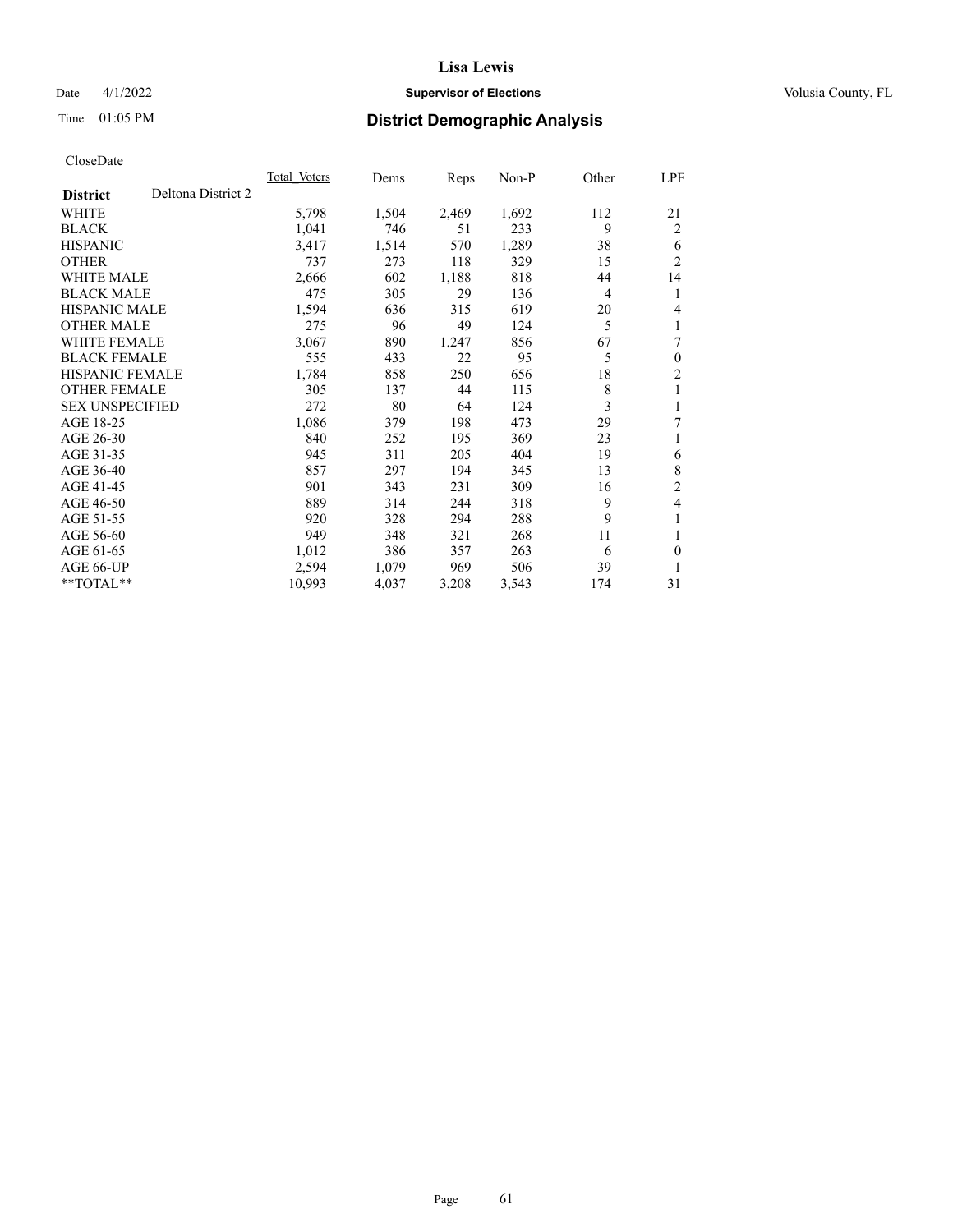## Date 4/1/2022 **Supervisor of Elections Supervisor of Elections** Volusia County, FL

# Time 01:05 PM **District Demographic Analysis**

|                                       | <b>Total Voters</b> | Dems  | Reps  | $Non-P$ | Other          | LPF            |
|---------------------------------------|---------------------|-------|-------|---------|----------------|----------------|
| Deltona District 3<br><b>District</b> |                     |       |       |         |                |                |
| WHITE                                 | 5,315               | 1,394 | 2,146 | 1,668   | 86             | 21             |
| <b>BLACK</b>                          | 1,010               | 737   | 40    | 221     | 12             | $\theta$       |
| <b>HISPANIC</b>                       | 3,581               | 1,616 | 526   | 1,407   | 27             | 5              |
| <b>OTHER</b>                          | 749                 | 245   | 141   | 351     | 9              | 3              |
| <b>WHITE MALE</b>                     | 2,473               | 533   | 1,077 | 815     | 33             | 15             |
| <b>BLACK MALE</b>                     | 471                 | 310   | 27    | 128     | 6              | $\mathbf{0}$   |
| <b>HISPANIC MALE</b>                  | 1,635               | 667   | 284   | 665     | 16             | 3              |
| <b>OTHER MALE</b>                     | 278                 | 84    | 63    | 126     | 3              | 2              |
| <b>WHITE FEMALE</b>                   | 2,740               | 825   | 1,036 | 820     | 53             | 6              |
| <b>BLACK FEMALE</b>                   | 523                 | 418   | 12    | 87      | 6              | $\theta$       |
| <b>HISPANIC FEMALE</b>                | 1,890               | 926   | 235   | 716     | 11             | 2              |
| <b>OTHER FEMALE</b>                   | 317                 | 131   | 53    | 129     | 3              | 1              |
| <b>SEX UNSPECIFIED</b>                | 328                 | 98    | 66    | 161     | 3              | $\theta$       |
| AGE 18-25                             | 1,037               | 347   | 189   | 476     | 22             | 3              |
| AGE 26-30                             | 881                 | 312   | 173   | 378     | 16             | $\overline{2}$ |
| AGE 31-35                             | 978                 | 337   | 224   | 391     | 17             | 9              |
| AGE 36-40                             | 911                 | 299   | 205   | 386     | 18             | 3              |
| AGE 41-45                             | 870                 | 307   | 191   | 356     | 14             | $\overline{c}$ |
| AGE 46-50                             | 846                 | 304   | 245   | 294     | $\overline{2}$ | 1              |
| AGE 51-55                             | 902                 | 316   | 272   | 299     | 11             | 4              |
| AGE 56-60                             | 957                 | 357   | 308   | 279     | 12             | 1              |
| AGE 61-65                             | 919                 | 355   | 295   | 267     | 1              |                |
| AGE 66-UP                             | 2,354               | 1,058 | 751   | 521     | 21             | 3              |
| **TOTAL**                             | 10,655              | 3,992 | 2,853 | 3,647   | 134            | 29             |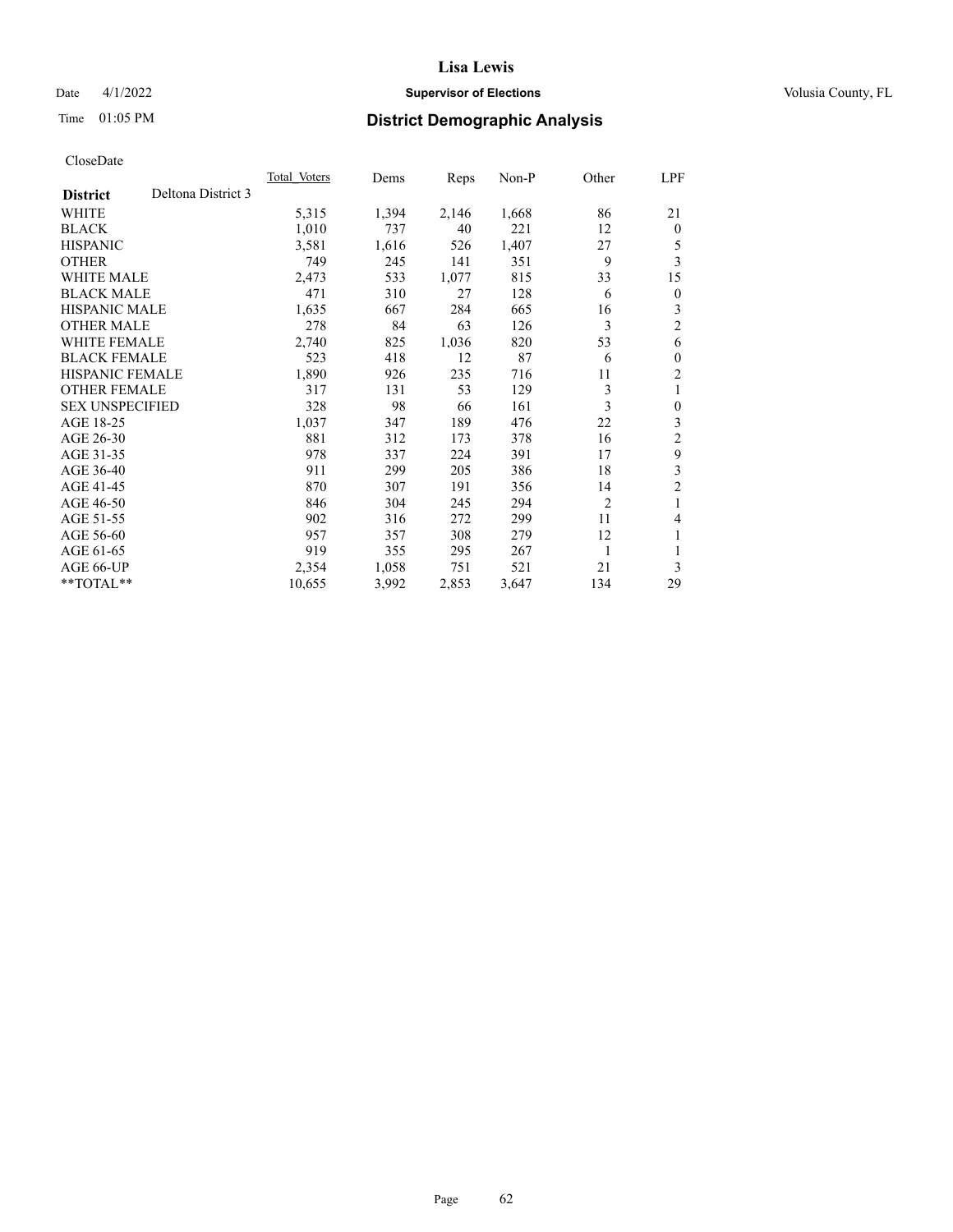## Date 4/1/2022 **Supervisor of Elections Supervisor of Elections** Volusia County, FL

# Time 01:05 PM **District Demographic Analysis**

|                        |                    | <b>Total Voters</b> | Dems  | Reps  | $Non-P$ | Other          | LPF            |
|------------------------|--------------------|---------------------|-------|-------|---------|----------------|----------------|
| <b>District</b>        | Deltona District 4 |                     |       |       |         |                |                |
| WHITE                  |                    | 5,154               | 1,390 | 2,135 | 1,518   | 76             | 35             |
| <b>BLACK</b>           |                    | 1,080               | 736   | 62    | 267     | 13             | 2              |
| <b>HISPANIC</b>        |                    | 4,035               | 1,872 | 569   | 1,558   | 34             | $\overline{2}$ |
| <b>OTHER</b>           |                    | 811                 | 264   | 169   | 355     | 19             | 4              |
| <b>WHITE MALE</b>      |                    | 2,375               | 529   | 1,045 | 737     | 39             | 25             |
| <b>BLACK MALE</b>      |                    | 475                 | 284   | 40    | 143     | 7              | 1              |
| <b>HISPANIC MALE</b>   |                    | 1,885               | 810   | 295   | 763     | 17             | $\theta$       |
| <b>OTHER MALE</b>      |                    | 267                 | 68    | 72    | 123     | $\overline{2}$ | $\overline{2}$ |
| WHITE FEMALE           |                    | 2,710               | 844   | 1,061 | 758     | 37             | 10             |
| <b>BLACK FEMALE</b>    |                    | 595                 | 445   | 21    | 122     | 6              | 1              |
| <b>HISPANIC FEMALE</b> |                    | 2,096               | 1,036 | 268   | 774     | 16             | 2              |
| <b>OTHER FEMALE</b>    |                    | 370                 | 150   | 70    | 140     | 9              | 1              |
| <b>SEX UNSPECIFIED</b> |                    | 307                 | 96    | 63    | 138     | 9              | 1              |
| AGE 18-25              |                    | 1,162               | 384   | 227   | 525     | 25             | 1              |
| AGE 26-30              |                    | 835                 | 293   | 167   | 346     | 16             | 13             |
| AGE 31-35              |                    | 1,019               | 347   | 210   | 438     | 17             | 7              |
| AGE 36-40              |                    | 920                 | 325   | 188   | 381     | 17             | 9              |
| AGE 41-45              |                    | 879                 | 320   | 191   | 353     | 11             | 4              |
| AGE 46-50              |                    | 876                 | 327   | 243   | 292     | 13             | 1              |
| AGE 51-55              |                    | 932                 | 350   | 268   | 297     | 14             | 3              |
| AGE 56-60              |                    | 973                 | 395   | 297   | 268     | 11             | $\overline{2}$ |
| AGE 61-65              |                    | 988                 | 394   | 328   | 255     | 9              | $\overline{c}$ |
| AGE 66-UP              |                    | 2,496               | 1,127 | 816   | 543     | 9              | 1              |
| $*$ $TOTAL**$          |                    | 11,080              | 4,262 | 2,935 | 3,698   | 142            | 43             |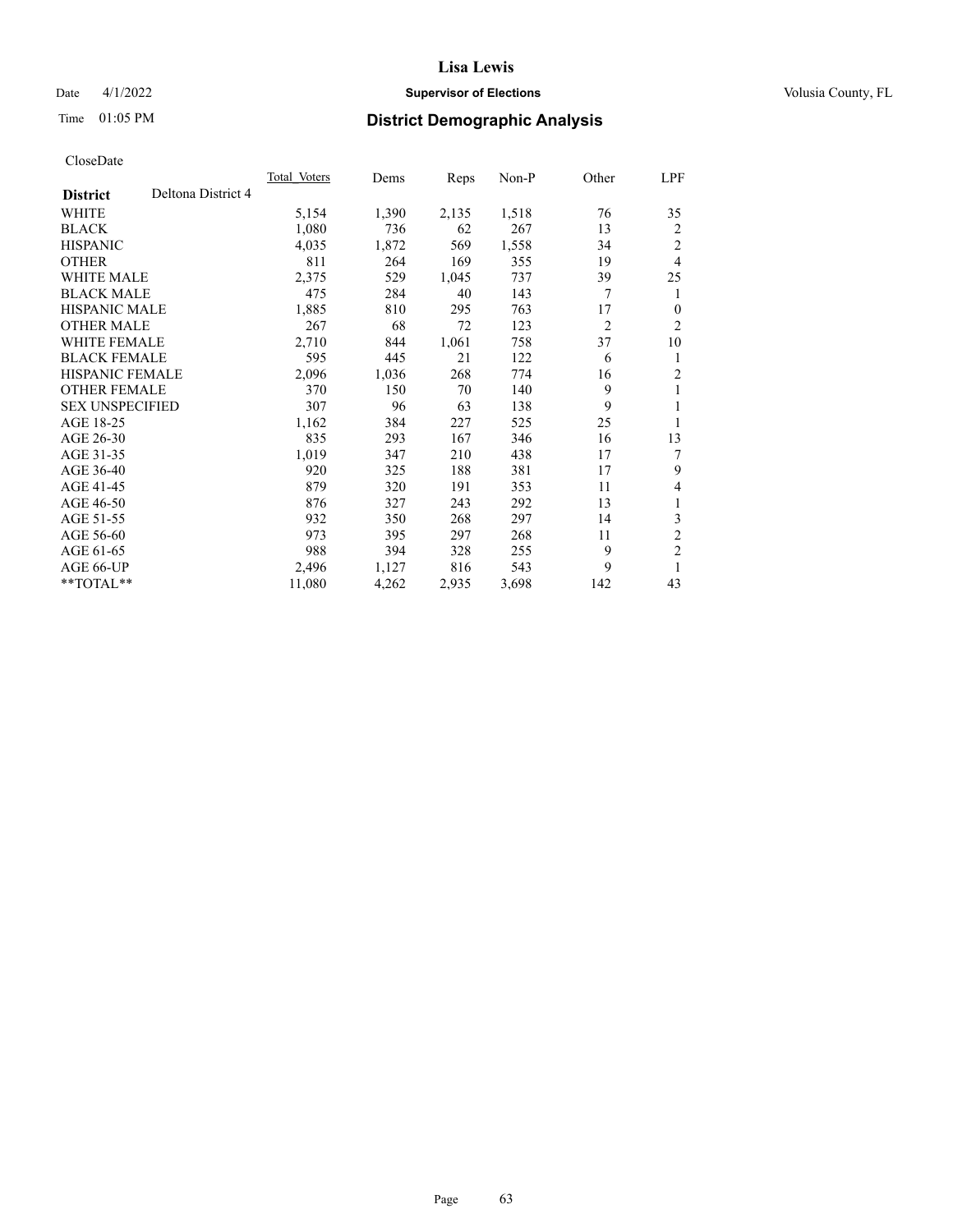## Date 4/1/2022 **Supervisor of Elections Supervisor of Elections** Volusia County, FL

# Time 01:05 PM **District Demographic Analysis**

|                                       | Total Voters | Dems  | Reps  | Non-P | Other          | LPF            |
|---------------------------------------|--------------|-------|-------|-------|----------------|----------------|
| Deltona District 5<br><b>District</b> |              |       |       |       |                |                |
| WHITE                                 | 5,244        | 1,271 | 2,277 | 1,585 | 92             | 19             |
| <b>BLACK</b>                          | 1,150        | 840   | 50    | 247   | 13             | $\Omega$       |
| <b>HISPANIC</b>                       | 3,362        | 1,418 | 571   | 1,334 | 32             | 7              |
| <b>OTHER</b>                          | 658          | 208   | 126   | 303   | 14             | 7              |
| <b>WHITE MALE</b>                     | 2,467        | 469   | 1,169 | 783   | 35             | 11             |
| <b>BLACK MALE</b>                     | 521          | 343   | 36    | 133   | 9              | $\overline{0}$ |
| <b>HISPANIC MALE</b>                  | 1,534        | 583   | 324   | 612   | 12             | 3              |
| <b>OTHER MALE</b>                     | 229          | 72    | 53    | 92    | 7              | 5              |
| WHITE FEMALE                          | 2,705        | 783   | 1,079 | 778   | 57             | 8              |
| <b>BLACK FEMALE</b>                   | 609          | 483   | 13    | 109   | $\overline{4}$ | 0              |
| <b>HISPANIC FEMALE</b>                | 1,795        | 814   | 246   | 711   | 20             | 4              |
| <b>OTHER FEMALE</b>                   | 282          | 106   | 49    | 122   | 4              | 1              |
| <b>SEX UNSPECIFIED</b>                | 271          | 83    | 55    | 129   | 3              | 1              |
| AGE 18-25                             | 1,140        | 397   | 218   | 496   | 23             | 6              |
| AGE 26-30                             | 828          | 256   | 190   | 360   | 17             | 5              |
| AGE 31-35                             | 882          | 256   | 224   | 377   | 19             | 6              |
| AGE 36-40                             | 847          | 247   | 212   | 370   | 13             | 5              |
| AGE 41-45                             | 842          | 283   | 195   | 341   | 21             | $\overline{c}$ |
| AGE 46-50                             | 814          | 256   | 248   | 290   | 17             | 3              |
| AGE 51-55                             | 911          | 342   | 287   | 270   | 9              | 3              |
| AGE 56-60                             | 990          | 358   | 360   | 263   | 9              | 0              |
| AGE 61-65                             | 965          | 361   | 374   | 220   | 9              |                |
| AGE 66-UP                             | 2,195        | 981   | 716   | 482   | 14             | 2              |
| $*$ $TOTAL**$                         | 10,414       | 3,737 | 3,024 | 3,469 | 151            | 33             |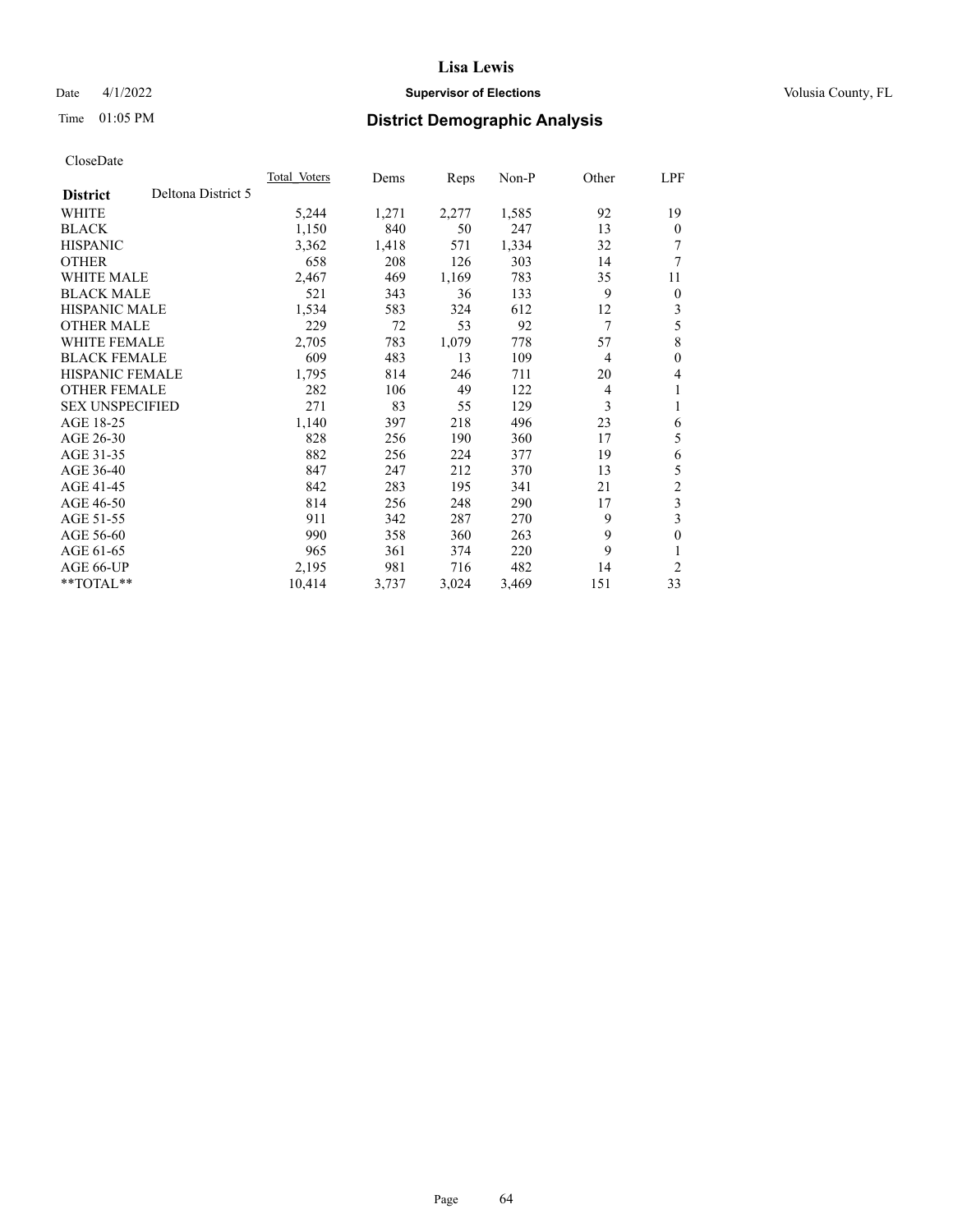## Date 4/1/2022 **Supervisor of Elections Supervisor of Elections** Volusia County, FL

# Time 01:05 PM **District Demographic Analysis**

|                        |                    | Total Voters | Dems  | Reps  | $Non-P$ | Other | <u>LPF</u>     |
|------------------------|--------------------|--------------|-------|-------|---------|-------|----------------|
| <b>District</b>        | Deltona District 6 |              |       |       |         |       |                |
| WHITE                  |                    | 5,953        | 1,385 | 2,673 | 1,767   | 103   | 25             |
| <b>BLACK</b>           |                    | 1,137        | 816   | 54    | 245     | 22    | $\theta$       |
| <b>HISPANIC</b>        |                    | 3,202        | 1,357 | 508   | 1,297   | 29    | 11             |
| <b>OTHER</b>           |                    | 708          | 211   | 166   | 315     | 15    | 1              |
| <b>WHITE MALE</b>      |                    | 2,807        | 546   | 1,333 | 866     | 46    | 16             |
| <b>BLACK MALE</b>      |                    | 521          | 349   | 31    | 127     | 14    | $\mathbf{0}$   |
| <b>HISPANIC MALE</b>   |                    | 1,535        | 584   | 286   | 640     | 15    | 10             |
| <b>OTHER MALE</b>      |                    | 258          | 73    | 64    | 114     | 6     | 1              |
| <b>WHITE FEMALE</b>    |                    | 3,058        | 825   | 1,299 | 869     | 56    | 9              |
| <b>BLACK FEMALE</b>    |                    | 603          | 459   | 23    | 113     | 8     | $\mathbf{0}$   |
| <b>HISPANIC FEMALE</b> |                    | 1,623        | 757   | 217   | 634     | 14    | 1              |
| <b>OTHER FEMALE</b>    |                    | 302          | 105   | 70    | 121     | 6     | $\mathbf{0}$   |
| <b>SEX UNSPECIFIED</b> |                    | 293          | 71    | 78    | 140     | 4     | $\mathbf{0}$   |
| AGE 18-25              |                    | 1,188        | 384   | 248   | 523     | 29    | 4              |
| AGE 26-30              |                    | 910          | 285   | 225   | 368     | 23    | 9              |
| AGE 31-35              |                    | 931          | 292   | 252   | 370     | 14    | 3              |
| AGE 36-40              |                    | 926          | 276   | 255   | 379     | 12    | 4              |
| AGE 41-45              |                    | 906          | 285   | 239   | 367     | 13    | $\mathfrak{2}$ |
| AGE 46-50              |                    | 921          | 299   | 275   | 327     | 15    | 5              |
| AGE 51-55              |                    | 926          | 308   | 301   | 297     | 18    | $\overline{c}$ |
| AGE 56-60              |                    | 1,057        | 360   | 394   | 280     | 19    | 4              |
| AGE 61-65              |                    | 1,018        | 339   | 428   | 236     | 14    | 1              |
| AGE 66-UP              |                    | 2,217        | 941   | 784   | 477     | 12    | 3              |
| $*$ $TOTAL**$          |                    | 11,000       | 3,769 | 3,401 | 3,624   | 169   | 37             |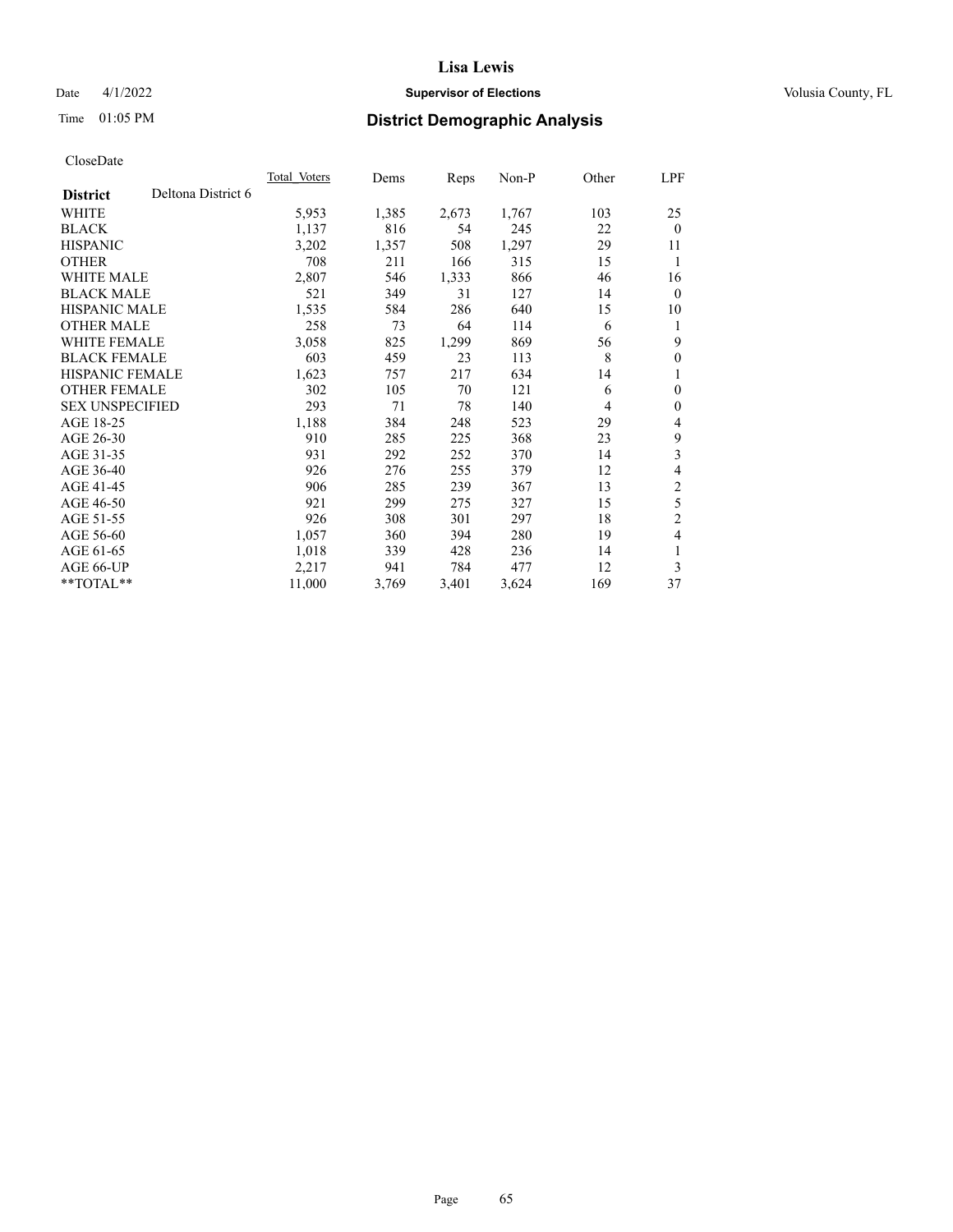## Date 4/1/2022 **Supervisor of Elections Supervisor of Elections** Volusia County, FL

## Time 01:05 PM **District Demographic Analysis**

|                        | Total Voters         | Dems  | Reps  | $Non-P$ | Other    | LPF            |
|------------------------|----------------------|-------|-------|---------|----------|----------------|
| <b>District</b>        | Edgewater District 1 |       |       |         |          |                |
| WHITE                  | 3,554                | 962   | 1,501 | 1,000   | 78       | 13             |
| <b>BLACK</b>           | 109                  | 72    | 8     | 26      | 3        | 0              |
| <b>HISPANIC</b>        | 89                   | 33    | 24    | 31      |          | 0              |
| <b>OTHER</b>           | 170                  | 49    | 44    | 72      | 5        | 0              |
| <b>WHITE MALE</b>      | 1,658                | 366   | 769   | 479     | 36       | 8              |
| <b>BLACK MALE</b>      | 58                   | 30    | 7     | 18      | 3        | 0              |
| <b>HISPANIC MALE</b>   | 34                   | 9     | 12    | 13      | $\theta$ | 0              |
| <b>OTHER MALE</b>      | 62                   | 17    | 18    | 24      | 3        | 0              |
| <b>WHITE FEMALE</b>    | 1,851                | 585   | 714   | 505     | 42       | 5              |
| <b>BLACK FEMALE</b>    | 49                   | 40    | 1     | 8       | $\theta$ | 0              |
| <b>HISPANIC FEMALE</b> | 53                   | 22    | 12    | 18      |          | 0              |
| <b>OTHER FEMALE</b>    | 61                   | 19    | 15    | 25      | 2        | 0              |
| <b>SEX UNSPECIFIED</b> | 96                   | 28    | 29    | 39      | $\theta$ | 0              |
| AGE 18-25              | 269                  | 67    | 96    | 96      | 9        |                |
| AGE 26-30              | 234                  | 50    | 78    | 97      | 7        | $\overline{c}$ |
| AGE 31-35              | 286                  | 63    | 98    | 111     | 11       | 3              |
| AGE 36-40              | 222                  | 69    | 66    | 81      | 4        | $\overline{2}$ |
| AGE 41-45              | 213                  | 58    | 70    | 79      | 4        | 2              |
| AGE 46-50              | 233                  | 39    | 99    | 87      | 6        | $\overline{2}$ |
| AGE 51-55              | 297                  | 73    | 132   | 84      | 8        | $\theta$       |
| AGE 56-60              | 421                  | 117   | 195   | 104     | 5        | 0              |
| AGE 61-65              | 481                  | 129   | 219   | 120     | 13       | 0              |
| AGE 66-UP              | 1,266                | 451   | 524   | 270     | 20       |                |
| **TOTAL**              | 3,922                | 1,116 | 1,577 | 1,129   | 87       | 13             |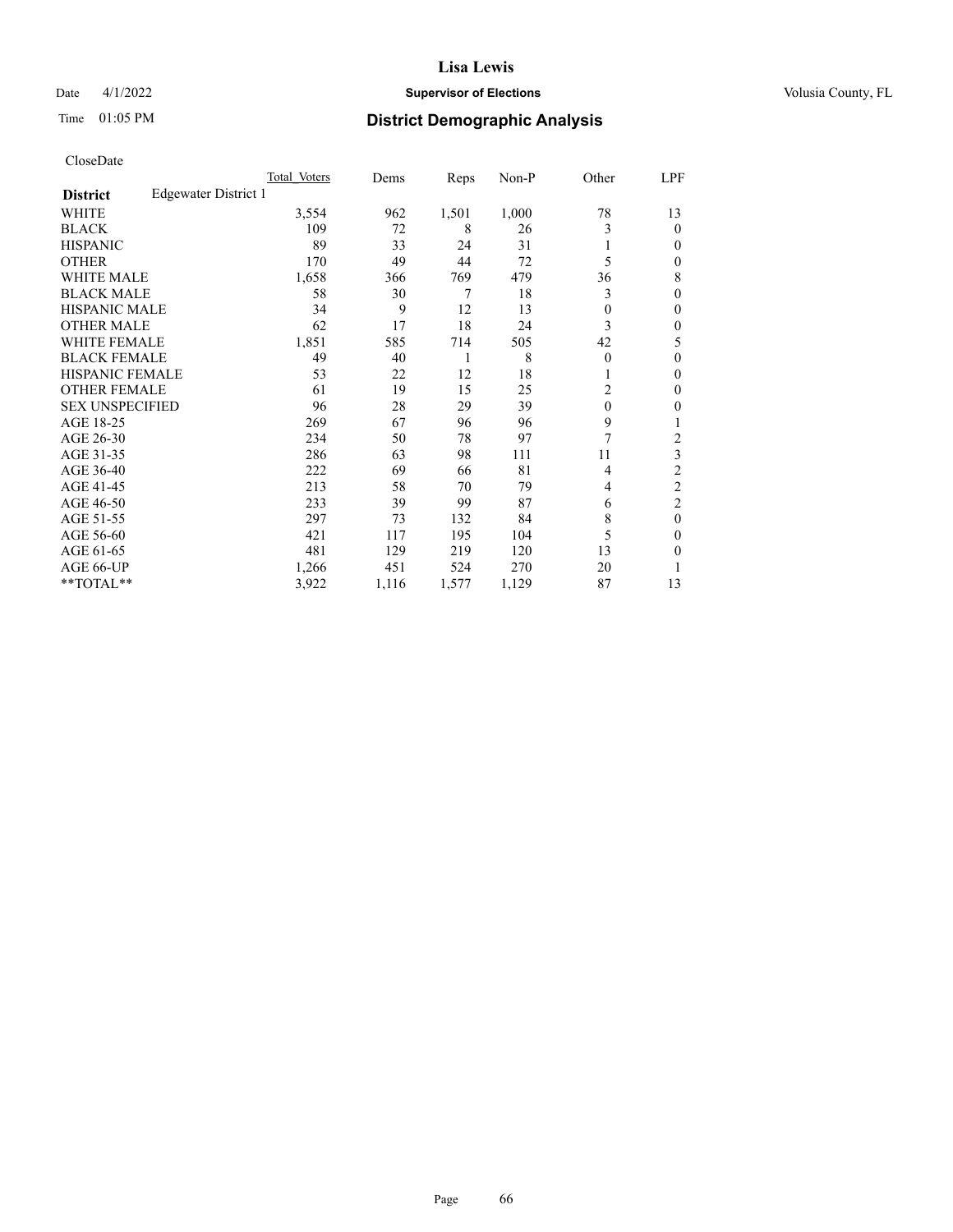## Date 4/1/2022 **Supervisor of Elections Supervisor of Elections** Volusia County, FL

## Time 01:05 PM **District Demographic Analysis**

|                        |                      | Total Voters | Dems  | Reps  | Non-P          | Other          | LPF            |
|------------------------|----------------------|--------------|-------|-------|----------------|----------------|----------------|
| <b>District</b>        | Edgewater District 2 |              |       |       |                |                |                |
| WHITE                  |                      | 3,873        | 981   | 1,669 | 1,129          | 80             | 14             |
| <b>BLACK</b>           |                      | 71           | 59    | 2     | 8              | 2              | 0              |
| <b>HISPANIC</b>        |                      | 103          | 35    | 23    | 40             | 5              | 0              |
| <b>OTHER</b>           |                      | 160          | 44    | 50    | 64             | $\theta$       | $\overline{c}$ |
| <b>WHITE MALE</b>      |                      | 1,790        | 391   | 812   | 541            | 35             | 11             |
| <b>BLACK MALE</b>      |                      | 31           | 24    | 1     | $\overline{4}$ | 2              | 0              |
| <b>HISPANIC MALE</b>   |                      | 47           | 13    | 14    | 17             | 3              | 0              |
| <b>OTHER MALE</b>      |                      | 60           | 15    | 16    | 29             | $\theta$       | 0              |
| <b>WHITE FEMALE</b>    |                      | 2,046        | 579   | 846   | 573            | 45             | 3              |
| <b>BLACK FEMALE</b>    |                      | 39           | 34    | 1     | $\overline{4}$ | $\Omega$       | 0              |
| <b>HISPANIC FEMALE</b> |                      | 52           | 21    | 8     | 21             | $\overline{2}$ | 0              |
| <b>OTHER FEMALE</b>    |                      | 51           | 17    | 17    | 16             | $\theta$       |                |
| <b>SEX UNSPECIFIED</b> |                      | 91           | 25    | 29    | 36             | $\Omega$       |                |
| AGE 18-25              |                      | 307          | 72    | 112   | 108            | 15             | 0              |
| AGE 26-30              |                      | 279          | 63    | 92    | 113            | 6              | 5              |
| AGE 31-35              |                      | 316          | 75    | 110   | 119            | 8              | 4              |
| AGE 36-40              |                      | 258          | 61    | 88    | 101            | 5              | 3              |
| AGE 41-45              |                      | 254          | 65    | 92    | 90             | 6              |                |
| AGE 46-50              |                      | 299          | 70    | 107   | 116            | 6              | 0              |
| AGE 51-55              |                      | 347          | 67    | 162   | 105            | 11             | 2              |
| AGE 56-60              |                      | 395          | 92    | 198   | 98             | 7              | $\theta$       |
| AGE 61-65              |                      | 415          | 115   | 190   | 104            | 5              |                |
| AGE 66-UP              |                      | 1,337        | 439   | 593   | 287            | 18             | 0              |
| **TOTAL**              |                      | 4,207        | 1,119 | 1,744 | 1,241          | 87             | 16             |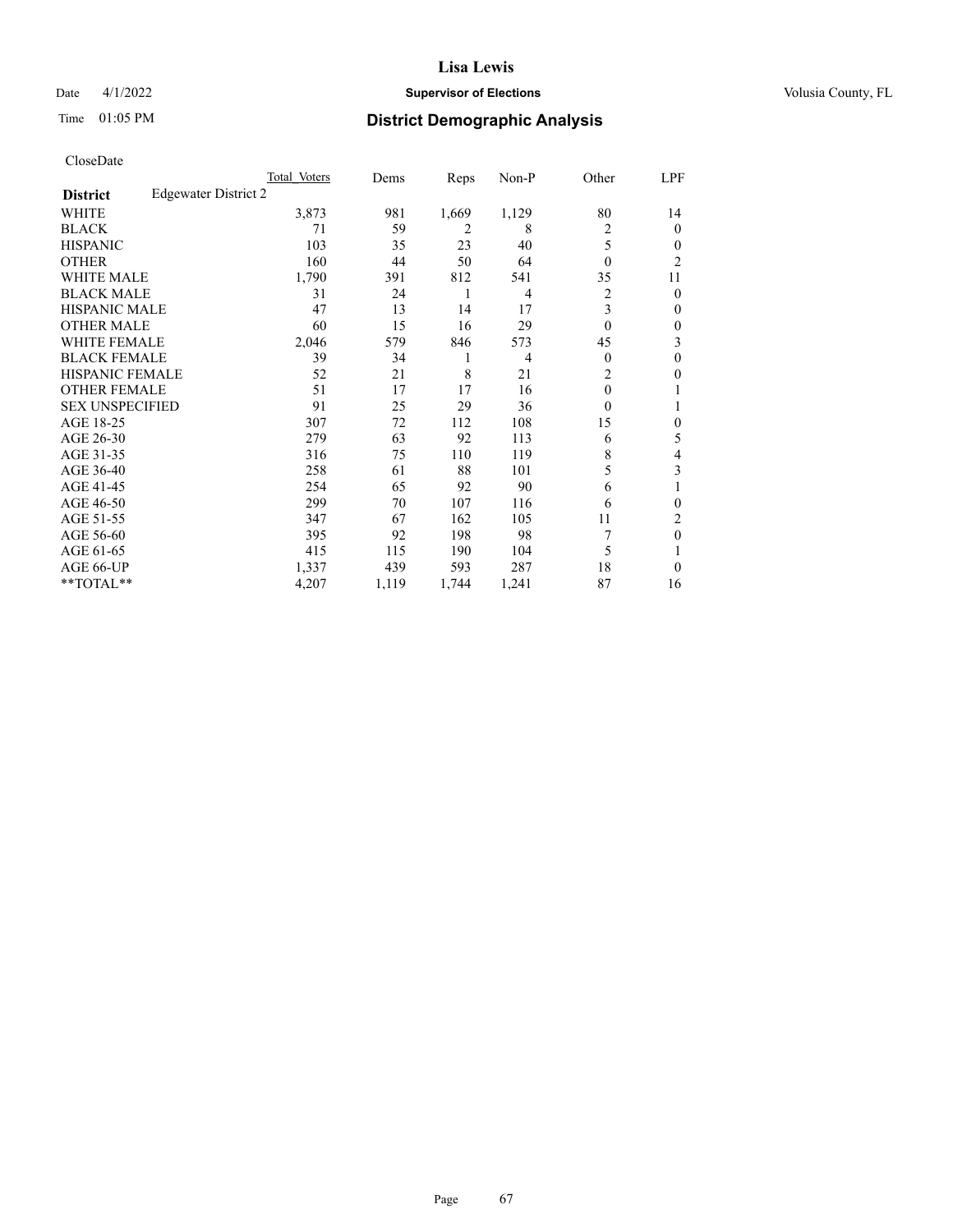#### Date 4/1/2022 **Supervisor of Elections Supervisor of Elections** Volusia County, FL

## Time 01:05 PM **District Demographic Analysis**

|                        | Total Voters         | Dems  | Reps  | $Non-P$ | Other          | <u>LPF</u>       |
|------------------------|----------------------|-------|-------|---------|----------------|------------------|
| <b>District</b>        | Edgewater District 3 |       |       |         |                |                  |
| WHITE                  | 3,598                | 925   | 1,548 | 1,051   | 66             | 8                |
| <b>BLACK</b>           | 115                  | 81    | 5     | 27      | 2              | $\Omega$         |
| <b>HISPANIC</b>        | 101                  | 30    | 24    | 42      | 4              |                  |
| <b>OTHER</b>           | 192                  | 50    | 60    | 79      | $\overline{2}$ |                  |
| <b>WHITE MALE</b>      | 1,647                | 347   | 763   | 503     | 28             | 6                |
| <b>BLACK MALE</b>      | 56                   | 40    | 2     | 12      | 2              | 0                |
| <b>HISPANIC MALE</b>   | 43                   | 10    | 12    | 20      | 1              | 0                |
| <b>OTHER MALE</b>      | 61                   | 14    | 19    | 27      |                | 0                |
| WHITE FEMALE           | 1,901                | 573   | 757   | 531     | 38             | $\overline{2}$   |
| <b>BLACK FEMALE</b>    | 55                   | 39    | 3     | 13      | $\theta$       | $\boldsymbol{0}$ |
| <b>HISPANIC FEMALE</b> | 53                   | 17    | 12    | 20      | 3              |                  |
| <b>OTHER FEMALE</b>    | 75                   | 22    | 27    | 24      | 1              |                  |
| <b>SEX UNSPECIFIED</b> | 115                  | 24    | 42    | 49      | $\theta$       | 0                |
| AGE 18-25              | 332                  | 69    | 112   | 137     | 12             | 2                |
| AGE 26-30              | 260                  | 62    | 78    | 114     | 4              | 2                |
| AGE 31-35              | 263                  | 67    | 95    | 92      | 9              | $\theta$         |
| AGE 36-40              | 243                  | 53    | 90    | 95      | 4              |                  |
| AGE 41-45              | 227                  | 53    | 87    | 83      | 4              | 0                |
| AGE 46-50              | 253                  | 50    | 115   | 85      | 1              | 2                |
| AGE 51-55              | 323                  | 71    | 136   | 110     | 6              | $\theta$         |
| AGE 56-60              | 413                  | 119   | 173   | 108     | 11             | $\overline{c}$   |
| AGE 61-65              | 385                  | 106   | 163   | 107     | 9              | $\theta$         |
| AGE 66-UP              | 1,307                | 436   | 588   | 268     | 14             |                  |
| **TOTAL**              | 4,006                | 1,086 | 1,637 | 1,199   | 74             | 10               |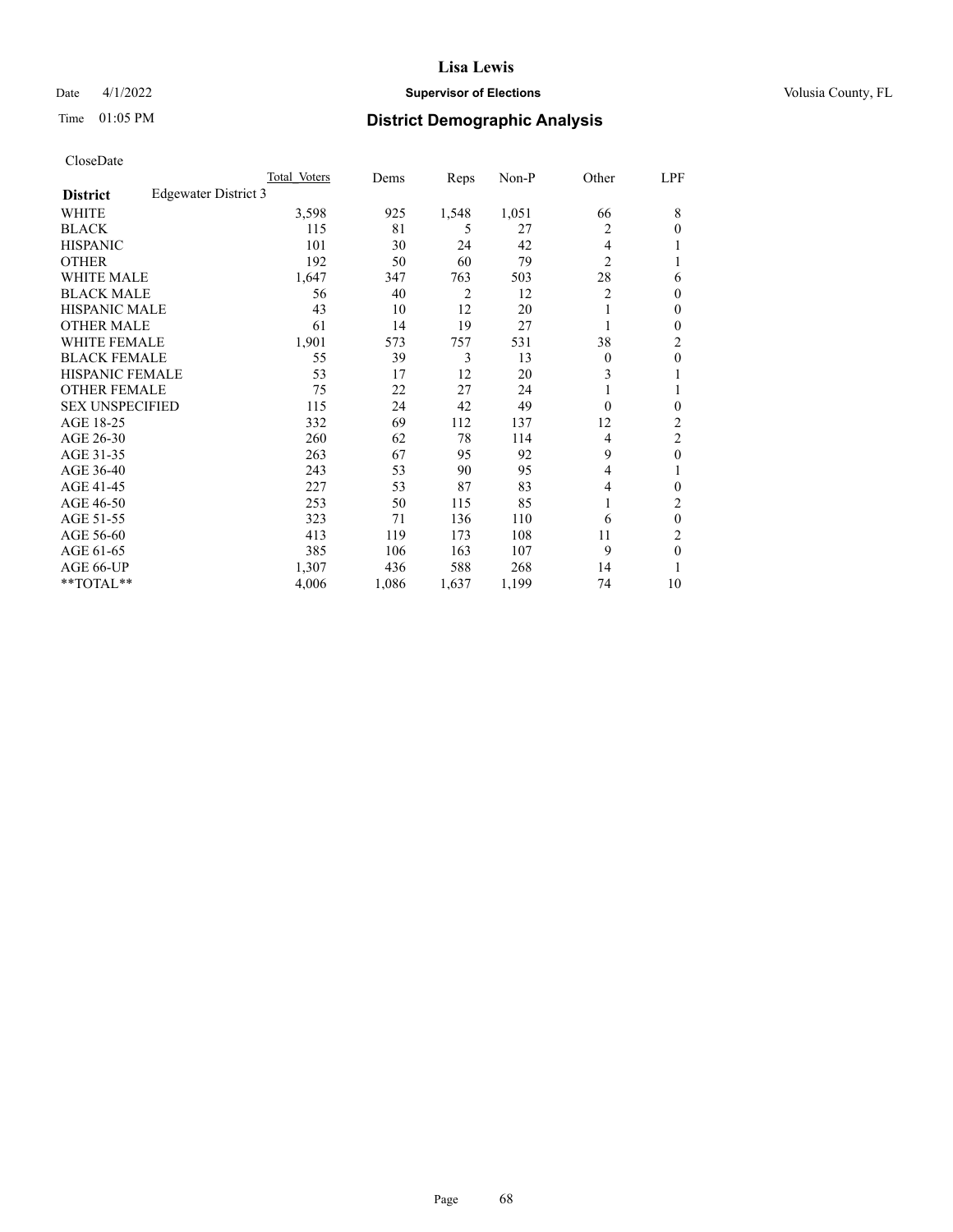## Date 4/1/2022 **Supervisor of Elections Supervisor of Elections** Volusia County, FL

## Time 01:05 PM **District Demographic Analysis**

|                        |                      | Total Voters | Dems  | Reps  | Non-P | Other          | LPF |
|------------------------|----------------------|--------------|-------|-------|-------|----------------|-----|
| <b>District</b>        | Edgewater District 4 |              |       |       |       |                |     |
| WHITE                  |                      | 4,932        | 1,161 | 2,244 | 1,425 | 86             | 16  |
| <b>BLACK</b>           |                      | 106          | 77    | 6     | 19    | 4              | 0   |
| <b>HISPANIC</b>        |                      | 113          | 40    | 33    | 36    | 3              |     |
| <b>OTHER</b>           |                      | 179          | 44    | 59    | 69    | 6              |     |
| <b>WHITE MALE</b>      |                      | 2,272        | 437   | 1,103 | 683   | 39             | 10  |
| <b>BLACK MALE</b>      |                      | 52           | 31    | 4     | 14    | 3              | 0   |
| <b>HISPANIC MALE</b>   |                      | 40           | 12    | 11    | 15    |                |     |
| <b>OTHER MALE</b>      |                      | 59           | 17    | 20    | 19    | $\overline{2}$ | 1   |
| <b>WHITE FEMALE</b>    |                      | 2,615        | 716   | 1,119 | 727   | 47             | 6   |
| <b>BLACK FEMALE</b>    |                      | 53           | 45    | 2     | 5     |                | 0   |
| <b>HISPANIC FEMALE</b> |                      | 70           | 26    | 21    | 21    | $\overline{c}$ | 0   |
| <b>OTHER FEMALE</b>    |                      | 73           | 21    | 23    | 26    | 3              | 0   |
| <b>SEX UNSPECIFIED</b> |                      | 96           | 17    | 39    | 39    |                | 0   |
| AGE 18-25              |                      | 300          | 70    | 93    | 124   | 10             | 3   |
| AGE 26-30              |                      | 263          | 58    | 97    | 99    | 8              | 1   |
| AGE 31-35              |                      | 286          | 53    | 96    | 127   | 7              | 3   |
| AGE 36-40              |                      | 286          | 68    | 105   | 105   | 3              | 5   |
| AGE 41-45              |                      | 280          | 63    | 102   | 104   | 8              | 3   |
| AGE 46-50              |                      | 298          | 60    | 136   | 97    | $\overline{4}$ |     |
| AGE 51-55              |                      | 335          | 80    | 164   | 85    | 6              | 0   |
| AGE 56-60              |                      | 450          | 95    | 230   | 119   | 6              | 0   |
| AGE 61-65              |                      | 544          | 114   | 285   | 132   | 13             | 0   |
| AGE 66-UP              |                      | 2,288        | 661   | 1,034 | 557   | 34             | 2   |
| **TOTAL**              |                      | 5,330        | 1,322 | 2,342 | 1,549 | 99             | 18  |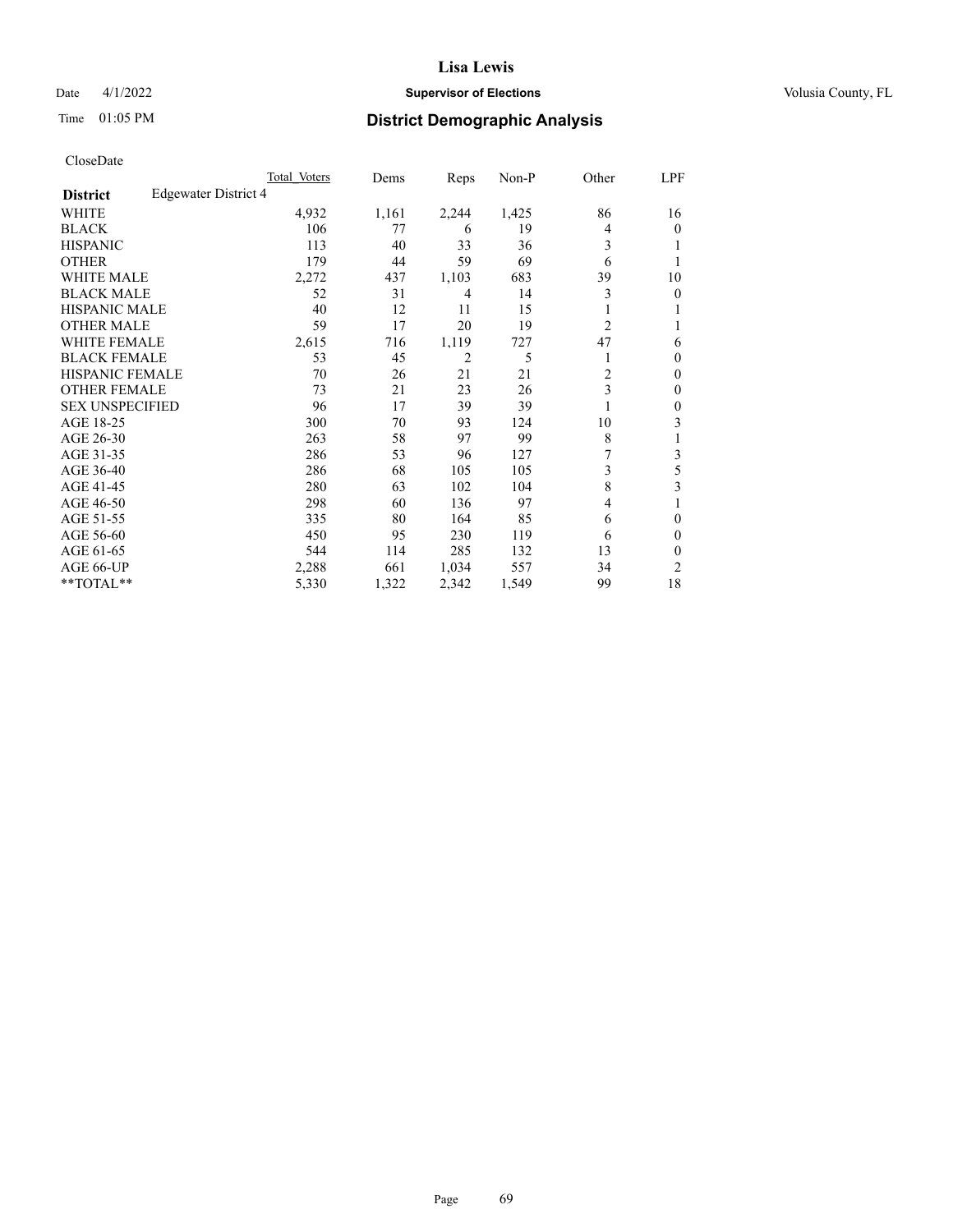## Date 4/1/2022 **Supervisor of Elections Supervisor of Elections** Volusia County, FL

# Time 01:05 PM **District Demographic Analysis**

|                                          | Total Voters | Dems | Reps | Non-P | Other          | LPF          |
|------------------------------------------|--------------|------|------|-------|----------------|--------------|
| Holly Hill District 1<br><b>District</b> |              |      |      |       |                |              |
| WHITE                                    | 1,693        | 441  | 689  | 526   | 31             | 6            |
| <b>BLACK</b>                             | 237          | 167  | 10   | 57    | 3              | $\Omega$     |
| <b>HISPANIC</b>                          | 129          | 48   | 23   | 54    | $\overline{4}$ | $\Omega$     |
| <b>OTHER</b>                             | 143          | 51   | 37   | 52    | 3              | 0            |
| <b>WHITE MALE</b>                        | 847          | 176  | 374  | 281   | 13             | 3            |
| <b>BLACK MALE</b>                        | 92           | 60   | 5    | 26    | 1              | $\theta$     |
| <b>HISPANIC MALE</b>                     | 63           | 22   | 12   | 27    | $\overline{2}$ | $\mathbf{0}$ |
| <b>OTHER MALE</b>                        | 49           | 12   | 16   | 20    | 1              | 0            |
| WHITE FEMALE                             | 827          | 261  | 305  | 240   | 18             | 3            |
| <b>BLACK FEMALE</b>                      | 142          | 104  | 5    | 31    | 2              | $\theta$     |
| <b>HISPANIC FEMALE</b>                   | 63           | 26   | 10   | 25    | $\overline{2}$ | 0            |
| <b>OTHER FEMALE</b>                      | 69           | 32   | 16   | 20    | 1              | 0            |
| <b>SEX UNSPECIFIED</b>                   | 50           | 14   | 16   | 19    |                | 0            |
| AGE 18-25                                | 160          | 47   | 51   | 52    | 10             | $\Omega$     |
| AGE 26-30                                | 133          | 41   | 32   | 59    | 1              | $\mathbf{0}$ |
| AGE 31-35                                | 138          | 47   | 38   | 50    | 3              | 0            |
| AGE 36-40                                | 100          | 32   | 22   | 42    | 2              | 2            |
| AGE 41-45                                | 143          | 36   | 46   | 53    | 6              | 2            |
| AGE 46-50                                | 143          | 42   | 41   | 58    | 2              | $\theta$     |
| AGE 51-55                                | 181          | 65   | 61   | 51    | $\overline{4}$ | $\Omega$     |
| AGE 56-60                                | 252          | 76   | 97   | 78    | 1              | 0            |
| AGE 61-65                                | 238          | 77   | 87   | 70    | 3              |              |
| AGE 66-UP                                | 714          | 244  | 284  | 176   | 9              |              |
| **TOTAL**                                | 2,202        | 707  | 759  | 689   | 41             | 6            |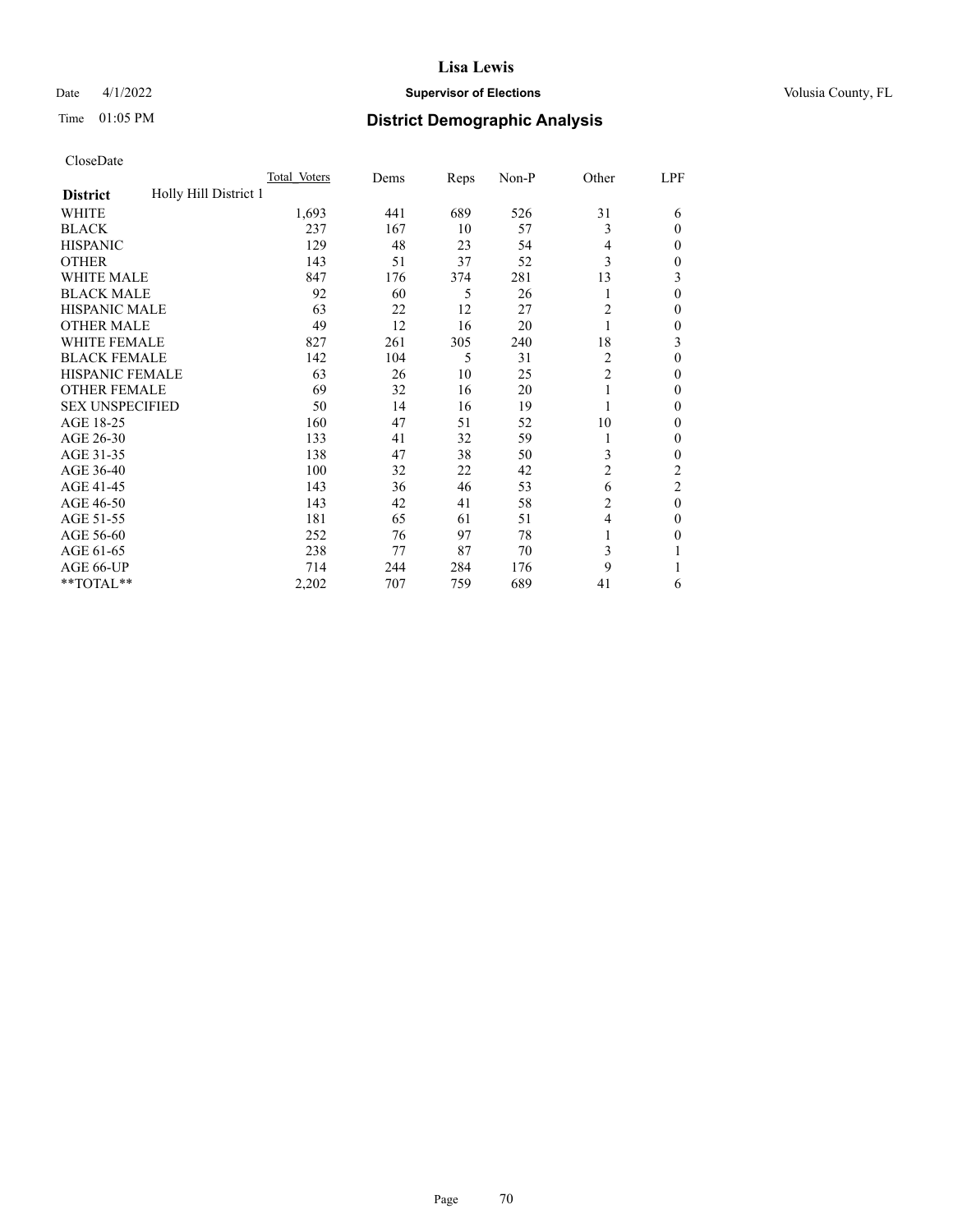## Date 4/1/2022 **Supervisor of Elections Supervisor of Elections** Volusia County, FL

# Time 01:05 PM **District Demographic Analysis**

|                                          | Total Voters | Dems | Reps | Non-P | Other          | LPF      |
|------------------------------------------|--------------|------|------|-------|----------------|----------|
| Holly Hill District 2<br><b>District</b> |              |      |      |       |                |          |
| WHITE                                    | 1,489        | 441  | 531  | 479   | 30             | 8        |
| <b>BLACK</b>                             | 286          | 215  | 7    | 64    | $\theta$       | $\Omega$ |
| <b>HISPANIC</b>                          | 92           | 39   | 17   | 36    | $\theta$       | 0        |
| <b>OTHER</b>                             | 140          | 40   | 24   | 69    | 6              |          |
| <b>WHITE MALE</b>                        | 698          | 167  | 268  | 242   | 17             | 4        |
| <b>BLACK MALE</b>                        | 126          | 87   | 3    | 36    | $\theta$       | $\Omega$ |
| <b>HISPANIC MALE</b>                     | 47           | 15   | 12   | 20    | $\mathbf{0}$   | 0        |
| <b>OTHER MALE</b>                        | 49           | 10   | 10   | 26    | $\overline{2}$ | 1        |
| <b>WHITE FEMALE</b>                      | 769          | 273  | 255  | 224   | 13             | 4        |
| <b>BLACK FEMALE</b>                      | 151          | 121  | 4    | 26    | $\theta$       | $\Omega$ |
| <b>HISPANIC FEMALE</b>                   | 45           | 24   | 5    | 16    | $\theta$       | 0        |
| <b>OTHER FEMALE</b>                      | 49           | 24   | 7    | 16    | 2              | $\Omega$ |
| <b>SEX UNSPECIFIED</b>                   | 73           | 14   | 15   | 42    | $\overline{c}$ | 0        |
| AGE 18-25                                | 176          | 55   | 38   | 78    | $\overline{4}$ |          |
| AGE 26-30                                | 140          | 53   | 37   | 44    | 3              | 3        |
| AGE 31-35                                | 178          | 60   | 42   | 73    | 3              | 0        |
| AGE 36-40                                | 157          | 56   | 22   | 77    | 1              |          |
| AGE 41-45                                | 129          | 42   | 34   | 51    | $\overline{2}$ | 0        |
| AGE 46-50                                | 148          | 55   | 40   | 47    | 6              | 0        |
| AGE 51-55                                | 176          | 49   | 69   | 53    | 2              | 3        |
| AGE 56-60                                | 244          | 88   | 82   | 68    | 6              | 0        |
| AGE 61-65                                | 216          | 91   | 67   | 54    | 3              |          |
| AGE 66-UP                                | 443          | 186  | 148  | 103   | 6              | $\Omega$ |
| **TOTAL**                                | 2,007        | 735  | 579  | 648   | 36             | 9        |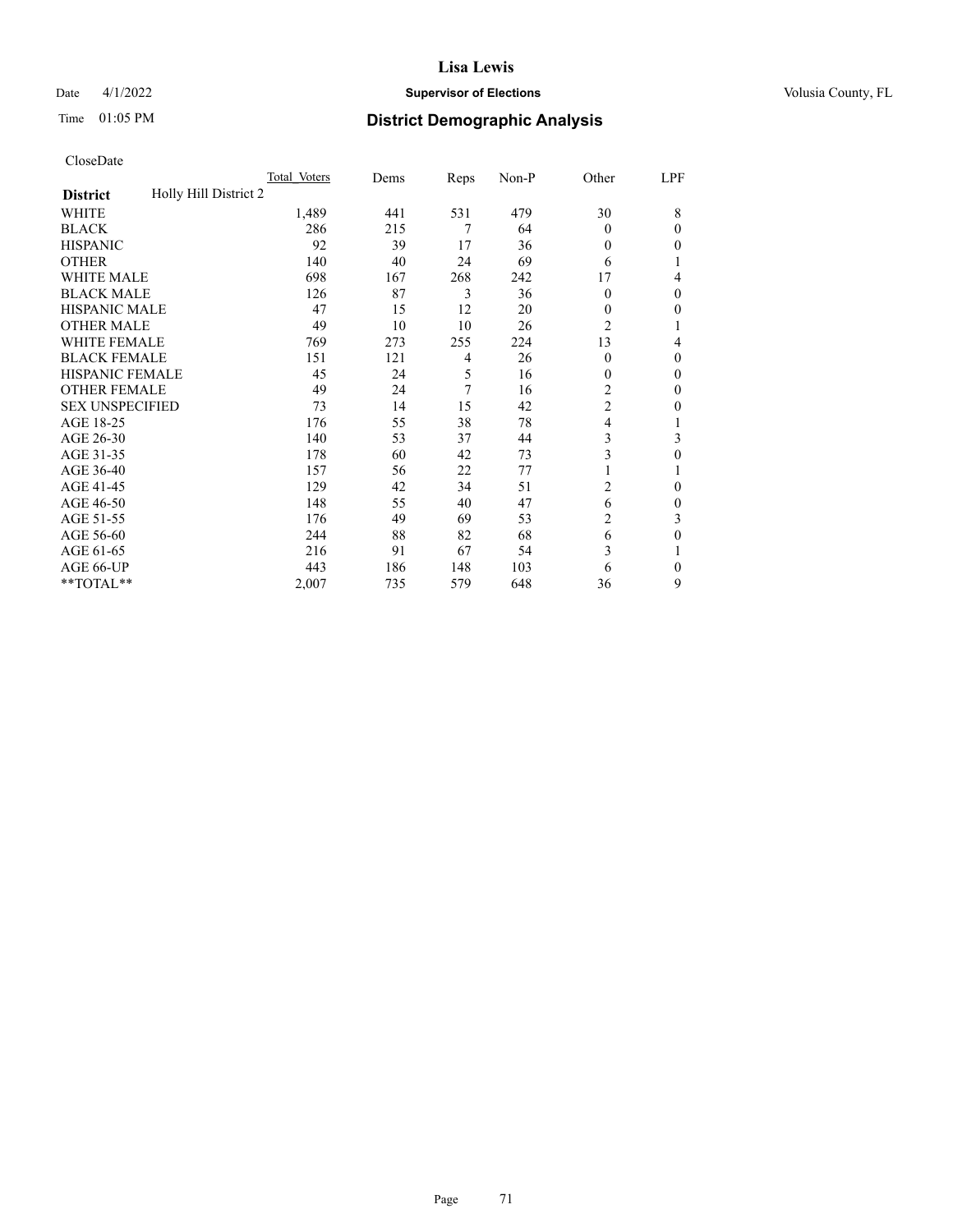## Date 4/1/2022 **Supervisor of Elections Supervisor of Elections** Volusia County, FL

# Time 01:05 PM **District Demographic Analysis**

|                                          | Total Voters | Dems | Reps           | Non-P | Other          | LPF      |
|------------------------------------------|--------------|------|----------------|-------|----------------|----------|
| Holly Hill District 3<br><b>District</b> |              |      |                |       |                |          |
| WHITE                                    | 1,500        | 421  | 626            | 426   | 23             | 4        |
| <b>BLACK</b>                             | 190          | 144  | 10             | 36    | $\Omega$       | 0        |
| <b>HISPANIC</b>                          | 54           | 22   | 8              | 22    |                |          |
| <b>OTHER</b>                             | 100          | 32   | 25             | 41    | $\overline{2}$ | 0        |
| <b>WHITE MALE</b>                        | 652          | 158  | 292            | 189   | 10             | 3        |
| <b>BLACK MALE</b>                        | 82           | 55   | 8              | 19    | $\Omega$       | 0        |
| <b>HISPANIC MALE</b>                     | 29           | 13   | 4              | 10    |                |          |
| <b>OTHER MALE</b>                        | 31           | 13   | 9              | 8     |                | 0        |
| <b>WHITE FEMALE</b>                      | 831          | 259  | 329            | 229   | 13             |          |
| <b>BLACK FEMALE</b>                      | 107          | 88   | $\overline{2}$ | 17    | $\Omega$       | 0        |
| <b>HISPANIC FEMALE</b>                   | 23           | 8    | 4              | 11    | 0              | 0        |
| <b>OTHER FEMALE</b>                      | 35           | 12   | 8              | 15    | 0              | 0        |
| <b>SEX UNSPECIFIED</b>                   | 54           | 13   | 13             | 27    |                | 0        |
| AGE 18-25                                | 115          | 36   | 28             | 48    |                | 2        |
| AGE 26-30                                | 100          | 32   | 20             | 46    | $\overline{c}$ | $\theta$ |
| AGE 31-35                                | 84           | 26   | 23             | 33    | $\overline{c}$ | 0        |
| AGE 36-40                                | 87           | 29   | 18             | 40    | $\theta$       | 0        |
| AGE 41-45                                | 92           | 28   | 27             | 35    | 2              | 0        |
| AGE 46-50                                | 105          | 42   | 23             | 39    | 1              | 0        |
| AGE 51-55                                | 124          | 30   | 52             | 37    | 4              |          |
| AGE 56-60                                | 194          | 65   | 69             | 57    | $\overline{c}$ |          |
| AGE 61-65                                | 196          | 68   | 74             | 50    | 3              |          |
| AGE 66-UP                                | 747          | 263  | 335            | 140   | 9              | 0        |
| **TOTAL**                                | 1,844        | 619  | 669            | 525   | 26             | 5        |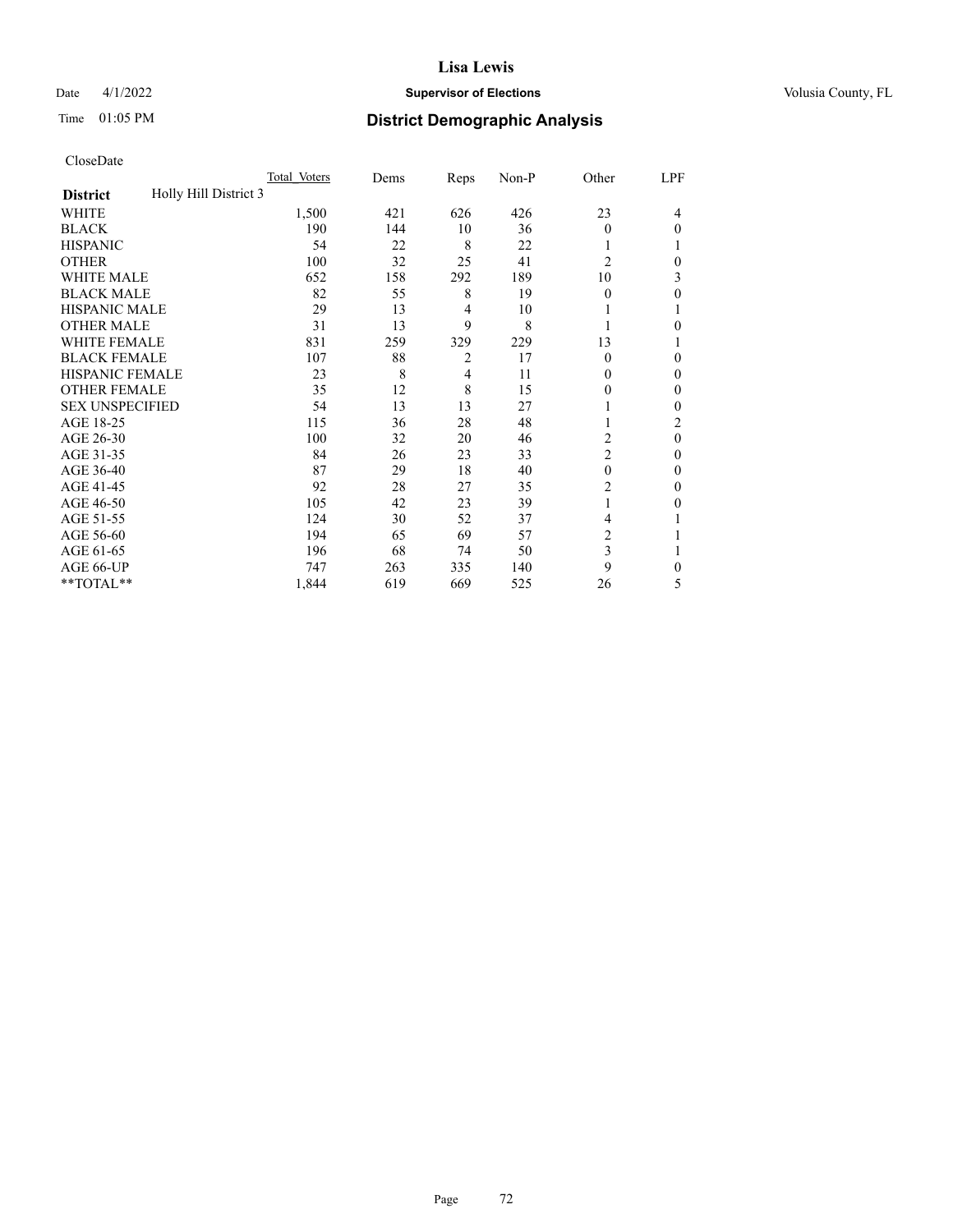# Date 4/1/2022 **Supervisor of Elections Supervisor of Elections** Volusia County, FL

# Time 01:05 PM **District Demographic Analysis**

|                                          | Total Voters | Dems | Reps           | Non-P | Other          | LPF            |
|------------------------------------------|--------------|------|----------------|-------|----------------|----------------|
| Holly Hill District 4<br><b>District</b> |              |      |                |       |                |                |
| WHITE                                    | 1,429        | 393  | 544            | 454   | 31             |                |
| <b>BLACK</b>                             | 418          | 306  | 8              | 98    | 5              |                |
| <b>HISPANIC</b>                          | 104          | 44   | 14             | 44    |                |                |
| <b>OTHER</b>                             | 95           | 38   | 17             | 39    | $\theta$       |                |
| <b>WHITE MALE</b>                        | 645          | 149  | 261            | 212   | 18             | 5              |
| <b>BLACK MALE</b>                        | 132          | 84   | 4              | 42    |                |                |
| <b>HISPANIC MALE</b>                     | 47           | 20   | 5              | 21    | 0              |                |
| <b>OTHER MALE</b>                        | 27           | 10   | 8              | 8     | $\theta$       | 1              |
| WHITE FEMALE                             | 766          | 240  | 276            | 235   | 13             | $\overline{c}$ |
| <b>BLACK FEMALE</b>                      | 281          | 220  | 4              | 53    | 4              | $\theta$       |
| <b>HISPANIC FEMALE</b>                   | 52           | 21   | 8              | 22    |                | $\Omega$       |
| <b>OTHER FEMALE</b>                      | 47           | 24   | $\overline{7}$ | 16    | $\Omega$       | $\theta$       |
| <b>SEX UNSPECIFIED</b>                   | 49           | 13   | 10             | 26    | $\mathbf{0}$   | $\theta$       |
| AGE 18-25                                | 213          | 73   | 48             | 85    | 7              | $\theta$       |
| AGE 26-30                                | 203          | 90   | 32             | 76    | $\overline{c}$ | 3              |
| AGE 31-35                                | 201          | 81   | 32             | 80    | 4              | 4              |
| AGE 36-40                                | 157          | 60   | 32             | 61    | 3              | 1              |
| AGE 41-45                                | 127          | 49   | 32             | 42    | 4              | $\theta$       |
| AGE 46-50                                | 128          | 43   | 44             | 38    | 3              | $\Omega$       |
| AGE 51-55                                | 153          | 45   | 45             | 58    | 5              | $\theta$       |
| AGE 56-60                                | 182          | 53   | 64             | 61    | 3              |                |
| AGE 61-65                                | 208          | 83   | 82             | 38    | 4              | 1              |
| AGE 66-UP                                | 474          | 204  | 172            | 96    | $\overline{c}$ | $\theta$       |
| **TOTAL**                                | 2,046        | 781  | 583            | 635   | 37             | 10             |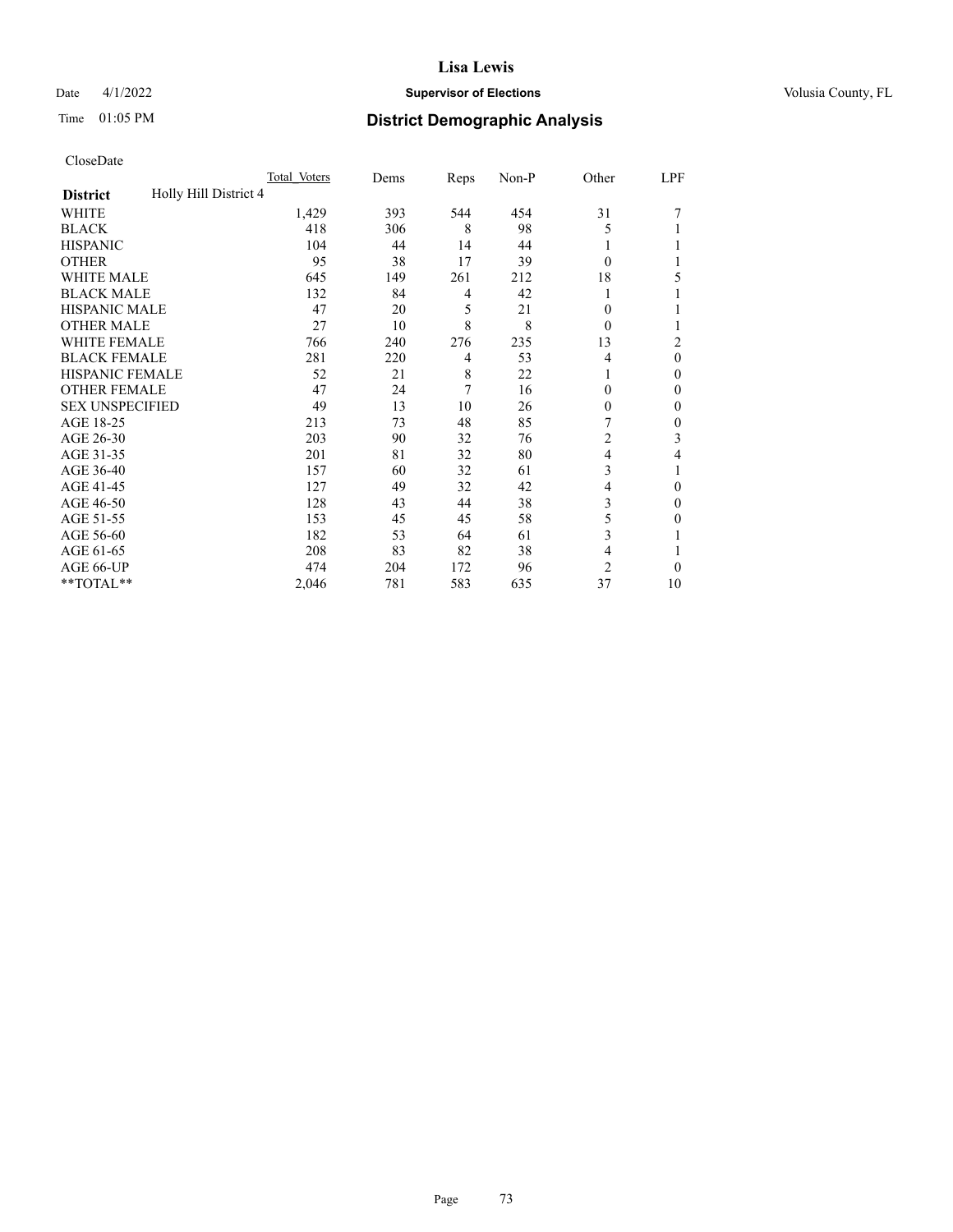# Date 4/1/2022 **Supervisor of Elections Supervisor of Elections** Volusia County, FL

# Time 01:05 PM **District Demographic Analysis**

|                        |            | Total Voters | Dems | Reps | Non-P | Other          | LPF            |
|------------------------|------------|--------------|------|------|-------|----------------|----------------|
| <b>District</b>        | Lake Helen |              |      |      |       |                |                |
| WHITE                  |            | 1,936        | 455  | 927  | 516   | 35             | 3              |
| <b>BLACK</b>           |            | 166          | 137  | 9    | 19    | l              | 0              |
| <b>HISPANIC</b>        |            | 117          | 33   | 35   | 45    | 3              |                |
| <b>OTHER</b>           |            | 90           | 30   | 27   | 29    | $\overline{2}$ | $\overline{c}$ |
| <b>WHITE MALE</b>      |            | 891          | 168  | 448  | 261   | 12             | 2              |
| <b>BLACK MALE</b>      |            | 81           | 66   | 6    | 9     | $\Omega$       | 0              |
| <b>HISPANIC MALE</b>   |            | 55           | 15   | 17   | 21    |                |                |
| <b>OTHER MALE</b>      |            | 29           | 11   | 7    | 9     | 1              |                |
| <b>WHITE FEMALE</b>    |            | 1,029        | 284  | 471  | 250   | 23             |                |
| <b>BLACK FEMALE</b>    |            | 80           | 70   | 1    | 8     | 1              | 0              |
| <b>HISPANIC FEMALE</b> |            | 59           | 17   | 17   | 23    | 2              | 0              |
| <b>OTHER FEMALE</b>    |            | 39           | 17   | 12   | 9     | 1              | 0              |
| <b>SEX UNSPECIFIED</b> |            | 46           | 7    | 19   | 19    | 0              |                |
| AGE 18-25              |            | 170          | 38   | 77   | 52    | 3              | 0              |
| AGE 26-30              |            | 155          | 36   | 58   | 53    | 6              | 2              |
| AGE 31-35              |            | 145          | 36   | 56   | 47    | 5              | 1              |
| AGE 36-40              |            | 153          | 36   | 56   | 57    | 4              | 0              |
| AGE 41-45              |            | 160          | 29   | 61   | 68    | 2              | 0              |
| AGE 46-50              |            | 147          | 36   | 63   | 41    | 5              | 2              |
| AGE 51-55              |            | 193          | 42   | 86   | 64    |                | 0              |
| AGE 56-60              |            | 225          | 60   | 110  | 47    | 8              | 0              |
| AGE 61-65              |            | 255          | 82   | 124  | 47    | 2              | 0              |
| AGE 66-UP              |            | 706          | 260  | 307  | 133   | 5              |                |
| **TOTAL**              |            | 2,309        | 655  | 998  | 609   | 41             | 6              |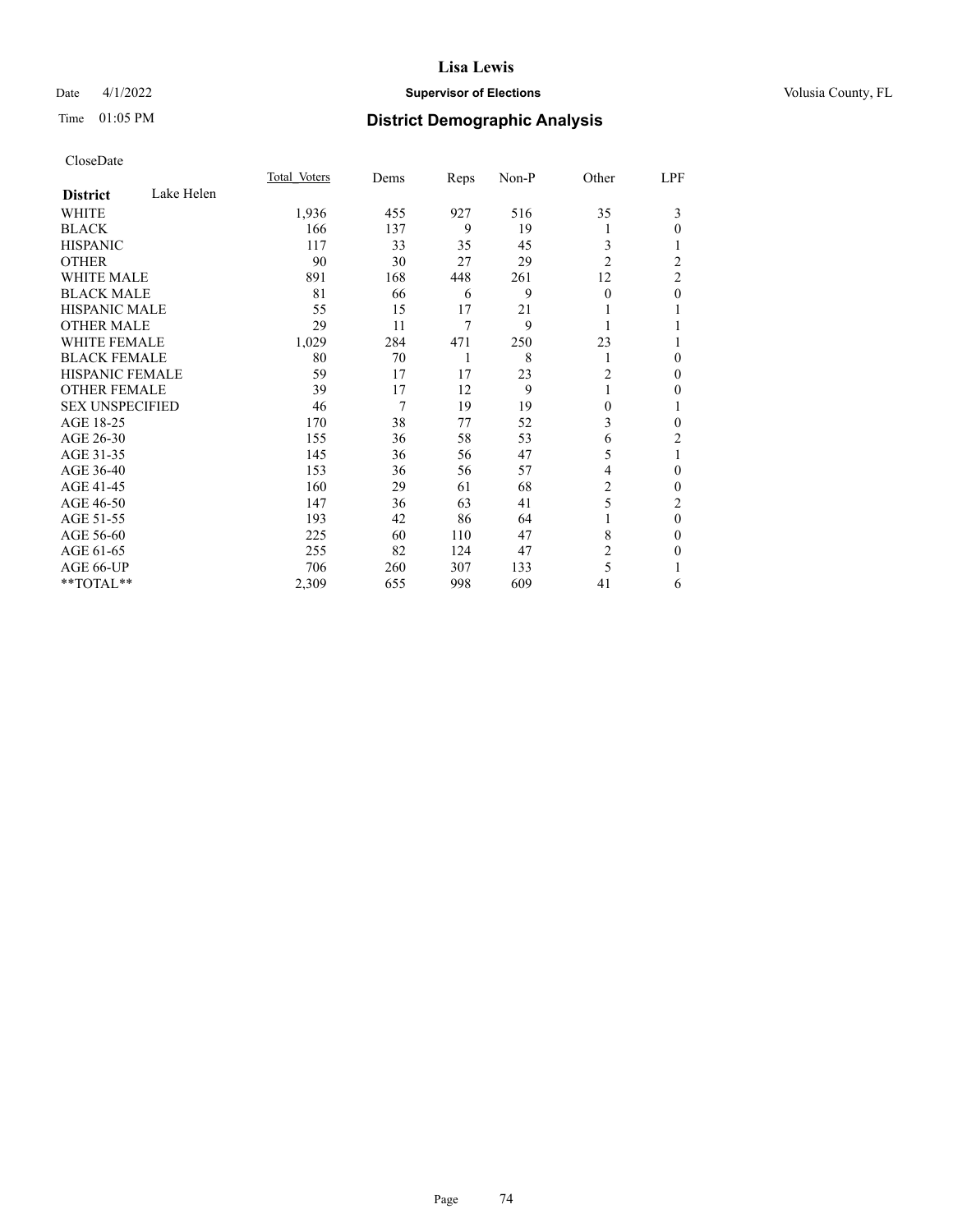# Date 4/1/2022 **Supervisor of Elections Supervisor of Elections** Volusia County, FL

| CloseDate |
|-----------|
|-----------|

| Total Voters | Dems                  | Reps         | $Non-P$ | Other          | LPF            |
|--------------|-----------------------|--------------|---------|----------------|----------------|
|              |                       |              |         |                |                |
| 5,188        | 1,409                 | 2,504        | 1,147   | 113            | 15             |
| 13           |                       | $\theta$     | 4       | 2              | $\theta$       |
| 73           | 25                    | 23           | 24      |                | $_{0}$         |
| 182          | 48                    | 63           | 65      | 5              |                |
| 2,427        | 535                   | 1,239        | 590     | 54             | 9              |
| 8            | 5                     | $\mathbf{0}$ | 3       | $\theta$       | 0              |
| 29           | 10                    | 8            | 11      | 0              | 0              |
| 63           | 16                    | 25           | 20      |                |                |
| 2,718        | 860                   | 1,248        | 546     | 58             | 6              |
| 4            | 1                     | $\mathbf{0}$ | 1       | 2              | 0              |
| 43           | 14                    | 15           | 13      | 1              | 0              |
| 74           | 28                    | 28           | 16      | $\overline{c}$ | 0              |
| 90           | 20                    | 27           | 40      | 3              | 0              |
| 288          | 67                    | 120          | 87      | 14             | $_{0}$         |
| 186          | 43                    | 63           | 74      | 4              | 2              |
| 198          | 49                    | 78           | 65      | 5              |                |
| 203          | 65                    | 59           | 74      | 4              |                |
| 223          | 46                    | 89           | 80      | 5              | 3              |
| 251          | 48                    | 119          | 69      | 13             | $\overline{c}$ |
| 417          | 105                   | 215          | 86      | 10             |                |
| 623          | 120                   | 345          | 144     | 12             | $\overline{c}$ |
| 698          | 191                   | 339          | 151     | 15             | $\overline{c}$ |
| 2,369        | 755                   | 1,163        | 410     | 39             | 2              |
| 5,456        | 1,489                 | 2,590        | 1,240   | 121            | 16             |
|              | New Smyrna Bch Zone 1 |              |         |                |                |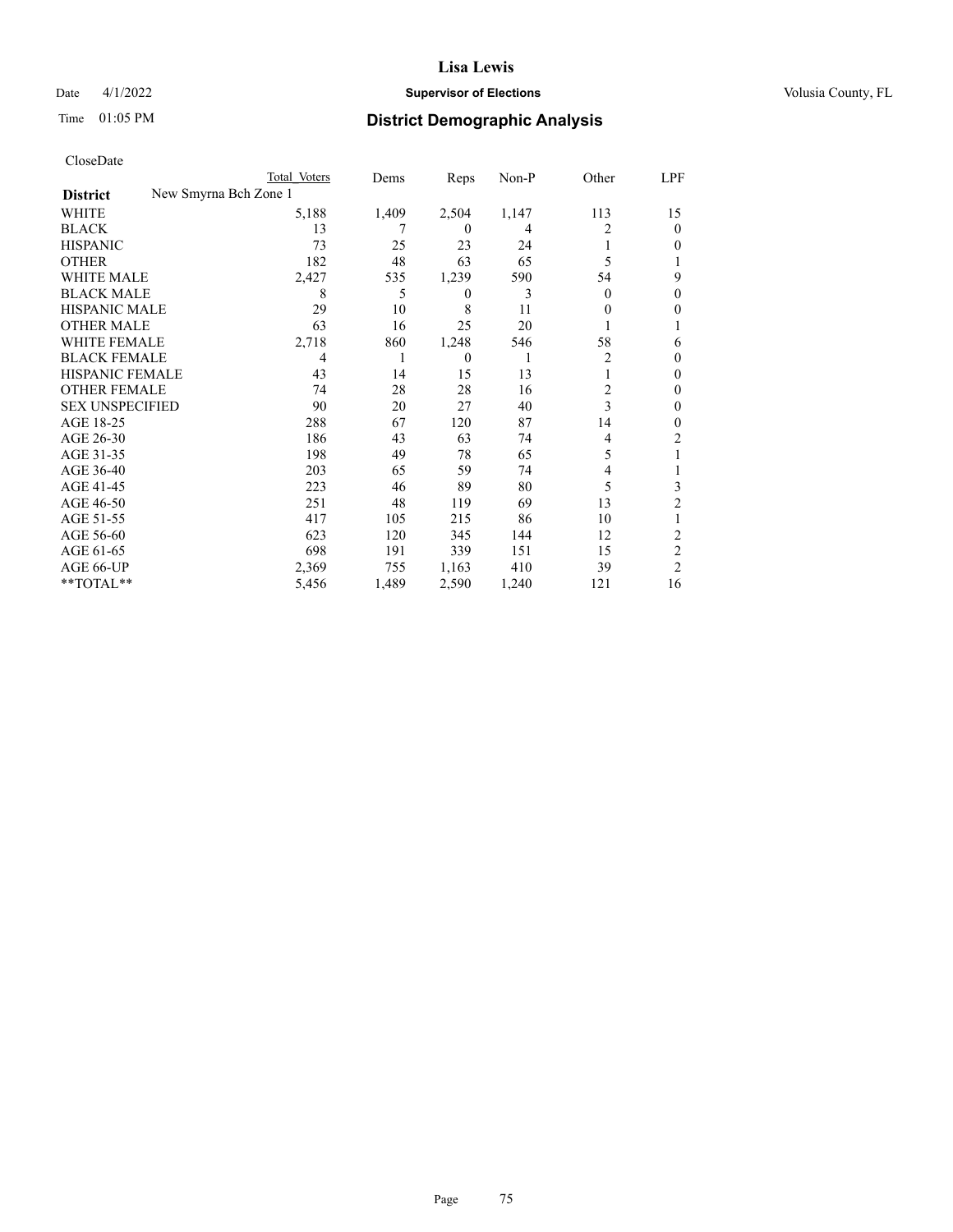# Date 4/1/2022 **Supervisor of Elections Supervisor of Elections** Volusia County, FL

| CloseDate |
|-----------|
|-----------|

|                                          | Total Voters | Dems  | Reps           | Non-P | Other          | LPF |
|------------------------------------------|--------------|-------|----------------|-------|----------------|-----|
| New Smyrna Bch Zone 2<br><b>District</b> |              |       |                |       |                |     |
| WHITE                                    | 4,237        | 1,222 | 1,818          | 1,088 | 94             | 15  |
| <b>BLACK</b>                             | 88           | 66    | 5              | 16    | 1              | 0   |
| <b>HISPANIC</b>                          | 94           | 36    | 26             | 29    | 2              |     |
| <b>OTHER</b>                             | 168          | 44    | 53             | 68    | 3              | 0   |
| <b>WHITE MALE</b>                        | 1,919        | 448   | 861            | 555   | 47             | 8   |
| <b>BLACK MALE</b>                        | 30           | 22    | 3              | 5     | $\overline{0}$ | 0   |
| HISPANIC MALE                            | 50           | 17    | 14             | 19    | 0              | 0   |
| <b>OTHER MALE</b>                        | 50           | 12    | 16             | 22    | $\theta$       | 0   |
| <b>WHITE FEMALE</b>                      | 2,284        | 760   | 945            | 525   | 47             | 7   |
| <b>BLACK FEMALE</b>                      | 58           | 44    | $\overline{2}$ | 11    | 1              | 0   |
| HISPANIC FEMALE                          | 43           | 19    | 12             | 9     | 2              |     |
| <b>OTHER FEMALE</b>                      | 81           | 25    | 27             | 27    | $\overline{2}$ | 0   |
| <b>SEX UNSPECIFIED</b>                   | 72           | 21    | 22             | 28    | 1              | 0   |
| AGE 18-25                                | 275          | 79    | 90             | 93    | 11             | 2   |
| AGE 26-30                                | 200          | 52    | 50             | 92    | 4              | 2   |
| AGE 31-35                                | 184          | 46    | 63             | 67    | 5              | 3   |
| AGE 36-40                                | 212          | 56    | 77             | 74    | 4              |     |
| AGE 41-45                                | 251          | 73    | 72             | 91    | 12             | 3   |
| AGE 46-50                                | 271          | 53    | 101            | 103   | 13             |     |
| AGE 51-55                                | 358          | 84    | 173            | 91    | 9              |     |
| AGE 56-60                                | 484          | 101   | 260            | 111   | 12             | 0   |
| AGE 61-65                                | 576          | 176   | 262            | 130   | 7              |     |
| AGE 66-UP                                | 1,776        | 648   | 754            | 349   | 23             | 2   |
| **TOTAL**                                | 4,587        | 1,368 | 1,902          | 1,201 | 100            | 16  |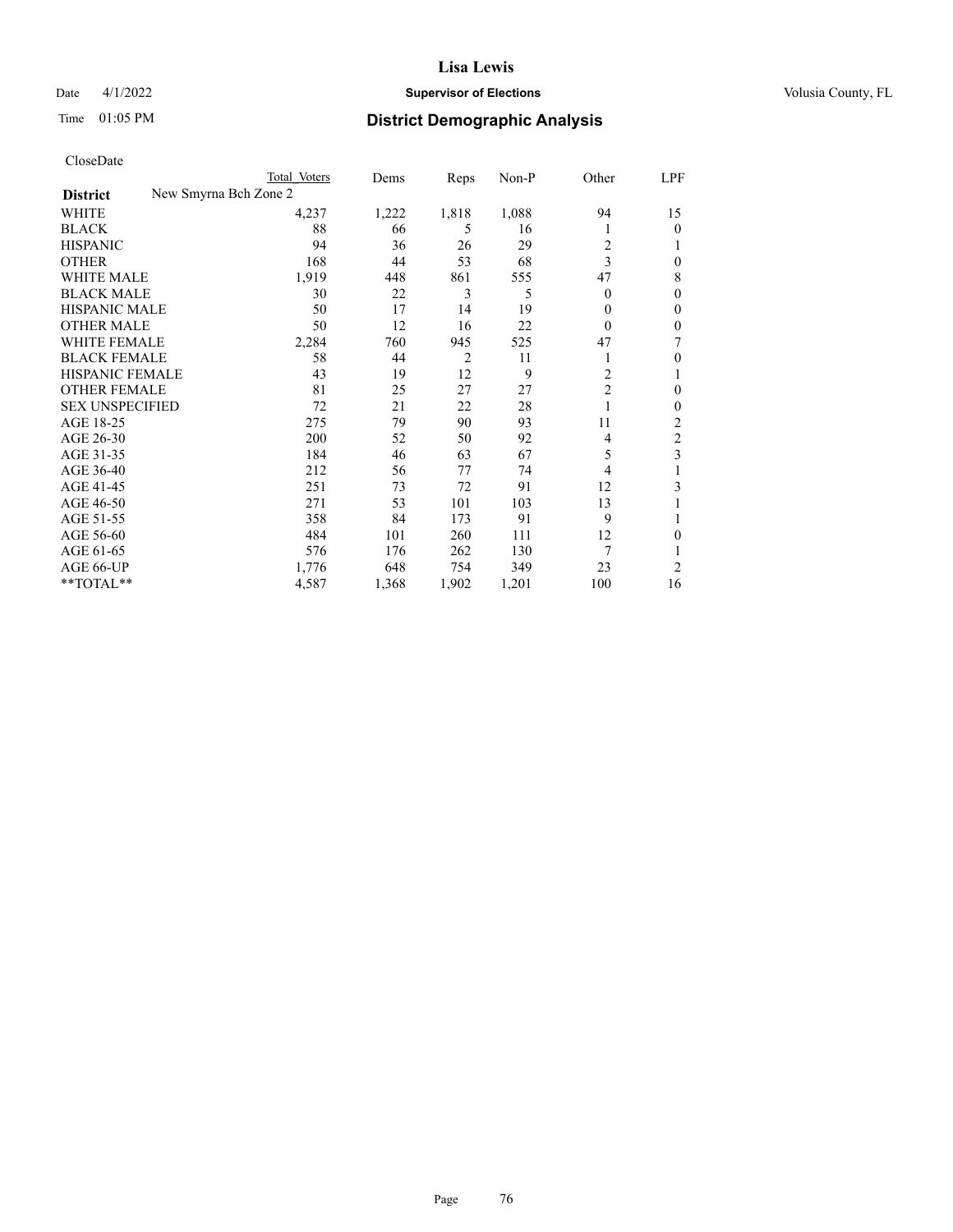# Date 4/1/2022 **Supervisor of Elections Supervisor of Elections** Volusia County, FL

| CloseDate |
|-----------|
|-----------|

| Total Voters | Dems                  | Reps  | $Non-P$ | Other          | LPF            |
|--------------|-----------------------|-------|---------|----------------|----------------|
|              |                       |       |         |                |                |
| 6,494        | 1,471                 | 3,181 | 1,678   | 143            | 21             |
| 89           | 60                    | 5     | 23      |                | $\theta$       |
| 194          | 55                    | 60    | 72      | 6              | 1              |
| 249          | 60                    | 83    | 104     | 1              | 1              |
| 3,049        | 563                   | 1,572 | 826     | 74             | 14             |
| 51           | 32                    | 4     | 15      | 0              | $\overline{0}$ |
| 99           | 27                    | 30    | 37      | 4              | 1              |
| 83           | 23                    | 24    | 36      | $\Omega$       | $\mathbf{0}$   |
| 3,394        | 895                   | 1,589 | 835     | 69             | 6              |
| 37           | 27                    | 1     | 8       |                | $\mathbf{0}$   |
| 92           | 27                    | 29    | 34      | $\overline{c}$ | $\mathbf{0}$   |
| 117          | 31                    | 41    | 43      |                | 1              |
| 104          | 21                    | 39    | 43      | $\mathbf{0}$   | 1              |
| 405          | 86                    | 171   | 131     | 17             | $\mathbf{0}$   |
| 386          | 78                    | 145   | 150     | 10             | 3              |
| 408          | 81                    | 147   | 166     | 10             | 4              |
| 398          | 91                    | 156   | 140     | 8              | 3              |
| 410          | 86                    | 171   | 139     | 10             | 4              |
| 382          | 77                    | 190   | 106     | 8              | 1              |
| 484          | 96                    | 242   | 125     | 18             | 3              |
| 627          | 123                   | 325   | 169     | 7              | 3              |
| 753          | 167                   | 391   | 182     | 13             | $\theta$       |
| 2,773        | 761                   | 1,391 | 569     | 50             | 2              |
| 7,026        | 1,646                 | 3,329 | 1,877   | 151            | 23             |
|              | New Smyrna Bch Zone 3 |       |         |                |                |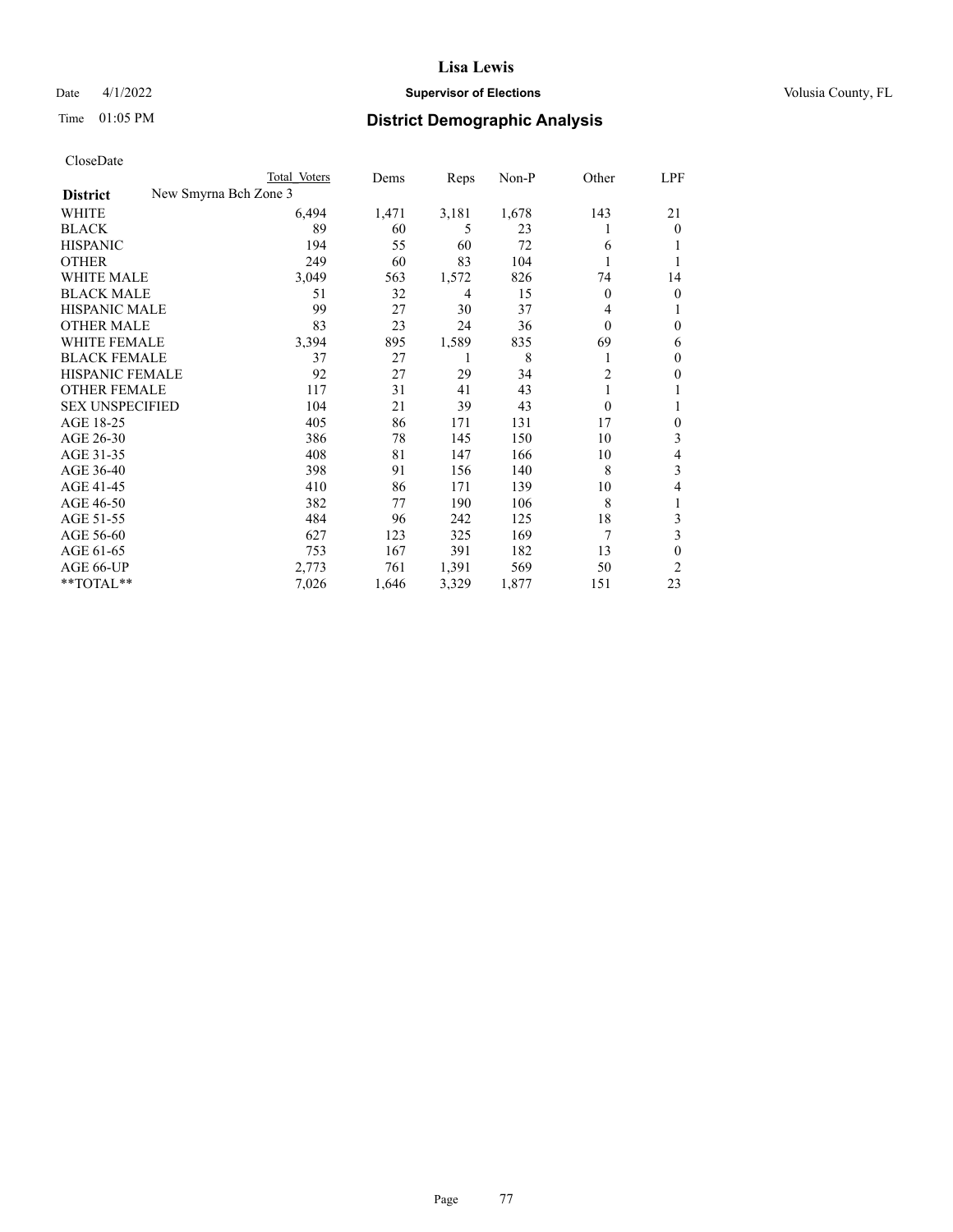# Date 4/1/2022 **Supervisor of Elections Supervisor of Elections** Volusia County, FL

| CloseDate |
|-----------|
|-----------|

| New Smyrna Bch Zone 4<br><b>District</b><br>6,919<br>3,381<br>1,765<br>WHITE<br>1,601<br>157<br><b>BLACK</b><br>578<br>453<br>23<br>97<br>4<br>242<br>77<br>79<br>82<br><b>HISPANIC</b><br>4<br>368<br>9<br><b>OTHER</b><br>116<br>80<br>162<br><b>WHITE MALE</b><br>3,199<br>604<br>1,671<br>843<br>67<br>3<br><b>BLACK MALE</b><br>249<br>180<br>10<br>55<br><b>HISPANIC MALE</b><br>110<br>39<br>35<br>35<br><b>OTHER MALE</b><br>132<br>39<br>31<br>57<br>4<br>WHITE FEMALE<br>3,667<br>1,690<br>983<br>903<br>90<br><b>BLACK FEMALE</b><br>318<br>264<br>12<br>41<br>1<br>3<br>HISPANIC FEMALE<br>128<br>42<br>38<br>45<br>3<br><b>OTHER FEMALE</b><br>38<br>162<br>57<br>64<br>$\overline{c}$<br><b>SEX UNSPECIFIED</b><br>142<br>43<br>34<br>63<br>21<br>AGE 18-25<br>581<br>183<br>176<br>199<br>AGE 26-30<br>455<br>119<br>139<br>179<br>14<br>424<br>9<br>AGE 31-35<br>109<br>150<br>152<br>422<br>9<br>AGE 36-40<br>116<br>153<br>143<br>AGE 41-45<br>405<br>101<br>11<br>173<br>120<br>AGE 46-50<br>448<br>119<br>196<br>121<br>11 |           | Total Voters | Dems | Reps | $Non-P$ | Other | LPF          |
|------------------------------------------------------------------------------------------------------------------------------------------------------------------------------------------------------------------------------------------------------------------------------------------------------------------------------------------------------------------------------------------------------------------------------------------------------------------------------------------------------------------------------------------------------------------------------------------------------------------------------------------------------------------------------------------------------------------------------------------------------------------------------------------------------------------------------------------------------------------------------------------------------------------------------------------------------------------------------------------------------------------------------------------------|-----------|--------------|------|------|---------|-------|--------------|
|                                                                                                                                                                                                                                                                                                                                                                                                                                                                                                                                                                                                                                                                                                                                                                                                                                                                                                                                                                                                                                                |           |              |      |      |         |       |              |
|                                                                                                                                                                                                                                                                                                                                                                                                                                                                                                                                                                                                                                                                                                                                                                                                                                                                                                                                                                                                                                                |           |              |      |      |         |       | 15           |
|                                                                                                                                                                                                                                                                                                                                                                                                                                                                                                                                                                                                                                                                                                                                                                                                                                                                                                                                                                                                                                                |           |              |      |      |         |       | 1            |
|                                                                                                                                                                                                                                                                                                                                                                                                                                                                                                                                                                                                                                                                                                                                                                                                                                                                                                                                                                                                                                                |           |              |      |      |         |       | 0            |
|                                                                                                                                                                                                                                                                                                                                                                                                                                                                                                                                                                                                                                                                                                                                                                                                                                                                                                                                                                                                                                                |           |              |      |      |         |       | 1            |
|                                                                                                                                                                                                                                                                                                                                                                                                                                                                                                                                                                                                                                                                                                                                                                                                                                                                                                                                                                                                                                                |           |              |      |      |         |       | 14           |
|                                                                                                                                                                                                                                                                                                                                                                                                                                                                                                                                                                                                                                                                                                                                                                                                                                                                                                                                                                                                                                                |           |              |      |      |         |       | 1            |
|                                                                                                                                                                                                                                                                                                                                                                                                                                                                                                                                                                                                                                                                                                                                                                                                                                                                                                                                                                                                                                                |           |              |      |      |         |       | $\theta$     |
|                                                                                                                                                                                                                                                                                                                                                                                                                                                                                                                                                                                                                                                                                                                                                                                                                                                                                                                                                                                                                                                |           |              |      |      |         |       | 1            |
|                                                                                                                                                                                                                                                                                                                                                                                                                                                                                                                                                                                                                                                                                                                                                                                                                                                                                                                                                                                                                                                |           |              |      |      |         |       | 1            |
|                                                                                                                                                                                                                                                                                                                                                                                                                                                                                                                                                                                                                                                                                                                                                                                                                                                                                                                                                                                                                                                |           |              |      |      |         |       | $\theta$     |
|                                                                                                                                                                                                                                                                                                                                                                                                                                                                                                                                                                                                                                                                                                                                                                                                                                                                                                                                                                                                                                                |           |              |      |      |         |       | $\mathbf{0}$ |
|                                                                                                                                                                                                                                                                                                                                                                                                                                                                                                                                                                                                                                                                                                                                                                                                                                                                                                                                                                                                                                                |           |              |      |      |         |       | $\mathbf{0}$ |
|                                                                                                                                                                                                                                                                                                                                                                                                                                                                                                                                                                                                                                                                                                                                                                                                                                                                                                                                                                                                                                                |           |              |      |      |         |       | $\mathbf{0}$ |
|                                                                                                                                                                                                                                                                                                                                                                                                                                                                                                                                                                                                                                                                                                                                                                                                                                                                                                                                                                                                                                                |           |              |      |      |         |       | 2            |
|                                                                                                                                                                                                                                                                                                                                                                                                                                                                                                                                                                                                                                                                                                                                                                                                                                                                                                                                                                                                                                                |           |              |      |      |         |       | 4            |
|                                                                                                                                                                                                                                                                                                                                                                                                                                                                                                                                                                                                                                                                                                                                                                                                                                                                                                                                                                                                                                                |           |              |      |      |         |       | 4            |
|                                                                                                                                                                                                                                                                                                                                                                                                                                                                                                                                                                                                                                                                                                                                                                                                                                                                                                                                                                                                                                                |           |              |      |      |         |       | 1            |
|                                                                                                                                                                                                                                                                                                                                                                                                                                                                                                                                                                                                                                                                                                                                                                                                                                                                                                                                                                                                                                                |           |              |      |      |         |       | $\theta$     |
|                                                                                                                                                                                                                                                                                                                                                                                                                                                                                                                                                                                                                                                                                                                                                                                                                                                                                                                                                                                                                                                |           |              |      |      |         |       |              |
|                                                                                                                                                                                                                                                                                                                                                                                                                                                                                                                                                                                                                                                                                                                                                                                                                                                                                                                                                                                                                                                | AGE 51-55 | 604          | 150  | 276  | 160     | 16    | 2            |
| AGE 56-60<br>777<br>176<br>398<br>188<br>15                                                                                                                                                                                                                                                                                                                                                                                                                                                                                                                                                                                                                                                                                                                                                                                                                                                                                                                                                                                                    |           |              |      |      |         |       | $\theta$     |
| 969<br>AGE 61-65<br>257<br>475<br>221<br>16                                                                                                                                                                                                                                                                                                                                                                                                                                                                                                                                                                                                                                                                                                                                                                                                                                                                                                                                                                                                    |           |              |      |      |         |       | $\theta$     |
| 1,420<br>623<br>AGE 66-UP<br>3,022<br>924<br>52                                                                                                                                                                                                                                                                                                                                                                                                                                                                                                                                                                                                                                                                                                                                                                                                                                                                                                                                                                                                |           |              |      |      |         |       | 3            |
| **TOTAL**<br>8,107<br>2,247<br>3,563<br>2,106<br>174                                                                                                                                                                                                                                                                                                                                                                                                                                                                                                                                                                                                                                                                                                                                                                                                                                                                                                                                                                                           |           |              |      |      |         |       | 17           |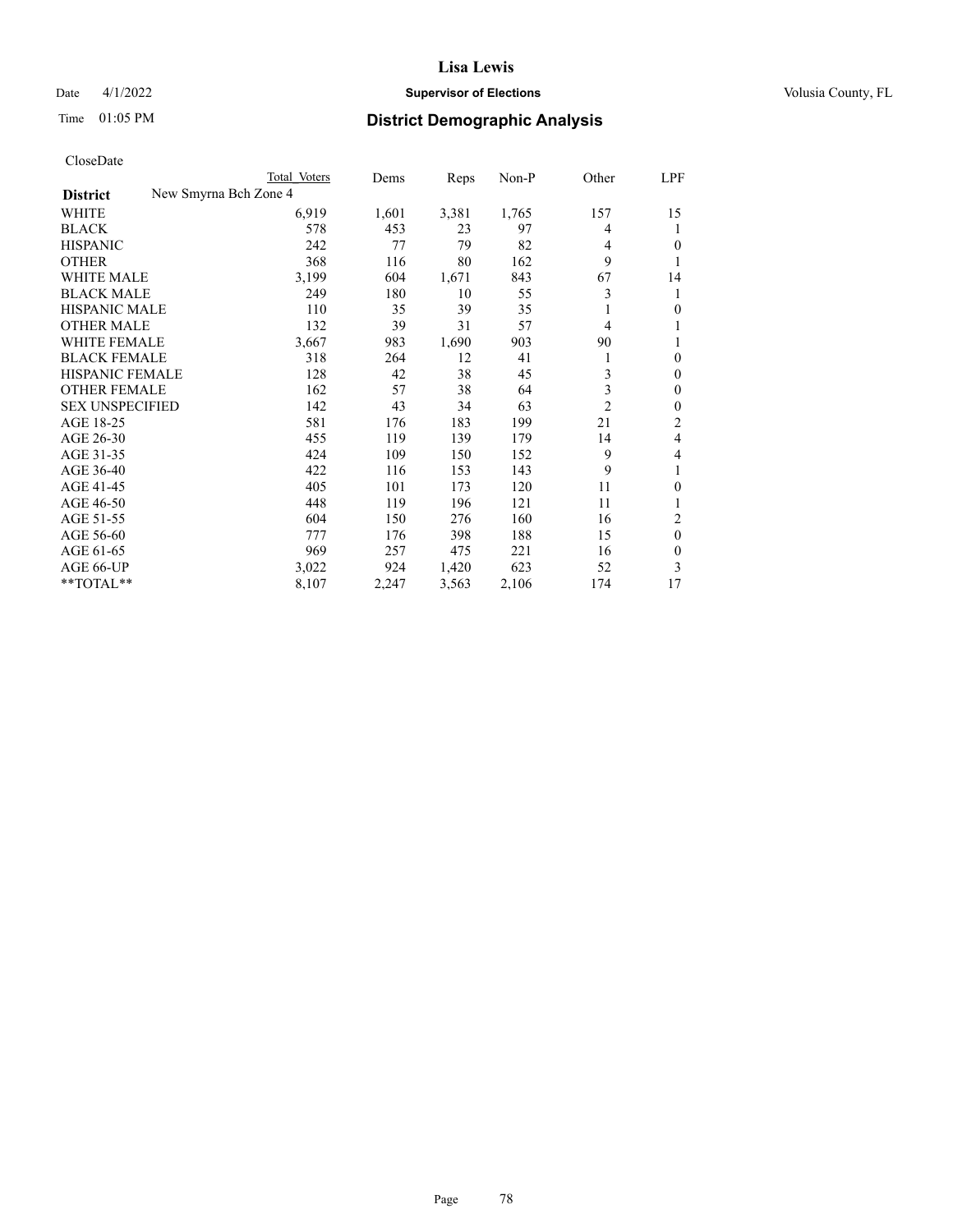# Date 4/1/2022 **Supervisor of Elections Supervisor of Elections** Volusia County, FL

# Time 01:05 PM **District Demographic Analysis**

|                        |          | Total Voters | Dems | Reps           | Non-P | Other          | LPF      |
|------------------------|----------|--------------|------|----------------|-------|----------------|----------|
| <b>District</b>        | Oak Hill |              |      |                |       |                |          |
| WHITE                  |          | 1,491        | 316  | 755            | 378   | 39             | 3        |
| <b>BLACK</b>           |          | 150          | 121  | 6              | 23    | $\Omega$       | 0        |
| <b>HISPANIC</b>        |          | 22           | 8    | $\overline{4}$ | 9     |                | 0        |
| <b>OTHER</b>           |          | 48           | 14   | 20             | 13    |                | 0        |
| <b>WHITE MALE</b>      |          | 726          | 137  | 385            | 188   | 14             | 2        |
| <b>BLACK MALE</b>      |          | 75           | 56   | $\overline{4}$ | 15    | $\theta$       | $\theta$ |
| <b>HISPANIC MALE</b>   |          | 8            | 1    | 3              | 4     | $\Omega$       | 0        |
| <b>OTHER MALE</b>      |          | 20           | 5    | 8              | 6     |                | 0        |
| <b>WHITE FEMALE</b>    |          | 748          | 176  | 362            | 184   | 25             |          |
| <b>BLACK FEMALE</b>    |          | 73           | 64   | 1              | 8     | $\Omega$       | 0        |
| <b>HISPANIC FEMALE</b> |          | 14           | 7    |                | 5     |                | 0        |
| <b>OTHER FEMALE</b>    |          | 17           | 6    | 8              | 3     | $\Omega$       | 0        |
| <b>SEX UNSPECIFIED</b> |          | 30           | 7    | 13             | 10    | 0              | 0        |
| AGE 18-25              |          | 116          | 31   | 43             | 36    | 6              | 0        |
| AGE 26-30              |          | 75           | 23   | 28             | 21    | 2              |          |
| AGE 31-35              |          | 75           | 20   | 30             | 22    | 3              | 0        |
| AGE 36-40              |          | 68           | 15   | 32             | 19    | $\overline{c}$ | 0        |
| AGE 41-45              |          | 96           | 27   | 38             | 29    | $\overline{c}$ | 0        |
| AGE 46-50              |          | 76           | 22   | 31             | 20    | 3              | 0        |
| AGE 51-55              |          | 124          | 28   | 65             | 28    | 3              | 0        |
| AGE 56-60              |          | 166          | 42   | 76             | 41    |                | 0        |
| AGE 61-65              |          | 245          | 69   | 125            | 46    | 3              | 2        |
| AGE 66-UP              |          | 670          | 182  | 317            | 161   | 10             | $\Omega$ |
| **TOTAL**              |          | 1,711        | 459  | 785            | 423   | 41             | 3        |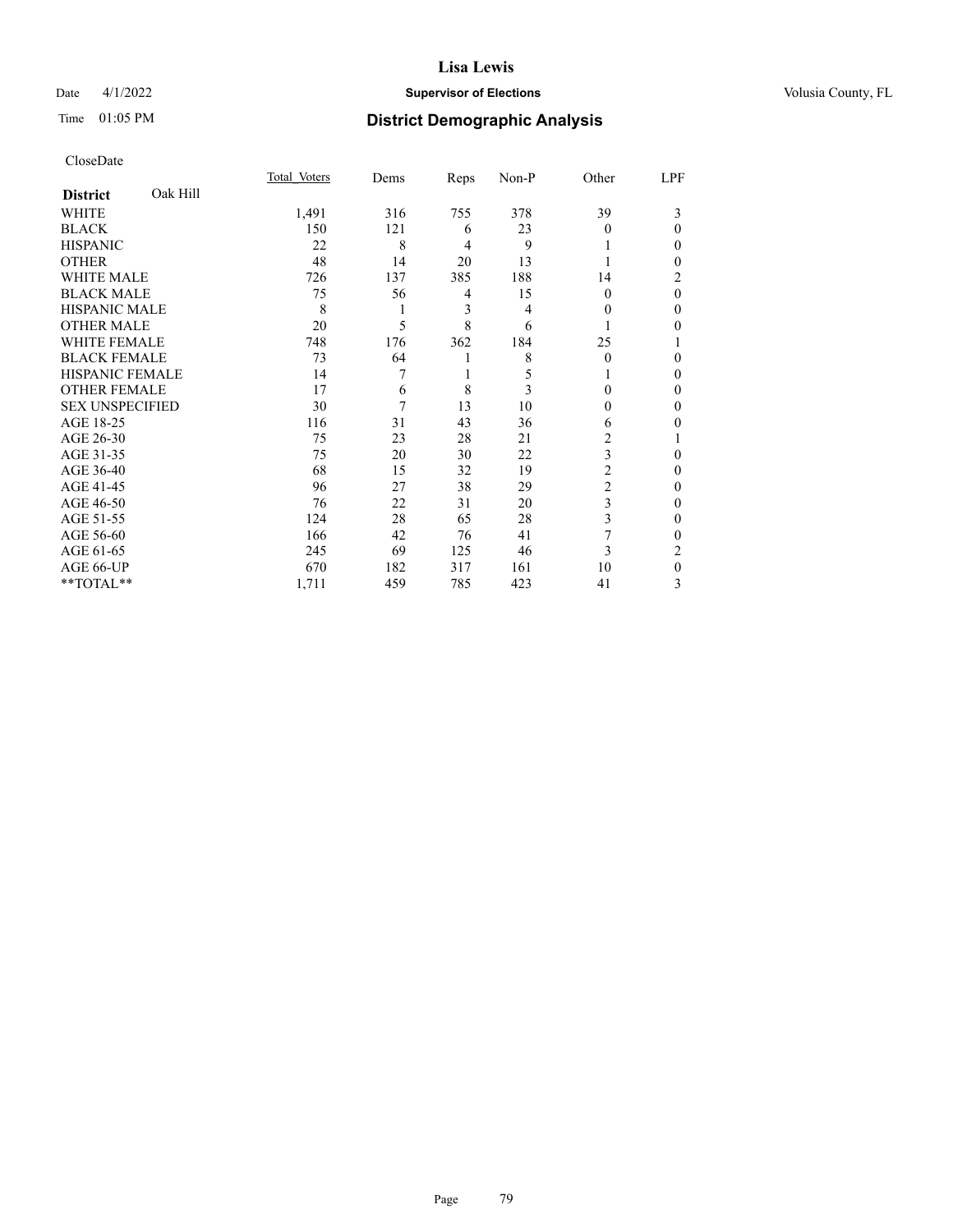# Date 4/1/2022 **Supervisor of Elections Supervisor of Elections** Volusia County, FL

# Time 01:05 PM **District Demographic Analysis**

|                        |                    | Total Voters | Dems | Reps | Non-P | Other          | LPF          |
|------------------------|--------------------|--------------|------|------|-------|----------------|--------------|
| <b>District</b>        | Orange City Seat 1 |              |      |      |       |                |              |
| WHITE                  |                    | 934          | 262  | 385  | 261   | 24             | 2            |
| <b>BLACK</b>           |                    | 242          | 179  | 10   | 52    | 1              | $\theta$     |
| <b>HISPANIC</b>        |                    | 723          | 297  | 117  | 294   | 12             | 3            |
| <b>OTHER</b>           |                    | 128          | 41   | 22   | 60    | 5              | 0            |
| <b>WHITE MALE</b>      |                    | 369          | 85   | 165  | 111   |                |              |
| <b>BLACK MALE</b>      |                    | 79           | 53   | 6    | 20    | $\theta$       | 0            |
| <b>HISPANIC MALE</b>   |                    | 286          | 103  | 53   | 124   | 4              | 2            |
| <b>OTHER MALE</b>      |                    | 45           | 12   | 10   | 23    | $\theta$       | $\mathbf{0}$ |
| <b>WHITE FEMALE</b>    |                    | 558          | 175  | 218  | 147   | 17             |              |
| <b>BLACK FEMALE</b>    |                    | 162          | 125  | 4    | 32    | 1              | 0            |
| <b>HISPANIC FEMALE</b> |                    | 431          | 191  | 63   | 168   | 8              |              |
| <b>OTHER FEMALE</b>    |                    | 64           | 24   | 10   | 26    | 4              | 0            |
| <b>SEX UNSPECIFIED</b> |                    | 33           | 11   | 5    | 16    | 1              | 0            |
| AGE 18-25              |                    | 230          | 94   | 36   | 89    | 10             |              |
| AGE 26-30              |                    | 184          | 67   | 36   | 75    | $\overline{4}$ | 2            |
| AGE 31-35              |                    | 190          | 67   | 36   | 80    | 7              | 0            |
| AGE 36-40              |                    | 154          | 49   | 32   | 69    | 3              |              |
| AGE 41-45              |                    | 132          | 50   | 31   | 48    | $\overline{c}$ |              |
| AGE 46-50              |                    | 118          | 44   | 30   | 41    | 3              | $\Omega$     |
| AGE 51-55              |                    | 122          | 45   | 36   | 38    | 3              | 0            |
| AGE 56-60              |                    | 135          | 45   | 42   | 46    | $\overline{c}$ | 0            |
| AGE 61-65              |                    | 136          | 61   | 37   | 34    | $\overline{4}$ | $\theta$     |
| AGE 66-UP              |                    | 626          | 257  | 218  | 147   | 4              | 0            |
| **TOTAL**              |                    | 2,027        | 779  | 534  | 667   | 42             | 5            |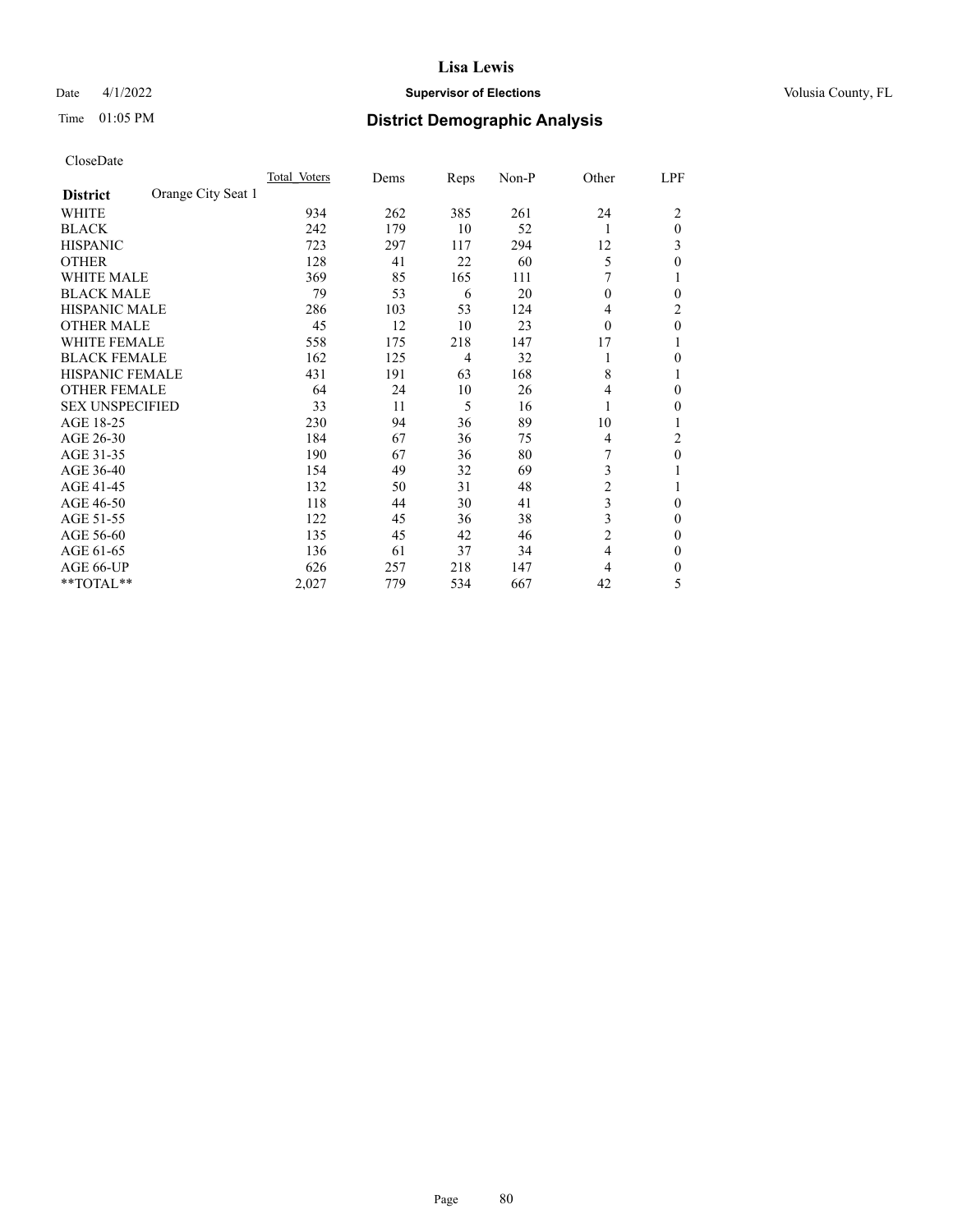# Date 4/1/2022 **Supervisor of Elections Supervisor of Elections** Volusia County, FL

# Time 01:05 PM **District Demographic Analysis**

|                        |                    | Total Voters | Dems | Reps | Non-P | Other          | LPF    |
|------------------------|--------------------|--------------|------|------|-------|----------------|--------|
| <b>District</b>        | Orange City Seat 2 |              |      |      |       |                |        |
| WHITE                  |                    | 1,231        | 281  | 566  | 357   | 20             |        |
| <b>BLACK</b>           |                    | 102          | 73   | 6    | 22    |                | 0      |
| <b>HISPANIC</b>        |                    | 368          | 141  | 54   | 165   | 8              | $_{0}$ |
| <b>OTHER</b>           |                    | 78           | 15   | 27   | 36    | $\Omega$       | 0      |
| <b>WHITE MALE</b>      |                    | 568          | 100  | 278  | 175   | 11             | 4      |
| <b>BLACK MALE</b>      |                    | 46           | 28   | 3    | 14    |                | 0      |
| <b>HISPANIC MALE</b>   |                    | 153          | 54   | 27   | 69    | 3              | 0      |
| <b>OTHER MALE</b>      |                    | 29           | 5    | 11   | 13    | $\theta$       | 0      |
| WHITE FEMALE           |                    | 651          | 180  | 279  | 180   | 9              | 3      |
| <b>BLACK FEMALE</b>    |                    | 56           | 45   | 3    | 8     | $\theta$       | 0      |
| <b>HISPANIC FEMALE</b> |                    | 210          | 87   | 27   | 91    | 5              | 0      |
| <b>OTHER FEMALE</b>    |                    | 27           | 8    | 10   | 9     | $\theta$       | 0      |
| <b>SEX UNSPECIFIED</b> |                    | 39           | 3    | 15   | 21    | 0              | 0      |
| AGE 18-25              |                    | 189          | 54   | 43   | 90    | $\overline{2}$ | 0      |
| AGE 26-30              |                    | 141          | 29   | 36   | 70    | 3              | 3      |
| AGE 31-35              |                    | 162          | 54   | 49   | 56    | $\overline{c}$ |        |
| AGE 36-40              |                    | 168          | 46   | 52   | 67    | 1              | 2      |
| AGE 41-45              |                    | 153          | 43   | 46   | 60    | 4              | 0      |
| AGE 46-50              |                    | 141          | 40   | 50   | 47    | 3              |        |
| AGE 51-55              |                    | 168          | 45   | 66   | 54    | 3              | 0      |
| AGE 56-60              |                    | 137          | 44   | 54   | 36    | 3              | 0      |
| AGE 61-65              |                    | 141          | 34   | 77   | 28    | $\overline{2}$ | 0      |
| AGE 66-UP              |                    | 379          | 121  | 180  | 72    | 6              | 0      |
| **TOTAL**              |                    | 1,779        | 510  | 653  | 580   | 29             | 7      |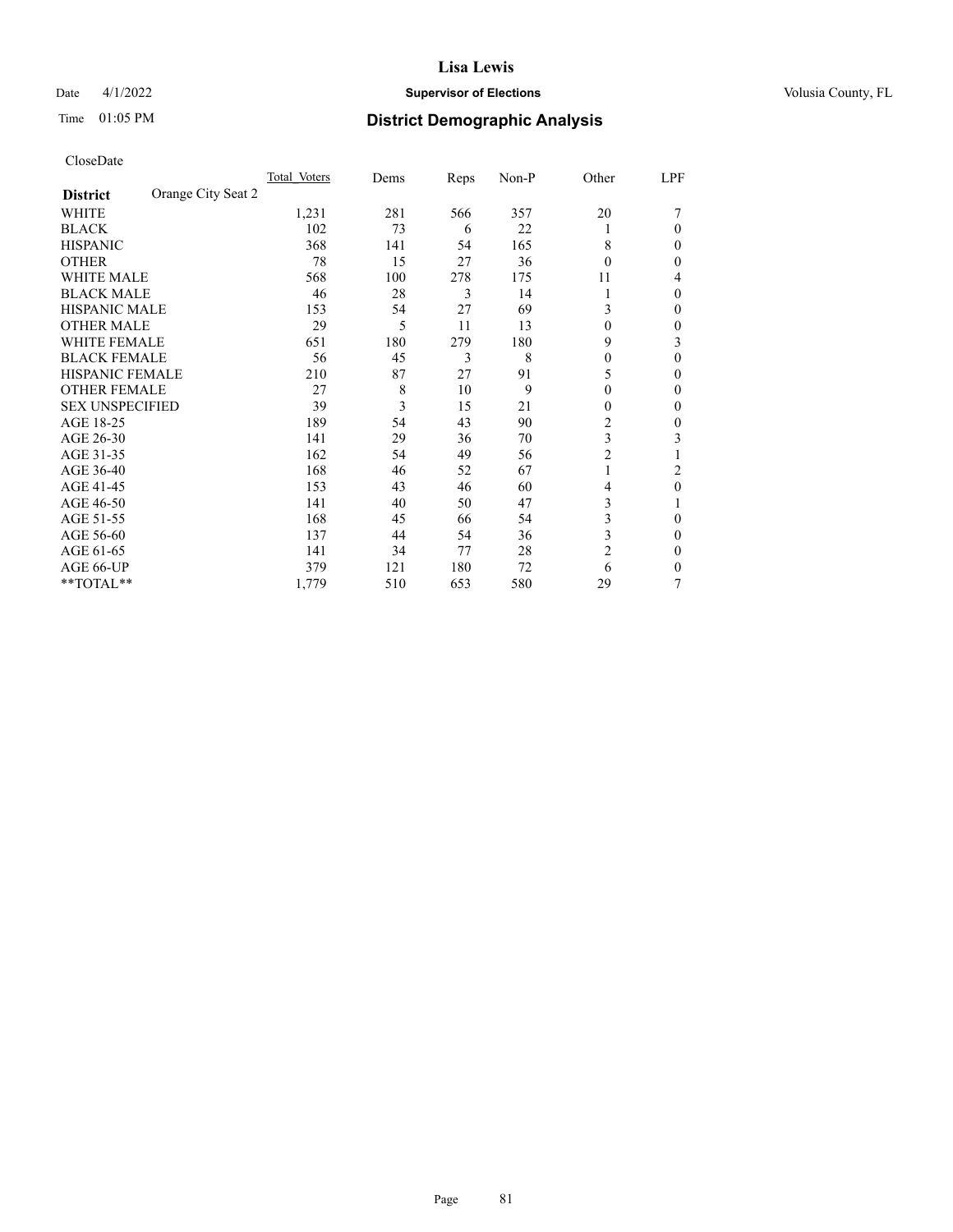# Date 4/1/2022 **Supervisor of Elections Supervisor of Elections** Volusia County, FL

| CloseDate |
|-----------|
|-----------|

|                        |                    | Total Voters | Dems | Reps           | Non-P | Other          | LPF |
|------------------------|--------------------|--------------|------|----------------|-------|----------------|-----|
| <b>District</b>        | Orange City Seat 3 |              |      |                |       |                |     |
| WHITE                  |                    | 1,265        | 292  | 583            | 356   | 29             | 5   |
| <b>BLACK</b>           |                    | 125          | 95   | 6              | 22    |                |     |
| <b>HISPANIC</b>        |                    | 363          | 155  | 62             | 141   | 5              | 0   |
| <b>OTHER</b>           |                    | 118          | 33   | 25             | 58    | $\overline{2}$ | 0   |
| <b>WHITE MALE</b>      |                    | 546          | 105  | 262            | 164   | 13             | 2   |
| <b>BLACK MALE</b>      |                    | 47           | 30   | $\overline{4}$ | 12    | $\theta$       |     |
| <b>HISPANIC MALE</b>   |                    | 153          | 54   | 34             | 61    | 4              | 0   |
| <b>OTHER MALE</b>      |                    | 41           | 12   | 8              | 21    | $\theta$       | 0   |
| <b>WHITE FEMALE</b>    |                    | 697          | 181  | 315            | 183   | 15             | 3   |
| <b>BLACK FEMALE</b>    |                    | 76           | 64   | 2              | 9     |                | 0   |
| <b>HISPANIC FEMALE</b> |                    | 206          | 98   | 28             | 79    |                | 0   |
| <b>OTHER FEMALE</b>    |                    | 53           | 15   | 12             | 24    | 2              | 0   |
| <b>SEX UNSPECIFIED</b> |                    | 52           | 16   | 11             | 24    | 1              | 0   |
| AGE 18-25              |                    | 163          | 66   | 37             | 52    | 4              | 4   |
| AGE 26-30              |                    | 109          | 30   | 25             | 49    | 5              | 0   |
| AGE 31-35              |                    | 111          | 33   | 24             | 51    | $\overline{c}$ |     |
| AGE 36-40              |                    | 100          | 25   | 35             | 40    | $\theta$       | 0   |
| AGE 41-45              |                    | 132          | 44   | 40             | 47    |                | 0   |
| AGE 46-50              |                    | 142          | 37   | 56             | 48    |                | 0   |
| AGE 51-55              |                    | 165          | 46   | 67             | 45    | 6              |     |
| AGE 56-60              |                    | 128          | 33   | 57             | 32    | 6              | 0   |
| AGE 61-65              |                    | 186          | 53   | 79             | 51    | 3              | 0   |
| AGE 66-UP              |                    | 635          | 208  | 256            | 162   | 9              | 0   |
| **TOTAL**              |                    | 1,871        | 575  | 676            | 577   | 37             | 6   |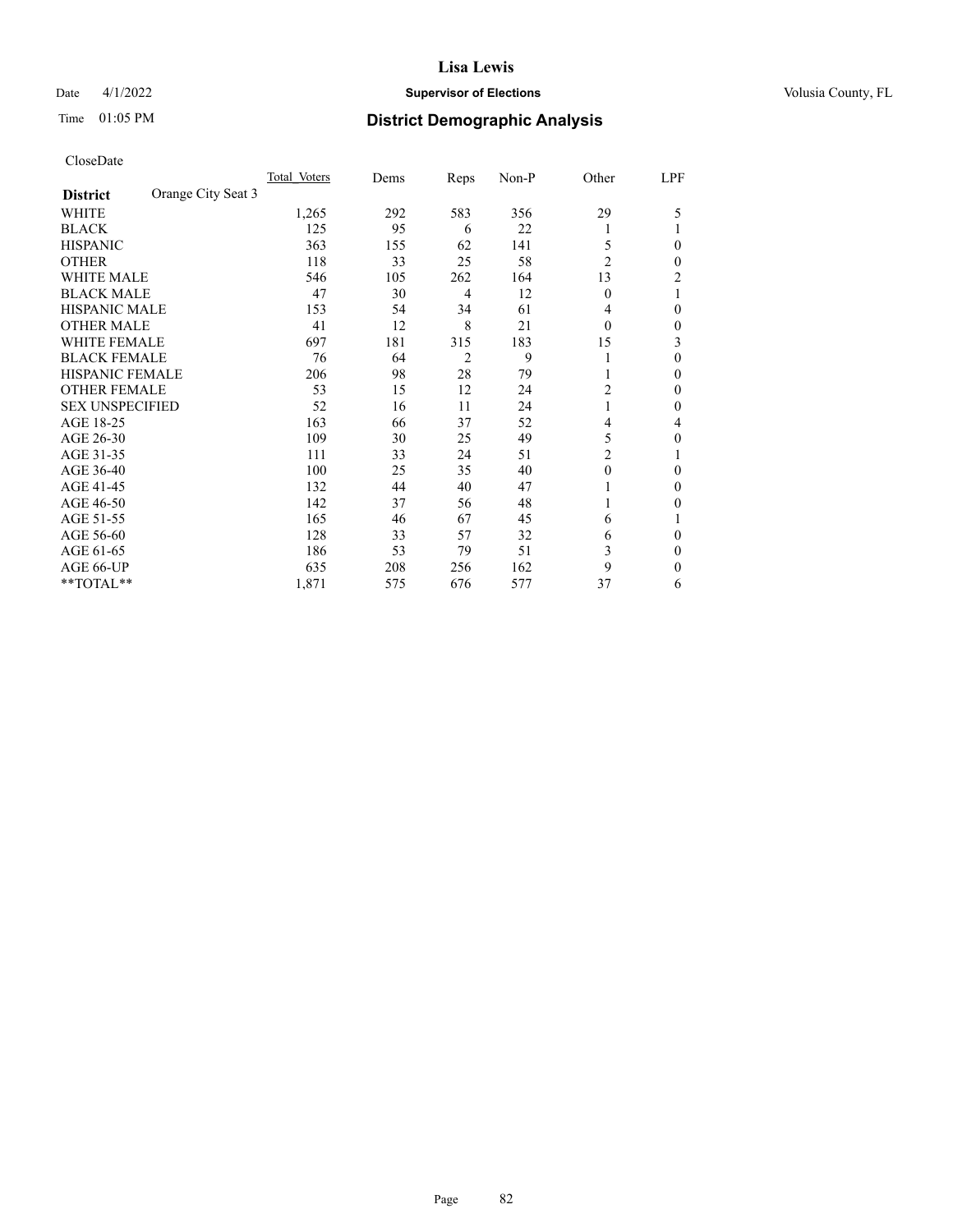# Date 4/1/2022 **Supervisor of Elections Supervisor of Elections** Volusia County, FL

# Time 01:05 PM **District Demographic Analysis**

|                        |                    | Total Voters | Dems           | Reps | Non-P | Other          | LPF      |
|------------------------|--------------------|--------------|----------------|------|-------|----------------|----------|
| <b>District</b>        | Orange City Seat 4 |              |                |      |       |                |          |
| WHITE                  |                    | 1,277        | 331            | 565  | 353   | 21             |          |
| <b>BLACK</b>           |                    | 27           | 20             | 3    | 3     |                | $\Omega$ |
| <b>HISPANIC</b>        |                    | 148          | 59             | 36   | 53    | $\theta$       | $\Omega$ |
| <b>OTHER</b>           |                    | 70           | 15             | 12   | 42    |                | 0        |
| <b>WHITE MALE</b>      |                    | 578          | 122            | 269  | 173   | 10             | 4        |
| <b>BLACK MALE</b>      |                    | 11           | 8              | 2    | 1     | $\theta$       | $\Omega$ |
| <b>HISPANIC MALE</b>   |                    | 79           | 32             | 21   | 26    | 0              | 0        |
| <b>OTHER MALE</b>      |                    | 20           | $\overline{4}$ | 6    | 10    | $\theta$       | 0        |
| <b>WHITE FEMALE</b>    |                    | 688          | 209            | 289  | 176   | 11             | 3        |
| <b>BLACK FEMALE</b>    |                    | 16           | 12             | 1    | 2     |                | $\Omega$ |
| <b>HISPANIC FEMALE</b> |                    | 67           | 27             | 14   | 26    | 0              | 0        |
| <b>OTHER FEMALE</b>    |                    | 29           | 10             | 4    | 14    |                | 0        |
| <b>SEX UNSPECIFIED</b> |                    | 33           | 1              | 9    | 23    | $\theta$       | $\theta$ |
| AGE 18-25              |                    | 138          | 35             | 47   | 52    | 4              | 0        |
| AGE 26-30              |                    | 114          | 21             | 36   | 52    | 4              | 1        |
| AGE 31-35              |                    | 90           | 19             | 30   | 38    | 3              | 0        |
| AGE 36-40              |                    | 107          | 24             | 31   | 48    |                | 3        |
| AGE 41-45              |                    | 98           | 34             | 36   | 26    | 2              | $\Omega$ |
| AGE 46-50              |                    | 111          | 24             | 41   | 44    | $\overline{c}$ | 0        |
| AGE 51-55              |                    | 148          | 40             | 66   | 41    | $\theta$       |          |
| AGE 56-60              |                    | 141          | 34             | 66   | 40    | 0              |          |
| AGE 61-65              |                    | 171          | 45             | 86   | 38    |                |          |
| AGE 66-UP              |                    | 404          | 149            | 177  | 72    | 6              | 0        |
| **TOTAL**              |                    | 1,522        | 425            | 616  | 451   | 23             | 7        |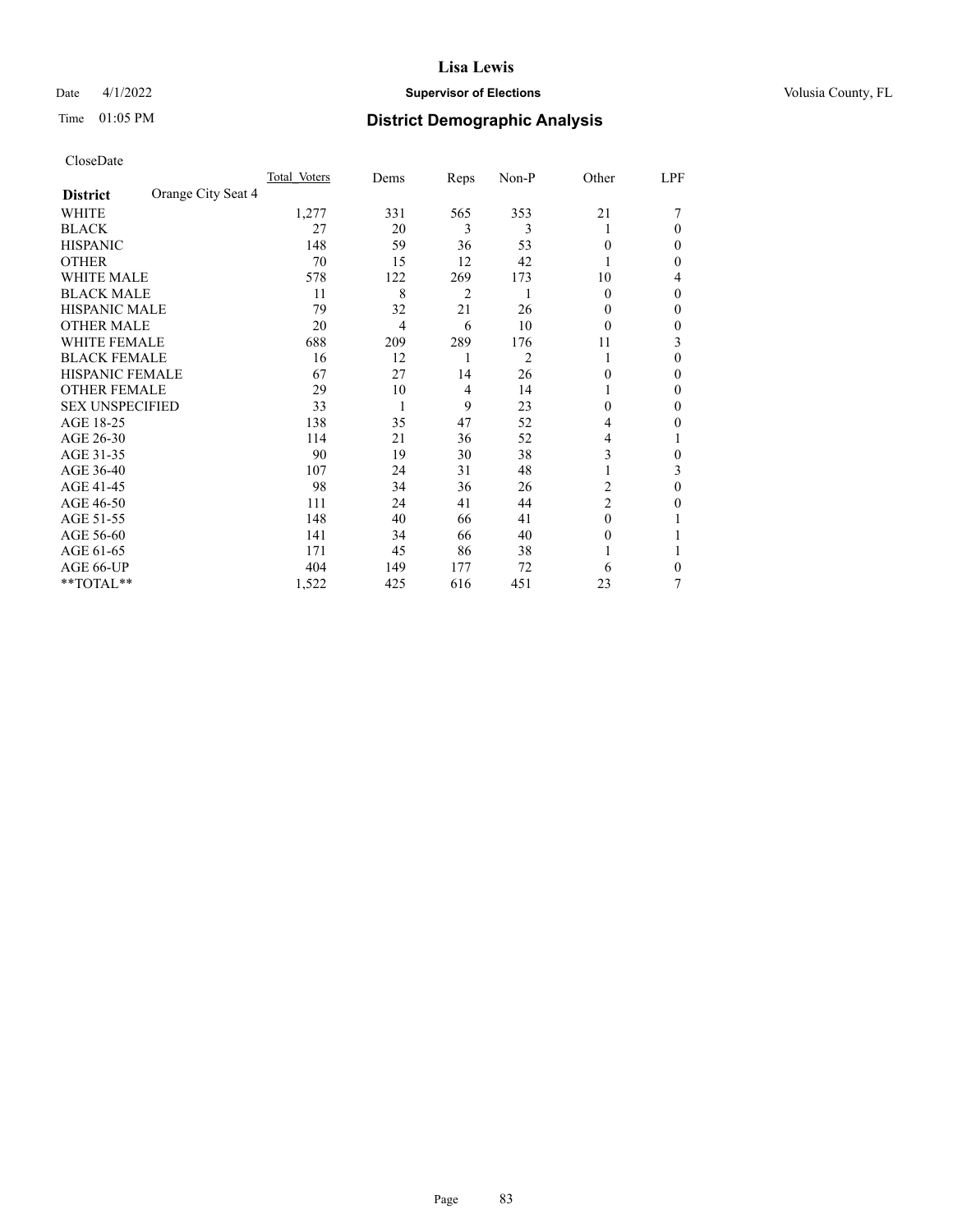# Date 4/1/2022 **Supervisor of Elections Supervisor of Elections** Volusia County, FL

# Time 01:05 PM **District Demographic Analysis**

|                        |                    | Total Voters | Dems | Reps | Non-P | Other          | LPF    |
|------------------------|--------------------|--------------|------|------|-------|----------------|--------|
| <b>District</b>        | Orange City Seat 5 |              |      |      |       |                |        |
| WHITE                  |                    | 1,450        | 369  | 705  | 356   | 16             | 4      |
| <b>BLACK</b>           |                    | 136          | 102  | 6    | 27    |                | 0      |
| <b>HISPANIC</b>        |                    | 198          | 79   | 32   | 84    | 3              | $_{0}$ |
| <b>OTHER</b>           |                    | 71           | 24   | 19   | 26    | $\overline{2}$ | 0      |
| WHITE MALE             |                    | 571          | 126  | 295  | 141   | 6              | 3      |
| <b>BLACK MALE</b>      |                    | 54           | 35   | 3    | 15    |                | 0      |
| <b>HISPANIC MALE</b>   |                    | 92           | 40   | 15   | 35    | 2              | 0      |
| <b>OTHER MALE</b>      |                    | 18           | 5    | 7    | 6     | $\theta$       | 0      |
| <b>WHITE FEMALE</b>    |                    | 867          | 243  | 404  | 209   | 10             |        |
| <b>BLACK FEMALE</b>    |                    | 79           | 66   | 3    | 10    | $\theta$       | 0      |
| <b>HISPANIC FEMALE</b> |                    | 103          | 38   | 17   | 47    |                | 0      |
| <b>OTHER FEMALE</b>    |                    | 37           | 13   | 11   | 11    | 2              | 0      |
| <b>SEX UNSPECIFIED</b> |                    | 34           | 8    | 7    | 19    | $\theta$       | 0      |
| AGE 18-25              |                    | 87           | 28   | 21   | 35    | 3              | 0      |
| AGE 26-30              |                    | 64           | 14   | 13   | 34    | 3              | 0      |
| AGE 31-35              |                    | 80           | 21   | 25   | 32    | $\overline{2}$ | 0      |
| AGE 36-40              |                    | 69           | 23   | 18   | 27    |                | 0      |
| AGE 41-45              |                    | 66           | 20   | 13   | 32    |                | 0      |
| AGE 46-50              |                    | 63           | 16   | 23   | 23    | $\Omega$       |        |
| AGE 51-55              |                    | 110          | 40   | 38   | 28    | 3              |        |
| AGE 56-60              |                    | 111          | 32   | 45   | 33    | $\theta$       |        |
| AGE 61-65              |                    | 145          | 52   | 55   | 35    | 3              | 0      |
| AGE 66-UP              |                    | 1,060        | 328  | 511  | 214   | 6              |        |
| **TOTAL**              |                    | 1,855        | 574  | 762  | 493   | 22             | 4      |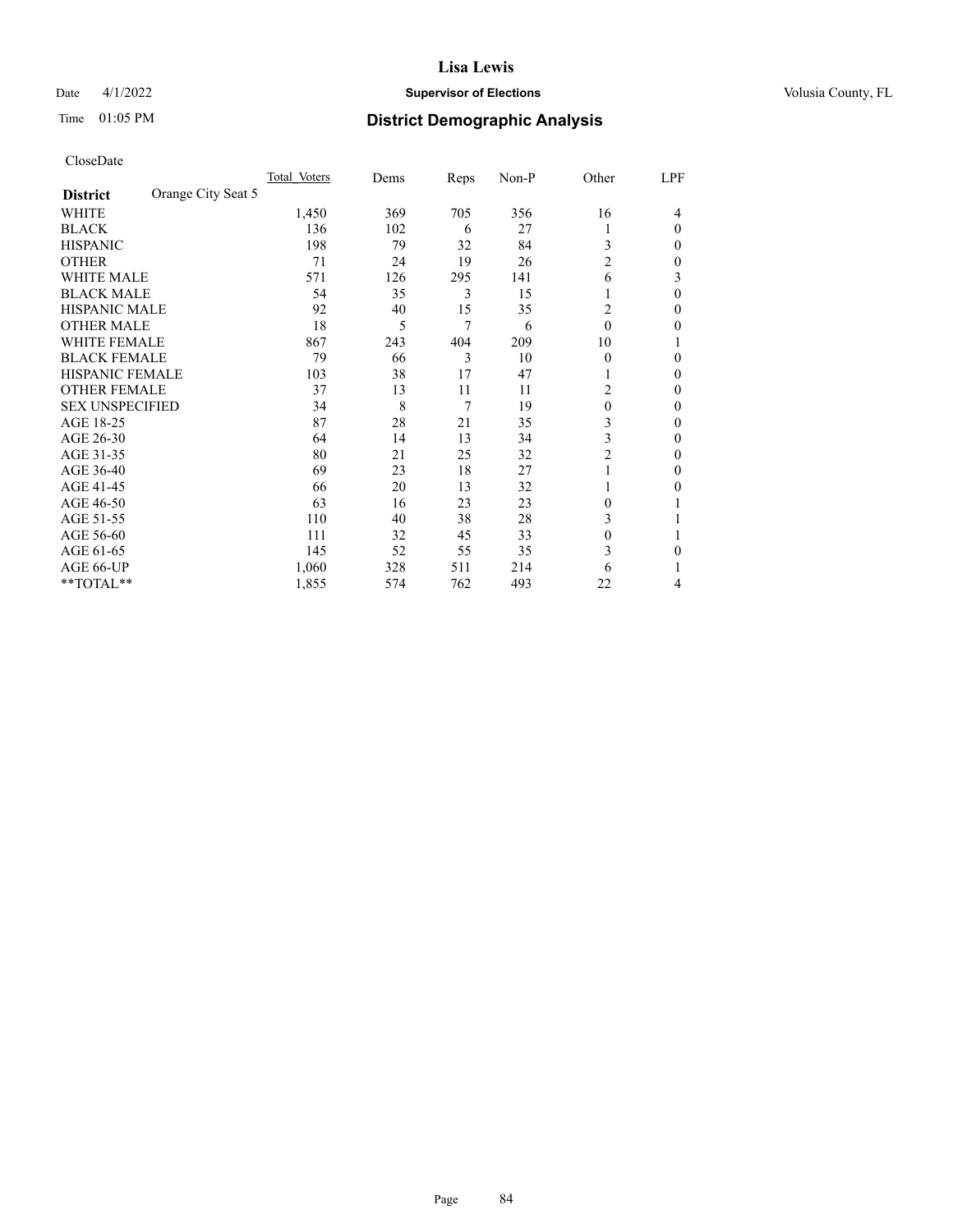# Date 4/1/2022 **Supervisor of Elections Supervisor of Elections** Volusia County, FL

# Time 01:05 PM **District Demographic Analysis**

|                                        | Total Voters | Dems  | Reps  | Non-P | Other          | LPF      |
|----------------------------------------|--------------|-------|-------|-------|----------------|----------|
| Ormond Beach Zone 1<br><b>District</b> |              |       |       |       |                |          |
| WHITE                                  | 8,398        | 2,213 | 4,054 | 2,012 | 99             | 20       |
| <b>BLACK</b>                           | 151          | 110   | 8     | 29    | 4              | $\Omega$ |
| <b>HISPANIC</b>                        | 271          | 85    | 87    | 90    | 7              | 2        |
| <b>OTHER</b>                           | 523          | 145   | 147   | 220   | 11             | $\theta$ |
| WHITE MALE                             | 3,894        | 846   | 2,008 | 983   | 41             | 16       |
| <b>BLACK MALE</b>                      | 75           | 50    | 7     | 16    | 2              | 0        |
| <b>HISPANIC MALE</b>                   | 108          | 26    | 36    | 41    | 4              |          |
| <b>OTHER MALE</b>                      | 217          | 60    | 61    | 92    | 4              | 0        |
| <b>WHITE FEMALE</b>                    | 4,442        | 1,348 | 2,025 | 1,007 | 58             | 4        |
| <b>BLACK FEMALE</b>                    | 74           | 58    |       | 13    | 2              | 0        |
| <b>HISPANIC FEMALE</b>                 | 158          | 57    | 50    | 47    | 3              |          |
| <b>OTHER FEMALE</b>                    | 215          | 65    | 63    | 82    | 5              | 0        |
| <b>SEX UNSPECIFIED</b>                 | 160          | 43    | 45    | 70    | $\overline{2}$ | 0        |
| AGE 18-25                              | 702          | 195   | 261   | 226   | 17             | 3        |
| AGE 26-30                              | 406          | 98    | 146   | 150   | 10             | 2        |
| AGE 31-35                              | 459          | 111   | 184   | 152   | 8              | 4        |
| AGE 36-40                              | 567          | 124   | 241   | 194   | 5              | 3        |
| AGE 41-45                              | 587          | 128   | 239   | 206   | 9              | 5        |
| AGE 46-50                              | 605          | 155   | 278   | 163   | 8              |          |
| AGE 51-55                              | 737          | 171   | 370   | 188   | 7              |          |
| AGE 56-60                              | 874          | 208   | 448   | 206   | 12             | 0        |
| AGE 61-65                              | 1,014        | 280   | 482   | 233   | 19             | 0        |
| AGE 66-UP                              | 3,392        | 1,083 | 1,647 | 633   | 26             | 3        |
| **TOTAL**                              | 9,343        | 2,553 | 4,296 | 2,351 | 121            | 22       |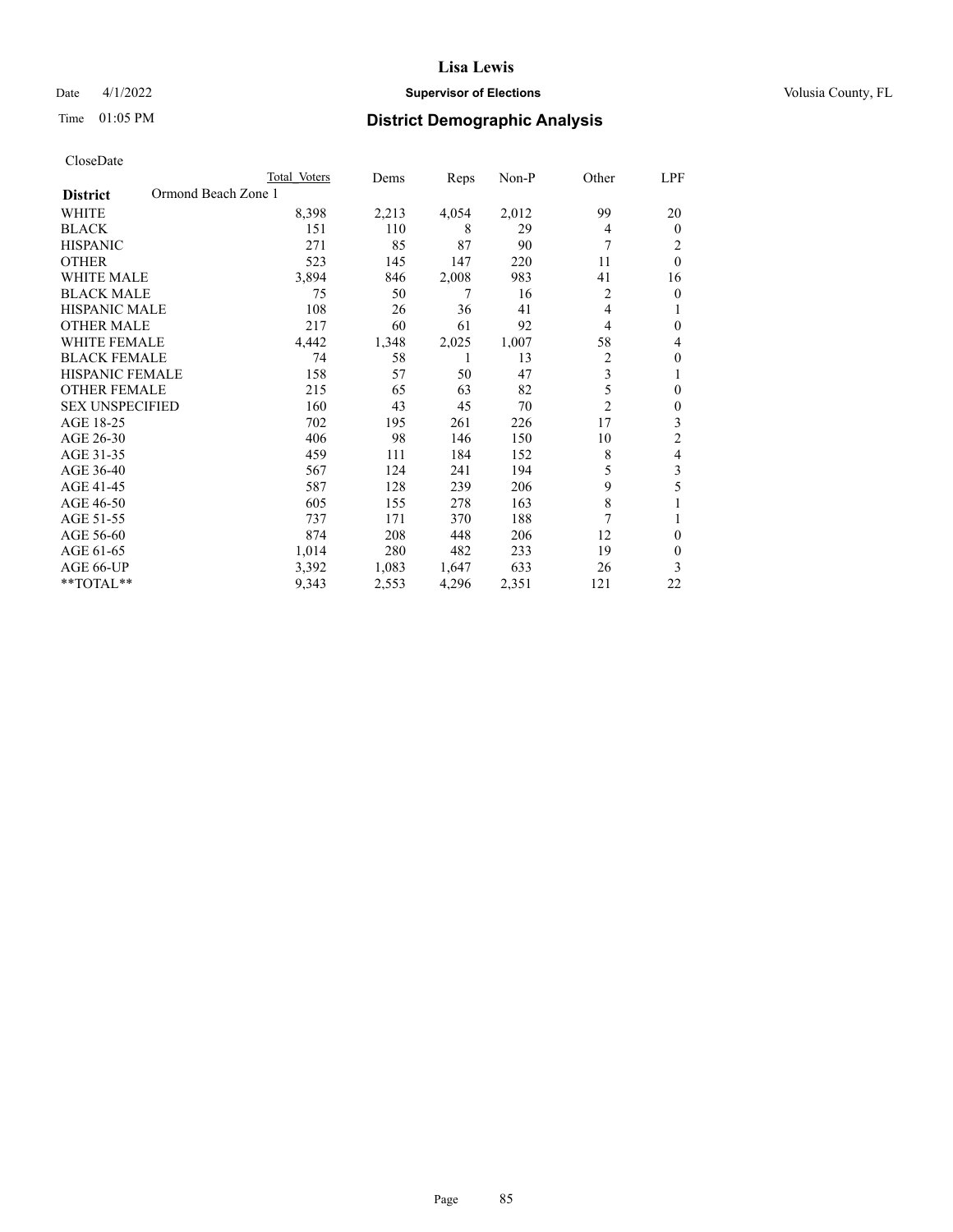# Date 4/1/2022 **Supervisor of Elections Supervisor of Elections** Volusia County, FL

# Time 01:05 PM **District Demographic Analysis**

|                                        | Total Voters | Dems  | Reps  | Non-P | Other          | LPF                     |
|----------------------------------------|--------------|-------|-------|-------|----------------|-------------------------|
| Ormond Beach Zone 2<br><b>District</b> |              |       |       |       |                |                         |
| WHITE                                  | 6,028        | 1,729 | 2,498 | 1,647 | 127            | 27                      |
| <b>BLACK</b>                           | 424          | 328   | 17    | 76    | 3              | $\theta$                |
| <b>HISPANIC</b>                        | 262          | 105   | 64    | 90    | 3              | $\Omega$                |
| <b>OTHER</b>                           | 440          | 150   | 105   | 177   | 7              | 1                       |
| <b>WHITE MALE</b>                      | 2,742        | 640   | 1,231 | 797   | 55             | 19                      |
| <b>BLACK MALE</b>                      | 180          | 129   | 8     | 42    |                | $\mathbf{0}$            |
| <b>HISPANIC MALE</b>                   | 100          | 38    | 29    | 32    |                | $\mathbf{0}$            |
| <b>OTHER MALE</b>                      | 151          | 48    | 32    | 65    | 5              | 1                       |
| WHITE FEMALE                           | 3,223        | 1,073 | 1,250 | 821   | 71             | 8                       |
| <b>BLACK FEMALE</b>                    | 236          | 192   | 9     | 33    | 2              | $\theta$                |
| <b>HISPANIC FEMALE</b>                 | 156          | 67    | 33    | 55    | 1              | $\theta$                |
| <b>OTHER FEMALE</b>                    | 183          | 76    | 50    | 55    | $\overline{c}$ | $\theta$                |
| <b>SEX UNSPECIFIED</b>                 | 183          | 49    | 42    | 90    | $\overline{2}$ | $\theta$                |
| AGE 18-25                              | 562          | 165   | 155   | 215   | 23             | 4                       |
| AGE 26-30                              | 412          | 118   | 130   | 149   | 9              | 6                       |
| AGE 31-35                              | 426          | 138   | 121   | 157   | 7              | $\overline{\mathbf{3}}$ |
| AGE 36-40                              | 396          | 108   | 115   | 164   | 6              | 3                       |
| AGE 41-45                              | 431          | 131   | 145   | 144   | 9              | $\overline{c}$          |
| AGE 46-50                              | 448          | 130   | 154   | 144   | 17             | 3                       |
| AGE 51-55                              | 632          | 164   | 265   | 181   | 18             | 4                       |
| AGE 56-60                              | 753          | 220   | 322   | 193   | 16             | $\overline{2}$          |
| AGE 61-65                              | 763          | 251   | 315   | 184   | 12             | 1                       |
| AGE 66-UP                              | 2,331        | 887   | 962   | 459   | 23             | $\theta$                |
| **TOTAL**                              | 7,154        | 2,312 | 2,684 | 1,990 | 140            | 28                      |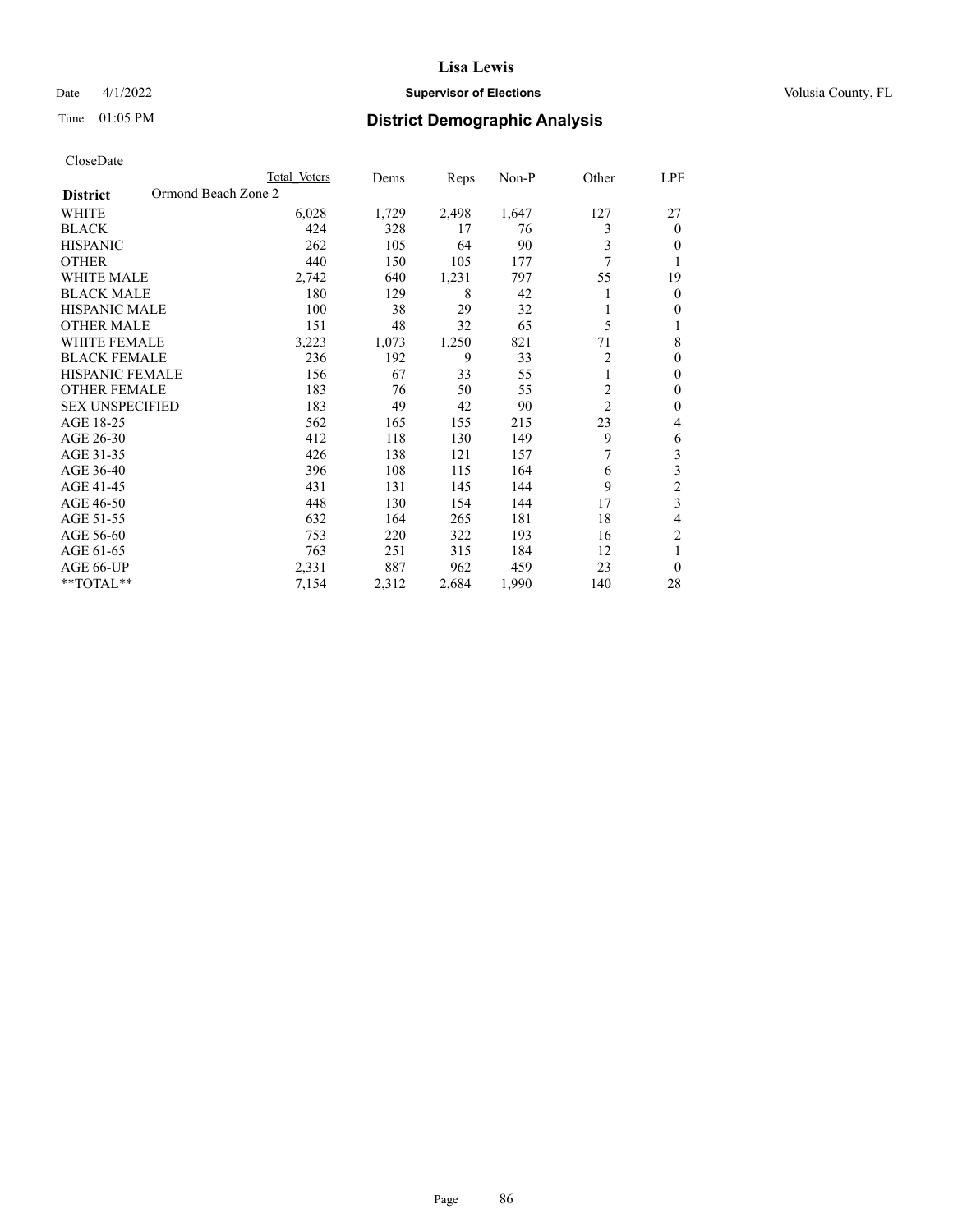# Date 4/1/2022 **Supervisor of Elections Supervisor of Elections** Volusia County, FL

# Time 01:05 PM **District Demographic Analysis**

|                                        | Total Voters | Dems  | Reps  | $Non-P$ | Other          | LPF            |
|----------------------------------------|--------------|-------|-------|---------|----------------|----------------|
| Ormond Beach Zone 3<br><b>District</b> |              |       |       |         |                |                |
| WHITE                                  | 7,654        | 1,875 | 3,797 | 1,846   | 116            | 20             |
| <b>BLACK</b>                           | 325          | 222   | 18    | 76      | 8              | 1              |
| <b>HISPANIC</b>                        | 329          | 106   | 90    | 122     | 7              | 4              |
| <b>OTHER</b>                           | 639          | 204   | 156   | 262     | 16             | 1              |
| <b>WHITE MALE</b>                      | 3,563        | 742   | 1,873 | 883     | 51             | 14             |
| <b>BLACK MALE</b>                      | 139          | 84    | 11    | 42      | 2              | $\mathbf{0}$   |
| <b>HISPANIC MALE</b>                   | 145          | 44    | 40    | 56      | $\overline{c}$ | 3              |
| <b>OTHER MALE</b>                      | 236          | 69    | 64    | 97      | 6              | $\theta$       |
| <b>WHITE FEMALE</b>                    | 4,023        | 1,117 | 1,897 | 938     | 65             | 6              |
| <b>BLACK FEMALE</b>                    | 181          | 135   | 7     | 32      | 6              | 1              |
| <b>HISPANIC FEMALE</b>                 | 180          | 62    | 49    | 63      | 5              | 1              |
| <b>OTHER FEMALE</b>                    | 298          | 112   | 71    | 109     | 6              | $\theta$       |
| <b>SEX UNSPECIFIED</b>                 | 182          | 42    | 49    | 86      | 4              | 1              |
| AGE 18-25                              | 925          | 249   | 345   | 300     | 28             | 3              |
| AGE 26-30                              | 492          | 136   | 166   | 172     | 12             | 6              |
| AGE 31-35                              | 518          | 139   | 189   | 175     | 14             | 1              |
| AGE 36-40                              | 608          | 135   | 258   | 195     | 15             | 5              |
| AGE 41-45                              | 560          | 129   | 230   | 185     | 11             | 5              |
| AGE 46-50                              | 590          | 117   | 294   | 166     | 12             |                |
| AGE 51-55                              | 726          | 162   | 380   | 174     | 10             | $\theta$       |
| AGE 56-60                              | 816          | 199   | 416   | 194     | 7              | $\theta$       |
| AGE 61-65                              | 836          | 244   | 397   | 184     | 9              | $\overline{2}$ |
| AGE 66-UP                              | 2,876        | 897   | 1,386 | 561     | 29             | 3              |
| **TOTAL**                              | 8,947        | 2,407 | 4,061 | 2,306   | 147            | 26             |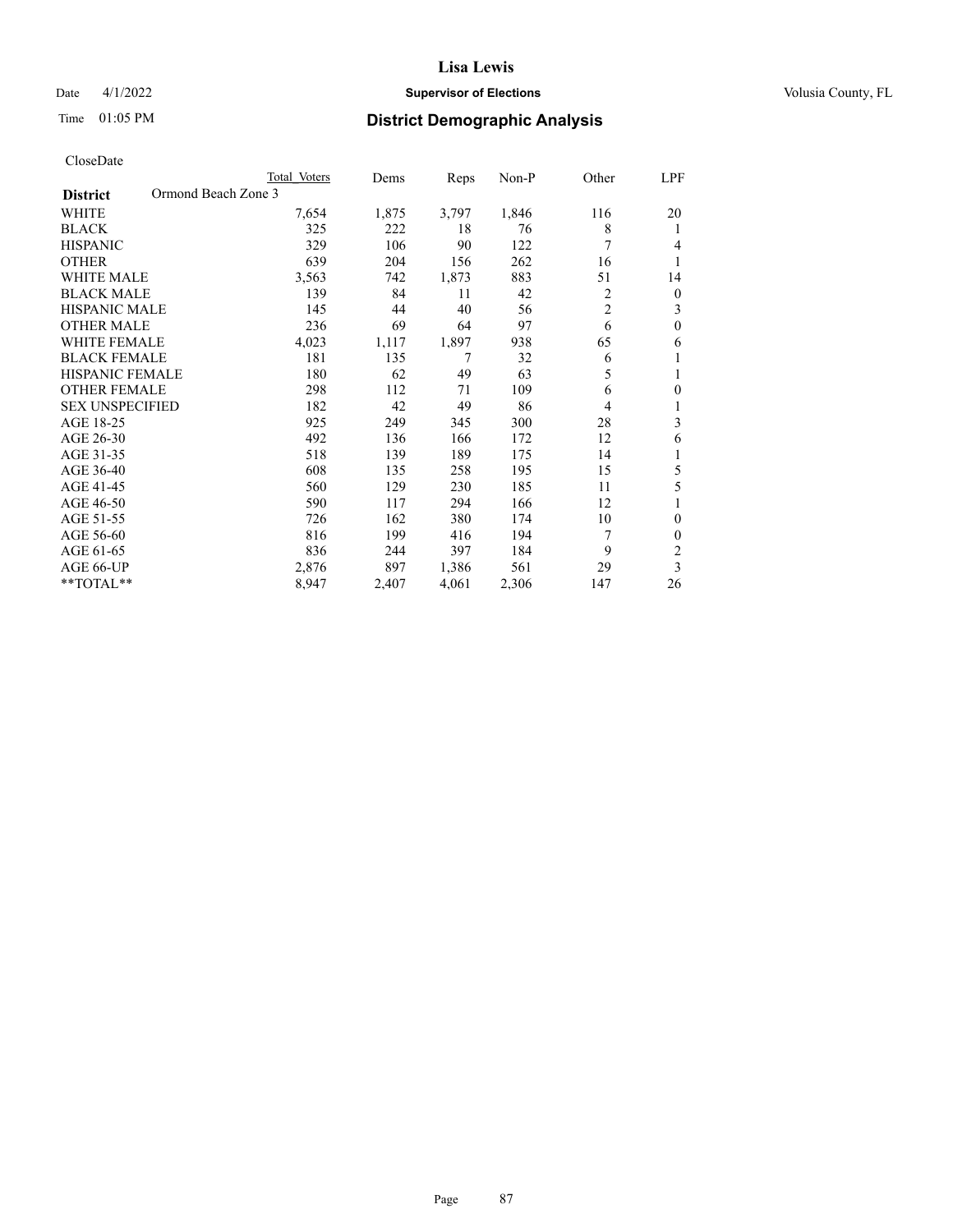# Date 4/1/2022 **Supervisor of Elections Supervisor of Elections** Volusia County, FL

# Time 01:05 PM **District Demographic Analysis**

|                                        | Total Voters | Dems  | Reps  | Non-P | Other    | LPF            |
|----------------------------------------|--------------|-------|-------|-------|----------|----------------|
| Ormond Beach Zone 4<br><b>District</b> |              |       |       |       |          |                |
| WHITE                                  | 7,387        | 2,071 | 3,233 | 1,941 | 123      | 19             |
| <b>BLACK</b>                           | 262          | 187   | 8     | 62    | 3        | 2              |
| <b>HISPANIC</b>                        | 233          | 101   | 49    | 80    | 3        | 0              |
| <b>OTHER</b>                           | 494          | 129   | 145   | 208   | 11       |                |
| WHITE MALE                             | 3,225        | 744   | 1,474 | 937   | 56       | 14             |
| <b>BLACK MALE</b>                      | 118          | 78    | 3     | 32    | 3        | 2              |
| <b>HISPANIC MALE</b>                   | 92           | 34    | 24    | 31    | 3        | 0              |
| <b>OTHER MALE</b>                      | 200          | 49    | 59    | 85    | 6        | 1              |
| <b>WHITE FEMALE</b>                    | 4,075        | 1,310 | 1,718 | 976   | 66       | 5              |
| <b>BLACK FEMALE</b>                    | 142          | 108   | 4     | 30    | $\theta$ | 0              |
| <b>HISPANIC FEMALE</b>                 | 138          | 66    | 25    | 47    | $\theta$ | 0              |
| <b>OTHER FEMALE</b>                    | 194          | 61    | 56    | 74    | 3        | 0              |
| <b>SEX UNSPECIFIED</b>                 | 192          | 38    | 72    | 79    | 3        | $\mathbf{0}$   |
| AGE 18-25                              | 507          | 141   | 166   | 186   | 14       | 0              |
| AGE 26-30                              | 421          | 106   | 135   | 165   | 13       | 2              |
| AGE 31-35                              | 485          | 140   | 160   | 172   | 12       | 1              |
| AGE 36-40                              | 453          | 124   | 133   | 182   | 8        | 6              |
| AGE 41-45                              | 377          | 98    | 134   | 132   | 9        | 4              |
| AGE 46-50                              | 412          | 94    | 174   | 135   | 7        | 2              |
| AGE 51-55                              | 552          | 132   | 250   | 156   | 11       | 3              |
| AGE 56-60                              | 763          | 196   | 353   | 201   | 11       | $\overline{2}$ |
| AGE 61-65                              | 849          | 254   | 400   | 183   | 12       | $\theta$       |
| AGE 66-UP                              | 3,557        | 1,203 | 1,530 | 779   | 43       | $\overline{c}$ |
| **TOTAL**                              | 8,376        | 2,488 | 3,435 | 2,291 | 140      | 22             |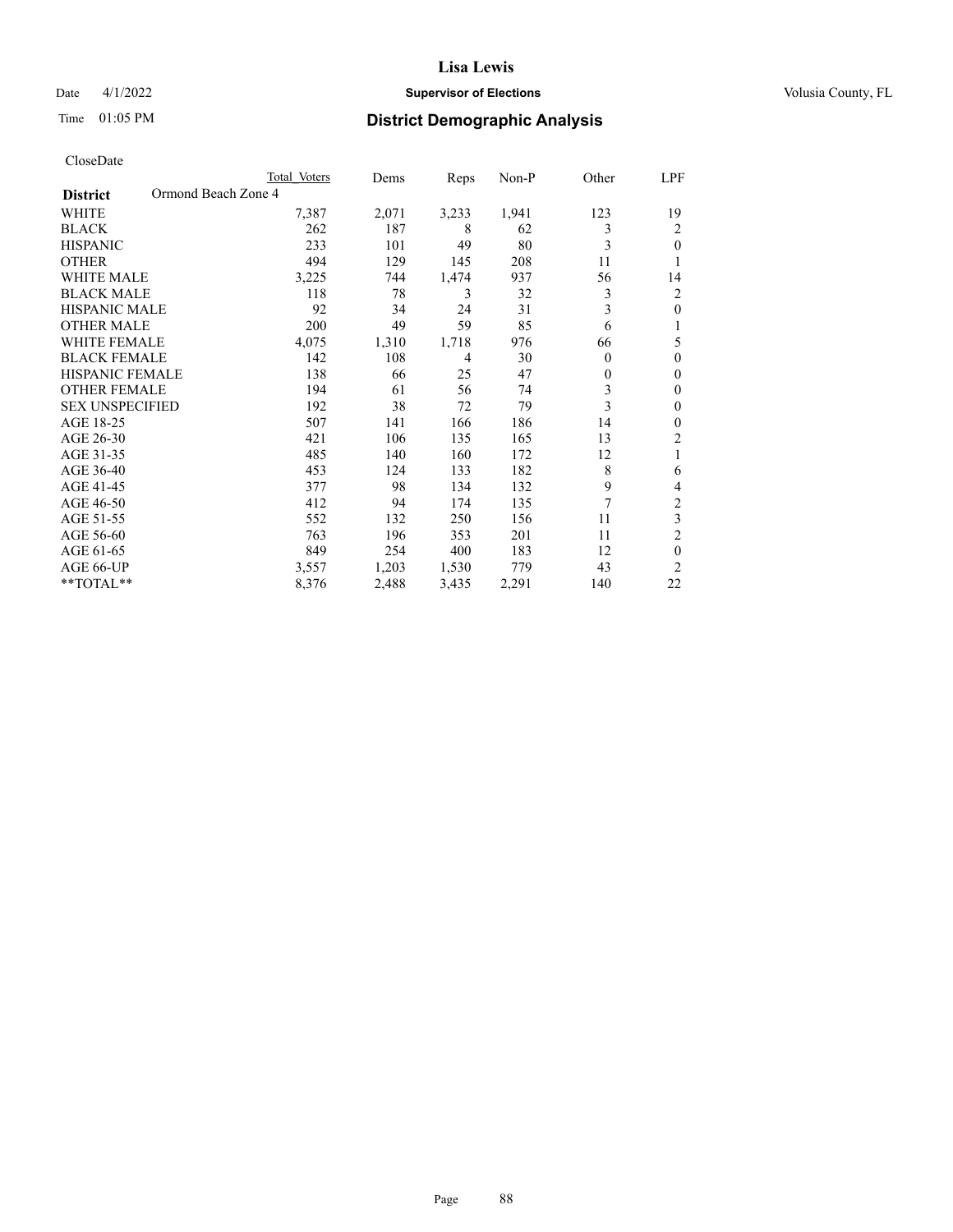# Date 4/1/2022 **Supervisor of Elections Supervisor of Elections** Volusia County, FL

| CloseDate |
|-----------|
|-----------|

|                        |         | Total Voters | Dems | Reps         | Non-P          | Other    | LPF      |
|------------------------|---------|--------------|------|--------------|----------------|----------|----------|
| <b>District</b>        | Pierson |              |      |              |                |          |          |
| WHITE                  |         | 566          | 122  | 313          | 118            | 10       | 3        |
| <b>BLACK</b>           |         | 33           | 29   | $\mathbf{0}$ | 4              | $\Omega$ | $\Omega$ |
| <b>HISPANIC</b>        |         | 184          | 79   | 16           | 88             |          | 0        |
| <b>OTHER</b>           |         | 34           | 8    | 8            | 18             | $\Omega$ | 0        |
| <b>WHITE MALE</b>      |         | 281          | 62   | 155          | 57             | 4        | 3        |
| <b>BLACK MALE</b>      |         | 18           | 16   | 0            | $\overline{2}$ | 0        | $\Omega$ |
| <b>HISPANIC MALE</b>   |         | 101          | 51   | 9            | 40             |          | 0        |
| <b>OTHER MALE</b>      |         | 14           | 3    | 6            | 5              | 0        | 0        |
| <b>WHITE FEMALE</b>    |         | 282          | 60   | 156          | 60             | 6        | 0        |
| <b>BLACK FEMALE</b>    |         | 15           | 13   | $\mathbf{0}$ | $\overline{2}$ | 0        | 0        |
| <b>HISPANIC FEMALE</b> |         | 79           | 26   | 7            | 46             | 0        | 0        |
| <b>OTHER FEMALE</b>    |         | 10           | 3    | 1            | 6              | 0        | 0        |
| <b>SEX UNSPECIFIED</b> |         | 17           | 4    | 3            | 10             | 0        | 0        |
| AGE 18-25              |         | 115          | 30   | 28           | 56             |          | 0        |
| AGE 26-30              |         | 67           | 24   | 22           | 18             |          | 2        |
| AGE 31-35              |         | 64           | 18   | 21           | 23             | 2        | 0        |
| AGE 36-40              |         | 60           | 14   | 23           | 21             |          |          |
| AGE 41-45              |         | 56           | 8    | 22           | 26             | 0        | 0        |
| AGE 46-50              |         | 45           | 8    | 23           | 14             | 0        | $\Omega$ |
| AGE 51-55              |         | 61           | 19   | 26           | 15             |          | 0        |
| AGE 56-60              |         | 68           | 24   | 28           | 16             | 0        | 0        |
| AGE 61-65              |         | 94           | 27   | 46           | 19             | 2        | 0        |
| AGE 66-UP              |         | 187          | 66   | 98           | 20             | 3        | 0        |
| **TOTAL**              |         | 817          | 238  | 337          | 228            | 11       | 3        |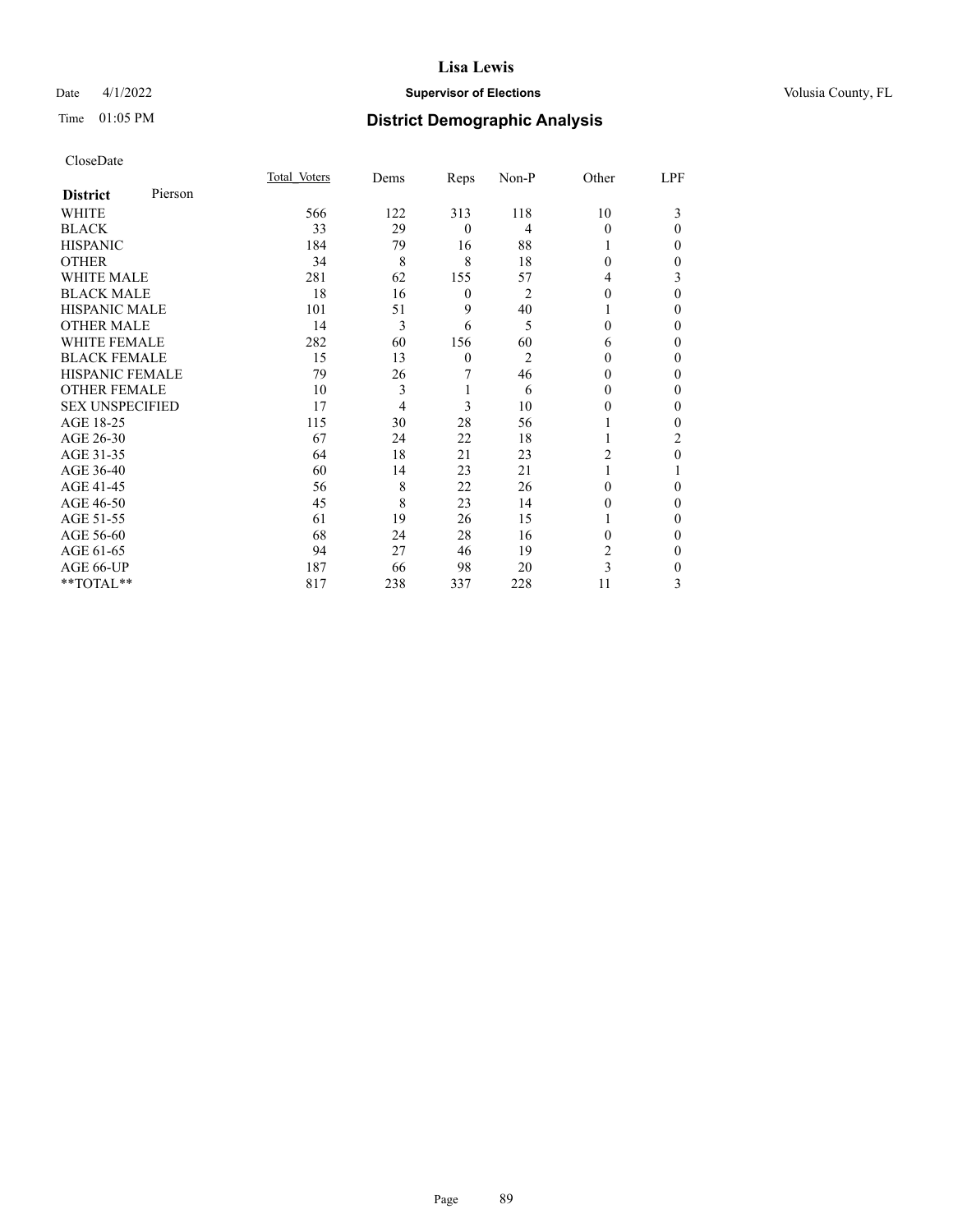# Date 4/1/2022 **Supervisor of Elections Supervisor of Elections** Volusia County, FL

# Time 01:05 PM **District Demographic Analysis**

|                        |             | Total Voters | Dems | Reps     | Non-P | Other    | LPF            |
|------------------------|-------------|--------------|------|----------|-------|----------|----------------|
| <b>District</b>        | Ponce Inlet |              |      |          |       |          |                |
| WHITE                  |             | 3,116        | 676  | 1,672    | 702   | 56       | 10             |
| <b>BLACK</b>           |             | 15           | 5    | 1        | 9     | 0        | 0              |
| <b>HISPANIC</b>        |             | 71           | 18   | 31       | 21    | 0        |                |
| <b>OTHER</b>           |             | 125          | 39   | 45       | 41    | 0        | 0              |
| <b>WHITE MALE</b>      |             | 1,487        | 266  | 805      | 377   | 32       | 7              |
| <b>BLACK MALE</b>      |             | 10           | 3    | 1        | 6     | 0        | 0              |
| <b>HISPANIC MALE</b>   |             | 31           | 6    | 15       | 10    | 0        | $\theta$       |
| <b>OTHER MALE</b>      |             | 47           | 13   | 18       | 16    | $\theta$ | $\mathbf{0}$   |
| <b>WHITE FEMALE</b>    |             | 1,604        | 404  | 858      | 315   | 24       | 3              |
| <b>BLACK FEMALE</b>    |             | 5            | 2    | $\theta$ | 3     | $\Omega$ | 0              |
| <b>HISPANIC FEMALE</b> |             | 40           | 12   | 16       | 11    | 0        |                |
| <b>OTHER FEMALE</b>    |             | 49           | 17   | 18       | 14    | 0        | $\Omega$       |
| <b>SEX UNSPECIFIED</b> |             | 54           | 15   | 18       | 21    | 0        | 0              |
| AGE 18-25              |             | 186          | 36   | 83       | 58    |          | $\overline{2}$ |
| AGE 26-30              |             | 84           | 18   | 29       | 33    | 2        | $\mathfrak{2}$ |
| AGE 31-35              |             | 67           | 17   | 26       | 23    | $\theta$ | 1              |
| AGE 36-40              |             | 77           | 18   | 33       | 26    | 0        | $\mathbf{0}$   |
| AGE 41-45              |             | 115          | 23   | 52       | 37    | 3        | 0              |
| AGE 46-50              |             | 148          | 26   | 77       | 42    | 2        |                |
| AGE 51-55              |             | 208          | 35   | 115      | 51    | 5        | 2              |
| AGE 56-60              |             | 338          | 62   | 184      | 83    | 7        | $\overline{2}$ |
| AGE 61-65              |             | 469          | 100  | 259      | 104   | 6        | $\theta$       |
| AGE 66-UP              |             | 1,635        | 403  | 891      | 316   | 24       |                |
| $**TOTAL**$            |             | 3,327        | 738  | 1,749    | 773   | 56       | 11             |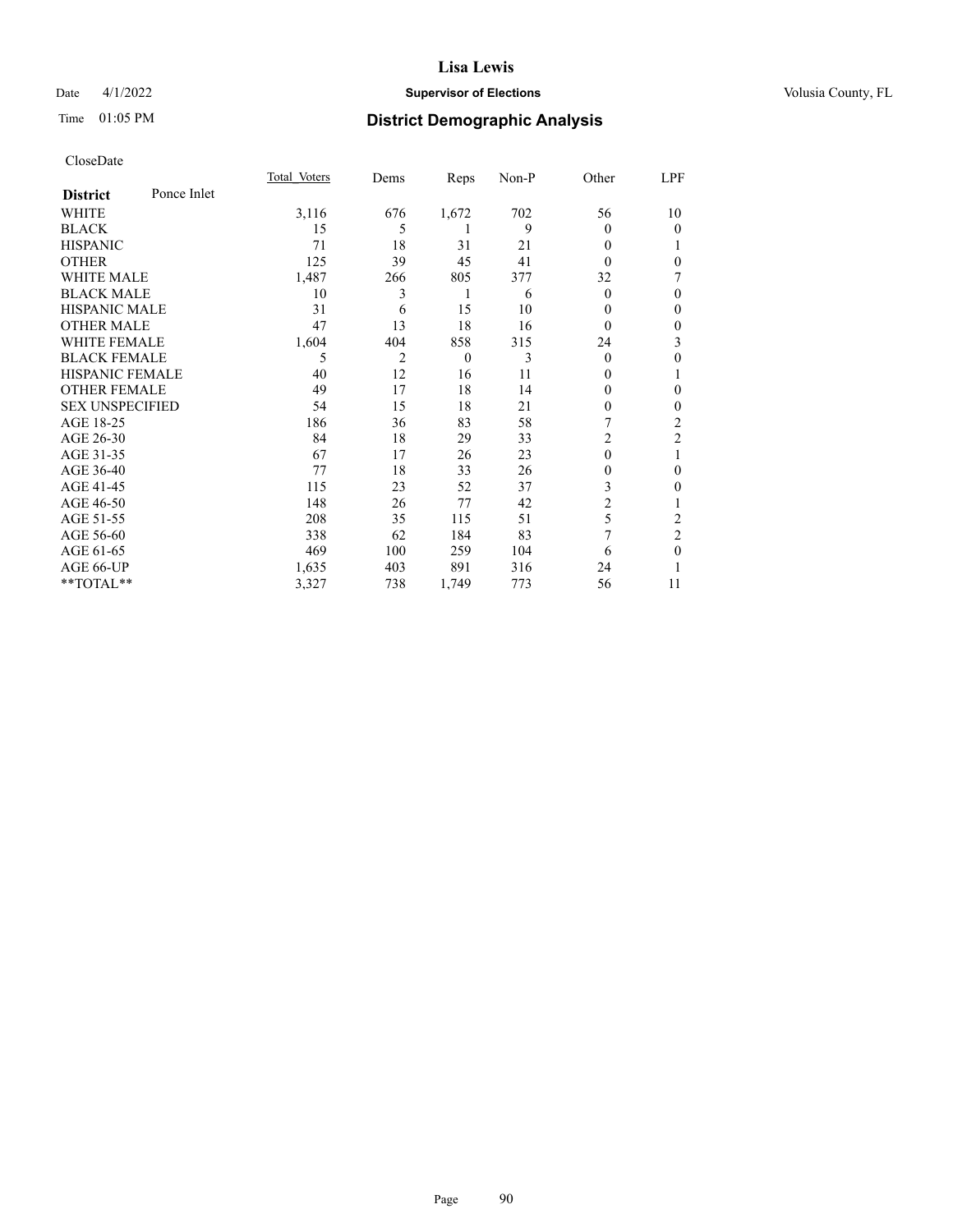# Date 4/1/2022 **Supervisor of Elections Supervisor of Elections** Volusia County, FL

# Time 01:05 PM **District Demographic Analysis**

|                                           | Total Voters | Dems  | Reps  | $Non-P$ | Other          | LPF            |
|-------------------------------------------|--------------|-------|-------|---------|----------------|----------------|
| Port Orange District 1<br><b>District</b> |              |       |       |         |                |                |
| WHITE                                     | 8,665        | 2,377 | 3,502 | 2,597   | 170            | 19             |
| <b>BLACK</b>                              | 249          | 153   | 18    | 71      |                | 0              |
| <b>HISPANIC</b>                           | 388          | 146   | 86    | 150     | 5              |                |
| <b>OTHER</b>                              | 507          | 132   | 143   | 209     | 18             | 5              |
| <b>WHITE MALE</b>                         | 3,938        | 907   | 1,742 | 1,208   | 72             | 9              |
| <b>BLACK MALE</b>                         | 107          | 54    | 11    | 38      | 4              | $\mathbf{0}$   |
| <b>HISPANIC MALE</b>                      | 173          | 58    | 37    | 74      | 3              |                |
| <b>OTHER MALE</b>                         | 181          | 43    | 47    | 84      | 5              | 2              |
| WHITE FEMALE                              | 4,593        | 1,442 | 1,715 | 1,331   | 96             | 9              |
| <b>BLACK FEMALE</b>                       | 137          | 95    | 7     | 32      | 3              | 0              |
| <b>HISPANIC FEMALE</b>                    | 204          | 84    | 47    | 71      | $\overline{c}$ | 0              |
| <b>OTHER FEMALE</b>                       | 214          | 59    | 74    | 71      | 8              | $\overline{c}$ |
| <b>SEX UNSPECIFIED</b>                    | 262          | 66    | 69    | 118     | 7              | $\overline{c}$ |
| AGE 18-25                                 | 750          | 199   | 191   | 332     | 24             | 4              |
| AGE 26-30                                 | 628          | 177   | 163   | 262     | 24             | 2              |
| AGE 31-35                                 | 602          | 161   | 171   | 250     | 12             | 8              |
| AGE 36-40                                 | 599          | 159   | 175   | 240     | 23             | 2              |
| AGE 41-45                                 | 568          | 136   | 195   | 226     | 8              | 3              |
| AGE 46-50                                 | 599          | 150   | 230   | 206     | 10             | 3              |
| AGE 51-55                                 | 739          | 187   | 310   | 224     | 17             |                |
| AGE 56-60                                 | 953          | 247   | 415   | 277     | 13             | 1              |
| AGE 61-65                                 | 1,116        | 359   | 464   | 270     | 23             | 0              |
| AGE 66-UP                                 | 3,255        | 1,033 | 1,435 | 740     | 46             | 1              |
| **TOTAL**                                 | 9,809        | 2,808 | 3,749 | 3,027   | 200            | 25             |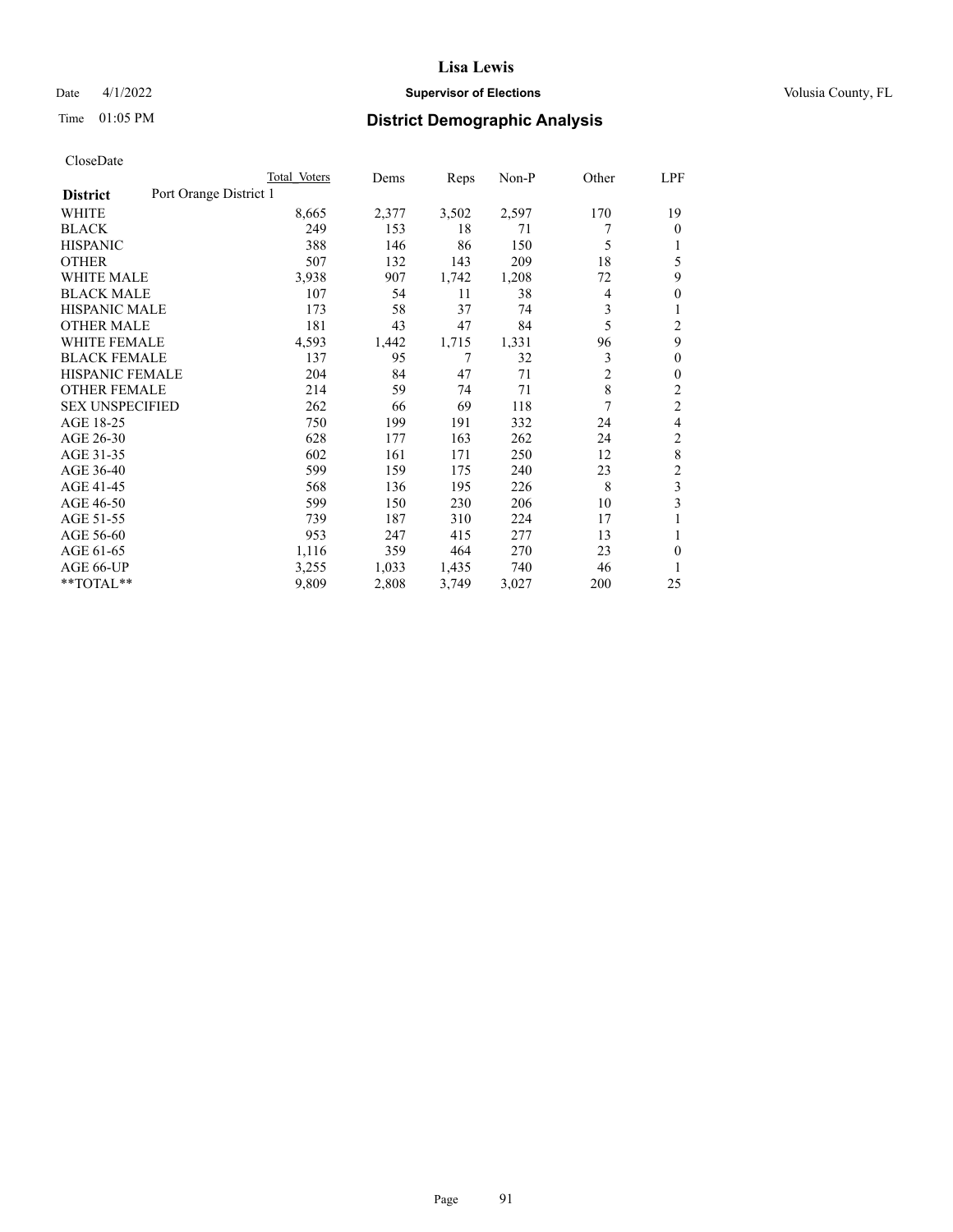# Date 4/1/2022 **Supervisor of Elections Supervisor of Elections** Volusia County, FL

# Time 01:05 PM **District Demographic Analysis**

|                                           | Total Voters | Dems  | Reps  | Non-P | Other          | LPF          |
|-------------------------------------------|--------------|-------|-------|-------|----------------|--------------|
| Port Orange District 2<br><b>District</b> |              |       |       |       |                |              |
| WHITE                                     | 9,184        | 2,440 | 3,906 | 2,621 | 188            | 29           |
| <b>BLACK</b>                              | 522          | 383   | 23    | 111   | 5              | $\mathbf{0}$ |
| <b>HISPANIC</b>                           | 517          | 197   | 97    | 212   | 9              | 2            |
| <b>OTHER</b>                              | 652          | 195   | 156   | 289   | 9              | 3            |
| <b>WHITE MALE</b>                         | 4,136        | 900   | 1,890 | 1,256 | 74             | 16           |
| <b>BLACK MALE</b>                         | 216          | 149   | 11    | 53    | 3              | $\mathbf{0}$ |
| <b>HISPANIC MALE</b>                      | 247          | 83    | 53    | 103   | 7              | 1            |
| <b>OTHER MALE</b>                         | 224          | 63    | 56    | 98    | 4              | 3            |
| <b>WHITE FEMALE</b>                       | 4,920        | 1,504 | 1,961 | 1,328 | 114            | 13           |
| <b>BLACK FEMALE</b>                       | 303          | 231   | 12    | 58    | 2              | $\theta$     |
| <b>HISPANIC FEMALE</b>                    | 263          | 112   | 42    | 106   | $\overline{2}$ | 1            |
| <b>OTHER FEMALE</b>                       | 294          | 108   | 70    | 112   | 4              | $\theta$     |
| <b>SEX UNSPECIFIED</b>                    | 272          | 65    | 87    | 119   | 1              | $\theta$     |
| AGE 18-25                                 | 990          | 283   | 268   | 397   | 37             | 5            |
| AGE 26-30                                 | 801          | 227   | 230   | 317   | 22             | 5            |
| AGE 31-35                                 | 688          | 196   | 206   | 267   | 15             | 4            |
| AGE 36-40                                 | 675          | 180   | 206   | 267   | 16             | 6            |
| AGE 41-45                                 | 559          | 165   | 193   | 190   | 9              | 2            |
| AGE 46-50                                 | 593          | 134   | 232   | 213   | 10             | 4            |
| AGE 51-55                                 | 795          | 202   | 337   | 239   | 14             | 3            |
| AGE 56-60                                 | 1,013        | 262   | 476   | 260   | 14             |              |
| AGE 61-65                                 | 1,135        | 353   | 480   | 271   | 28             | 3            |
| AGE 66-UP                                 | 3,626        | 1,213 | 1,554 | 812   | 46             |              |
| $*$ $TOTAL**$                             | 10,875       | 3,215 | 4,182 | 3,233 | 211            | 34           |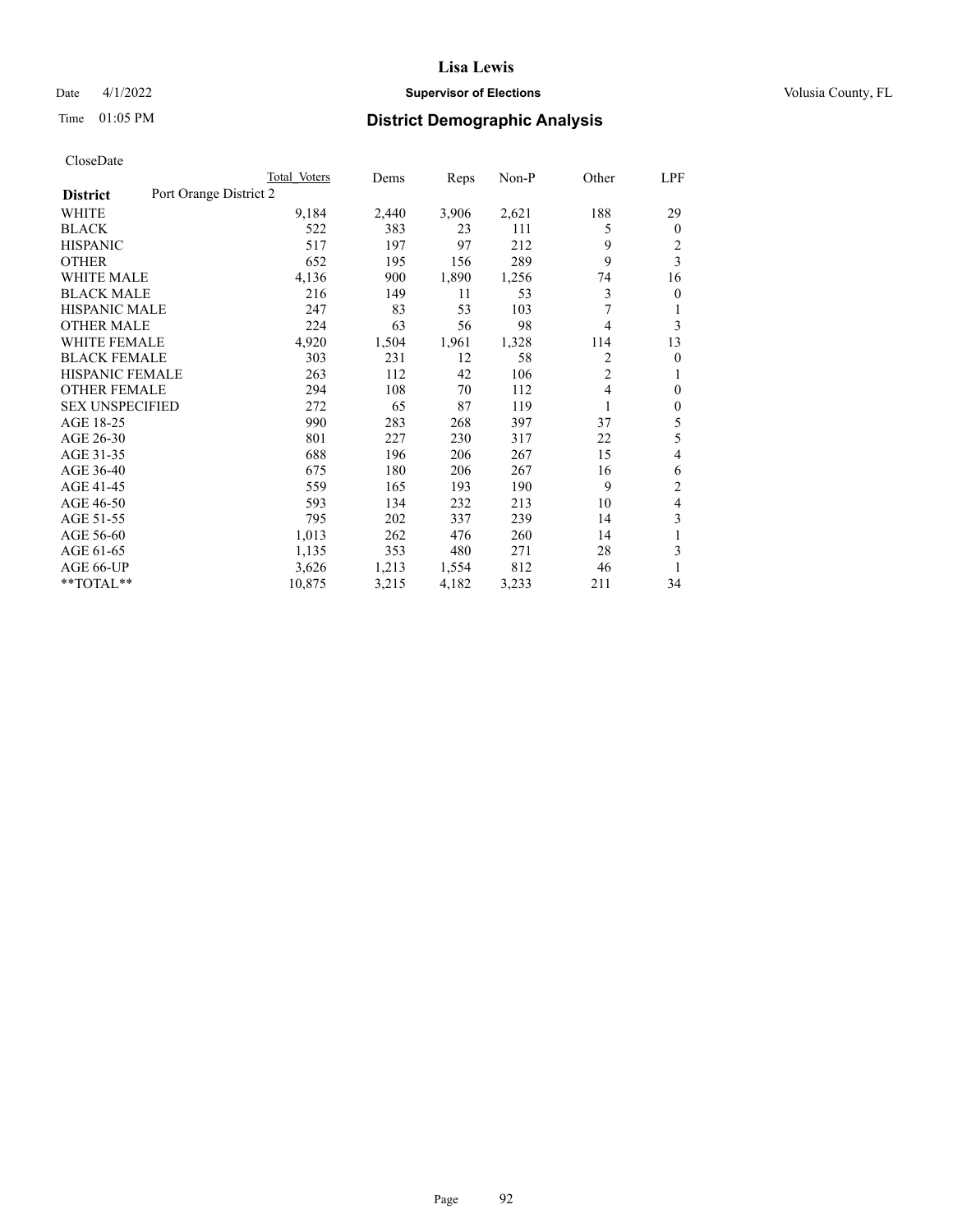# Date 4/1/2022 **Supervisor of Elections Supervisor of Elections** Volusia County, FL

# Time 01:05 PM **District Demographic Analysis**

|                        | Total Voters           | Dems  | Reps  | $Non-P$ | Other | LPF            |
|------------------------|------------------------|-------|-------|---------|-------|----------------|
| <b>District</b>        | Port Orange District 3 |       |       |         |       |                |
| WHITE                  | 11,431                 | 2,835 | 5,218 | 3,140   | 204   | 34             |
| <b>BLACK</b>           | 525                    | 379   | 21    | 116     | 8     | 1              |
| <b>HISPANIC</b>        | 593                    | 195   | 139   | 249     | 6     | 4              |
| <b>OTHER</b>           | 779                    | 213   | 212   | 334     | 16    | 4              |
| <b>WHITE MALE</b>      | 5,175                  | 1,063 | 2,492 | 1,497   | 99    | 24             |
| <b>BLACK MALE</b>      | 235                    | 154   | 13    | 61      | 6     | 1              |
| <b>HISPANIC MALE</b>   | 267                    | 79    | 77    | 103     | 5     | 3              |
| <b>OTHER MALE</b>      | 285                    | 76    | 76    | 127     | 4     | $\overline{2}$ |
| <b>WHITE FEMALE</b>    | 6,132                  | 1,743 | 2,674 | 1,603   | 103   | 9              |
| <b>BLACK FEMALE</b>    | 287                    | 222   | 8     | 55      | 2     | $\theta$       |
| <b>HISPANIC FEMALE</b> | 322                    | 115   | 61    | 144     | 1     | 1              |
| <b>OTHER FEMALE</b>    | 348                    | 111   | 94    | 133     | 8     | $\overline{2}$ |
| <b>SEX UNSPECIFIED</b> | 277                    | 59    | 95    | 116     | 6     | 1              |
| AGE 18-25              | 1,202                  | 325   | 366   | 469     | 33    | 9              |
| AGE 26-30              | 872                    | 223   | 293   | 322     | 30    | 4              |
| AGE 31-35              | 923                    | 239   | 308   | 353     | 16    | 7              |
| AGE 36-40              | 887                    | 211   | 338   | 312     | 23    | 3              |
| AGE 41-45              | 817                    | 221   | 302   | 282     | 7     | 5              |
| AGE 46-50              | 840                    | 215   | 334   | 271     | 20    | $\mathbf{0}$   |
| AGE 51-55              | 924                    | 235   | 409   | 262     | 13    | 5              |
| AGE 56-60              | 1,130                  | 276   | 558   | 282     | 11    | 3              |
| AGE 61-65              | 1,194                  | 336   | 559   | 282     | 16    | 1              |
| AGE 66-UP              | 4,539                  | 1,341 | 2,123 | 1,004   | 65    | 6              |
| **TOTAL**              | 13,328                 | 3,622 | 5,590 | 3,839   | 234   | 43             |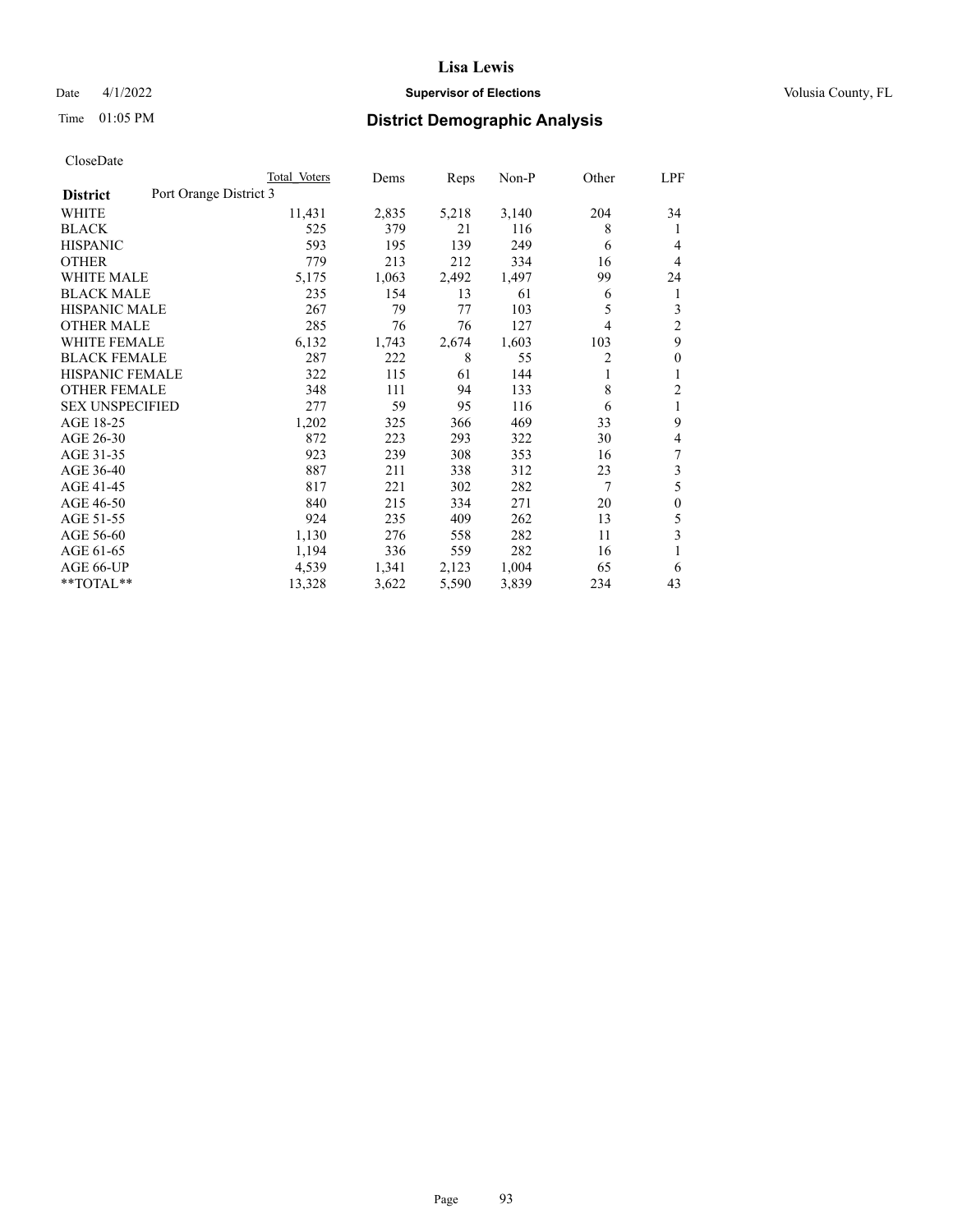# Date 4/1/2022 **Supervisor of Elections Supervisor of Elections** Volusia County, FL

# Time 01:05 PM **District Demographic Analysis**

|                                           | Total Voters | Dems  | Reps  | $Non-P$ | Other            | <u>LPF</u>     |
|-------------------------------------------|--------------|-------|-------|---------|------------------|----------------|
| Port Orange District 4<br><b>District</b> |              |       |       |         |                  |                |
| WHITE                                     | 10,395       | 2,541 | 4,935 | 2,698   | 183              | 38             |
| <b>BLACK</b>                              | 309          | 220   | 23    | 62      | 4                | $\mathbf{0}$   |
| <b>HISPANIC</b>                           | 447          | 149   | 137   | 154     | 7                | $\theta$       |
| <b>OTHER</b>                              | 799          | 261   | 205   | 320     | 13               | $\theta$       |
| <b>WHITE MALE</b>                         | 4,914        | 993   | 2,449 | 1,352   | 92               | 28             |
| <b>BLACK MALE</b>                         | 146          | 102   | 15    | 29      | $\mathbf{0}$     | $\overline{0}$ |
| <b>HISPANIC MALE</b>                      | 203          | 68    | 60    | 71      | 4                | $\theta$       |
| <b>OTHER MALE</b>                         | 286          | 93    | 83    | 105     | 5                | $\theta$       |
| <b>WHITE FEMALE</b>                       | 5,356        | 1,520 | 2,430 | 1,305   | 91               | 10             |
| <b>BLACK FEMALE</b>                       | 159          | 114   | 8     | 33      | 4                | $\mathbf{0}$   |
| <b>HISPANIC FEMALE</b>                    | 233          | 77    | 73    | 80      | 3                | $\mathbf{0}$   |
| <b>OTHER FEMALE</b>                       | 366          | 137   | 86    | 135     | 8                | $\mathbf{0}$   |
| <b>SEX UNSPECIFIED</b>                    | 287          | 67    | 96    | 124     | $\boldsymbol{0}$ | $\mathbf{0}$   |
| AGE 18-25                                 | 1,129        | 298   | 404   | 388     | 36               | 3              |
| AGE 26-30                                 | 647          | 177   | 230   | 216     | 18               | 6              |
| AGE 31-35                                 | 738          | 207   | 266   | 245     | 17               | 3              |
| AGE 36-40                                 | 845          | 223   | 310   | 288     | 19               | 5              |
| AGE 41-45                                 | 885          | 196   | 364   | 308     | 13               | 4              |
| AGE 46-50                                 | 979          | 219   | 440   | 290     | 22               | 8              |
| AGE 51-55                                 | 1,059        | 227   | 505   | 306     | 19               | $\overline{2}$ |
| AGE 56-60                                 | 1,054        | 247   | 539   | 254     | 12               | $\overline{c}$ |
| AGE 61-65                                 | 1,115        | 306   | 542   | 251     | 13               | 3              |
| AGE 66-UP                                 | 3,499        | 1,071 | 1,700 | 688     | 38               | $\overline{2}$ |
| **TOTAL**                                 | 11,950       | 3,171 | 5,300 | 3,234   | 207              | 38             |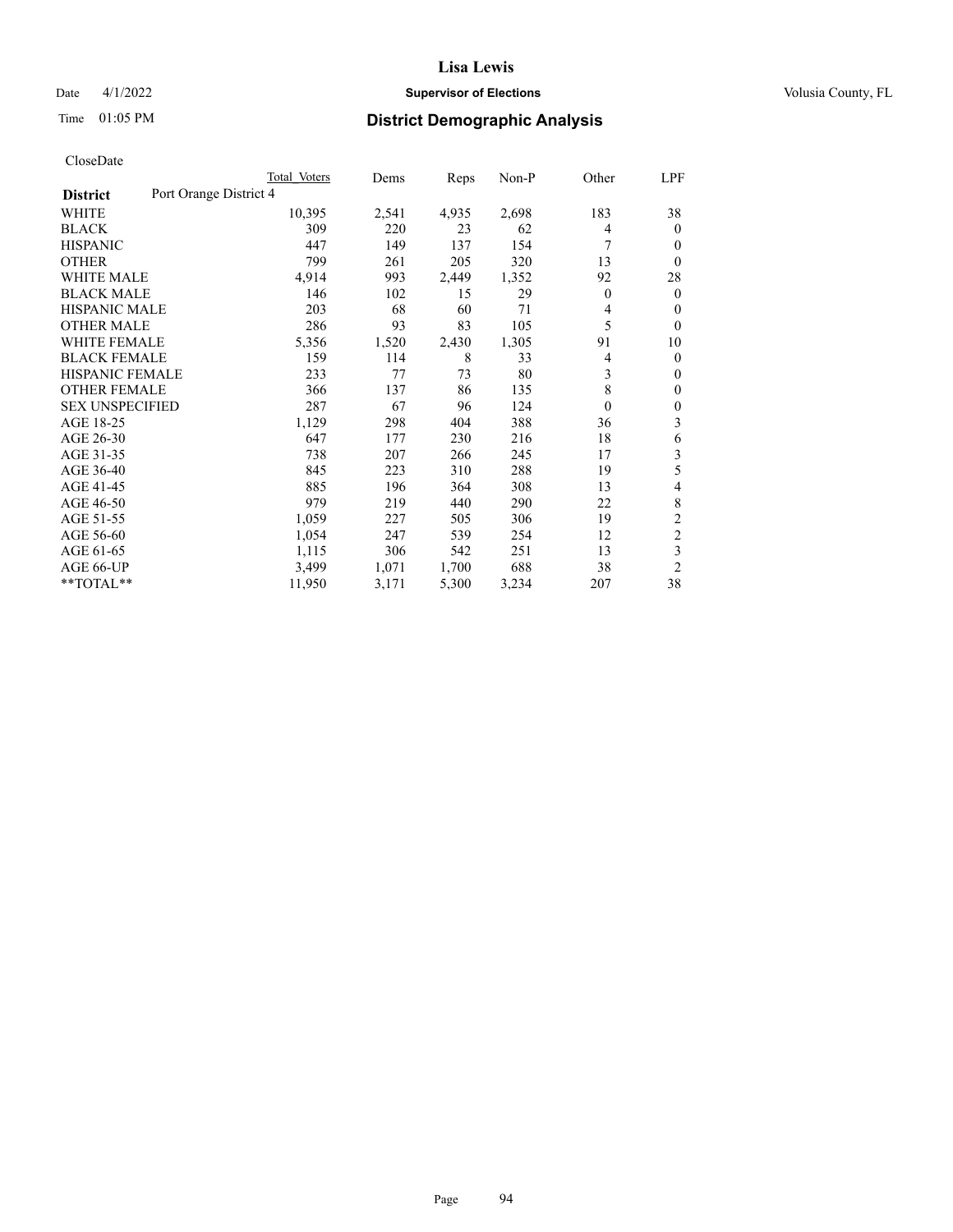# Date 4/1/2022 **Supervisor of Elections Supervisor of Elections** Volusia County, FL

# Time 01:05 PM **District Demographic Analysis**

|                        |               | Total Voters | Dems  | Reps  | $Non-P$ | Other          | LPF              |
|------------------------|---------------|--------------|-------|-------|---------|----------------|------------------|
| <b>District</b>        | South Daytona |              |       |       |         |                |                  |
| WHITE                  |               | 7,289        | 2,047 | 3,042 | 2,025   | 153            | 22               |
| <b>BLACK</b>           |               | 740          | 556   | 25    | 150     | 8              | 1                |
| <b>HISPANIC</b>        |               | 352          | 148   | 77    | 122     | 3              | 2                |
| <b>OTHER</b>           |               | 445          | 136   | 111   | 184     | 12             | $\overline{c}$   |
| <b>WHITE MALE</b>      |               | 3,332        | 759   | 1,505 | 977     | 76             | 15               |
| <b>BLACK MALE</b>      |               | 296          | 206   | 15    | 70      | 5              | $\boldsymbol{0}$ |
| <b>HISPANIC MALE</b>   |               | 168          | 57    | 45    | 63      | 1              | $\mathfrak{2}$   |
| <b>OTHER MALE</b>      |               | 154          | 46    | 40    | 62      | 6              | $\mathbf{0}$     |
| <b>WHITE FEMALE</b>    |               | 3,861        | 1,269 | 1,502 | 1,008   | 76             | 6                |
| <b>BLACK FEMALE</b>    |               | 436          | 345   | 9     | 78      | 3              | 1                |
| HISPANIC FEMALE        |               | 175          | 86    | 32    | 55      | $\overline{c}$ | $\boldsymbol{0}$ |
| <b>OTHER FEMALE</b>    |               | 199          | 68    | 57    | 68      | 5              | 1                |
| <b>SEX UNSPECIFIED</b> |               | 205          | 51    | 50    | 100     | $\overline{2}$ | $\overline{c}$   |
| AGE 18-25              |               | 734          | 213   | 203   | 283     | 29             | 6                |
| AGE 26-30              |               | 593          | 189   | 154   | 226     | 15             | 9                |
| AGE 31-35              |               | 680          | 227   | 165   | 272     | 15             | 1                |
| AGE 36-40              |               | 593          | 181   | 181   | 213     | 13             | 5                |
| AGE 41-45              |               | 545          | 176   | 155   | 196     | 16             | $\boldsymbol{2}$ |
| AGE 46-50              |               | 532          | 151   | 200   | 171     | 8              | $\overline{2}$   |
| AGE 51-55              |               | 708          | 214   | 306   | 174     | 14             | $\mathbf{0}$     |
| AGE 56-60              |               | 870          | 270   | 373   | 214     | 13             | $\boldsymbol{0}$ |
| AGE 61-65              |               | 987          | 335   | 428   | 213     | 11             | $\mathbf{0}$     |
| AGE 66-UP              |               | 2,584        | 931   | 1,090 | 519     | 42             | $\overline{2}$   |
| **TOTAL**              |               | 8,826        | 2,887 | 3,255 | 2,481   | 176            | 27               |